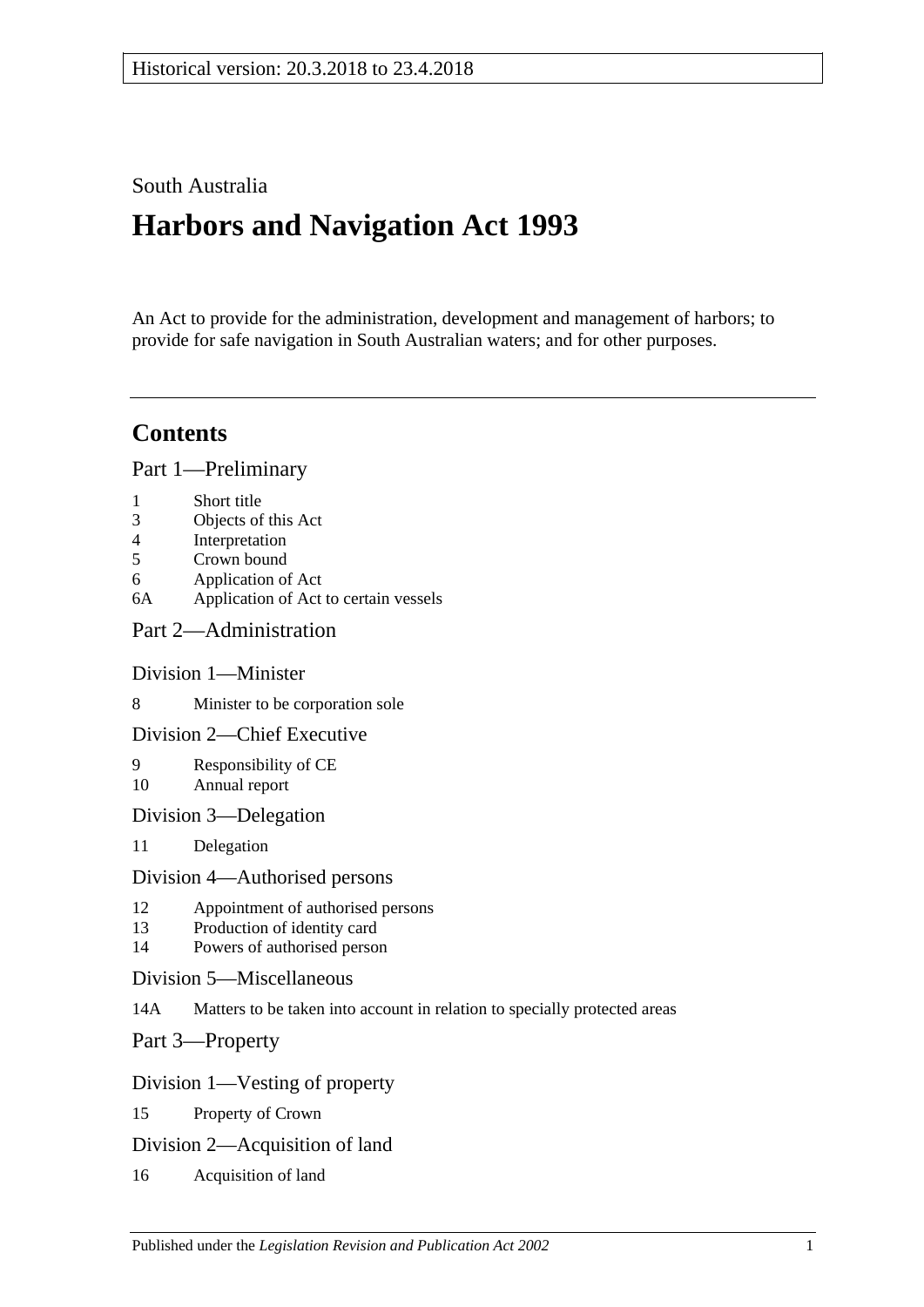- [Division 3—Resumption of land](#page-16-5)
- 17 [Resumption](#page-16-6)
- [Division 4—Care, control and management of property](#page-17-0)
- 18 [Care, control and management of property](#page-17-1)
- 18A [By-laws](#page-17-2)
- [Division 5—Dealings with property](#page-18-0)
- 19 [Power to grant leases and licences over land](#page-18-1)
- [Division 6—Rateability of land](#page-18-2)
- 20 [Rateability of land](#page-18-3)
- [Division 7—Damage to property](#page-18-4)
- 21 [Liability for damage](#page-18-5)

## [Part 4—General powers to protect navigation and to restrict use of waters](#page-20-0)

#### [Division 1—Navigational aids](#page-20-1)

- 22 [Control of navigational aids](#page-20-2)
- 23 [Establishment of navigational aids](#page-20-3)
- 24 [Interference with navigational aids](#page-20-4)

#### [Division 2—Clearance of wrecks](#page-21-0)

25 [Clearance of wrecks etc](#page-21-1)

## [Division 3—Restrictions on use of waters](#page-21-2)

- 26 [Licences for aquatic activities](#page-21-3)
- 27 [Restricted areas](#page-22-0)
- [Part 5—Harbors and ports](#page-24-0)

## [Division 1—Control and management of harbors and ports](#page-24-1)

- 28 [Control and management of harbors](#page-24-2)
- 28A [Power to assign control and management of ports](#page-24-3)
- 28B [Port operating agreements](#page-24-4)
- 28C [General responsibility of port operator](#page-25-0)
- 28D [Variation of port operating agreement](#page-25-1)
- 28E [Agreements to be tabled in Parliament](#page-25-2)
- 28F [Power to deal with non-compliance](#page-25-3)
- 28G [Power to appoint manager](#page-26-0)
- 28H [Powers of the manager](#page-26-1)

#### [Division 2—Port management officers](#page-27-0)

29 [Port management officers](#page-27-1)

#### [Division 2A—Operational powers](#page-27-2)

- 29A [Interpretation](#page-27-3)
- 29B [Power of direction](#page-27-4)
- 29C [Power to board vessel](#page-28-0)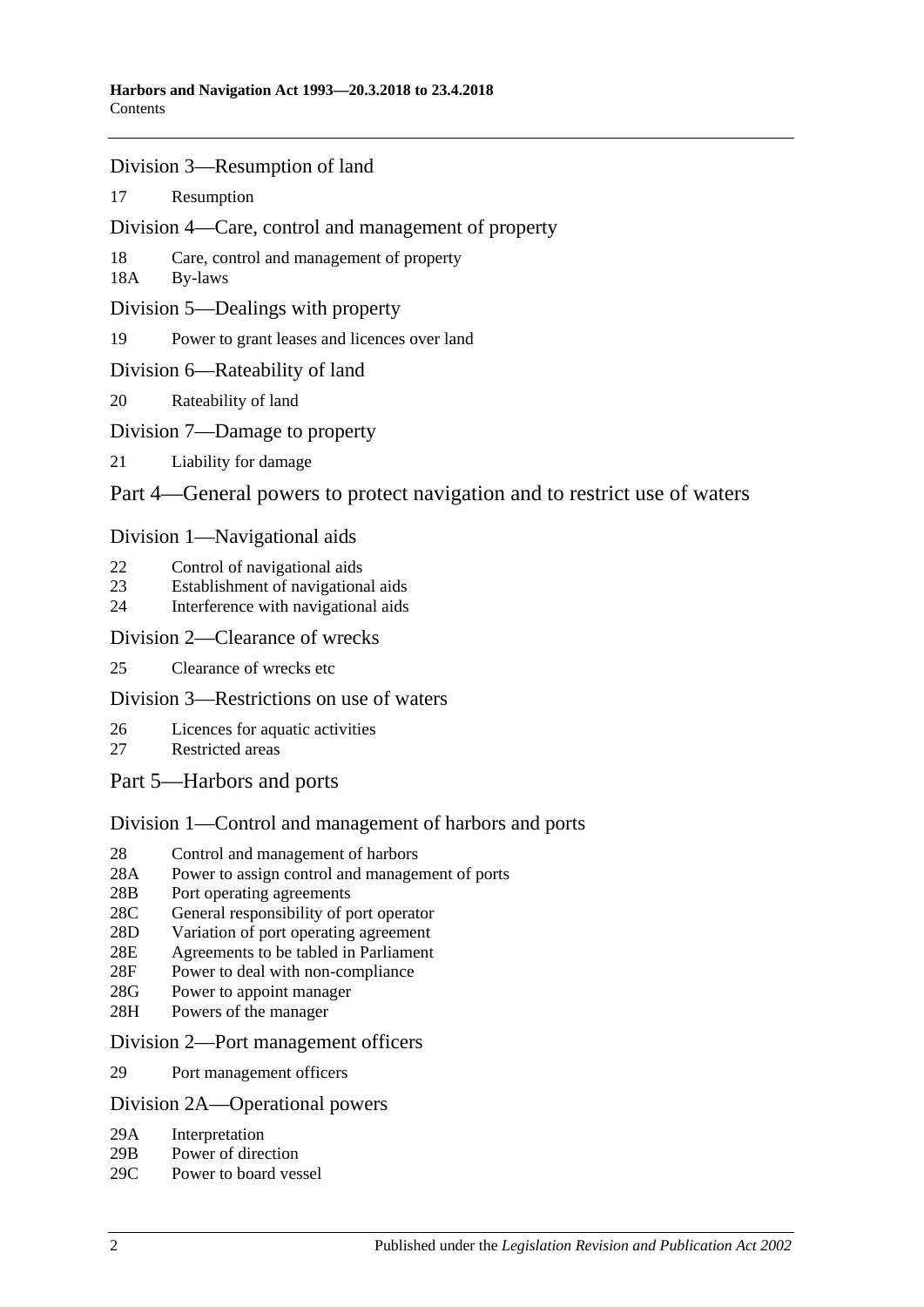#### [Division 3—Harbor improvement work](#page-28-1)

- 30 [Dredging or other similar work](#page-28-2)
- 30A [Development of harbors and maritime facilities](#page-28-3)
- 30B Application of *[Development Act](#page-29-0) 1993*

#### [Division 4—Harbor charges etc](#page-29-1)

- 31 [Power to fix charges](#page-29-2)
- 31A [Power to waive or reduce charges](#page-29-3)
- 31B [Charges in respect of goods](#page-29-4)
- 31C [Charges in respect of vessels](#page-30-0)
- 31D [Power to prevent use of harbor or port facilities](#page-30-1)

#### [Part 5A—Pilotage](#page-32-0)

- 33 [Licensing of pilots](#page-32-1)
- 34 [Pilotage exemption certificate](#page-32-2)
- 35 [Compulsory pilotage](#page-33-0)
- 36 [Duties and immunities of pilots](#page-33-1)

#### [Part 7—Boat operator's licence etc](#page-34-0)

- 46 [Vessels to which this Part applies](#page-34-1)
- 47 [Requirement for boat operator's licence, exemption or permit](#page-34-2)
- 47A [Requirements for operators of hire and drive vessels](#page-35-0)
- 48 [Issue of boat operator's licence or exemption](#page-36-0)
- 49 [Cancellation of boat operator's licence by court](#page-37-0)
- 50 [Cancellation of boat operator's licence by CE](#page-37-1)

#### [Part 8—Hire of vessels](#page-40-0)

- 51 [Vessels to which this Part applies](#page-40-1)
- 52 [Obligation to hold licence](#page-40-2)
- 52A [Duration and granting of licence](#page-40-3)
- 53 [Terms and conditions of licence](#page-40-4)

#### [Part 9—Registration and Australian Builders Plates](#page-42-0)

#### [Division 1—Registration of vessels](#page-42-1)

- 54 [Application of Division](#page-42-2)
- 55 [Registration](#page-42-3)

#### [Division 4—Australian Builders Plates](#page-42-4)

- 64A [Application of Division](#page-42-5)
- 64B [Certain vessels not to be sold without Australian Builders Plate affixed etc](#page-43-0)
- 64C [General defence](#page-43-1)

#### [Part 10—Safety](#page-46-0)

#### [Division 1—Safety generally](#page-46-1)

- 65 [General requirements](#page-46-2)
- 65A [Requirement to have emergency position indicating radio beacon](#page-46-3)
- 66 [Power to prohibit use etc of unsafe vessel](#page-46-4)
- 67 [Minister's power to act in an emergency](#page-47-0)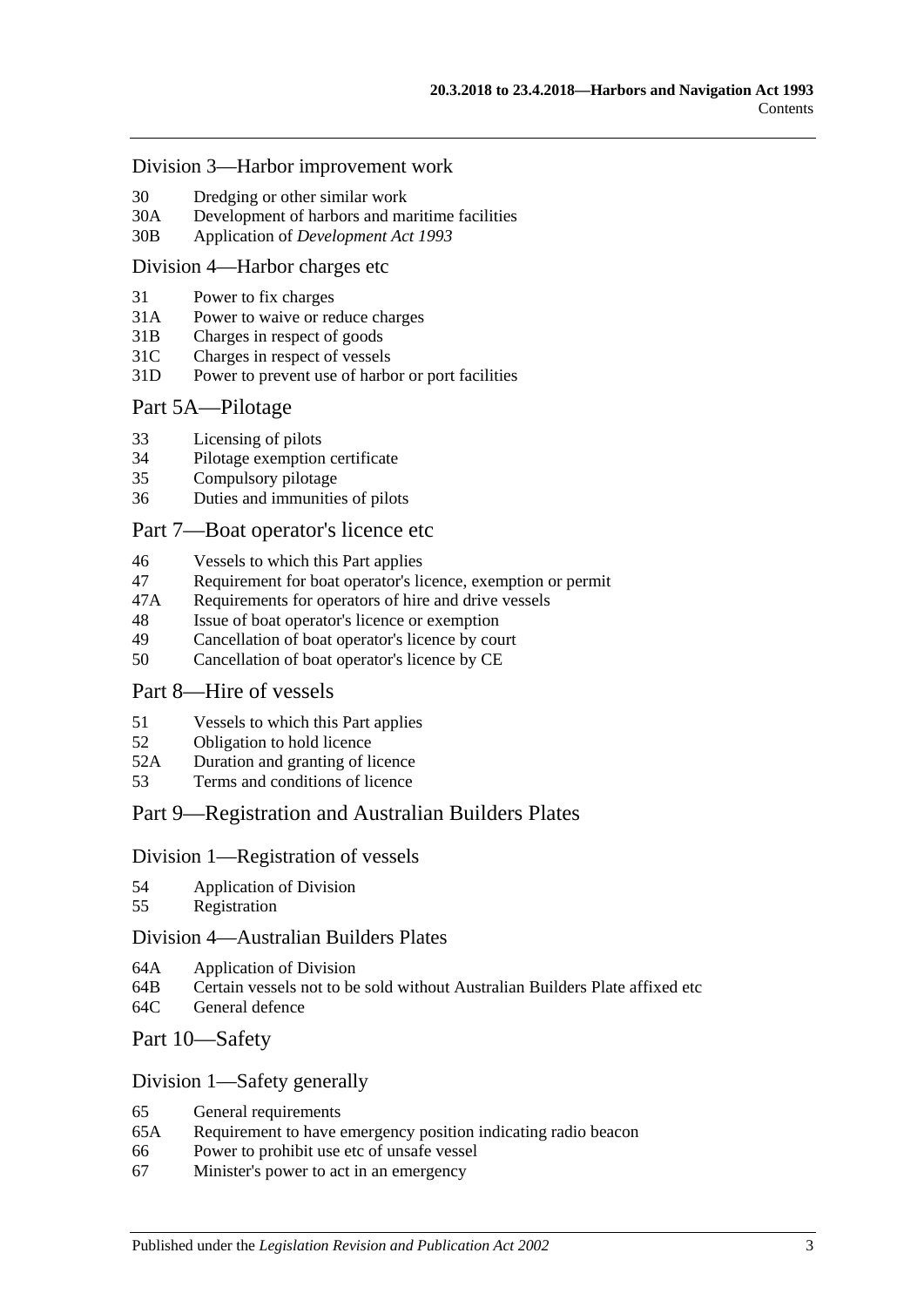#### [Division 2—CE may require survey](#page-47-1)

68 [CE may require survey](#page-47-2)

[Division 3—Operation of vessels](#page-48-0)

- 69 [Careless operation of a](#page-48-1) vessel
- 69A [Dangerous operation of a vessel](#page-48-2)

#### [Division 4—Alcohol and other drugs](#page-49-0)

- 70 [Alcohol and other drugs](#page-49-1)
- 71 [Authorised person may require alcotest or breath analysis](#page-50-0)
- 72 [Authorised person may require drug screening test, oral fluid analysis and blood test](#page-53-0)
- 72A [Schedule 1A](#page-56-0) [further regulates blood and oral fluid sample processes](#page-56-0)
- 72C [Concentration of alcohol in breath taken to indicate concentration of alcohol in blood](#page-56-1) 73 [Evidence](#page-56-2)
- 
- 73A [Breath analysis where drinking occurs after operation of vessel](#page-61-0)
- 73B [Oral fluid analysis or blood test where consumption of prescribed drug occurs after](#page-61-1)  [operation of vessel](#page-61-1)
- 74 [Compulsory blood tests of injured persons including water skiers](#page-62-0)

#### [Part 11—Accidents](#page-64-0)

- 75 [Casualties to be reported](#page-64-1)
- 76 [Duty to give assistance and provide particulars](#page-64-2)

## [Part 12—Court of Marine Enquiry](#page-66-0)

#### [Division 1—Constitution of Court](#page-66-1)

- 77 [Constitution of Court](#page-66-2)
- [Division 2—Enquiries into casualties](#page-66-3)
- 78 [Enquiries into casualties](#page-66-4)

#### [Division 3—Enquiries into misconduct or incompetence](#page-66-5)

79 [Enquiries into misconduct or incompetence](#page-66-6)

#### [Division 4—Administrative review](#page-67-0)

#### 80 [Review of administrative decisions](#page-67-1)

## Part 13—Application of *Navigation Act 2012* [and International Conventions](#page-68-0)

- 81 Application of *[Navigation Act 2012](#page-68-1)*
- 82 [Agreement between the Commonwealth and the State](#page-68-2)

#### [Part 14—Miscellaneous](#page-70-0)

- 83 [Exemptions](#page-70-1)
- 84 [Conduct on board vessels](#page-70-2)
- 85 [Unlawful use of vessels](#page-70-3)
- 87 [Evidentiary provision](#page-70-4)
- 89 [Officers' liability](#page-71-0)
- 90 [Fees and charges to be paid into separate fund](#page-72-0)
- 90AA [Facilities levy](#page-72-1)
- 90A [Facilities Fund](#page-72-2)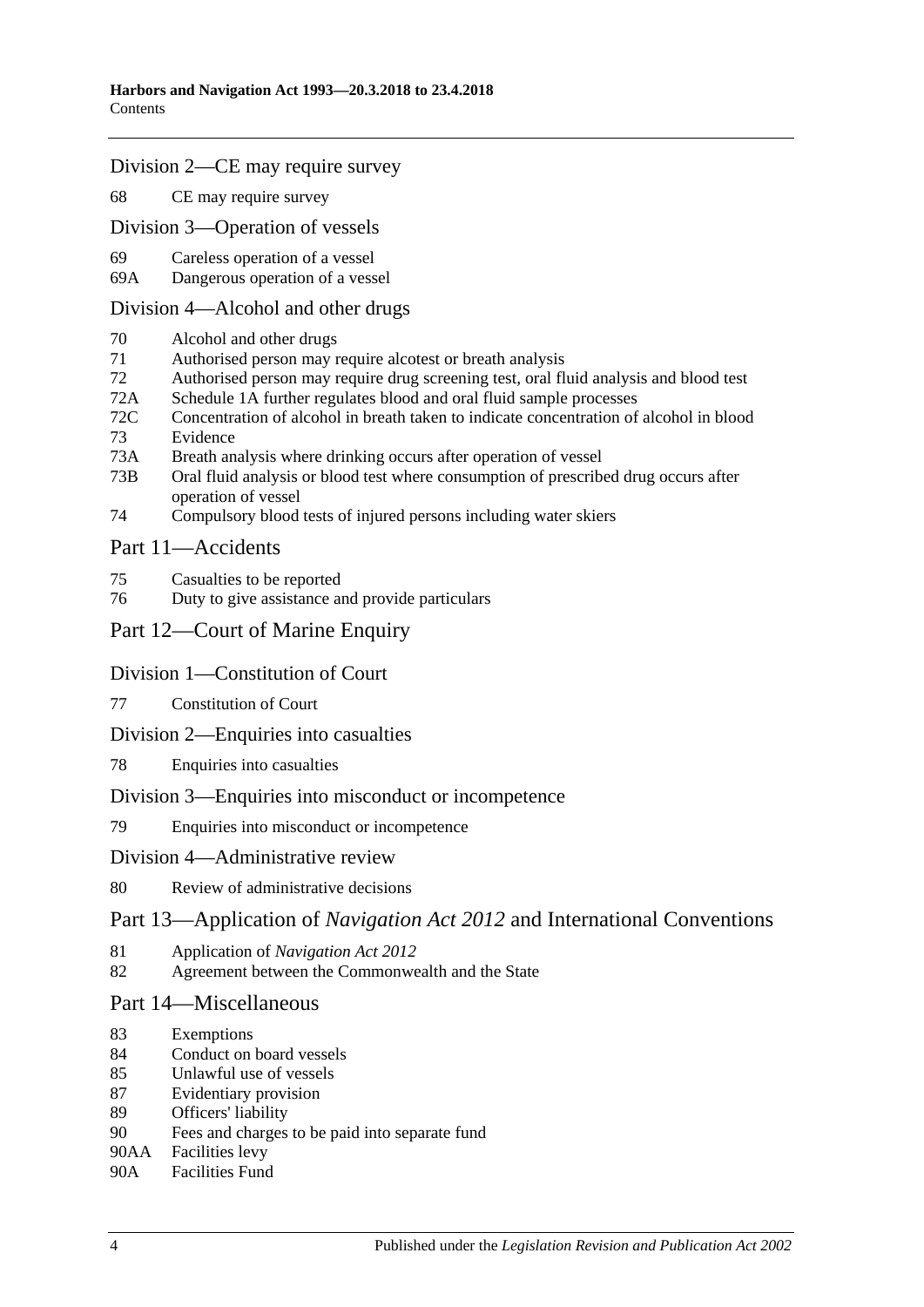91 [Regulations](#page-73-0)

[Schedule 1—Harbors](#page-76-0)

1 [Harbors to which this Act applies](#page-76-1)

# [Schedule 1A—Blood and oral fluid sample processes](#page-77-0)

## Part 1—Preliminary

1 [Interpretation](#page-77-1)

## Part 2—Processes relating to blood samples under Part 10 Division 4

- 2 [Blood sample processes generally](#page-77-2)<br>3 Blood tests by registered nurses
- [Blood tests by registered nurses](#page-79-0)
- 4 [Police officer to be present when blood sample taken](#page-79-1)<br>5 Cost of blood tests under certain sections
- [Cost of blood tests under certain sections](#page-79-2)
- 6 [Provisions relating to medical practitioners etc](#page-79-3)

# Part 3—Processes relating to oral fluid samples under section 72

7 [Oral fluid sample processes](#page-80-0)

Part 4—Other provisions relating to blood or oral fluid samples under Part 10 Division 4

- 8 [Blood or oral fluid sample or results of analysis etc not to be used for other purposes](#page-82-0)
- 9 [Destruction of blood or oral fluid sample taken under Part 10 Division 4](#page-82-1)

## [Schedule 2—Transitional provisions](#page-82-2)

- 2 [Transitional provisions](#page-82-3)
- 3 [Vesting of land etc held in name of Minister of Marine](#page-83-0)

[Legislative history](#page-84-0)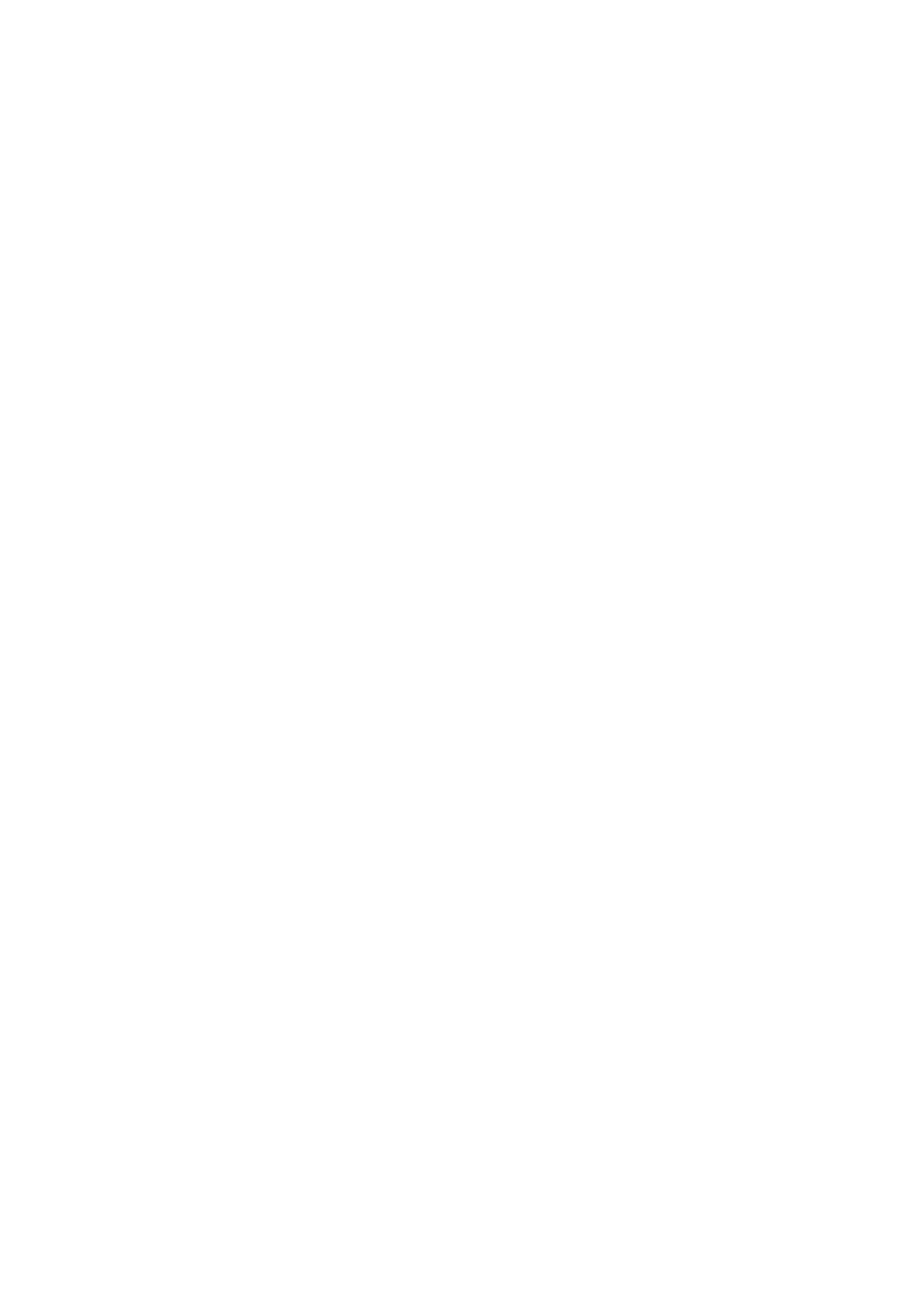## <span id="page-6-0"></span>**The Parliament of South Australia enacts as follows:**

# **Part 1—Preliminary**

## <span id="page-6-1"></span>**1—Short title**

This Act may be cited as the *Harbors and Navigation Act 1993*.

## <span id="page-6-2"></span>**3—Objects of this Act**

The objects of this Act are—

- (a) to provide for the efficient and effective administration and management of South Australian harbors and harbor facilities for the purpose of maximising their use and promoting trade; and
- (b) to ensure that efficient and reliable cargo transfer facilities are established and maintained; and
- (c) to promote the safe, orderly and efficient movement of shipping within harbors; and
- (d) to promote the economic use and the proper commercial exploitation of harbors and harbor facilities; and
- (e) to provide for the safe navigation of vessels in South Australian waters; and
- (f) to provide for the safe use of South Australian waters for recreational and other aquatic activities; and
- (g) insofar as this Act applies to the Adelaide Dolphin Sanctuary, to further the objects and objectives of the *[Adelaide Dolphin Sanctuary Act](http://www.legislation.sa.gov.au/index.aspx?action=legref&type=act&legtitle=Adelaide%20Dolphin%20Sanctuary%20Act%202005) 2005*; and
- (h) insofar as this Act applies to a marine park, to further the objects of the *[Marine Parks Act](http://www.legislation.sa.gov.au/index.aspx?action=legref&type=act&legtitle=Marine%20Parks%20Act%202007) 2007*.

## <span id="page-6-3"></span>**4—Interpretation**

(1) In this Act, unless the contrary intention appears—

*Adelaide Dolphin Sanctuary* has the same meaning as in the *[Adelaide Dolphin](http://www.legislation.sa.gov.au/index.aspx?action=legref&type=act&legtitle=Adelaide%20Dolphin%20Sanctuary%20Act%202005)  [Sanctuary Act](http://www.legislation.sa.gov.au/index.aspx?action=legref&type=act&legtitle=Adelaide%20Dolphin%20Sanctuary%20Act%202005) 2005*;

*adjacent land* means—

- (a) land extending from the low water mark on the seashore to the nearest road or section boundary, or to a distance of 50 metres from high water mark (whichever is the lesser distance); or
- (b) land extending from the edge of any other navigable waterway or body of water in the State to the nearest road or section boundary or for a distance of 50 metres (whichever is the lesser),

(but does not include land vested in fee simple in any person other than the Minister or land withdrawn from the Minister under the transitional provisions);

*alcotest* means a test by means of apparatus approved for the purpose of conducting alcotests under the *[Road Traffic Act](http://www.legislation.sa.gov.au/index.aspx?action=legref&type=act&legtitle=Road%20Traffic%20Act%201961) 1961*;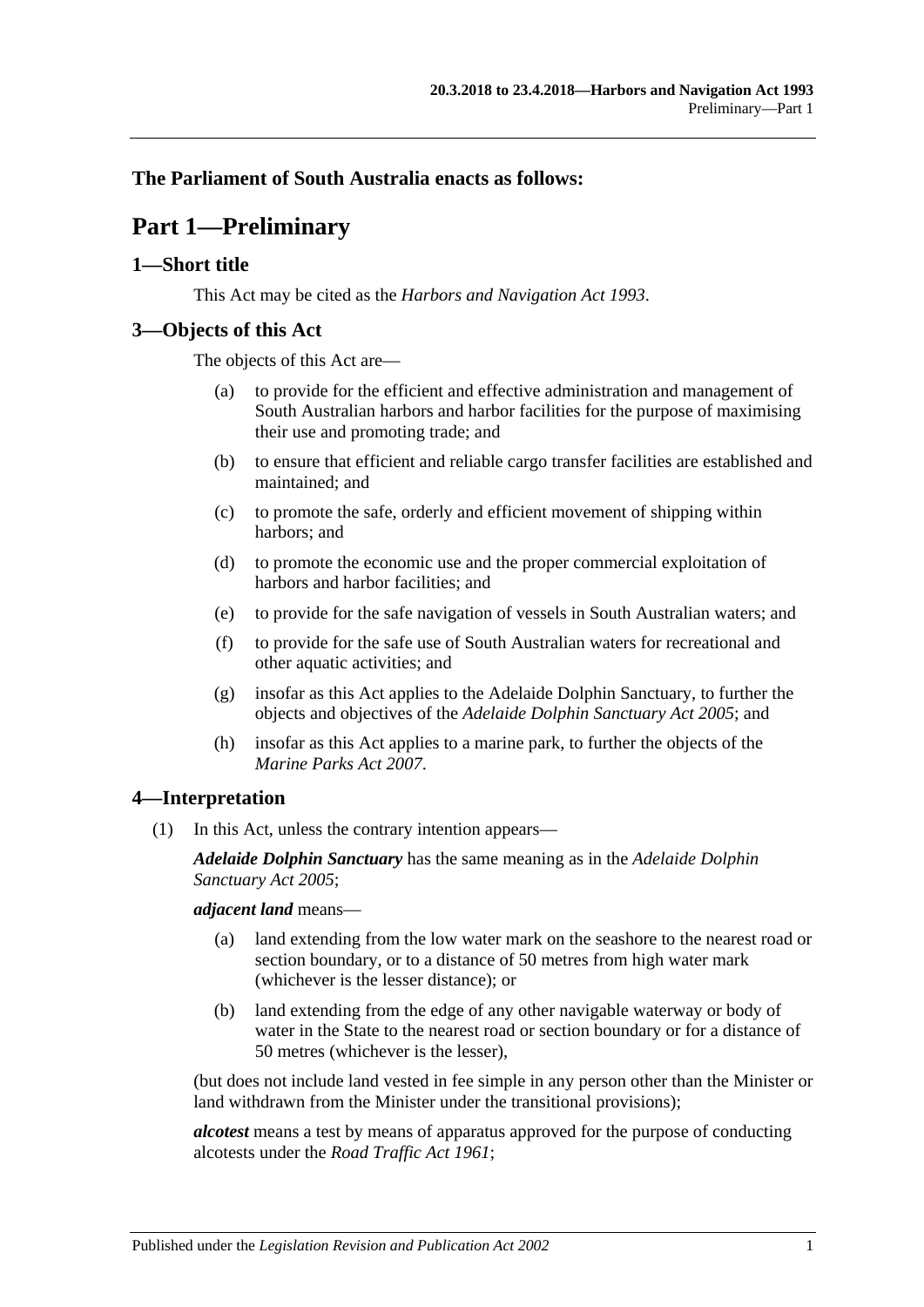*analyst* means a person who is an analyst for the purposes of the *[Road Traffic](http://www.legislation.sa.gov.au/index.aspx?action=legref&type=act&legtitle=Road%20Traffic%20Act%201961)  Act [1961](http://www.legislation.sa.gov.au/index.aspx?action=legref&type=act&legtitle=Road%20Traffic%20Act%201961)*;

*approved blood test kit* means a kit of a kind declared under the *[Road Traffic Act](http://www.legislation.sa.gov.au/index.aspx?action=legref&type=act&legtitle=Road%20Traffic%20Act%201961) 1961* to be an approved blood test kit;

*authorised person* means a person appointed under [Part 2](#page-12-0) or a police officer;

*boat operator's licence* means a boat operator's licence issued under [Part 7;](#page-34-0)

*breath analysing instrument* means apparatus of a kind approved as a breath analysing instrument under the *[Road Traffic Act](http://www.legislation.sa.gov.au/index.aspx?action=legref&type=act&legtitle=Road%20Traffic%20Act%201961) 1961*;

*breath analysis* means an analysis of breath by means of a breath analysing instrument;

*category 1 offence* means an offence against [section](#page-49-2) 70(2) involving a concentration of alcohol of less than .08 grams in 100 millilitres of blood;

*category 2 offence* means an offence against [section](#page-49-2) 70(2) involving a concentration of alcohol of not less than .08 grams but less than .15 grams in 100 millilitres of blood;

*category 3 offence* means an offence against [section](#page-49-2) 70(2) involving a concentration of alcohol of not less than .15 grams in 100 millilitres of blood;

*CE* means the chief executive of the Department;

*commercial vessel* means—

- (a) a domestic commercial vessel; and
- (b) a vessel used for commercial, governmental or research purposes; and
- (c) any other vessel of a class declared by the regulations to be included in the ambit of this definition,

but does not include a vessel, or a vessel of a class, declared by the regulations to be excluded from the ambit of this definition;

*crew*, of a vessel, includes—

- (a) the operator of the vessel; and
- (b) any other person, or person of a class, declared by the regulations to be a member of the vessel's crew,

but does not include a person, or a person of a class, declared by the regulations to be excluded from the ambit of this definition;

*department* means the administrative unit of the Public Service that is, under the Minister, responsible for the administration of this Act;

*domestic commercial vessel* has the same meaning as in the *[Marine Safety \(Domestic](http://www.legislation.sa.gov.au/index.aspx?action=legref&type=act&legtitle=Marine%20Safety%20(Domestic%20Commercial%20Vessel)%20National%20Law)  [Commercial Vessel\) National Law](http://www.legislation.sa.gov.au/index.aspx?action=legref&type=act&legtitle=Marine%20Safety%20(Domestic%20Commercial%20Vessel)%20National%20Law)*;

*drug screening test* means a test by means of an apparatus of a kind approved under the *[Road Traffic Act](http://www.legislation.sa.gov.au/index.aspx?action=legref&type=act&legtitle=Road%20Traffic%20Act%201961) 1961* for the purpose of conducting drug screening tests;

*excluded vessel* means an excluded vessel within the meaning of [section](#page-11-0) 6A;

*expiable offence* means an offence against this Act declared by regulation to be an expiable offence;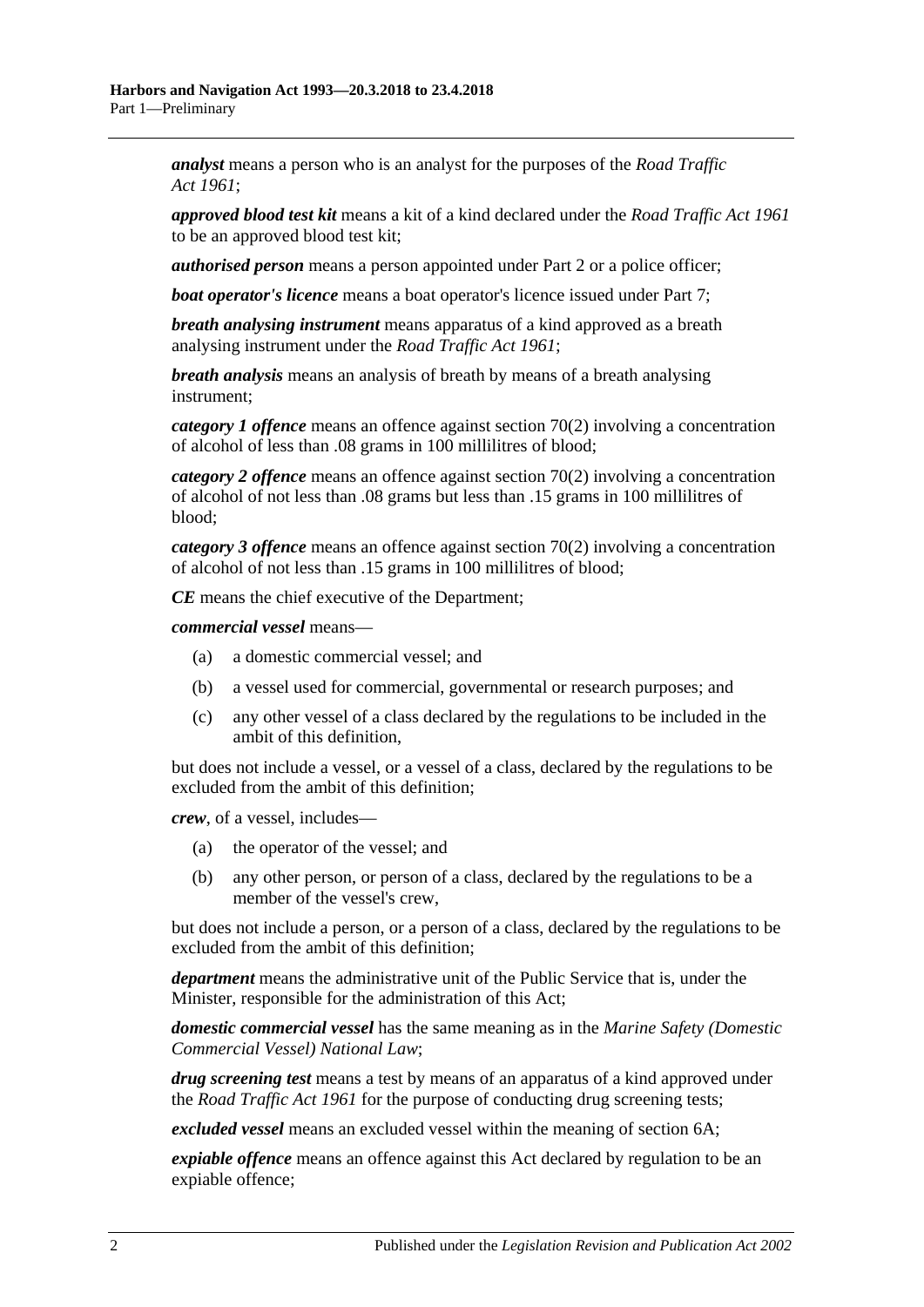*harbor* means—

- (a) any of the harbors mentioned in [Schedule 1](#page-76-0) (unless declared by regulation not to be a harbor); or
- (b) a place—
	- (i) at which facilities exist for the loading or mooring of vessels or at which such facilities might be conveniently established; and
	- (ii) declared by regulation to be a harbor;

*hospital* means an institution declared under the *[Road Traffic Act](http://www.legislation.sa.gov.au/index.aspx?action=legref&type=act&legtitle=Road%20Traffic%20Act%201961) 1961* to be a hospital for the purposes of section 47I of that Act;

*interest* in land means—

- (a) any legal or equitable estate or interest in the land; or
- (b) any easement, right, power, or privilege in, under, over, affecting, or in connection with, the land;

*jurisdiction* means—

- (a) the State (and, in particular, the navigable waters within its limits); and
- (b) so much of the territorial sea of Australia as is adjacent to the State; and
- (c) any other navigable waters declared by regulation to be within the jurisdiction,

but does not include navigable waters declared by regulation not to be within the jurisdiction:

*land* includes an interest in land:

*marine park* has the same meaning as in the *[Marine Parks Act](http://www.legislation.sa.gov.au/index.aspx?action=legref&type=act&legtitle=Marine%20Parks%20Act%202007) 2007*;

*master* means the person in charge of a commercial vessel but does not include a licensed pilot acting as such;

*Metropolitan Adelaide* has the same meaning as in the *[Development Act](http://www.legislation.sa.gov.au/index.aspx?action=legref&type=act&legtitle=Development%20Act%201993) 1993*;

*misconduct* includes negligence;

*navigation* of a vessel includes any movement of the vessel from place to place whether or not the vessel moves or is moved under its own power;

*navigational aid* means—

- (a) a lighthouse, beacon, buoy, or other mark or structure (whether equipped with a light or not) intended to be an aid to navigation; or
- (b) a radio beacon or other device intended to be an aid to navigation;

*operator*, of a vessel, means—

- (a) in the case of a domestic commercial vessel or any other commercial vessel—the master of the vessel; or
- (b) in the case of any other vessel—the person in charge of the vessel while the vessel is underway;

*oral fluid* includes saliva;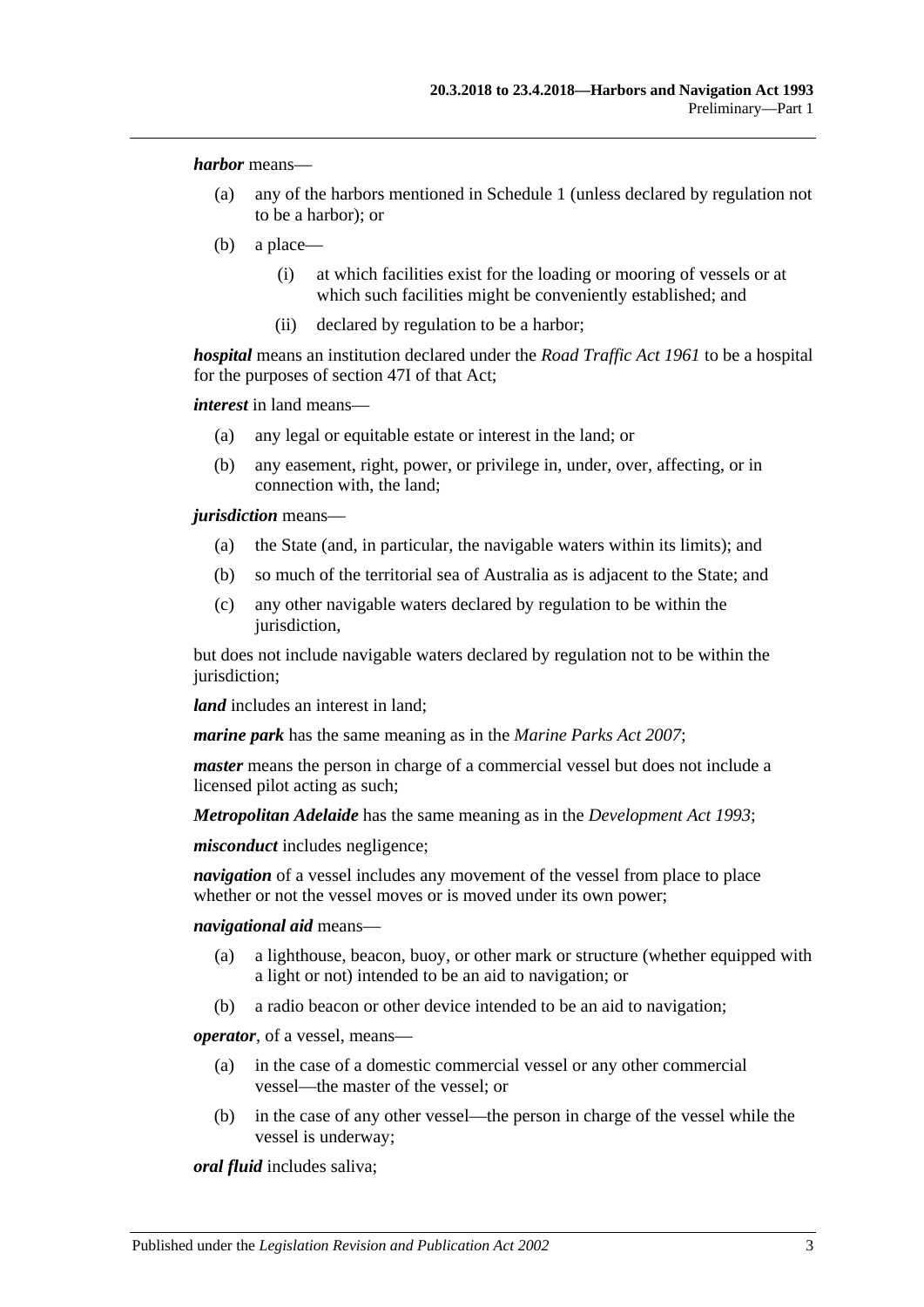*oral fluid analysis* means the analysis of a person's oral fluid to determine whether a prescribed drug is present in the oral fluid;

*owner*, of a vessel, includes—

- (a) in the case of a registered vessel—a person registered on the register as the owner of the vessel; and
- (b) in the case of a commercial vessel—a charterer of the vessel or an agent of the charterer and a person who takes the vessel on hire;

*personal watercraft* means a device that—

- (a) is propelled by a motor; and
- (b) has a fully enclosed hull; and
- (c) is designed not to retain water if capsized; and
- (d) is designed to be operated by a person who sits astride, stands, or kneels on the device,

and includes the device commonly referred to as a jet ski;

*pilot* means a person, who although not a member of a vessel's crew, temporarily takes control (subject however to the master's overriding authority) of the vessel's navigation;

*port* means land and waters (which must comprise or include the whole or some of the land and waters constituting a harbor) constituted as a port by the regulations;

*port management officer* means—

- (a) a port management officer appointed under [section](#page-27-1) 29; or
- (b) an authorised person;

*port operator* means—

- (a) a person authorised by a port operating agreement to operate a port; or
- (b) if there is no such person—the Minister;

*prescribed alcohol or drug offence* means an offence against [Part 10 Division 4;](#page-49-0)

*prescribed circumstances*—a requirement to submit to an alcotest or breath analysis under [section](#page-50-0) 71, or a direction to stop a vessel for the purpose of making such a requirement, is made or given in prescribed circumstances if the authorised person who makes the requirement or gives the direction believes on reasonable grounds that the person of whom the requirement is, or is to be, made has, within the preceding 8 hours—

- (a) committed an offence of a prescribed class; or
- (b) behaved in a manner that indicates that the person's ability to do the following is impaired:
	- (i) operate a vessel; or
	- (ii) as a member of the crew of a vessel, engage in duties affecting the safe navigation, operation or use of the vessel; or
- (c) been involved in an accident as—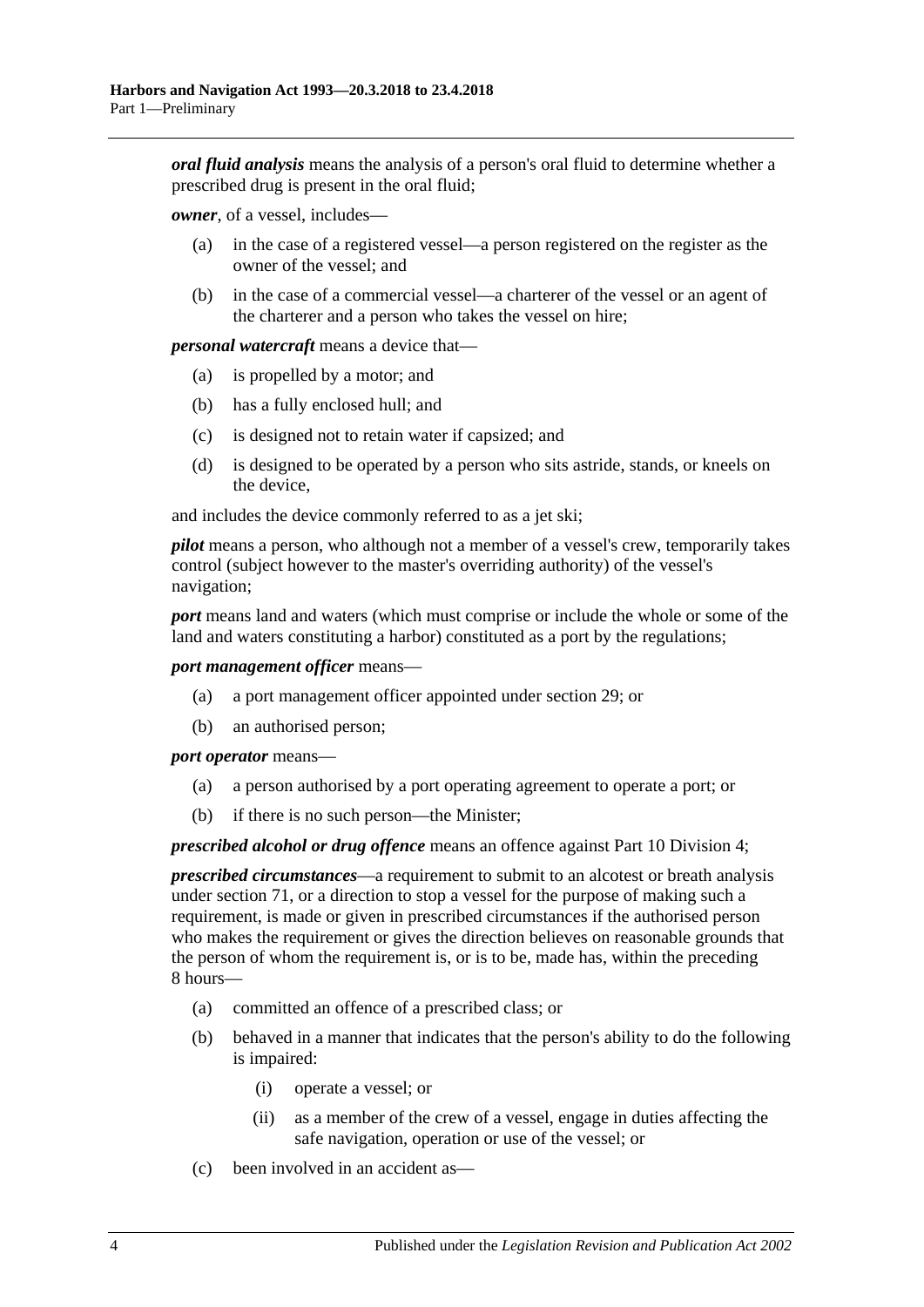- (i) the operator of a vessel; or
- (ii) a member of the crew of a vessel who was, or ought to have been, engaged in duties affecting the safe navigation, operation or use of the vessel;

*prescribed concentration of alcohol* means a concentration of .05 grams or more in 100 millilitres of blood;

*prescribed drug* means a substance declared under the *[Road Traffic Act](http://www.legislation.sa.gov.au/index.aspx?action=legref&type=act&legtitle=Road%20Traffic%20Act%201961) 1961* to be a prescribed drug;

*subjacent land* means land underlying navigable waters within the jurisdiction;

*speed*, in relation to a vessel, means speed with reference to a stationary horizontal plane (as distinct from speed through water which may itself be in motion);

*vessel* means—

- (a) a craft for use, or that is capable of being used, in navigation by water, however propelled or moved (including an air cushion vehicle, a barge, a lighter, a submersible, a ferry in chains and a wing in ground effect craft); and
- (b) a surf board, wind surf board, personal watercraft, water skis or other similar device on which a person rides through water; or
- (c) a structure that is designed to float in water and is used for commercial, industrial or scientific purposes; and
- (d) any other thing declared by the regulations to be included in the ambit of this definition,

but does not include a craft or other thing declared by the regulations not to be included in the ambit of this definition;

*wreck* includes an abandoned vessel.

- (2) For the purposes of this Act, a person is taken to operate a vessel if that person—
	- (a) rides on a surfboard or water skis or other similar device; or
	- (b) is towed by a vessel.
- (3) For the purposes of this Act, the length of a vessel is to be determined in accordance with the regulations.

#### <span id="page-10-0"></span>**5—Crown bound**

- (1) This Act binds the Crown not only in right of South Australia but also, so far as the legislative power of the Parliament permits, the Crown in all its other capacities.
- (2) Nothing in this Act renders the Crown in any of its capacities liable to be prosecuted for an offence.

#### <span id="page-10-1"></span>**6—Application of Act**

- (1) This Act applies both within and outside the jurisdiction.
- (2) This Act applies outside the jurisdiction to the full extent of the extraterritorial power of the Parliament.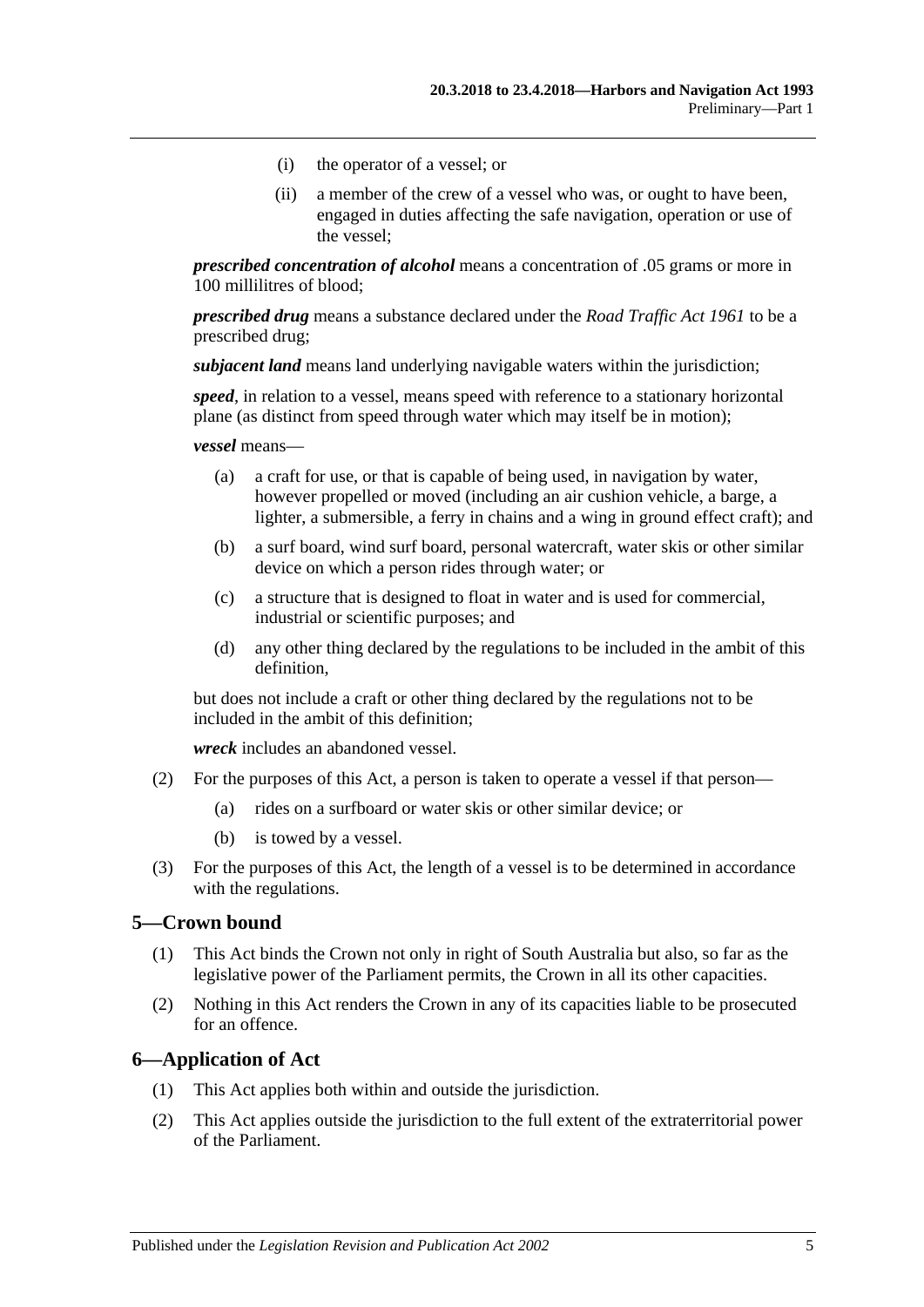#### <span id="page-11-1"></span><span id="page-11-0"></span>**6A—Application of Act to certain vessels**

- (1) Other than where a provision of this Act expressly provides otherwise, the following provisions of this Act do not apply to, or in relation to, an excluded vessel:
	- (a) a provision of [Part 7;](#page-34-0)
	- (b) a provision of [Part 9;](#page-42-0)
	- (c) a provision of [Part 10 Divisions 1](#page-46-1) and [2;](#page-47-1)
	- (d) a provision of [Part 11;](#page-64-0)
	- (e) a provision of [Part 12;](#page-66-0)
	- (f) a provision of [Part 13.](#page-68-0)
- (2) A provision of this Act not referred to in [subsection](#page-11-1) (1) applies to, or in relation to, an excluded vessel.
- (3) In this section
	- *excluded vessel* means—
		- (a) a vessel to which the *Marine Safety (Domestic Commercial Vessel) National Law* applies; and
		- (b) a vessel to which the application of the *Marine Safety (Domestic Commercial Vessel) National Law* is extended pursuant to the *[Marine Safety \(Domestic](http://www.legislation.sa.gov.au/index.aspx?action=legref&type=act&legtitle=Marine%20Safety%20(Domestic%20Commercial%20Vessel)%20National%20Law%20(Application)%20Act%202013)  [Commercial Vessel\) National Law \(Application\) Act](http://www.legislation.sa.gov.au/index.aspx?action=legref&type=act&legtitle=Marine%20Safety%20(Domestic%20Commercial%20Vessel)%20National%20Law%20(Application)%20Act%202013) 2013*; and
		- (c) any other vessel of a class of vessels declared by the regulations to be included in the ambit of this section.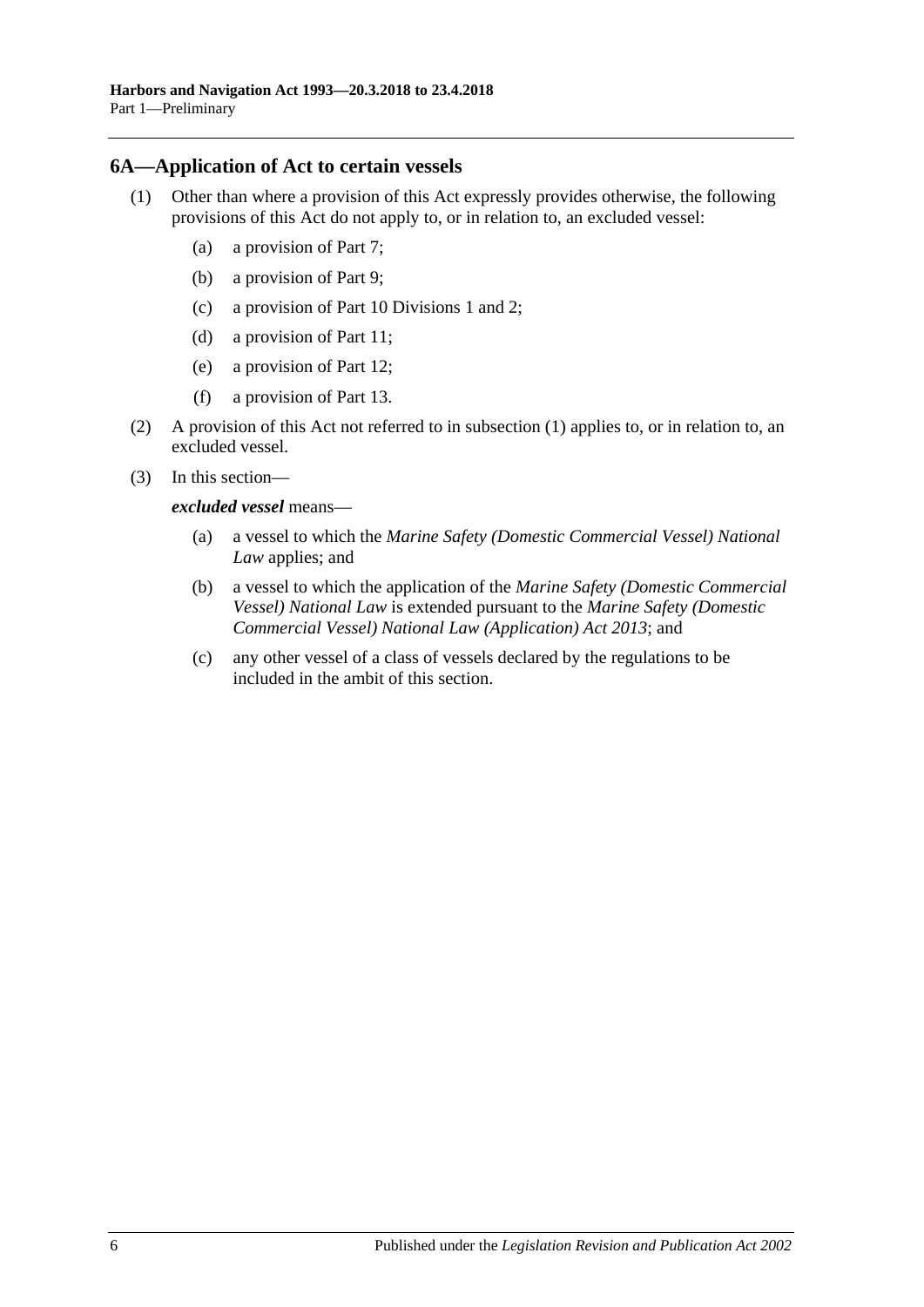# <span id="page-12-0"></span>**Part 2—Administration**

# <span id="page-12-1"></span>**Division 1—Minister**

## <span id="page-12-2"></span>**8—Minister to be corporation sole**

- (1) The Minister is a corporation sole.
- (2) The Minister has in the Minister's corporate capacity all the powers of a natural person.
- (3) A document apparently bearing the common seal of the Minister will be presumed, in the absence of contrary evidence, to have been duly executed by the Minister.

# <span id="page-12-3"></span>**Division 2—Chief Executive**

## <span id="page-12-4"></span>**9—Responsibility of CE**

The CE is, subject to the Minister's control and direction, responsible for carrying this Act into effect.

## <span id="page-12-5"></span>**10—Annual report**

- (1) The CE must, on or before 31 October in each year, report on the administration of this Act during the preceding financial year.
- (2) The Minister must, within six sitting days after receiving the report, cause copies to be laid before both Houses of Parliament.

## <span id="page-12-6"></span>**Division 3—Delegation**

## <span id="page-12-7"></span>**11—Delegation**

- (1) The Minister may delegate to the CE or to any other person any of the Minister's powers under this Act.
- (2) The CE may delegate powers under this Act (including powers delegated to the CE by the Minister).
- (3) If a delegation under this section is expressed to be made to the person holding, or acting in, a specified office or position, the delegated powers are exercisable by any person who holds, or is acting in, that position when an occasion for exercising the powers arises.
- (4) A delegation under this section is revocable at will and does not derogate from the powers of the delegator.

## <span id="page-12-8"></span>**Division 4—Authorised persons**

## <span id="page-12-9"></span>**12—Appointment of authorised persons**

- (1) The CE may appoint suitable persons to be authorised persons for the purposes of this Act.
- (1a) The CE may, with the agreement of a port operator, appoint an officer or employee of the operator to be an authorised person in relation to the relevant port.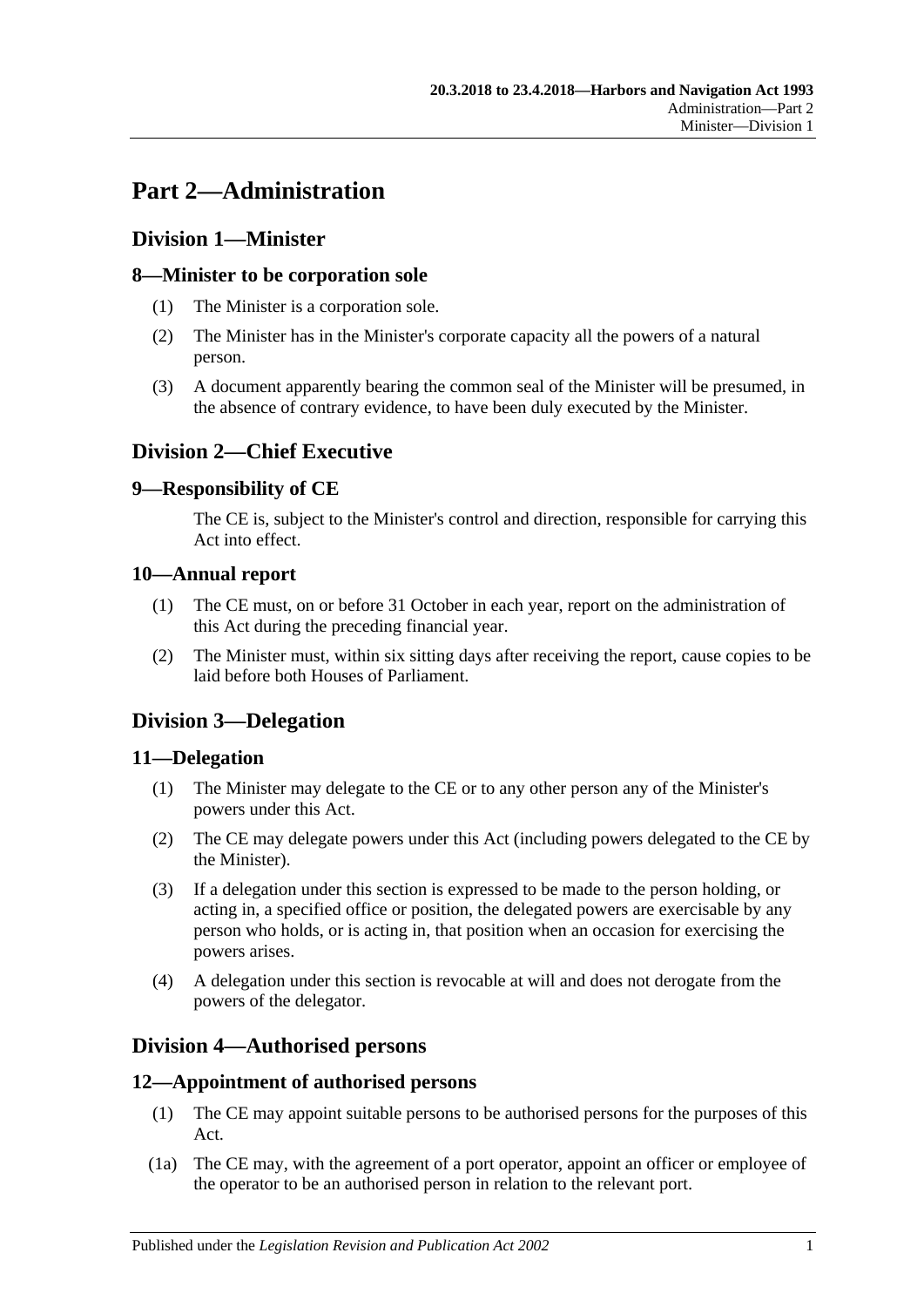- (1b) The CE may, with the concurrence of a council, appoint an officer or employee of the council to be an authorised person for the purposes of this Act.
- (2) An appointment under this section may be subject to conditions, including a condition limiting the exercise of powers by the authorised person to the enforcement of specified provisions of the Act or to enforcement within a specified area of the State.
- (3) An authorised person appointed under this section must be issued with an identity card—
	- (a) containing a photograph of the person; and
	- (b) if the authorised person's authority is limited to a particular port—stating the name of the port; and
	- (c) stating any conditions of appointment limiting the authorised person's authority.

## <span id="page-13-0"></span>**13—Production of identity card**

If it is practicable to do so, an authorised person must, at the request of a person against whom the authorised person proposes to exercise statutory powers, produce the authorised person's identity card or, if the authorised person is a police officer, the police officer's warrant card, for inspection by that person.

## <span id="page-13-1"></span>**14—Powers of authorised person**

- (1) Subject to any conditions specified in the instrument of appointment, an authorised person may, for any purpose connected with the administration or enforcement of this Act, exercise any of the following powers—
	- (a) the authorised person may direct any person who is apparently in charge of a vessel to manoeuvre the vessel in a specified manner, to stop the vessel, or to stop the vessel and secure it in a specified manner;
	- (b) the authorised person may board a vessel—
		- (i) for the purpose of determining—
			- (A) whether the person in charge of the vessel holds a boat operator's licence or other qualification required under this Act, or an exemption from the requirement to hold a boat operator's licence or other qualification;
			- (B) whether the vessel is safe;
			- (C) whether the vessel is registered in accordance with this Act;
			- (E) whether the vessel has the equipment and markings required by the regulations and whether the equipment is in good working order;
			- (F) whether the vessel is properly loaded in accordance with the regulations;
		- (ii) for the purpose of investigating—
			- (A) a suspected offence; or
			- (B) an accident involving a vessel in the jurisdiction and resulting in loss of life or injury or in damage to property; or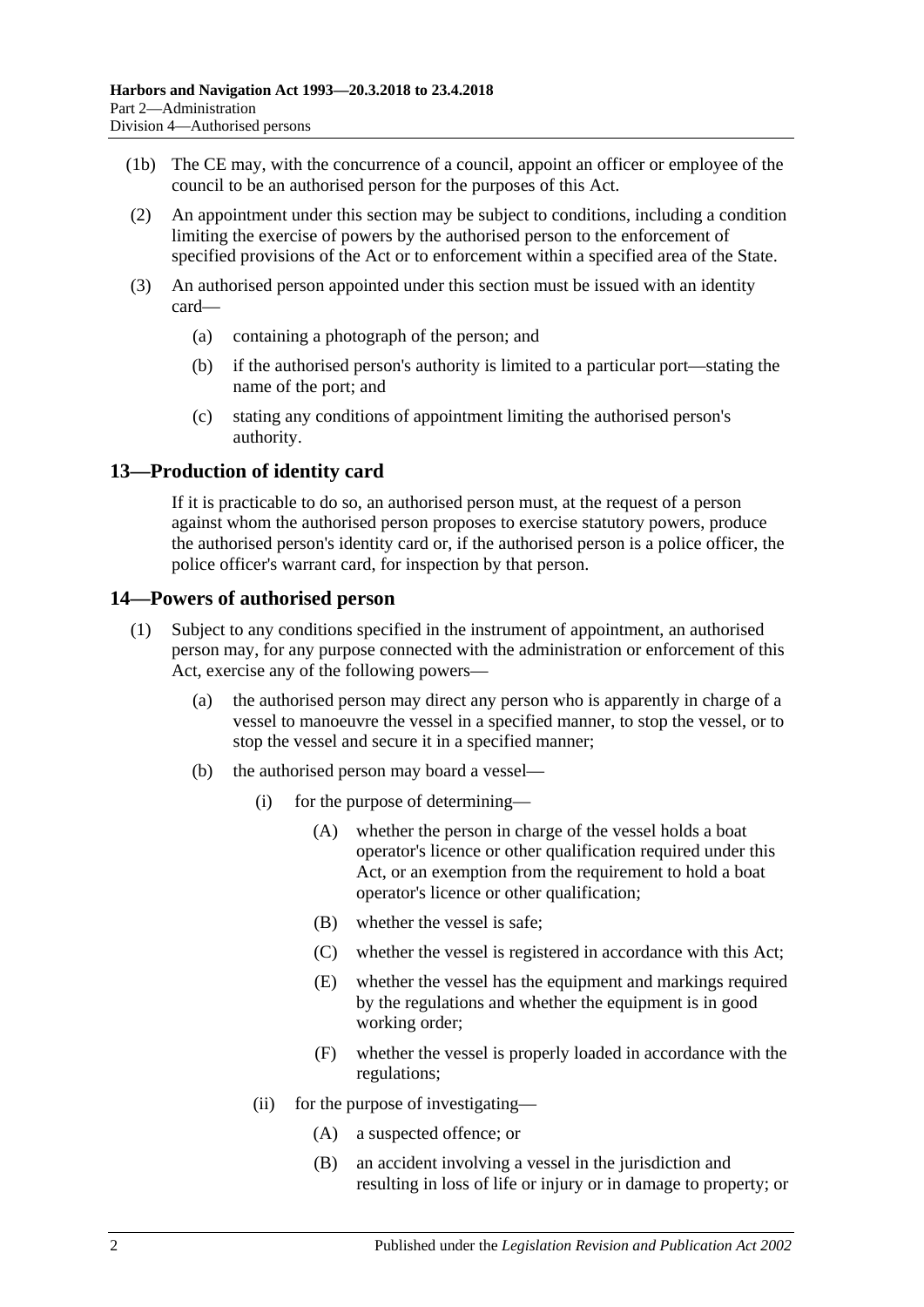- (C) any other matter having a proper connection with the administration of this Act;
- (iii) for the purpose of requiring a person who is operating the vessel or a member of the crew of the vessel who is, or ought to be, engaged in duties affecting the safe navigation of the vessel to submit to an alcotest or breath analysis;
- (c) the authorised person may require a person apparently acting in a position for which a boat operator's licence is required under this Act to produce, at a specified place and within a specified period, the boat operator's licence or evidence that the person is exempt from the requirement to hold a boat operator's licence;
- (d) the authorised person may require a person who is apparently in charge of a vessel to produce a certificate of registration in respect of the vessel;
- (e) the authorised person may require a person whom the authorised person reasonably suspects of having committed an offence against this Act or who is, in the authorised person's opinion, in a position to give evidence of the commission of such an offence, to state the person's name and address;
- (f) for the purposes of investigating—
	- (i) a suspected offence; or
	- (ii) an accident involving a vessel in the jurisdiction and resulting in loss of life or injury, or in damage to property; or
	- (iii) any other matter having a proper connection with the administration of this Act,

the authorised person may—

- (iv) require a person to answer questions relevant to the investigation; and
- (v) require a person to produce records or equipment that the authorised person reasonably suspects are relevant to the investigation; and
- (vi) may inspect the records or equipment, make copies of the records or their contents or test the equipment and, where reasonably necessary for those purposes, seize and retain the records or equipment.
- (1a) Subject to any conditions specified in the instrument of appointment, an authorised person may give expiation notices under the *[Expiation of Offences Act](http://www.legislation.sa.gov.au/index.aspx?action=legref&type=act&legtitle=Expiation%20of%20Offences%20Act%201996) 1996* for alleged offences against this Act.
- (2) A person who—
	- (a) without reasonable excuse, fails to obey a direction or requirement of an authorised person under this Act; or
	- (b) hinders or obstructs an authorised person in the exercise of powers under this Act,

is guilty of an offence.

Maximum penalty: \$1 250.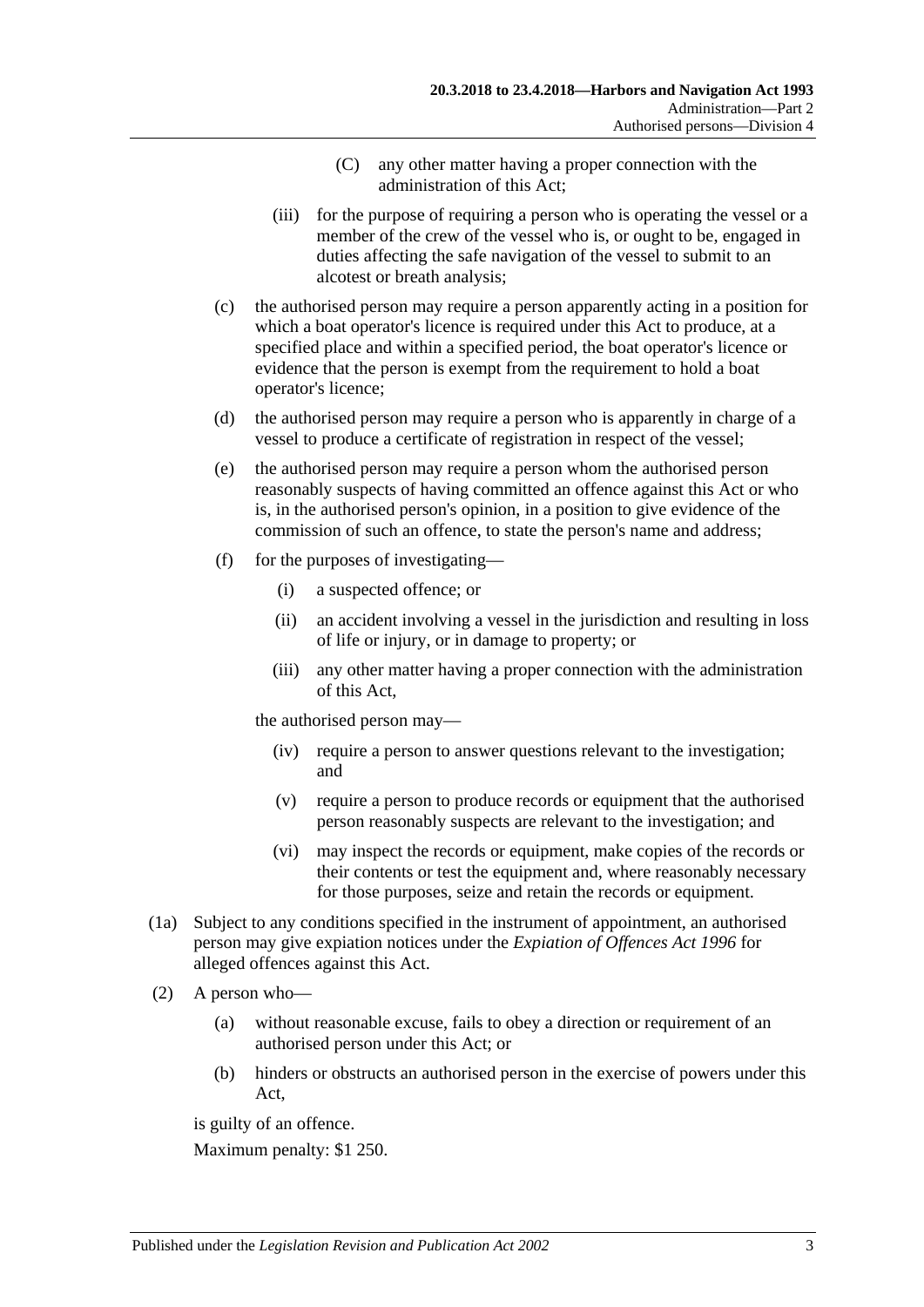# <span id="page-15-0"></span>**Division 5—Miscellaneous**

## <span id="page-15-1"></span>**14A—Matters to be taken into account in relation to specially protected areas**

The Minister, the CE, an authorised person or any other person engaged in the administration of this Act must, if taking any action under this Act—

- (a) that is within the Adelaide Dolphin Sanctuary, or likely to have a direct impact on the Adelaide Dolphin Sanctuary—
	- (i) seek to further the objects and objectives of the *[Adelaide Dolphin](http://www.legislation.sa.gov.au/index.aspx?action=legref&type=act&legtitle=Adelaide%20Dolphin%20Sanctuary%20Act%202005)  [Sanctuary Act](http://www.legislation.sa.gov.au/index.aspx?action=legref&type=act&legtitle=Adelaide%20Dolphin%20Sanctuary%20Act%202005) 2005*; and
	- (ii) take into account the provisions of the Adelaide Dolphin Sanctuary Management Plan under the *[Adelaide Dolphin Sanctuary Act](http://www.legislation.sa.gov.au/index.aspx?action=legref&type=act&legtitle=Adelaide%20Dolphin%20Sanctuary%20Act%202005) 2005*, (insofar as may be relevant); or
- (b) that is within a marine park, or likely to have a direct impact on a marine park—
	- (i) seek to further the objects of the *[Marine Parks Act](http://www.legislation.sa.gov.au/index.aspx?action=legref&type=act&legtitle=Marine%20Parks%20Act%202007) 2007*; and
	- (ii) take into account the provisions of the management plan for the marine park under the *[Marine Parks Act](http://www.legislation.sa.gov.au/index.aspx?action=legref&type=act&legtitle=Marine%20Parks%20Act%202007) 2007* (insofar as may be relevant).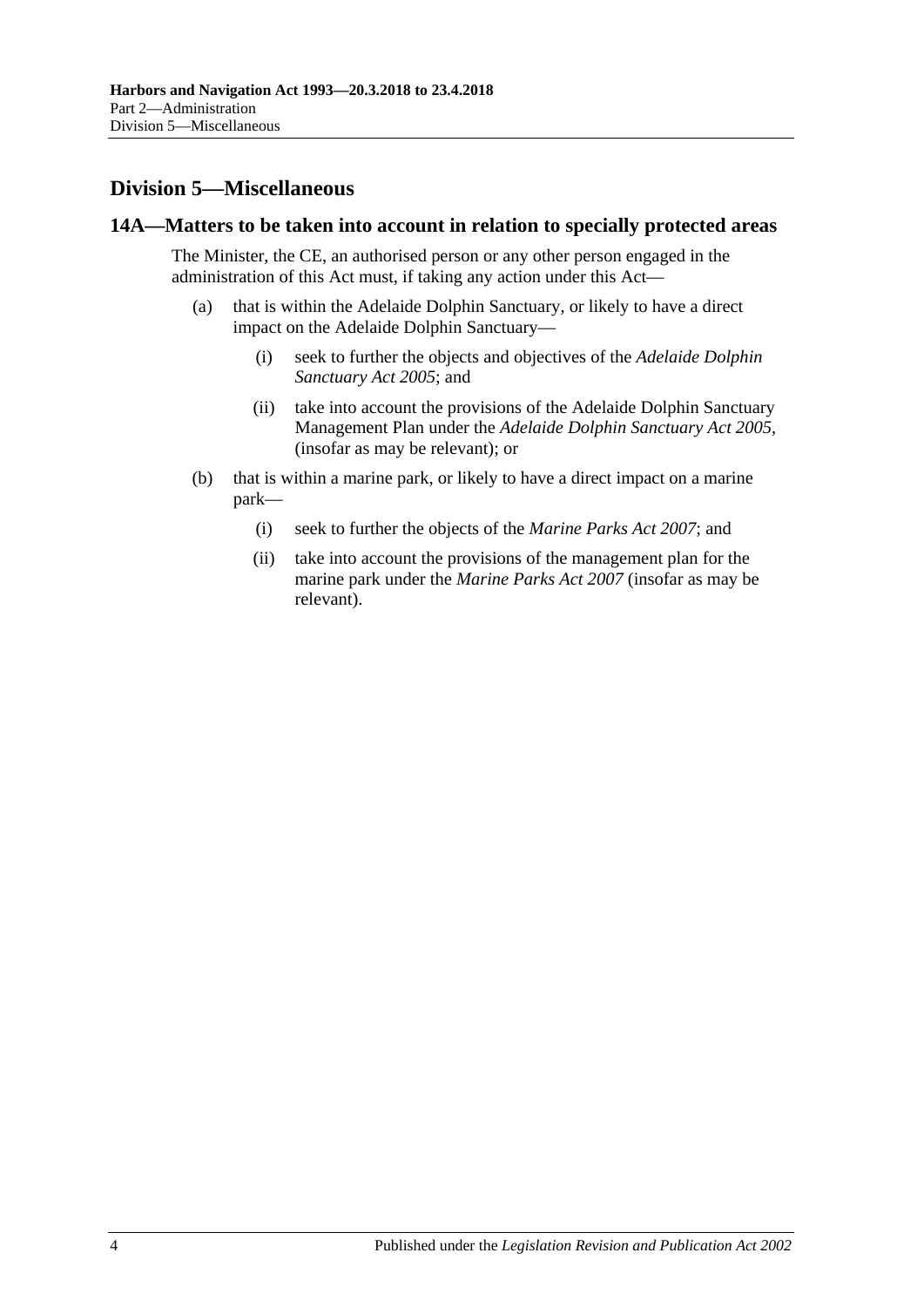# <span id="page-16-0"></span>**Part 3—Property**

# <span id="page-16-1"></span>**Division 1—Vesting of property**

## <span id="page-16-2"></span>**15—Property of Crown**

- (1) Subject to [subsection](#page-16-7) (2), the following property is vested in the Minister—
	- (a) all adjacent and subjacent land;
	- (b) all wharves, docks, jetties and other structures that are situated in a harbor;
	- (c) all wharves, docks, jetties and other structures situated outside a harbor but on adjacent or subjacent land;
	- (d) all navigational aids within the jurisdiction.
- <span id="page-16-7"></span>(2) The land that is vested in the Minister under this section is vested for an estate in fee simple but subject to any pre-existing registered interests in that land.
- (3) This section does not apply to—
	- (a) real or personal property vested in the Commonwealth, a council, or in private ownership at the commencement of this Act or subsequently transferred to the Commonwealth, a council or to private ownership; or
	- (b) land that forms part of a reserve under the *[National Parks and Wildlife](http://www.legislation.sa.gov.au/index.aspx?action=legref&type=act&legtitle=National%20Parks%20and%20Wildlife%20Act%201972)  Act [1972](http://www.legislation.sa.gov.au/index.aspx?action=legref&type=act&legtitle=National%20Parks%20and%20Wildlife%20Act%201972)*; or
	- (c) real or personal property excluded by regulation from the ambit of this section.
- (4) The *[Crown Lands Act](http://www.legislation.sa.gov.au/index.aspx?action=legref&type=act&legtitle=Crown%20Lands%20Act%201929) 1929* does not apply in relation to land vested in the Minister under this Act but the Crown may, with the concurrence of the Minister, exercise any other power that it has to grant a lease or licence over its land in relation to land vested in the Minister under this Act.

# <span id="page-16-3"></span>**Division 2—Acquisition of land**

# <span id="page-16-4"></span>**16—Acquisition of land**

- (1) The Minister may acquire land—
	- (a) for the purpose of establishing or improving a harbor or harbor facilities; or
	- (b) for the purposes of facilitating industrial or commercial development associated with or to be associated with a harbor.
- (2) The *[Land Acquisition Act](http://www.legislation.sa.gov.au/index.aspx?action=legref&type=act&legtitle=Land%20Acquisition%20Act%201969) 1969* applies to the acquisition of land under this section.

# <span id="page-16-5"></span>**Division 3—Resumption of land**

## <span id="page-16-6"></span>**17—Resumption**

The Governor may, by proclamation, resume land held by a council or other public authority as a reserve, street, road or for other public purposes—

(a) for the purpose of establishing or improving a harbor or harbor facilities; or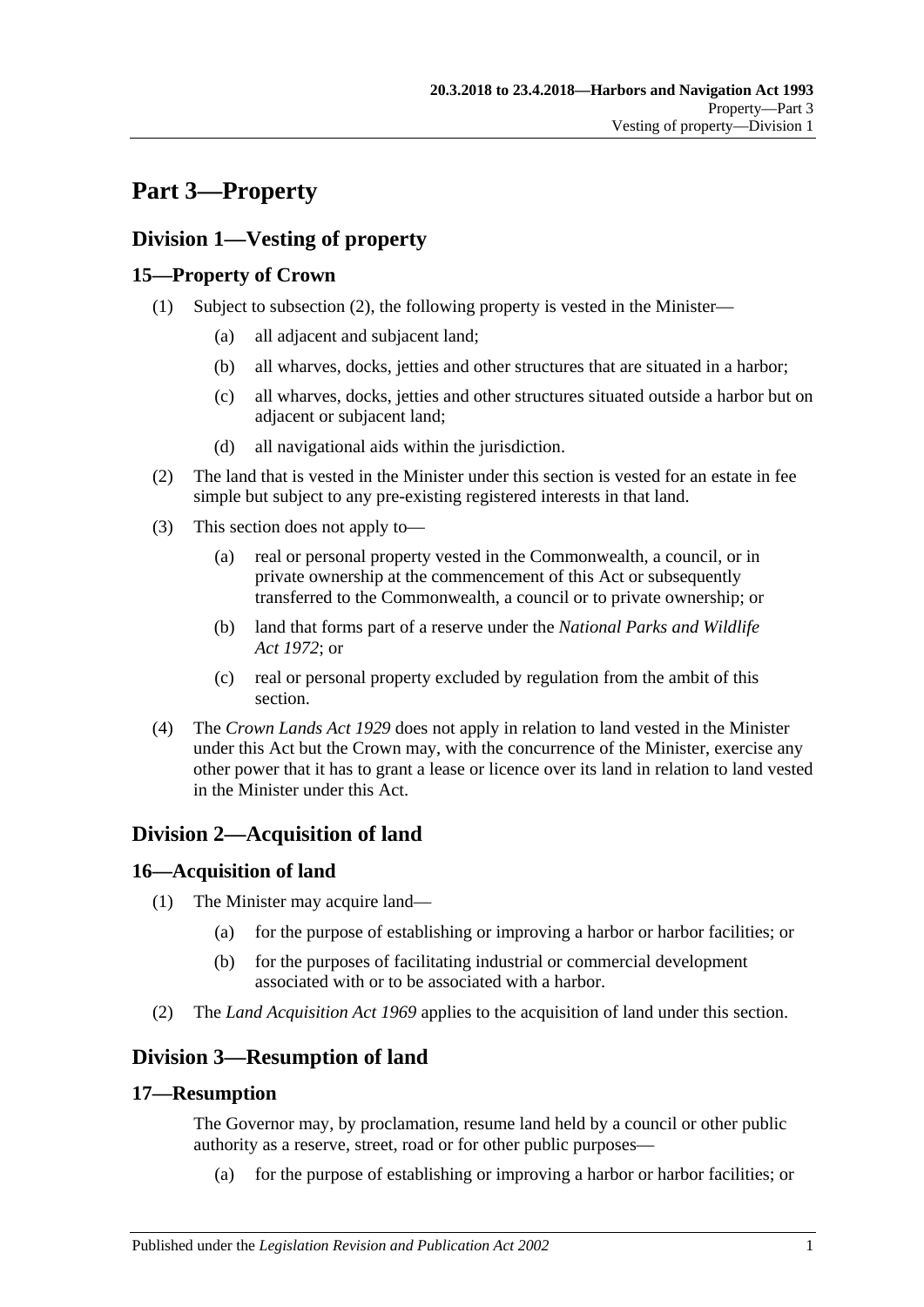(b) for the purposes of facilitating industrial or commercial development associated with or to be associated with a harbor.

# <span id="page-17-0"></span>**Division 4—Care, control and management of property**

## <span id="page-17-3"></span><span id="page-17-1"></span>**18—Care, control and management of property**

- (1) The Governor may, by proclamation, place any adjacent or subjacent land belonging to the Minister or any structure belonging to the Minister on adjacent or subjacent land, under the care, control and management of—
	- (a) any Minister of the Crown; or
	- (b) a council; or
	- (c) the Coast Protection Board; or
	- (d) any other authority or body.
- (2) A proclamation under [subsection](#page-17-3) (1)—
	- (a) may impose conditions in relation to the care, control and management of the land or structure to which it relates; and
	- (b) may be varied or revoked by a later proclamation.
- (3) A proclamation under [subsection](#page-17-3) (1) may not be made in relation to land, or a structure on land, that is within the area of a council unless the council has been consulted and given an opportunity to make representations on the matter.
- (4) Subject to any provision made by proclamation under this section, the care, control and management of adjacent and subjacent land, and of structures situated on adjacent or subjacent land (except land and structures in private ownership) are—
	- (a) if within the area of a council but not within a harbor—under the care, control and management of the council; and
	- (b) in any other case—under the care, control and management of the Minister.

## <span id="page-17-2"></span>**18A—By-laws**

- (1) A council may, with the approval of the relevant authority, make by-laws that operate in relation to—
	- (a) a port or part of a port; or
	- (b) a harbor or part of a harbor; or
	- (c) adjacent or subjacent land that is neither within a port nor a harbor.
- (1a) The *relevant authority* is—
	- (a) for a port—the port operator; or
	- (b) in any other case—the Minister.
- (2) The *[Local Government Act](http://www.legislation.sa.gov.au/index.aspx?action=legref&type=act&legtitle=Local%20Government%20Act%201934) 1934* applies to by-laws made under this section as if—
	- (a) any part of the harbor or land in relation to which the by-laws operate that is not within the area of the council were within the area of the council; and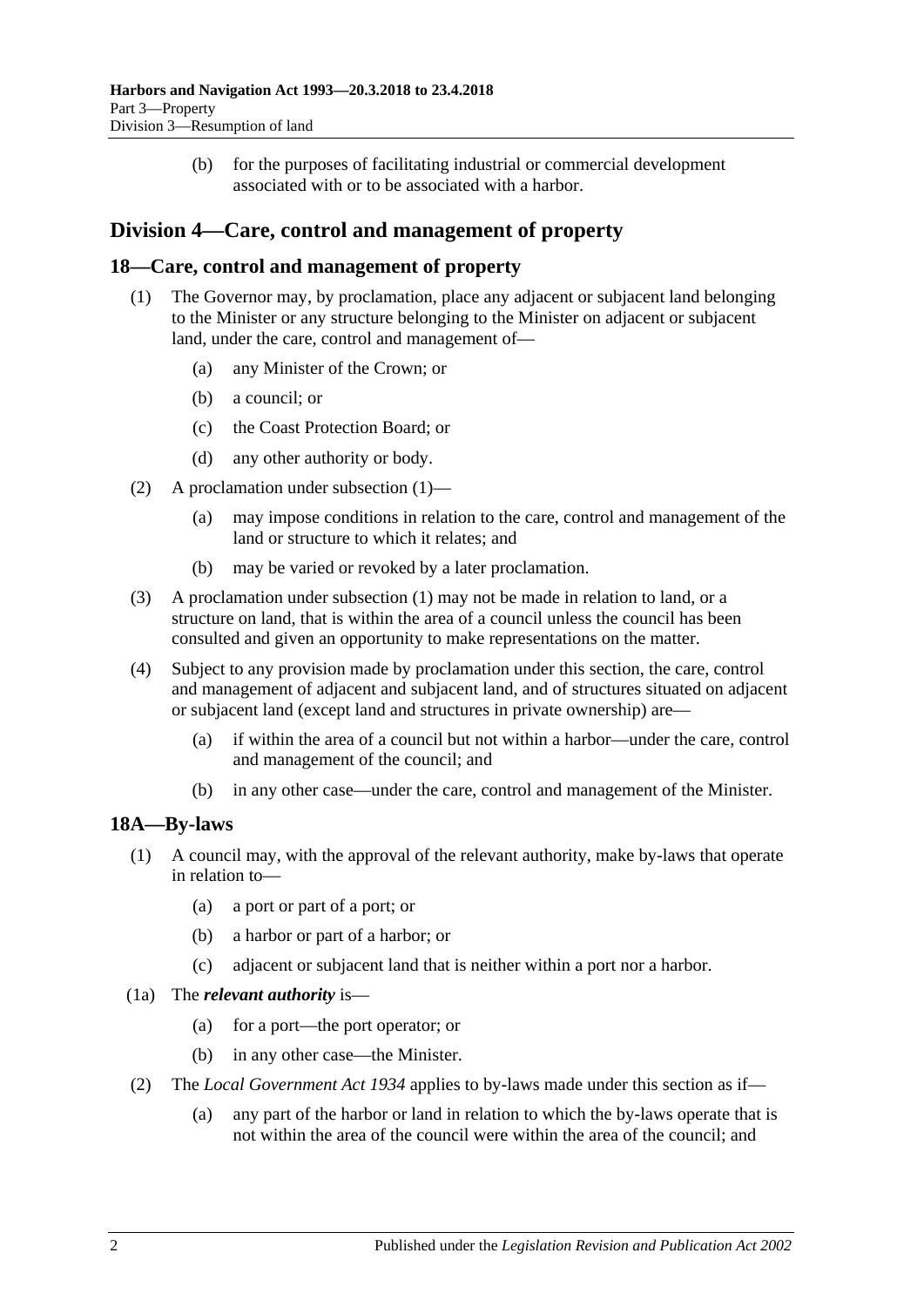- (b) any part of the harbor or land in relation to which the by-laws operate that is not under the care, control and management of the council were under the care, control and management of the council.
- <span id="page-18-6"></span>(3) The Governor may at any time, by notice in the Gazette, revoke by-laws made under this section.
- (4) The Minister must consult with the council concerned before by-laws are revoked under [subsection](#page-18-6) (3).

# <span id="page-18-0"></span>**Division 5—Dealings with property**

## <span id="page-18-1"></span>**19—Power to grant leases and licences over land**

- (1) The Minister may, on such terms and conditions as the Minister thinks fit, grant a lease of, a licence over, or other rights to occupy or use, land or a structure that is under the Minister's care, control and management under this Act.
- (2) The Minister may, on such terms and conditions as the Minister thinks fit, sell or otherwise dispose of land or a structure that is under the Minister's care, control and management under this Act.
- (3) An authority or body may, with the Minister's approval, grant a lease of, a licence over, or other rights to occupy or use, land or a structure under its care, control and management under this Act.

# <span id="page-18-2"></span>**Division 6—Rateability of land**

## <span id="page-18-3"></span>**20—Rateability of land**

- (1) Subject to [subsection](#page-18-7) (2), land vested in the Crown under this Act is not rateable under the *[Local Government Act](http://www.legislation.sa.gov.au/index.aspx?action=legref&type=act&legtitle=Local%20Government%20Act%201934) 1934*.
- <span id="page-18-7"></span>(2) If any such land (other than subjacent land in a port) is occupied under a lease or licence by some person other than the Crown or an instrumentality or agency of the Crown, that person is liable as occupier of the land to rates levied under the *[Local](http://www.legislation.sa.gov.au/index.aspx?action=legref&type=act&legtitle=Local%20Government%20Act%201934)  [Government Act](http://www.legislation.sa.gov.au/index.aspx?action=legref&type=act&legtitle=Local%20Government%20Act%201934) 1934*.

## <span id="page-18-4"></span>**Division 7—Damage to property**

## <span id="page-18-5"></span>**21—Liability for damage**

- (1) If property of the Crown or the Minister is damaged by a vessel, the owner of the vessel is liable to the Minister for the amount of the damage.
- (2) If property in private ownership consisting of harbor facilities or a navigational aid is damaged by a vessel, the owner of the vessel is liable to the owner of the property for the amount of the damage.
- (3) The liability may be enforced by action against the owner or by action against the vessel (or both).
- (4) This section creates a strict liability that exists irrespective of fault and irrespective of whether the vessel is under compulsory pilotage at the time the damage is caused.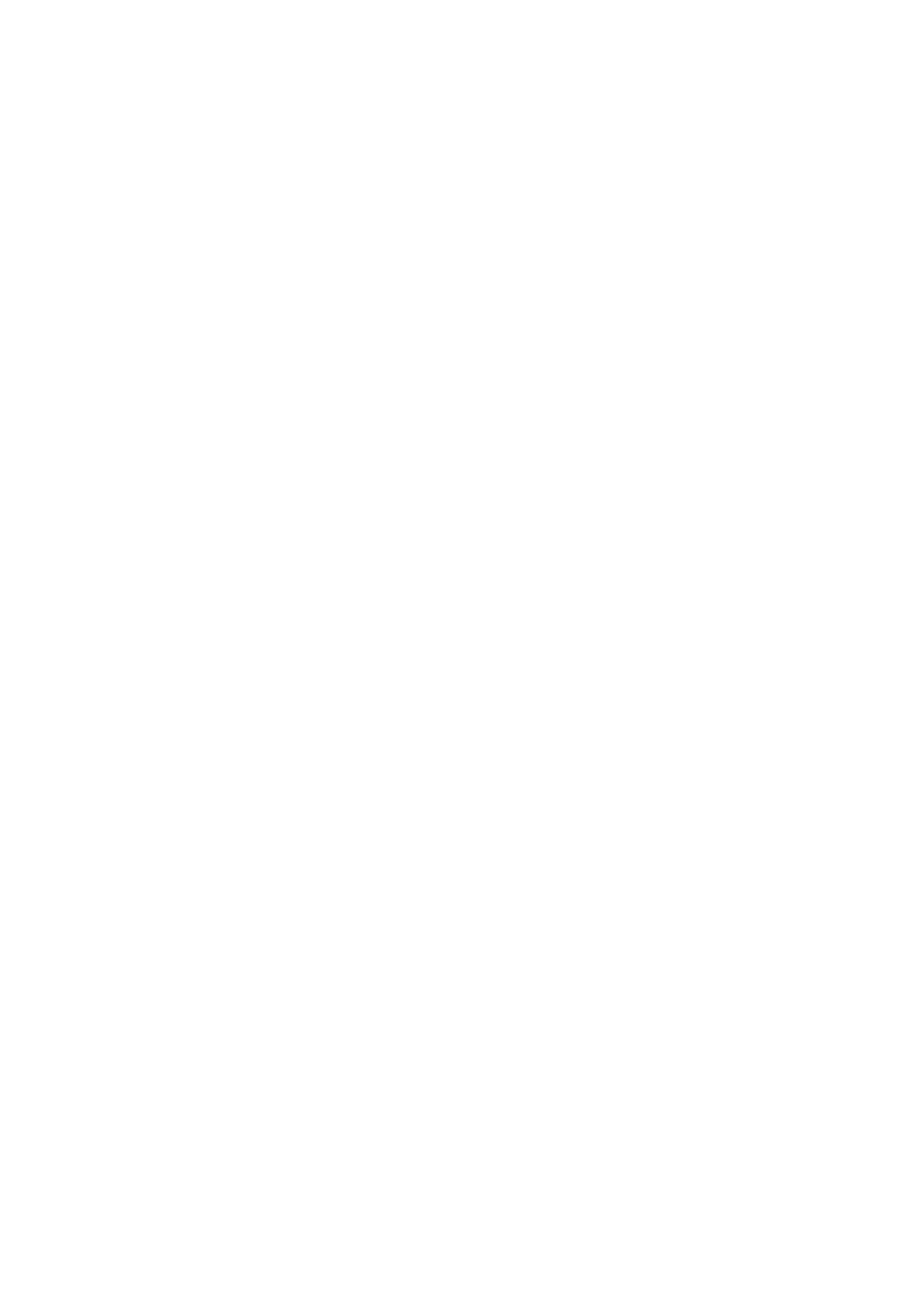# <span id="page-20-0"></span>**Part 4—General powers to protect navigation and to restrict use of waters**

## <span id="page-20-1"></span>**Division 1—Navigational aids**

## <span id="page-20-2"></span>**22—Control of navigational aids**

- (1) The Minister is entitled to possession and control of all navigational aids within the jurisdiction except those belonging to the Commonwealth.
- (2) The Minister may, on terms and conditions consistent with any relevant port operating agreement, delegate to a port operator control over a navigational aid situated in, or on the approach to, the port.
- (3) If a navigational aid existing at the commencement of this subsection is situated on land that was not then owned by the Minister, or is later disposed of, an easement over the land is created entitling the Minister—
	- (a) to maintain a navigational aid on the land; and
	- (b) to have such access to the land as may be necessary for operating, maintaining, repairing, replacing or removing the navigational aid.
- (4) If the Minister reasonably requires access to land for the purpose of operating, maintaining, repairing, replacing or removing a navigational aid on adjacent land or waters, an easement is created conferring on the Minister the rights of access reasonably necessary for those purposes.

## <span id="page-20-3"></span>**23—Establishment of navigational aids**

- (1) The Minister may establish and maintain such navigational aids as the Minister considers necessary or desirable for the safe navigation of vessels within the jurisdiction.
- <span id="page-20-5"></span>(2) The Minister may direct any person who carries on a business involving the mooring, loading or unloading of vessels to establish, maintain and operate navigational aids of a specified kind at specified places.
- (3) A person who fails, without reasonable excuse, to comply with a direction under [subsection](#page-20-5) (2) is guilty of an offence.

Maximum penalty: \$5 000.

## <span id="page-20-6"></span><span id="page-20-4"></span>**24—Interference with navigational aids**

(1) A person must not, without the Minister's permission, interfere with a navigational aid.

Maximum penalty: \$750.

- (2) For the purposes of [subsection](#page-20-6) (1), the mooring of a vessel to a navigational aid constitutes interference with the navigational aid.
- <span id="page-20-7"></span>(3) If the Minister is of the opinion that a particular light or signal might be confused with the light or signal produced by a navigational aid, the Minister may, by notice in writing to the person in charge of the device that produces the light or signal, require the person to take action specified in the notice to prevent the possibility of confusion.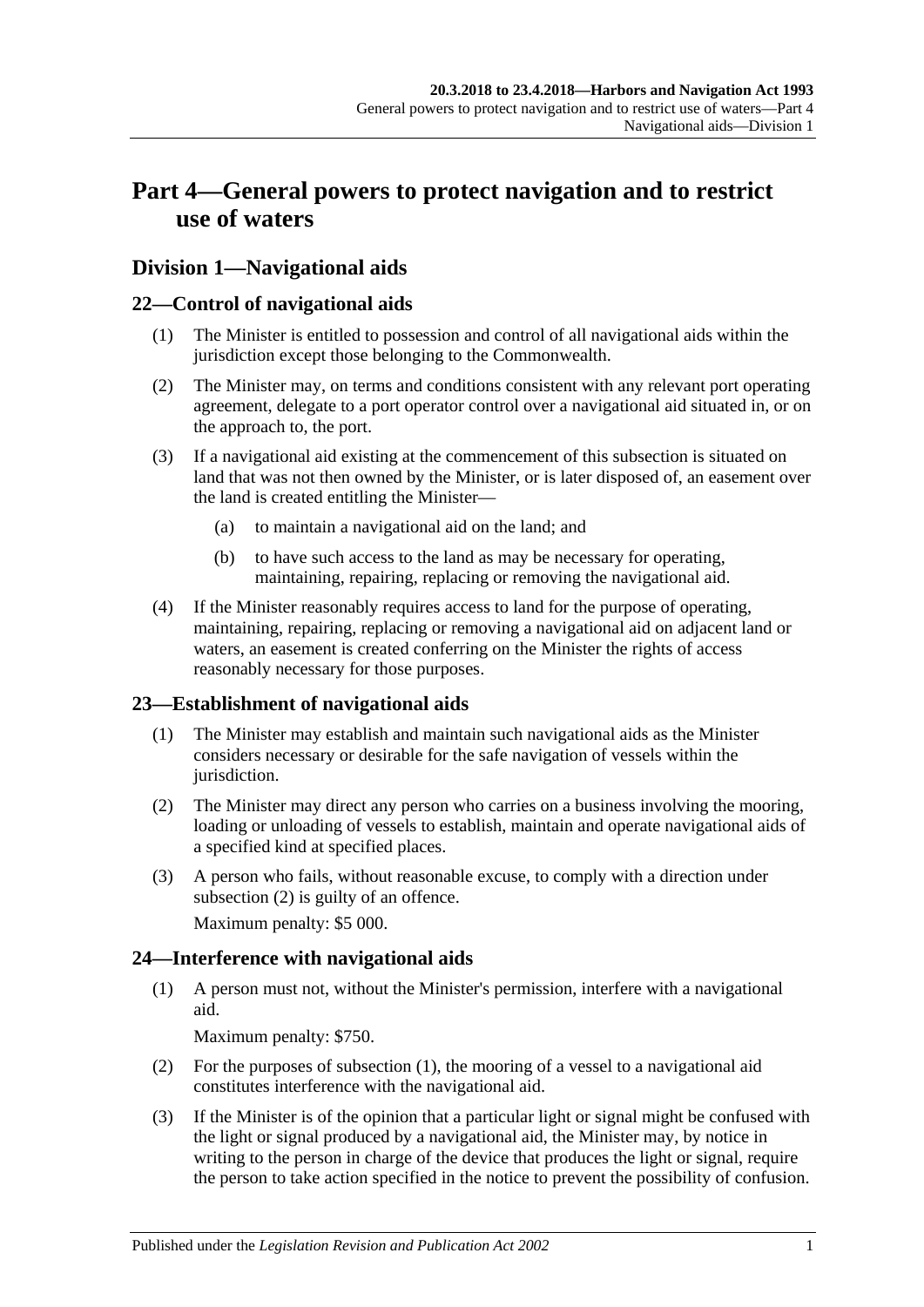- (4) If a person fails to comply with a requirement under [subsection](#page-20-7) (3) within the time allowed in the notice, the Minister may take the action specified in the notice and recover the cost of doing so from the person.
- (5) A person who fails, without reasonable excuse, to comply with a notice under [subsection](#page-20-7) (3) is guilty of an offence. Maximum penalty: \$750.

## <span id="page-21-0"></span>**Division 2—Clearance of wrecks**

## <span id="page-21-1"></span>**25—Clearance of wrecks etc**

- (1) The Minister may, by notice in writing, require the owner of any wreck within the jurisdiction to remove the wreck.
- (1a) A port operator may, by notice in writing, require the owner of any wreck within the port to remove the wreck.
- (2) If a person deposits any substance or thing within the jurisdiction so as to obstruct navigation, or to pollute waters, the Minister may, by notice in writing, require that person to take action specified in the notice to remove the substance or thing or to mitigate the consequences of the pollution.
- (2a) If a person deposits any substance or thing within a port so as to obstruct navigation, or to pollute waters, the port operator may, by notice in writing, require that person to take action specified in the notice to remove the substance or thing or to mitigate the consequences of the pollution.
- <span id="page-21-5"></span>(3) If a person fails to comply with a requirement under this section within the time allowed in the notice, the Minister or the port operator (as the case requires) may remove the wreck or take the action specified in the notice and recover the costs of doing so, as a debt, from the person in default.
- <span id="page-21-4"></span>(4) A person who fails without reasonable excuse to comply with a notice under this section is guilty of an offence.

Maximum penalty: \$5 000.

(5) A court by which a person is convicted of an offence against [subsection](#page-21-4) (4) may, on application by the Minister or the port operator (as the case requires), order the convicted person to reimburse costs reasonably incurred by the applicant in acting under [subsection](#page-21-5) (3) (to the extent those costs have not been already recovered).

# <span id="page-21-2"></span>**Division 3—Restrictions on use of waters**

## <span id="page-21-3"></span>**26—Licences for aquatic activities**

- (1) The CE may grant a licence entitling an organisation or person to use, in accordance with the terms and conditions of the licence, any waters within the jurisdiction for the purposes of an aquatic sport or activity or for any other purposes stated in the licence.
- (2) If the licence is to be granted in relation to waters within a port, the CE may only grant the licence with the consent of the port operator (but the operator's consent must not be unreasonably withheld).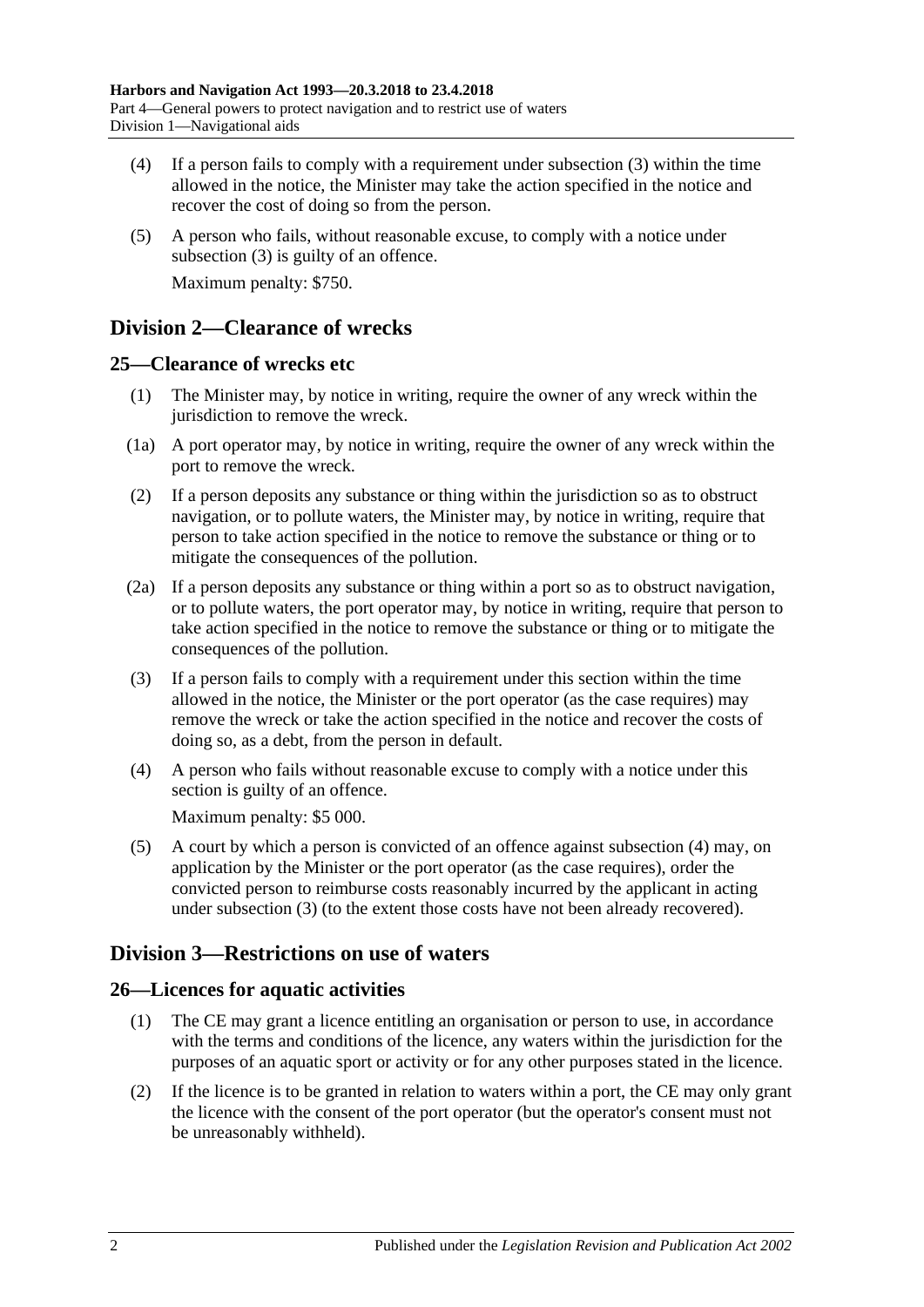- <span id="page-22-1"></span>(2a) If the licence is to be granted in relation to waters that form part of the River Murray, the CE must—
	- (a) consult with the Minister to whom the administration of the *[River Murray](http://www.legislation.sa.gov.au/index.aspx?action=legref&type=act&legtitle=River%20Murray%20Act%202003)  Act [2003](http://www.legislation.sa.gov.au/index.aspx?action=legref&type=act&legtitle=River%20Murray%20Act%202003)* is committed; and
	- (b) comply with the Minister's directions (if any) in relation to the issuing of the licence (including a direction that the licence not be granted, or that if it is to be granted, then the licence be subject to conditions specified by the Minister).
- <span id="page-22-2"></span>(2b) If the licence is to be granted in relation to waters that form part of—
	- (a) the Adelaide Dolphin Sanctuary—the CE must consult with and have regard to the views of the Minister to whom the administration of the *[Adelaide](http://www.legislation.sa.gov.au/index.aspx?action=legref&type=act&legtitle=Adelaide%20Dolphin%20Sanctuary%20Act%202005)  [Dolphin Sanctuary Act](http://www.legislation.sa.gov.au/index.aspx?action=legref&type=act&legtitle=Adelaide%20Dolphin%20Sanctuary%20Act%202005) 2005* is committed; or
	- (b) a marine park—the CE must consult with and have regard to the views of the Minister to whom the administration of the *[Marine Parks Act](http://www.legislation.sa.gov.au/index.aspx?action=legref&type=act&legtitle=Marine%20Parks%20Act%202007) 2007* is committed.
- (2c) The regulations may exclude specified categories of licence from the operation of [subsection](#page-22-1) (2a) or [\(2b\).](#page-22-2)
- (3) The licensee may be required by the terms and conditions of the licence to take specified action for the purposes of informing the public of the area of waters to which the licence relates and of the times the licensee is entitled to use of those waters in accordance with the licence.
- (4) A person who, without the consent of the licensee, intrudes into waters when the licensee has, under the licence, an exclusive right to use those waters is guilty of an offence.

```
Maximum penalty: $750<sup>1</sup>
```
Expiation fee: \$105.

- (5) The CE may revoke a licence granted under this section for a breach of a term or condition of the licence.
- (6) In this section—

*River Murray* has the same meaning as in the *[River Murray Act](http://www.legislation.sa.gov.au/index.aspx?action=legref&type=act&legtitle=River%20Murray%20Act%202003) 2003*.

**Note—**

1 By virtue of Act No. 17 of 2001 s 4 (see *Gazette 25.10.2001 p4686*) the maximum penalty for this offence was fixed at \$750 (no expiation fee) for 30 October 2001 only. Section 26 was substituted on 31 October 2001 by Act No. 81 of 2000 s 11 (see *Gazette 25.10.2001 p4687*).

## <span id="page-22-3"></span><span id="page-22-0"></span>**27—Restricted areas**

- (1) The Governor may, by regulation, regulate, restrict or prohibit—
	- (a) the entry of vessels or vessels of a specified class into specified waters within the jurisdiction; or
	- (b) the operation or use of vessels in specified waters within the jurisdiction; or
	- (c) aquatic activity or aquatic activity of a specified class in specified waters within the jurisdiction.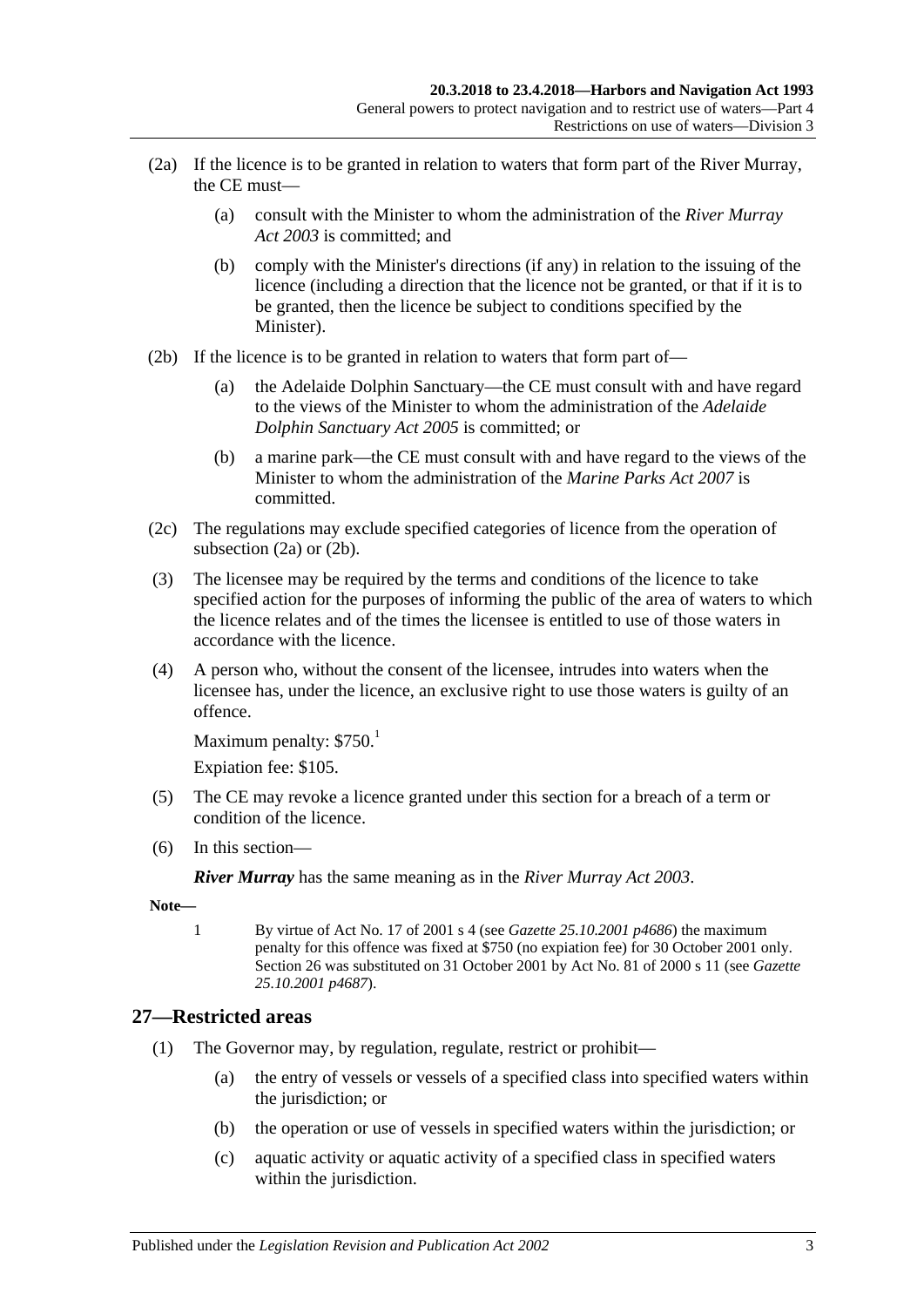- (1a) A regulation may only be made under [subsection](#page-22-3) (1) in relation to waters within a port with the consent of the port operator (but consent must not be unreasonably withheld).
- <span id="page-23-0"></span>(2) The Minister must take reasonable steps to inform the public of the nature of requirements of any regulation under this section and of the waters to which it applies by marking out the waters and erecting notices in the vicinity or by other appropriate means.
- (3) If a regulation is made under this section at the request of a port operator (other than the Minister) or a council, the Minister may recover costs incurred under [subsection](#page-23-0) (2) from the port operator or council as a debt.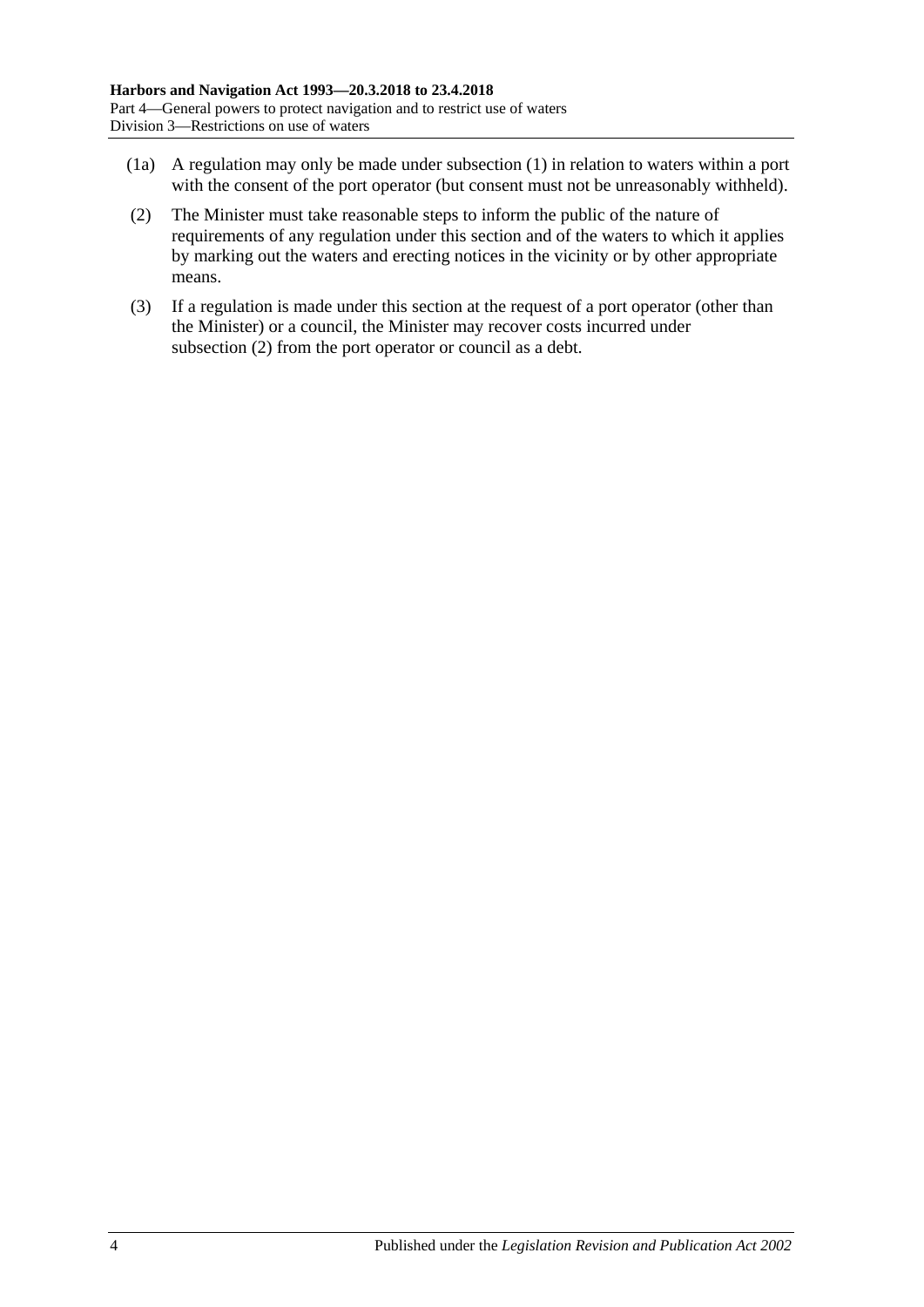# <span id="page-24-0"></span>**Part 5—Harbors and ports**

## <span id="page-24-1"></span>**Division 1—Control and management of harbors and ports**

## <span id="page-24-2"></span>**28—Control and management of harbors**

Subject to this Part, the Minister has the control and management of all harbors in the State.

## <span id="page-24-3"></span>**28A—Power to assign control and management of ports**

- (1) The Minister may, by agreement, confer on another (the *proprietor*) the right to carry on the business of operating a particular port.
- (2) The proprietor must then enter into an agreement (a *port operating agreement*) under which the Minister assigns the control and management of the port to the proprietor or a nominee of the proprietor unless—
	- (a) the Minister and the proprietor enter into an agreement under which the Minister is to continue to have the control and management of the port; or
	- (b) the proprietor has committed a serious breach of a port operating agreement and the Minister has cancelled or refused to renew the agreement on that ground.
- (3) If the Minister has the control and management of a port, the Minister may, subject to the terms of any agreement between the Minister and the proprietor, recover the costs of operating the port from the proprietor.

## <span id="page-24-4"></span>**28B—Port operating agreements**

- (1) A *port operating agreement* is an agreement providing for the control and management of the port to which the agreement relates by the person (the *port operator*) to whom the control and management of the port is assigned under the agreement.
- (2) A port operating agreement—
	- (a) must require the port operator to have appropriate resources (including appropriate contingency plans and trained staff and equipment to carry the plans into action) to deal with emergencies; and
	- (b) must require the port operator—
		- (i) to maintain the waters of the port to a specified navigable standard; and
		- (ii) to provide or maintain (or provide and maintain) navigational aids; and
		- (iii) to direct and control vessel movement in port waters; and
	- (c) may require the port operator to enter into and maintain in operation an agreement with the Royal Australian Navy about access to the port and port facilities by naval vessels; and
	- (d) may require the port operator to provide access to the port and port facilities for commercial fishing vessels on specified terms and conditions; and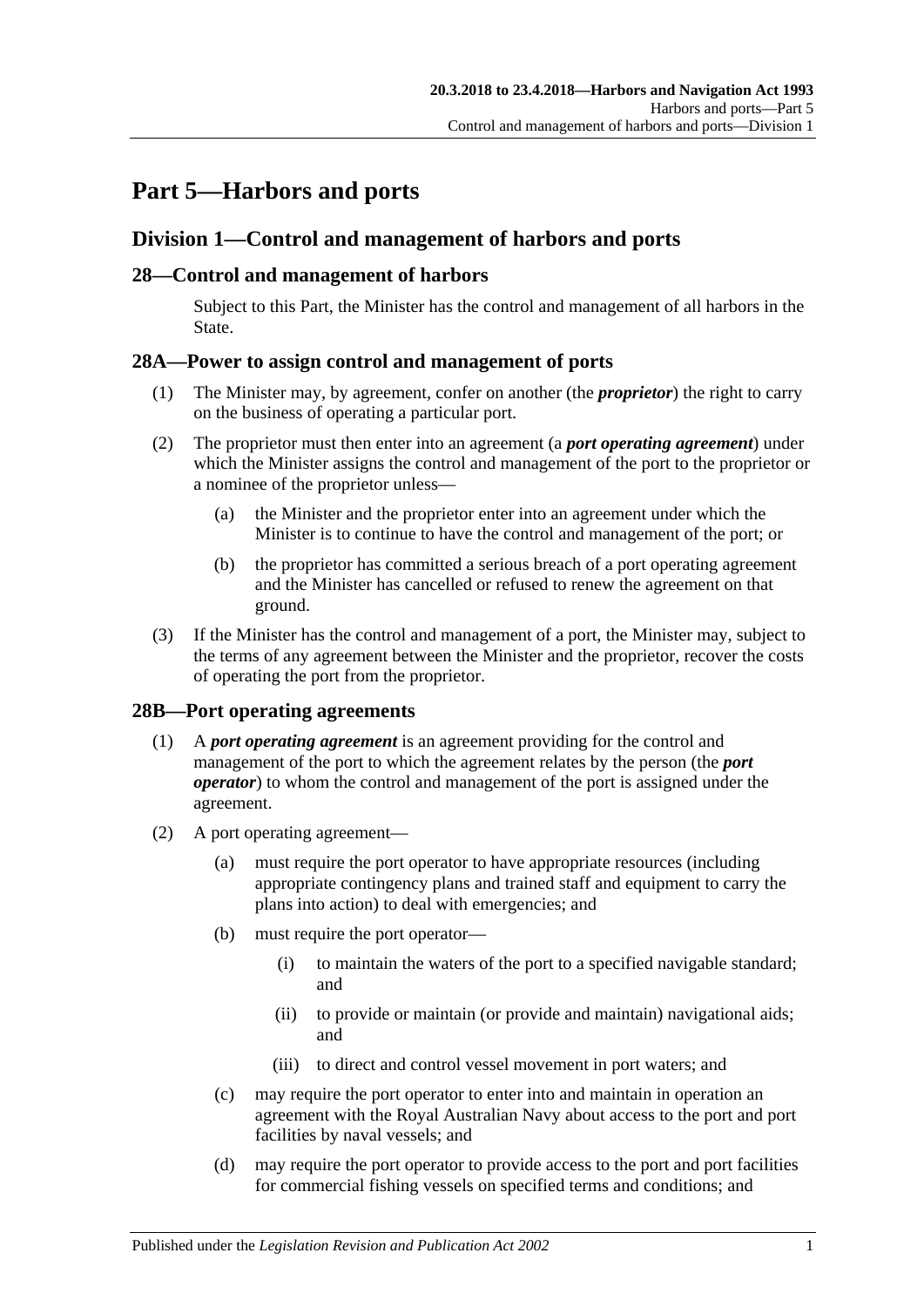- (e) may require the port operator to maintain and make available navigational charts and other information relating to the port; and
- (f) may regulate the performance of statutory powers by the port operator; and
- (g) may provide for the payment of an annual fee to the Minister (fixed by the Minister having regard to the cost of providing government supervision of the activities conducted under the agreement); and
- (h) may deal with any other matter relevant to the control and management of the port.

#### <span id="page-25-0"></span>**28C—General responsibility of port operator**

(1) A port operator is responsible for the safe operation of the port.

#### <span id="page-25-1"></span>**28D—Variation of port operating agreement**

The Minister may, by agreement with the port operator, vary a port operating agreement.

#### <span id="page-25-2"></span>**28E—Agreements to be tabled in Parliament**

The Minister must, as soon as practicable after entering into a port operating agreement or an agreement for the variation of a port operating agreement, have copies of the agreement laid before both Houses of Parliament.

#### <span id="page-25-3"></span>**28F—Power to deal with non-compliance**

- (1) The Minister may take disciplinary action against a port operator for non-compliance with a port operating agreement or this Act.
- (2) The disciplinary action may consist of—
	- (a) a reprimand; or
	- (b) a fine not exceeding a limit fixed in the port operating agreement; or
	- (c) cancellation of the port operating agreement.
- (3) Before the Minister takes disciplinary action against a port operator under this section, the Minister must give written notice to the port operator—
	- (a) specifying the non-compliance; and
	- (b) stating the disciplinary action the Minister proposes to take in respect of the non-compliance; and
	- (c) allowing the port operator a reasonable opportunity to make written representations.
- (4) After considering the port operator's representations, the Minister may—
	- (a) refrain from taking disciplinary action; or
	- (b) by written notice to the port operator—
		- (i) administer a reprimand; or
		- (ii) impose a fine (to be recoverable as a debt due to the Crown) of an amount stated in the earlier notice or of a lesser amount; or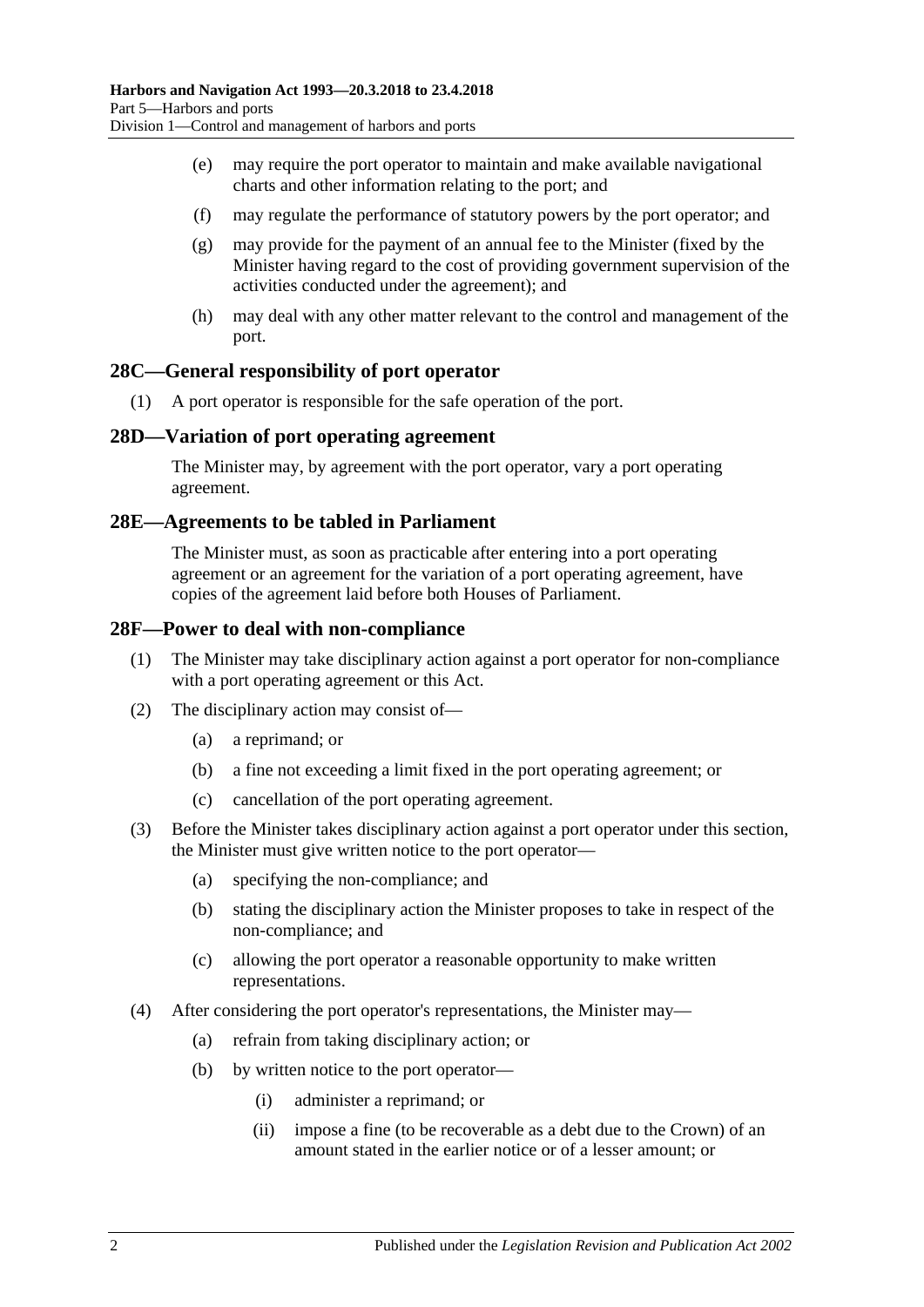- (iii) if cancellation of the port operating agreement was proposed in the earlier notice—
	- (A) impose a fine not exceeding the maximum permissible under the port operating agreement; or
	- (B) cancel the port operating agreement.
- (5) A port operator may appeal to the Court of Marine Enquiry against the disciplinary action.
- (6) On an appeal, the Court may—
	- (a) confirm, vary or reverse the Minister's decision; and
	- (b) make any consequential or ancillary order the Court thinks fit.
- (7) The port operating agreement may contain provisions governing the exercise of the Minister's powers under this section.

#### <span id="page-26-2"></span><span id="page-26-0"></span>**28G—Power to appoint manager**

- $(1)$  If—
	- (a) a port operator is seriously in breach of its obligations under a port operating agreement; or
	- (b) a port operating agreement is cancelled or expires without renewal,

the Minister may appoint an official manager to operate the port.

- <span id="page-26-3"></span>(2) If a port operator—
	- (a) becomes insolvent within the meaning of Part 7.10 of the *Corporations Law*; or
	- (b) goes into liquidation,

the Minister may appoint an official manager to operate the port.

- (3) An appointment under [subsection](#page-26-2) (1) or [\(2\)](#page-26-3) may be terminated at any time by the Minister.
- (4) The port operating agreement may contain provisions governing the exercise of the Minister's powers under this section.

#### <span id="page-26-4"></span><span id="page-26-1"></span>**28H—Powers of the manager**

- (1) The official manager—
	- (a) is to assume the control and management of the port; and
	- (b) is entitled to possession and control of property of the port operator (or former port operator)—
		- (i) used for the purpose of operating the port; and
		- (ii) defined in the port operating agreement as property subject to the application of this paragraph; and
	- (c) is, while the appointment continues in force, taken to be the port operator.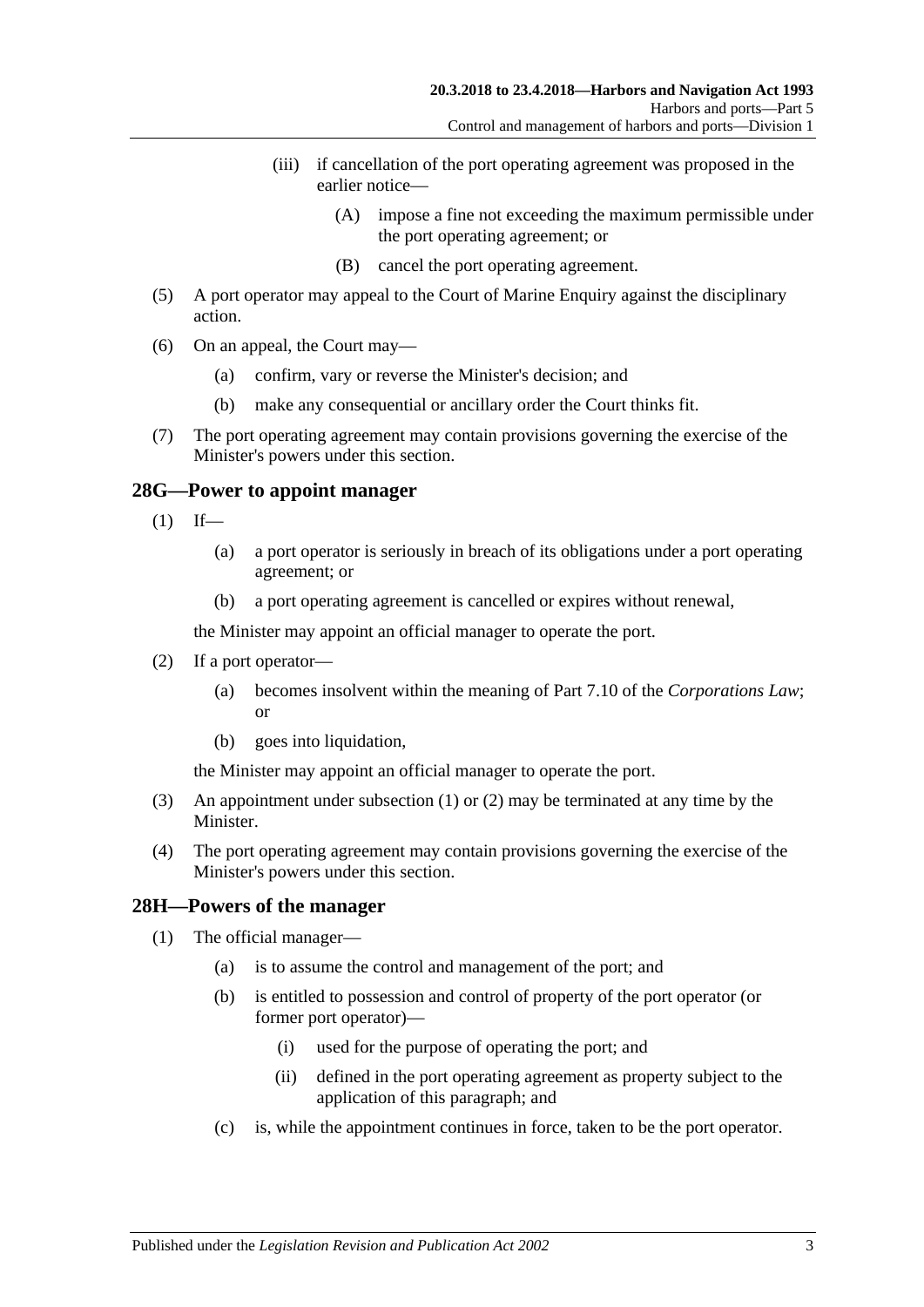- <span id="page-27-5"></span>(2) Any proceeds of the business while under official management are to be applied as follows:
	- (a) first, the proceeds are to be applied towards the costs of official management (including the official manager's remuneration); and
	- (b) secondly, a reasonable rental for the property over which the manager has assumed control is to be paid out of the proceeds while the property remains in the manager's possession; and
	- (c) thirdly, any remaining balance is to be paid into the Consolidated Account.
- (3) A port operating agreement may exclude or modify the provisions of [subsection](#page-26-4) (1) or [\(2\).](#page-27-5)
- (4) The regulations may confer powers and impose duties on official managers and regulate official management in other ways.

## <span id="page-27-0"></span>**Division 2—Port management officers**

#### <span id="page-27-1"></span>**29—Port management officers**

- (1) A port operator may appoint officers or employees of the operator to be port management officers.
- (2) The port operator must issue to each port management officer appointed by it an identity card—
	- (a) containing a photograph of the officer; and
	- (b) stating the name of the port for which the officer is appointed; and
	- (c) stating any conditions of appointment limiting the officer's authority.
- (3) A port management officer must, at the request of any person in relation to whom the officer is exercising or about to exercise powers under this Act, produce the officer's identity card for inspection by that person.

## <span id="page-27-2"></span>**Division 2A—Operational powers**

#### <span id="page-27-3"></span>**29A—Interpretation**

In this Division—

*authorised officer* means—

- (a) in relation to a port—a port management officer;
- (b) in relation to a harbor that is not a port, or a part of a harbor that is not within a port—an authorised person.

#### <span id="page-27-4"></span>**29B—Power of direction**

- (1) An authorised officer may give a direction (orally, by signal, radio communication, or in any other appropriate manner) to a person in charge, or apparently in charge, of a vessel in or in the vicinity of a harbor or a port.
- (2) A direction may, for example—
	- (a) require that vessels proceed to load or unload in a particular order; or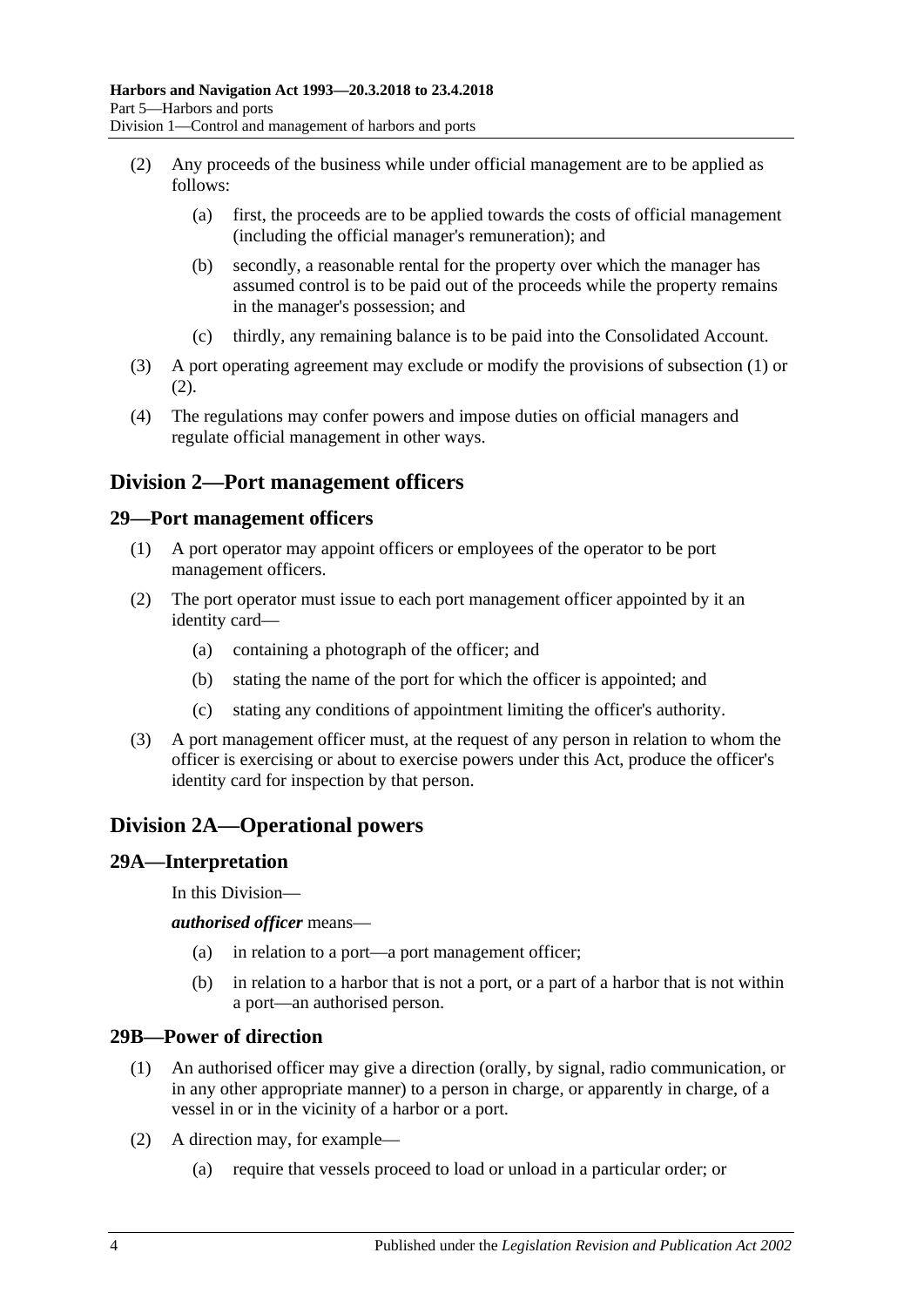- (b) require that a vessel be moored or anchored in a particular position; or
- (c) require that a vessel be secured in a particular way; or
- (d) require that a vessel be moved from a particular area or position; or
- (e) require the production of documents relating to the navigation, operation, pilotage, use or loading of the vessel.
- (3) A person who fails, without reasonable excuse, to comply with a direction under this section is guilty of an offence.

Maximum penalty: \$5 000.

#### <span id="page-28-4"></span><span id="page-28-0"></span>**29C—Power to board vessel**

- (1) A person in charge of a vessel in a harbor or port must, at the request of an authorised officer, permit the officer—
	- (a) to board the vessel; and
	- (b) to inspect the vessel and its cargo; and
	- (c) to carry out on the vessel any investigation necessary to ensure that the vessel and the business in the course of which the vessel is being used is being operated lawfully.
- <span id="page-28-5"></span>(2) If there is no-one on board a vessel to whom a request may be given under [subsection](#page-28-4) (1), the authorised officer may board the vessel and cause the vessel to be moved as the officer thinks fit.
- (3) Any costs incurred by an authorised officer under [subsection](#page-28-5) (2) are recoverable as a debt from the owner of the vessel.
- (4) A person who fails to comply with a request under this section is guilty of an offence. Maximum penalty: \$5 000.

## <span id="page-28-1"></span>**Division 3—Harbor improvement work**

#### <span id="page-28-6"></span><span id="page-28-2"></span>**30—Dredging or other similar work**

- (1) The Minister or a port operator may carry out dredging or other work to deepen, extend or clear a harbor or port.
- (2) If the owner of a wharf benefits from work carried out by the Minister under [subsection](#page-28-6) (1), the Minister may recover a reasonable proportion of the cost of the work from that owner.
- (3) The proportion of the cost to be recovered is to be determined by agreement between the Minister and the owner or, in default of agreement, by an arbitrator appointed under the *[Commercial Arbitration Act](http://www.legislation.sa.gov.au/index.aspx?action=legref&type=act&legtitle=Commercial%20Arbitration%20Act%201986) 1986*.

## <span id="page-28-3"></span>**30A—Development of harbors and maritime facilities**

- (1) The Minister or a port operator may carry out work of any kind for the development or improvement of a harbor or port.
- (2) The Minister or port operator may, for example, establish facilities for—
	- (a) the anchorage or mooring of vessels;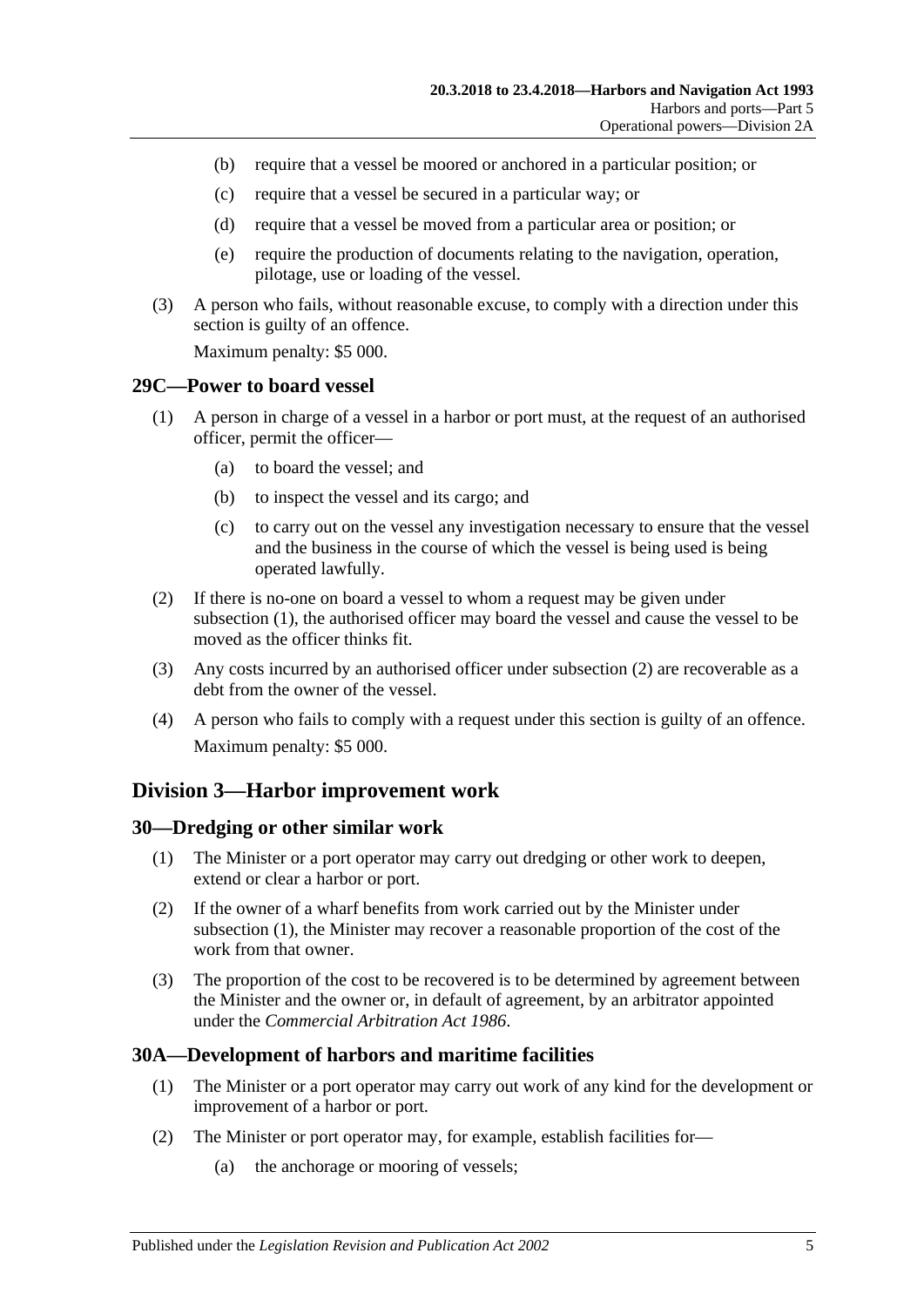- (b) the maintenance and repair of vessels;
- (c) the loading and unloading of passengers or goods;
- (d) the storage of goods;
- (e) facilitating industrial or commercial development associated with or to be associated with a harbor or port;
- (f) sporting or recreational purposes.
- (3) A port operator—
	- (a) must establish and maintain facilities and equipment for the safety of life and property in the port as required under a port operating agreement; and
	- (b) may establish and maintain other facilities and equipment for the safety of life and property.

#### <span id="page-29-0"></span>**30B—Application of** *Development Act 1993*

The powers conferred by this Division are subject to the *[Development Act](http://www.legislation.sa.gov.au/index.aspx?action=legref&type=act&legtitle=Development%20Act%201993) 1993*.

## <span id="page-29-1"></span>**Division 4—Harbor charges etc**

#### <span id="page-29-2"></span>**31—Power to fix charges**

- (1) Subject to any relevant law or determination, the Minister may fix charges—
	- (a) for the use of facilities provided by the Minister for—
		- (i) the mooring of vessels;
		- (ii) the loading or unloading of passengers or goods;
		- (iii) the storage of goods;
		- (iv) the safe navigation of vessels;
		- (v) any other purpose; or
	- (b) for the entry of vessels into waters under the Minister's control and management; or
	- (c) for services provided by the Minister.
- (2) The Minister may fix default charges to be paid if a charge fixed under this section is not paid within a specified period.
- (3) The Minister must publish Schedules of the charges and default charges fixed under this section.

#### <span id="page-29-3"></span>**31A—Power to waive or reduce charges**

The Minister may waive or reduce a charge (or default charge), or extend the time for payment of a charge (or default charge), as the Minister thinks fit.

#### <span id="page-29-4"></span>**31B—Charges in respect of goods**

(1) A charge (or default charge) payable under this Division in respect of the unloading or storage of goods is recoverable as a debt from the consignor or consignee of the goods.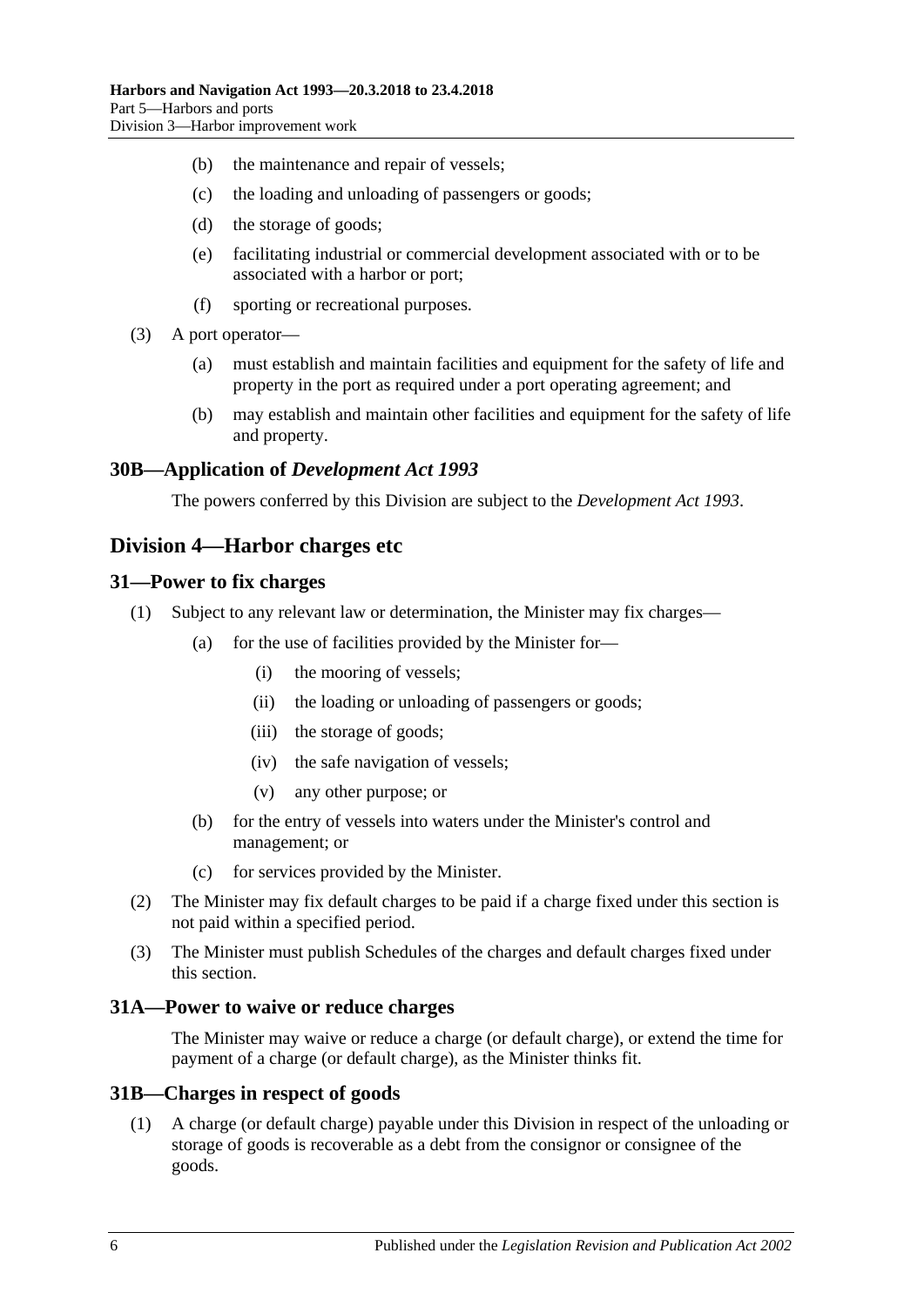- (2) The Minister may retain possession of goods until the appropriate charge is paid.
- (3) If the charge is not paid within 60 days after the goods are unloaded, the Minister may, after giving notice in writing to the consignee of the goods, sell the goods and retain the charge (together with any default charges and the costs of conducting the sale) from the proceeds of sale.

## <span id="page-30-0"></span>**31C—Charges in respect of vessels**

- (1) If a charge to which the Minister is entitled in respect of a vessel is not paid by the date payment falls due, an authorised person may, at the Minister's direction, arrest the vessel and take it into the Minister's custody.
- (2) If the charge remains unpaid 60 days after the vessel is taken into the Minister's custody, the Minister may, after giving notice to the owner of the vessel, sell the vessel and retain the charge (together with any default charges and the costs of conducting the sale) from the proceeds of sale.

## <span id="page-30-2"></span><span id="page-30-1"></span>**31D—Power to prevent use of harbor or port facilities**

- (1) If a person is in default in the payment of a charge (or default charge) payable under this Division, the Minister may, by written notice given to the person in default, prohibit the person from using harbor or port facilities provided by the Crown until the charge has been paid.
- (2) A person must not use facilities in contravention of a prohibition imposed under [subsection](#page-30-2)  $(1)$ .

Maximum penalty: \$5 000.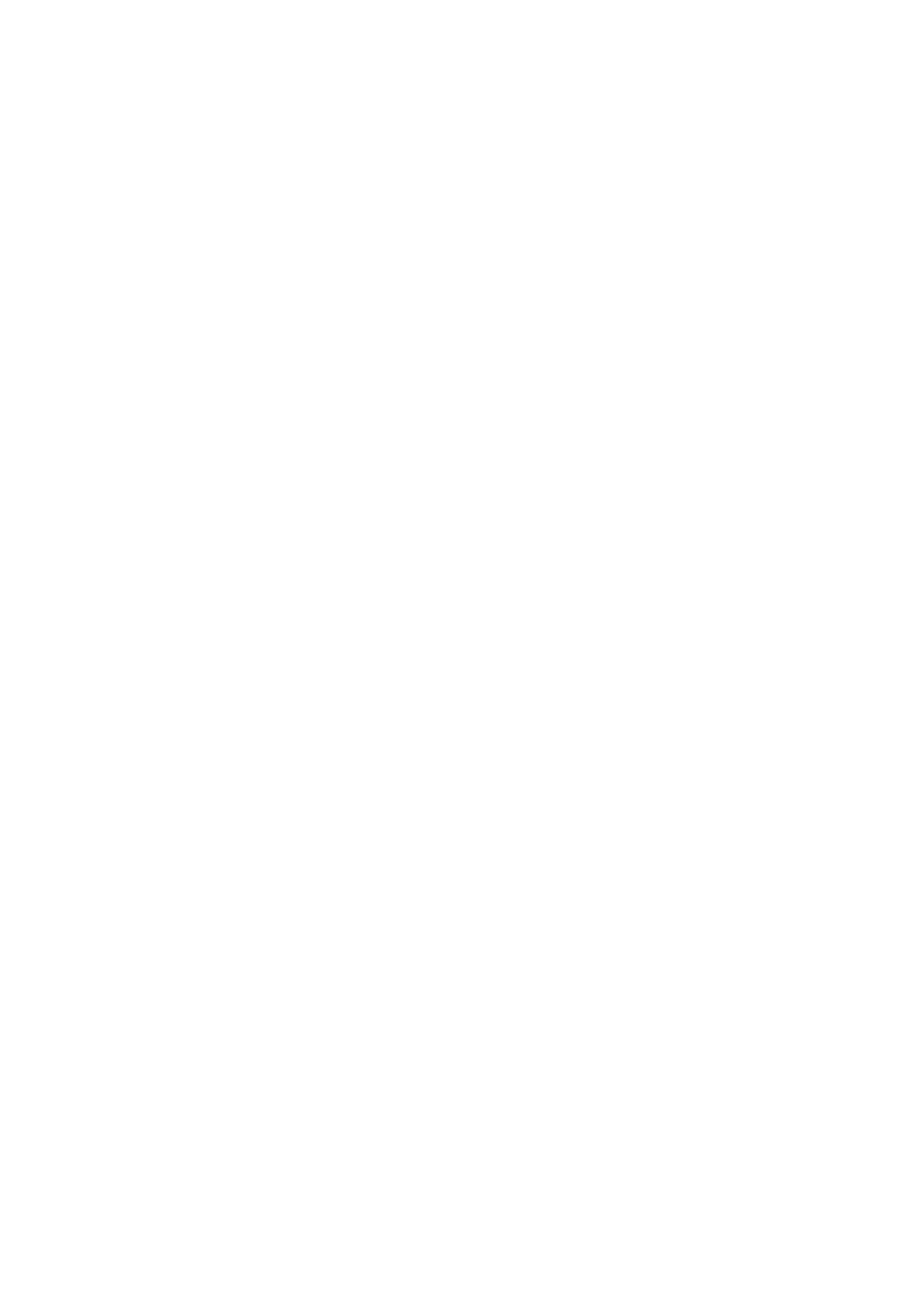# <span id="page-32-0"></span>**Part 5A—Pilotage**

## <span id="page-32-1"></span>**33—Licensing of pilots**

- (1) The CE may license persons qualified in accordance with the regulations as pilots.
- (1a) A licence remains in force for the period specified in the regulations and may be renewed in accordance with the regulations.
- (2) A licence may be granted under this section on such conditions as the CE thinks fit.
- (3) The CE may, by notice in writing to the holder of a licence under this Part, vary or revoke a condition of the licence.
- (4) A person who holds a licence under this Part must not contravene or fail to comply with a condition of the licence.

Maximum penalty: \$5 000.

- (5) The CE may, by notice in writing to a licensed pilot, cancel the licence if satisfied that the pilot—
	- (a) has been guilty of incompetence or breach of duty; or
	- (b) has breached a condition of licence; or
	- (c) has suffered mental or physical incapacity rendering the pilot incapable of satisfactorily performing the duties of a pilot.
- (6) On cancellation of a licence under this section, the former licensee must return the licence to the CE.

Maximum penalty: \$750.

## <span id="page-32-2"></span>**34—Pilotage exemption certificate**

- (1) The CE may issue a pilotage exemption certificate to the master of a vessel in accordance with the regulations.
- (1a) A pilotage exemption certificate remains in force for the period specified in the regulations and may be renewed in accordance with the regulations.
- (2) A pilotage exemption certificate may be granted on such conditions as the CE thinks fit.
- (3) The CE may, by notice in writing to the holder of a pilotage exemption certificate under this Part, vary or revoke a condition of the certificate.
- (4) A person who holds a pilotage exemption certificate under this Part must not contravene or fail to comply with a condition of the certificate. Maximum penalty: \$5 000.
- (4a) A pilotage exemption certificate lapses if the holder does not continue to have the periodic experience in the navigation of vessels required by the regulations.
- (5) The CE may, by notice in writing to the holder of a pilotage exemption certificate, cancel the certificate if there are, in the CE's opinion, proper reasons for doing so.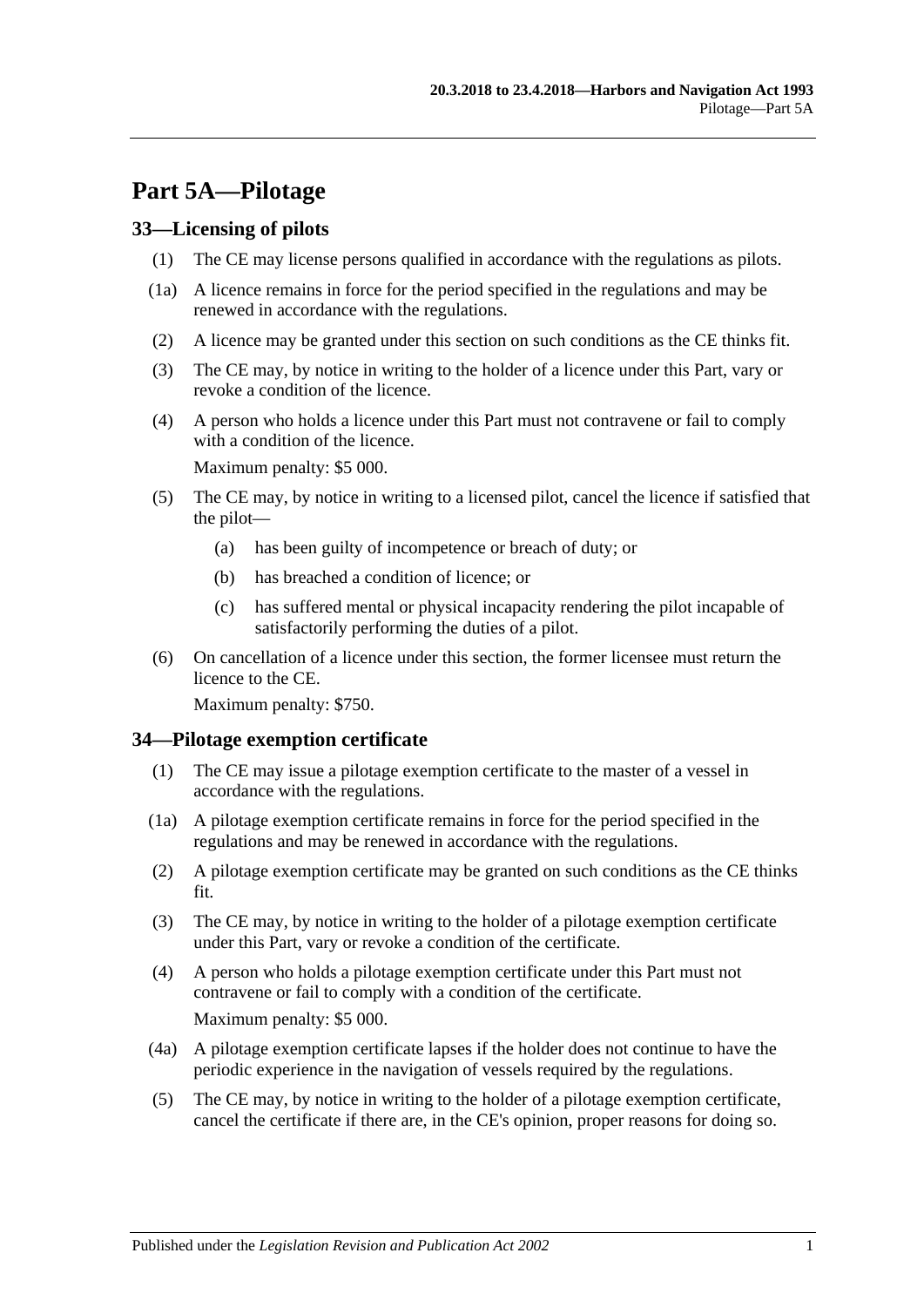(6) On cancellation of a pilotage exemption certificate under this section, the former holder of the certificate must return the certificate to the CE.

Maximum penalty: \$750.

## <span id="page-33-0"></span>**35—Compulsory pilotage**

- (1) A vessel 35 metres or more in length must not be navigated within a prescribed area unless—
	- (a) the vessel is navigated under the control or at the direction of a licensed pilot; or
	- (b) the master of the vessel holds a pilotage exemption certificate under this Part.
- (2) If a vessel is navigated in contravention of this section, the owner and the master are each guilty of an offence.

Maximum penalty: \$10 000.

- (4) The CE may, subject to such conditions as the CE thinks fit, exempt a vessel from the requirements of this section.
- (5) In this section—

#### *prescribed area* means—

- (a) a harbor prescribed by the regulations for the purposes of this section; and
- (b) any other area of this jurisdiction prescribed by the regulations for the purposes of this section.

## <span id="page-33-1"></span>**36—Duties and immunities of pilots**

- (1) The duty of a pilot is to pilot the vessel subject to the authority of the master, and the fact that a vessel is under pilotage does not relieve the master from responsibility for the navigation of the vessel.
- (2) No civil liability attaches to a pilot or to a pilot's employer for negligence by the pilot in relation to the pilotage of the vessel (but this subsection does not relieve from liability that may attach to a person as owner of a vessel).
- (3) The liability of the owner or master of a ship for damage resulting from a fault in the navigation of the ship is unaffected by the fact that the vessel is under pilotage or that the pilotage is compulsory.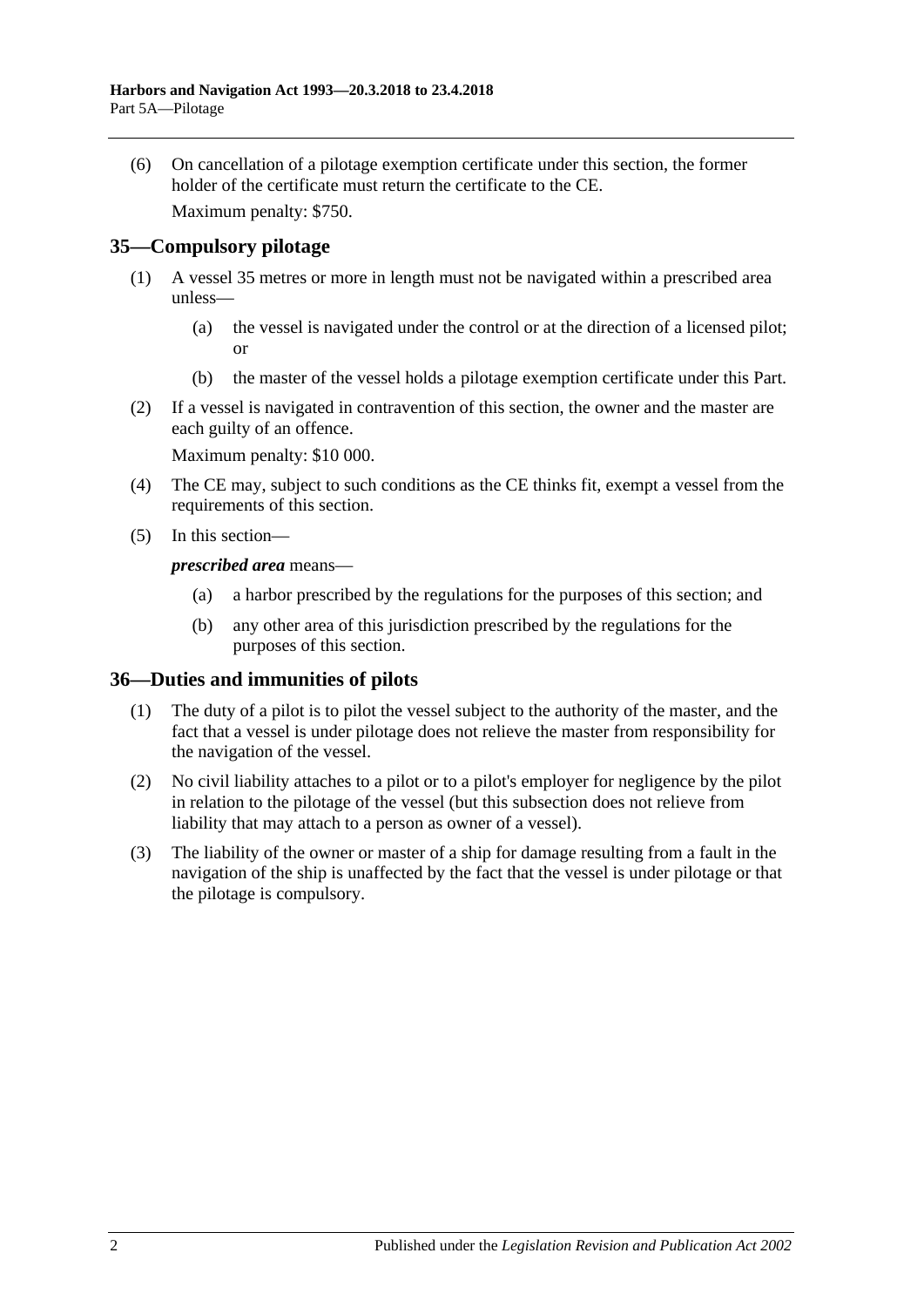# <span id="page-34-0"></span>**Part 7—Boat operator's licence etc**

## <span id="page-34-1"></span>**46—Vessels to which this Part applies**

This Part applies to—

- (a) a vessel fitted with an engine; and
- (b) any other vessel of a class declared by regulation to be a class of vessels to which this Part applies.

## <span id="page-34-2"></span>**47—Requirement for boat operator's licence, exemption or permit**

- (3) A person must not operate a vessel to which this Part applies unless that person holds—
	- (a) a boat operator's licence; or
	- (b) an exemption from the requirement to hold a boat operator's licence; or
	- (c) a special permit granted under the regulations; or
	- (d) a prescribed certificate of competency that is in force.

Maximum penalty: \$5 000.

Expiation fee: \$315.

- (3a) A person must not cause, suffer or permit another to operate a vessel to which this Part applies unless the other person holds—
	- (a) a boat operator's licence; or
	- (b) an exemption from the requirement to hold a boat operator's licence; or
	- (c) a special permit granted under the regulations; or
	- (d) a prescribed certificate of competency that is in force.

Maximum penalty: \$5 000.

Expiation fee: \$315.

- (4) This section does not apply in relation to a hire and drive vessel (within the meaning of [section](#page-35-0) 47A).
- (5) A person who commits an offence against this section while disqualified from holding a boat operator's licence is liable to a fine of twice the amount prescribed above.
- (6) In this section—

#### *prescribed certificate of competency* means—

- (a) a certificate of competency (within the meaning of the *Marine Safety (Domestic Commercial Vessel) National Law*); or
- (b) a certificate of competency (however described) issued by a State or Territory that continues to have effect pursuant to transitional provisions made under the *Marine Safety (Domestic Commercial Vessel) National Law*),

but does not include a certificate of competency of a kind declared by the regulations not to be a prescribed certificate of competency for the purposes of this definition (whether generally or in relation to the operation of a vessel in a particular area).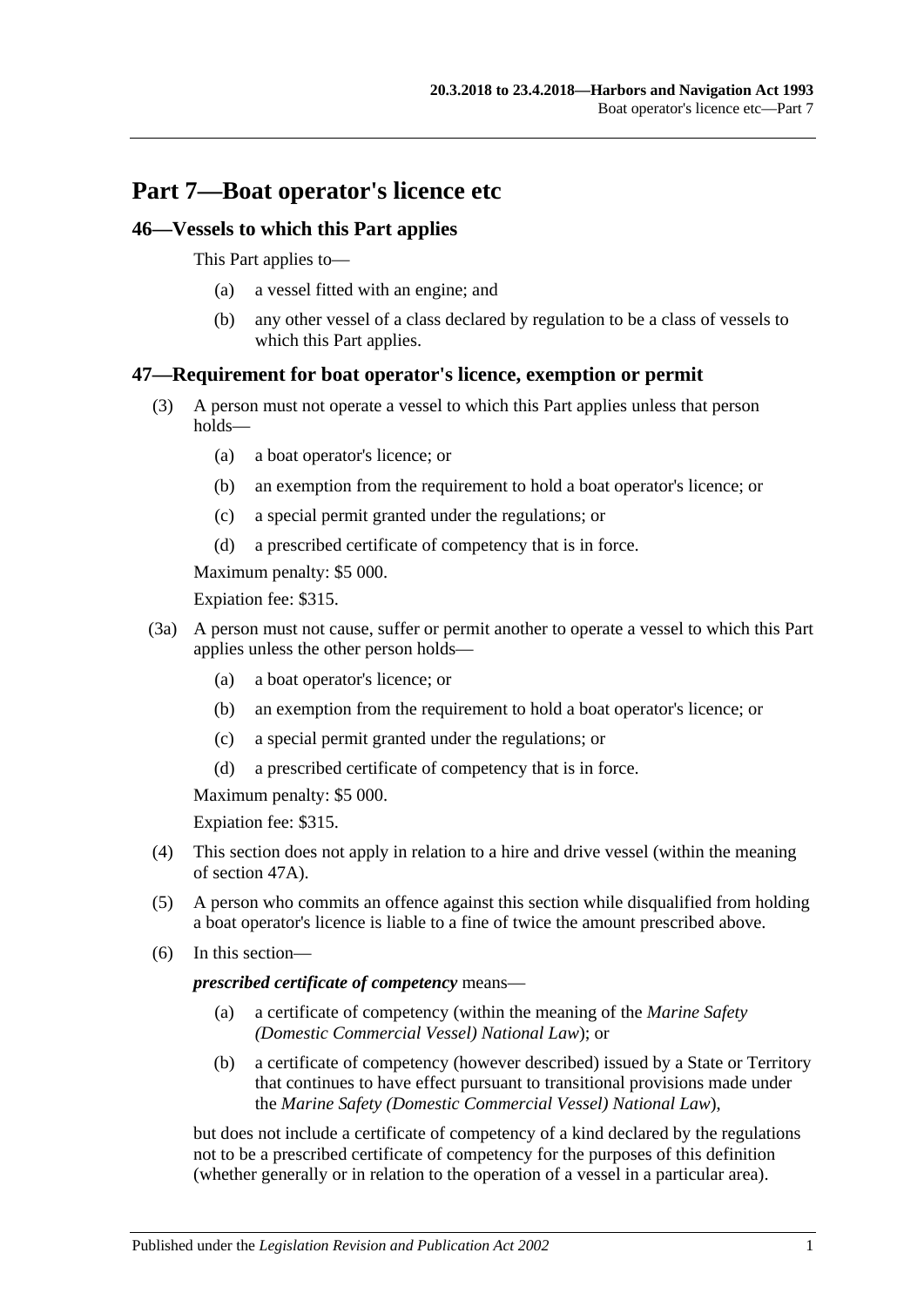## <span id="page-35-0"></span>**47A—Requirements for operators of hire and drive vessels**

- (1) Without limiting [section](#page-34-1) 46, this section applies to, or in relation to, an excluded vessel that is a hire and drive vessel fitted with an engine.
- <span id="page-35-1"></span>(2) A person must not operate a hire and drive vessel fitted with an engine unless the person holds—
	- (a) a boat operator's licence; or
	- (b) a prescribed certificate of competency; or
	- (c) an exemption from the operation of this subsection; or
	- (d) a special permit granted under the regulations.

Maximum penalty: \$2 500.

Expiation fee: \$105.

- <span id="page-35-2"></span>(3) A person must not cause, suffer or permit another to operate a hire and drive vessel fitted with an engine unless the other person holds—
	- (a) a boat operator's licence; or
	- (b) a prescribed certificate of competency; or
	- (c) an exemption from the operation of this subsection; or
	- (d) a special permit granted under the regulations.

Maximum penalty: \$2 500.

Expiation fee: \$105.

- <span id="page-35-3"></span>(4) However, [subsections](#page-35-1) (2) and [\(3\)](#page-35-2) do not apply in relation to—
	- (a) the operation on the River Murray system (within the meaning of the *[River](http://www.legislation.sa.gov.au/index.aspx?action=legref&type=act&legtitle=River%20Murray%20Act%202003)  [Murray Act](http://www.legislation.sa.gov.au/index.aspx?action=legref&type=act&legtitle=River%20Murray%20Act%202003) 2003*) between the border of South Australia and a line joining the upstream sides of the landings used by the ferry at Wellington of a hire and drive vessel that is a houseboat by a person who—
		- (i) is at least 18 years of age; and
		- (ii) holds either—
			- (A) a current driver's licence under the *[Motor Vehicles Act](http://www.legislation.sa.gov.au/index.aspx?action=legref&type=act&legtitle=Motor%20Vehicles%20Act%201959) 1959* endorsed with the classification C or R; or
			- (B) a current interstate licence or foreign licence (as defined in the *[Motor Vehicles Act](http://www.legislation.sa.gov.au/index.aspx?action=legref&type=act&legtitle=Motor%20Vehicles%20Act%201959) 1959*) authorising the person to drive motor vehicles of the kind that may be driven pursuant to a driver's licence referred to in [subsubparagraph](#page-35-3) (A) and is, by virtue of section 97A of that Act, authorised to drive such motor vehicles on roads in this State; and
		- (iii) has received such practical and written instruction in relation to the operation of the houseboat as the regulations may require; or
	- (b) the operation in waters specified by the CE for the purposes of this paragraph of a hire and drive small vessel by a person who—
		- (i) is at least 16 years of age; and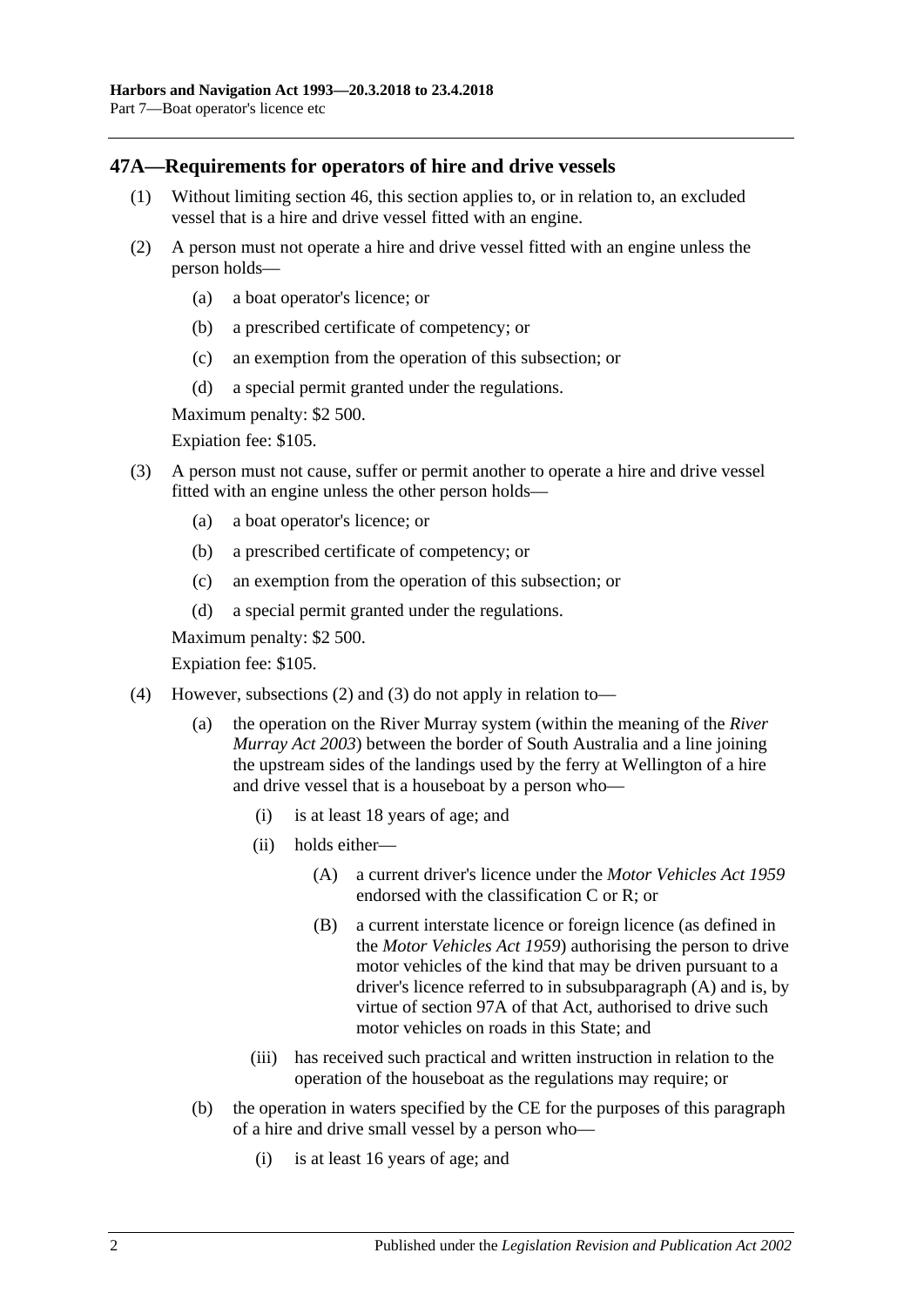- (ii) has received such practical and written instruction in relation to the operation of the vessel as the regulations may require.
- (5) For the purposes of [subsection](#page-35-0)  $(4)(b)$ , the CE may specify waters—
	- (a) by reference to particular waters, or waters of a specified class; or
	- (b) by reference to the waters in which a particular hire and drive small vessel, or a hire and drive vessel of a specified class, may be operated.
- (6) For the purposes of this section, a vessel will be taken to be a *houseboat* if—
	- (a) the vessel has facilities for overnight accommodation; and
	- $(b)$
- (i) all the living facilities are on or above the deck of the vessel; or
- (ii) although not all the living facilities are on or above the deck of the vessel, the vessel is designed and constructed as a river boat providing living facilities similar to that provided in a residential building and the CE and the owner of the vessel agree that the vessel is to be classed as a houseboat.
- (7) A person who commits an offence against [subsection](#page-35-1) (2) while disqualified from holding a boat operator's licence or prescribed certificate of competency (as the case requires) is liable to a fine of twice the amount prescribed above.
- (8) In this section—

*personal watercraft* means a device that—

- (a) is propelled by a motor; and
- (b) has a fully enclosed hull; and
- (c) is designed not to retain water if capsized; and
- (d) is designed to be operated by a person who sits astride, stands, or kneels on the device,

and includes the device commonly referred to as a jet ski;

*prescribed certificate of competency* has the same meaning as in [section](#page-34-0) 47;

*hire and drive small vessel* means a hire and drive vessel that is—

- (a) a personal watercraft; or
- (b) a motorised dinghy having a length not exceeding 5 m;

*hire and drive vessel* means any vessel which is let for hire or reward or for any other consideration, including vessels provided in conjunction with holiday establishments or hotels for the use of guests or tenants.

#### **48—Issue of boat operator's licence or exemption**

- (1) The CE must arrange for the examination of applicants seeking a boat operator's licence.
- (2) A person who—
	- (a) passes the examination for a boat operator's licence; and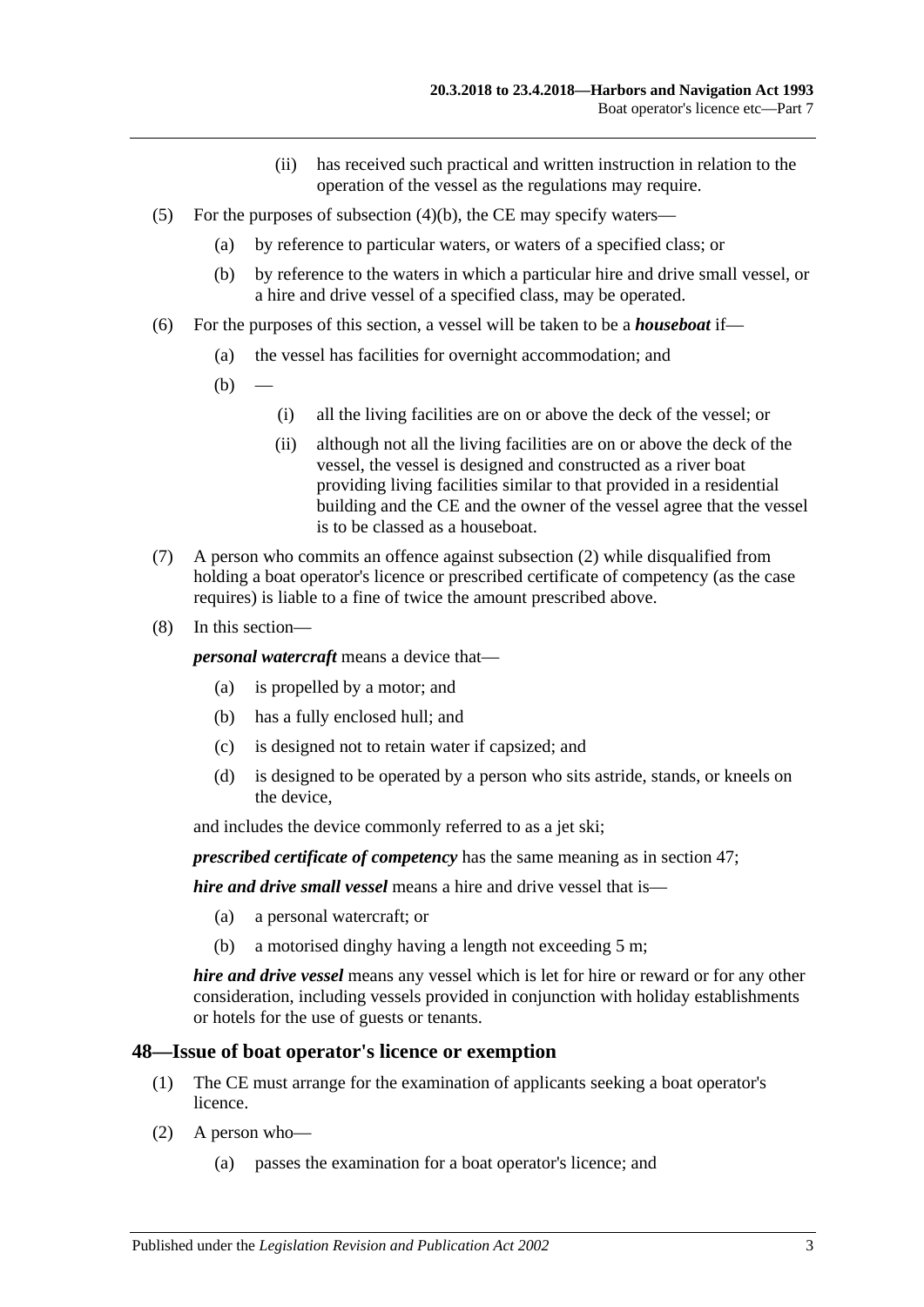- (b) satisfies any requirements set out in the regulations in relation to the issue of a boat operator's licence; and
- (c) satisfies the CE that the person is a fit and proper person to hold a boat operator's licence,

is entitled to be issued with a boat operator's licence.

- (3) A person who is entitled to a boat operator's licence will, on payment of the fee fixed by regulation, be issued with a boat operator's licence.
- (4) A boat operator's licence continues in operation without renewal and without payment of any further fee.
- (5) The CE may, on such conditions as the CE thinks fit, exempt a person from the obligation to sit an examination for a boat operator's licence, or to hold a boat operator's licence.

#### **49—Cancellation of boat operator's licence by court**

Where a court convicts the holder of a boat operator's licence of an offence against this Act showing the holder to have been incompetent or guilty of misconduct or to have failed in the holder's duty in a matter related to navigation, the court may, in addition to imposing any other penalty, cancel the boat operator's licence and disqualify the holder from again holding a boat operator's licence for a specified period or until further order.

#### **50—Cancellation of boat operator's licence by CE**

- (1) If the holder of a boat operator's licence—
	- (a) is shown by the findings of the Court of Marine Enquiry or a court or tribunal with similar powers under the law of some other place to have been incompetent or guilty of misconduct or to have failed in the holder's duty in a matter related to navigation; or
	- (b) is convicted of an offence showing the holder of the boat operator's licence to have been incompetent or guilty of misconduct or to have failed in the holder's duty in a matter related to navigation; or
	- (c) is disqualified from holding a qualification equivalent to a boat operator's licence (however described) under the law of another place, or
	- (d) is shown to have suffered mental or physical incapacity rendering the holder incapable of satisfactorily operating a vessel or performing duties pursuant to the boat operator's licence,

the CE may, by notice in writing given to the holder, cancel the boat operator's licence and disqualify the holder from again holding a boat operator's licence for a specified period or until further notice.

- (2) If the holder of a qualification under the law of some other place—
	- (a) is convicted of an offence showing the holder of the qualification to have been incompetent or guilty of misconduct or to have failed in the holder's duty in a matter related to navigation; or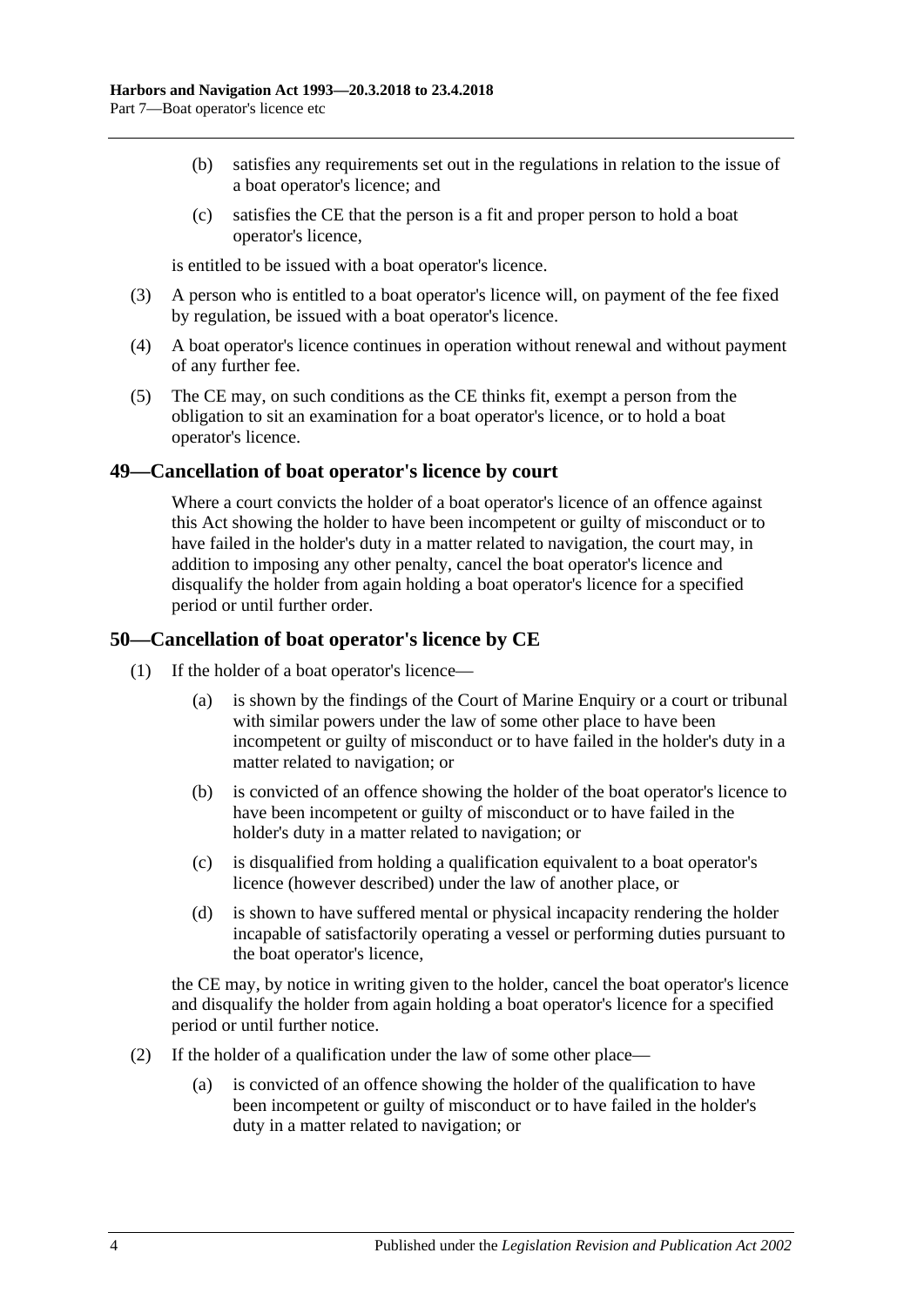- (b) has been found by the Court of Marine Enquiry or a court or tribunal with similar powers under the law of some other place to have been incompetent or guilty of misconduct or to have failed in the holder's duty in a matter related to navigation, or
- (c) is shown to have suffered mental or physical incapacity rendering the holder incapable of satisfactorily operating a vessel or performing duties pursuant to the qualification,

the CE may declare the qualification to be inoperative in the jurisdiction and while such a declaration remains in force the person to whom it relates will not be regarded as the holder of a qualification equivalent to a boat operator's licence.

(3) On cancellation of a boat operator's licence (under this or any other section of this Act), the former holder of the boat operator's licence must return the boat operator's licence to the CE.

Maximum penalty: \$750.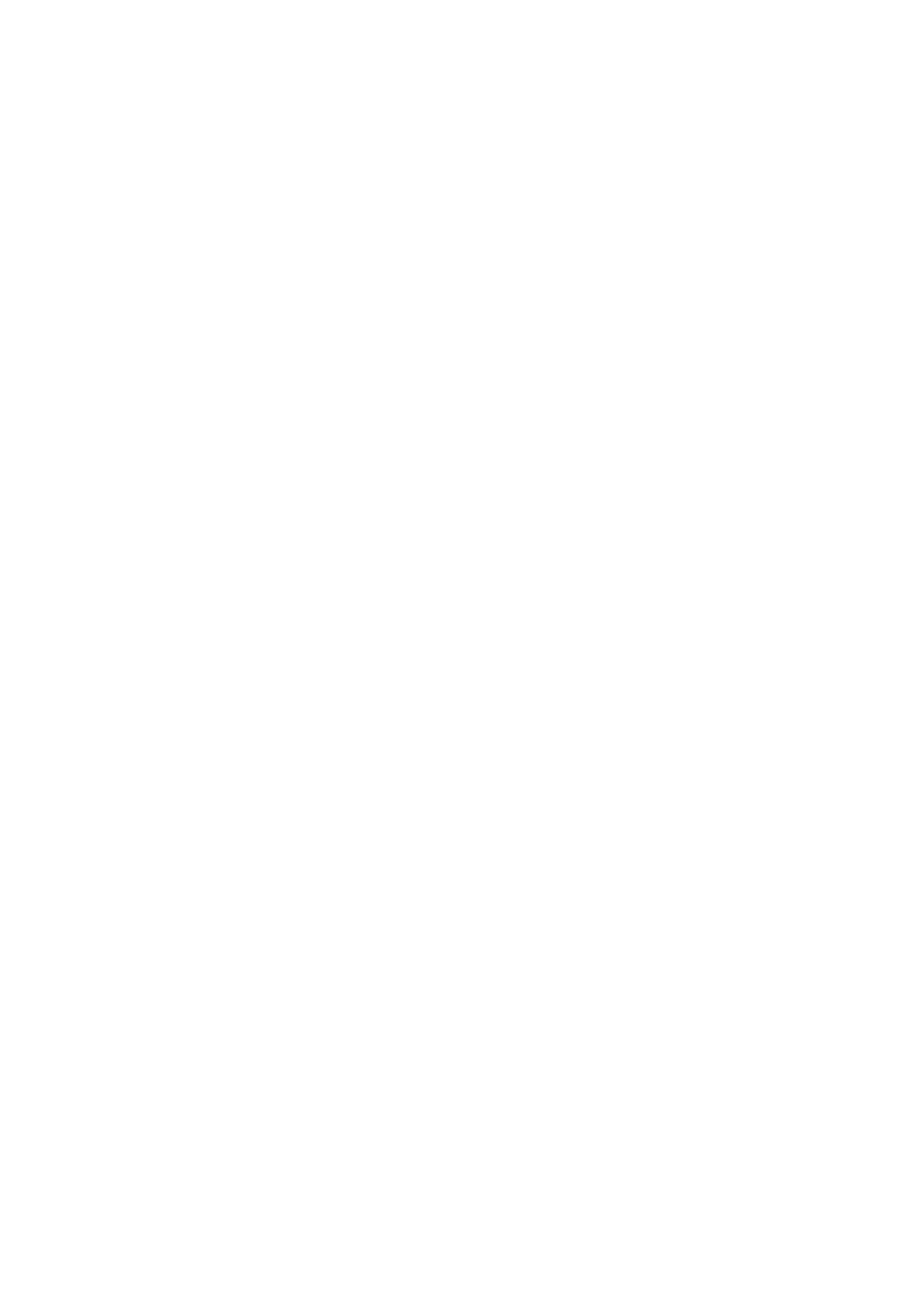# **Part 8—Hire of vessels**

## **51—Vessels to which this Part applies**

This Part applies to vessels of a class declared by regulation to be a class of vessels to which this Part applies.

#### **52—Obligation to hold licence**

A person must not carry on a business of hiring out vessels to which this Part applies unless licensed to do so under this Part.

Maximum penalty: \$5 000.

#### **52A—Duration and granting of licence**

- (1) A licence under this Part remains in force for the period specified in the regulations and may be renewed in accordance with the regulations.
- (2) The regulations may set out the circumstances in which the CE may grant or refuse to grant a licence under this Part.

#### **53—Terms and conditions of licence**

- (1) A licence under this Part may be granted subject to such conditions as the CE thinks fit and specifies in the licence.
- (2) The CE may, by notice in writing to the holder of a licence under this Part, vary or revoke a condition of the licence.
- (3) A person who holds a licence under this Division must not contravene or fail to comply with a condition of the licence.

Maximum penalty: \$5 000.

- (4) The CE may, by notice in writing to the licensee, cancel a licence for breach of a condition.
- (5) On cancellation of a licence under this section, the former licensee must return the licence to the CE.

Maximum penalty: \$750.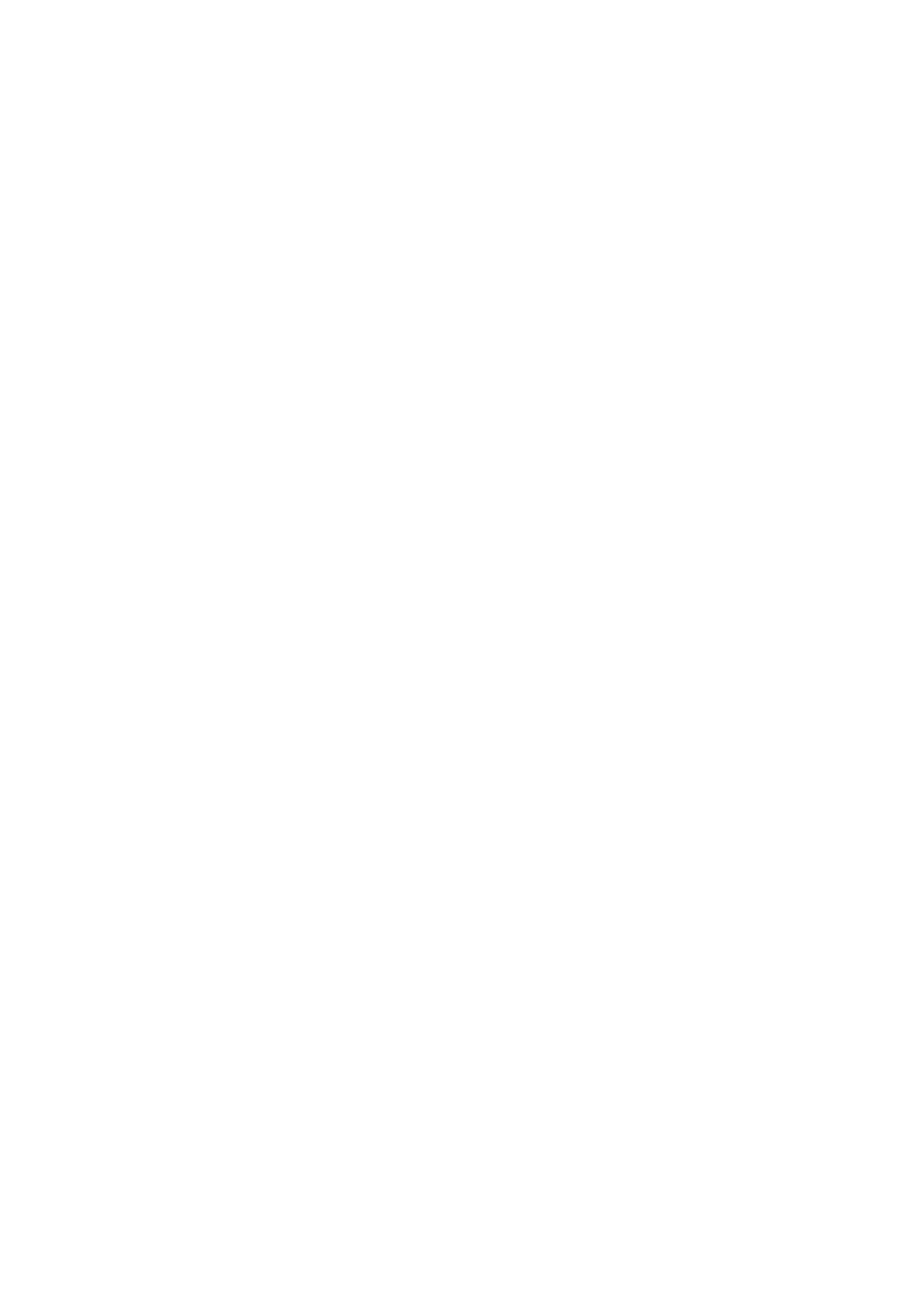# **Part 9—Registration and Australian Builders Plates**

# **Division 1—Registration of vessels**

# **54—Application of Division**

This Division applies to—

- (a) a vessel fitted with an engine; and
- (b) any other vessel of a class declared by regulation to be a class of vessels to which this Division applies.

## **55—Registration**

- (1) A vessel to which this Division applies must not be operated in the jurisdiction unless it is registered and marked in accordance with the regulations.
- (2) If a vessel to which this Division applies is operated in the jurisdiction contrary to this section, the owner and operator of the vessel are each guilty of an offence (but it is a defence to a charge of such an offence brought against the owner for the owner to prove that the vessel was operated without the owner's consent).

Maximum penalty: \$5 000.

Expiation fee:

- (a) if the vessel is registered but not marked in accordance with the regulations—\$210;
- (b) if the vessel is marked in accordance with the regulations but not registered—\$315;
- (c) if the vessel is neither registered nor marked in accordance with the regulations—\$525.
- (3) The CE may, subject to such conditions as the CE thinks fit, grant exemptions from the requirements of this section.

# **Division 4—Australian Builders Plates**

## **64A—Application of Division**

- (1) This Division applies in respect of vessels of a class declared by regulation to be a class of vessels in respect of which an Australian Builders Plate is required.
- (2) Nothing in this Division affects a provision under this Act requiring—
	- (a) the operator of a vessel to ensure that the number of persons carried on the vessel does not exceed the number stated on a compliance plate affixed to the vessel or set out in the regulations (as the case may require); or
	- (b) a compliance plate to be affixed to a vessel.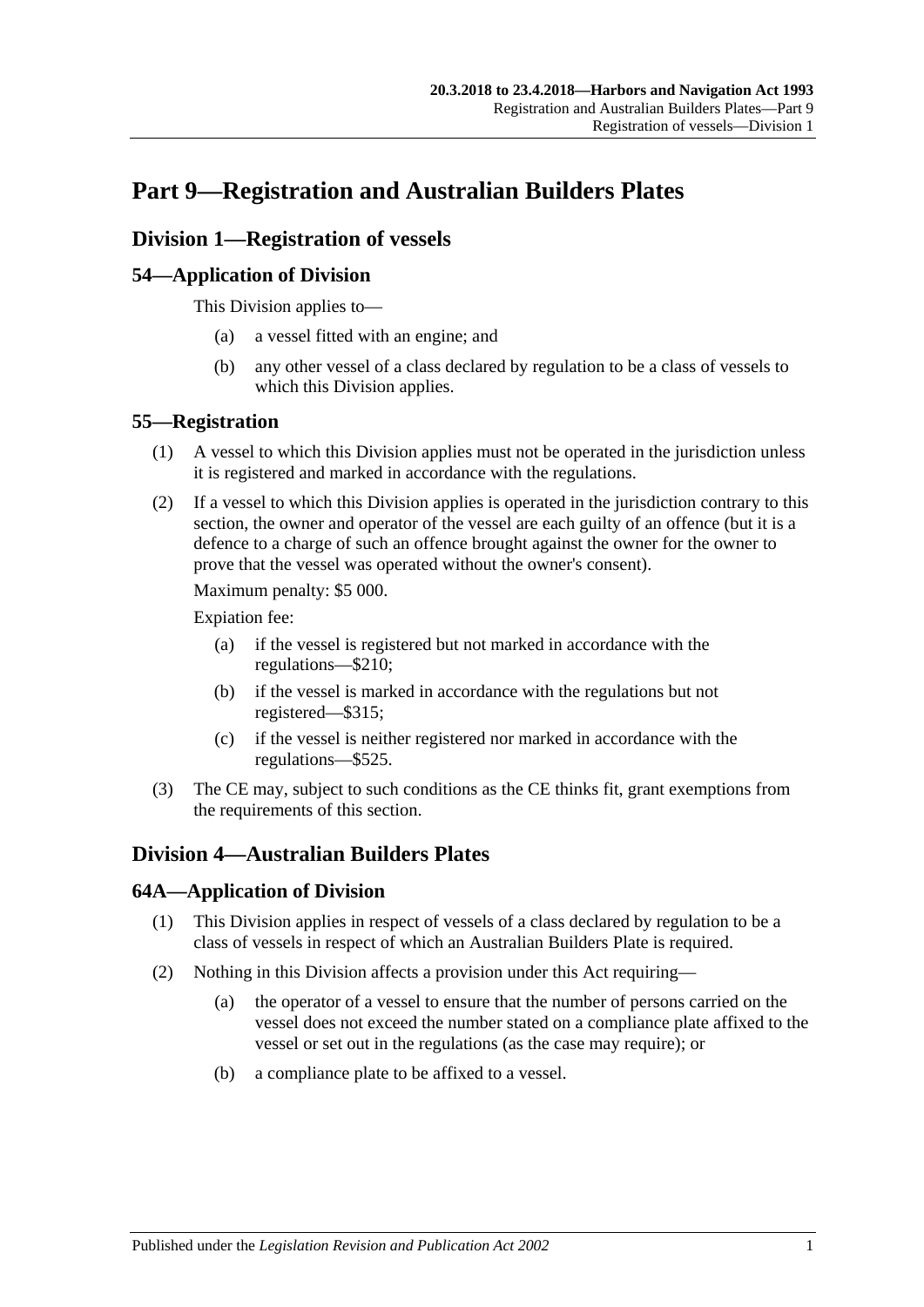## **64B—Certain vessels not to be sold without Australian Builders Plate affixed etc**

- <span id="page-43-0"></span>(1) A person must not, without the approval of the CE, sell or supply a vessel to which this Division applies unless—
	- (a) an Australian Builders Plate is affixed to the vessel in accordance with the regulations; and
	- (b) the information contained on the Australian Builders Plate is correct at the time of the sale or supply.

Maximum penalty: \$10 000.

- (2) This section does not apply in the case of the sale or supply of a vessel—
	- (a) declared by the regulations to have been constructed before the commencement of this section; or
	- (b) that is the second, or a subsequent, sale or supply of the vessel (disregarding any sale or supply that is for a purpose related to the manufacture of the vessel).
- (3) A person must not affix, or cause to be affixed, an Australian Builders Plate to a vessel if the person knows, or ought reasonably to have known, that the information contained on the plate was incorrect.

Maximum penalty: \$5 000.

(4) A person must not alter an Australian Builders Plate affixed to a vessel if the person knows, or ought reasonably to have known, that the alteration would result in the information contained on the plate being incorrect.

Maximum penalty: \$5 000.

- <span id="page-43-1"></span>(5) A person must not remove an Australian Builders Plate that is affixed to a vessel except—
	- (a) in order to replace it with another Australian Builders Plate; or
	- (b) with the approval of the CE.

Maximum penalty: \$5 000.

<span id="page-43-2"></span>(6) A person must not deface or conceal an Australian Builders Plate that is affixed to a vessel.

Maximum penalty: \$5 000.

(7) In this section—

*sell or supply* includes offer for sale or supply.

## **64C—General defence**

- (1) It is a defence to a charge of an offence against [section](#page-43-0)  $64B(1)$  if the defendant believed on reasonable grounds that the vessel—
	- (a) was to be exported as soon as practicable after the sale of the vessel by the defendant; or
	- (b) was to be used solely for the purpose of racing in organised events (including training in, or testing of, the vessel in respect of such racing).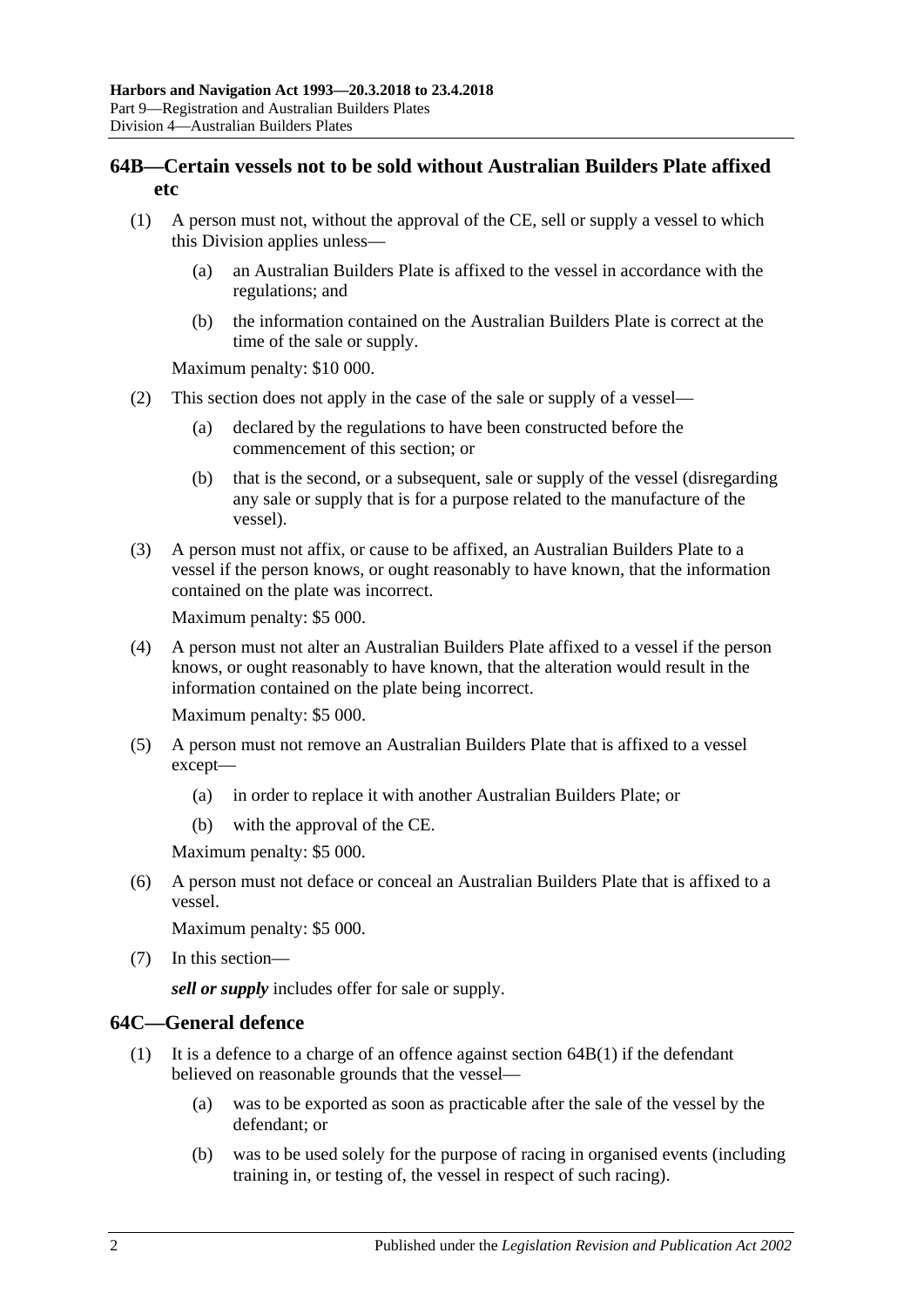- (2) It is a defence to a charge of an offence against [section](#page-43-0)  $64B(1)$ , [\(5\)](#page-43-1) or [\(6\)](#page-43-2) if the defendant proves that the alleged offence was not committed intentionally and did not result from any failure on the part of the defendant to take reasonable care to avoid the commission of the offence.
- (3) In this section—

*Australia* includes the external Territories;

*exported* means exported to a place outside of Australia.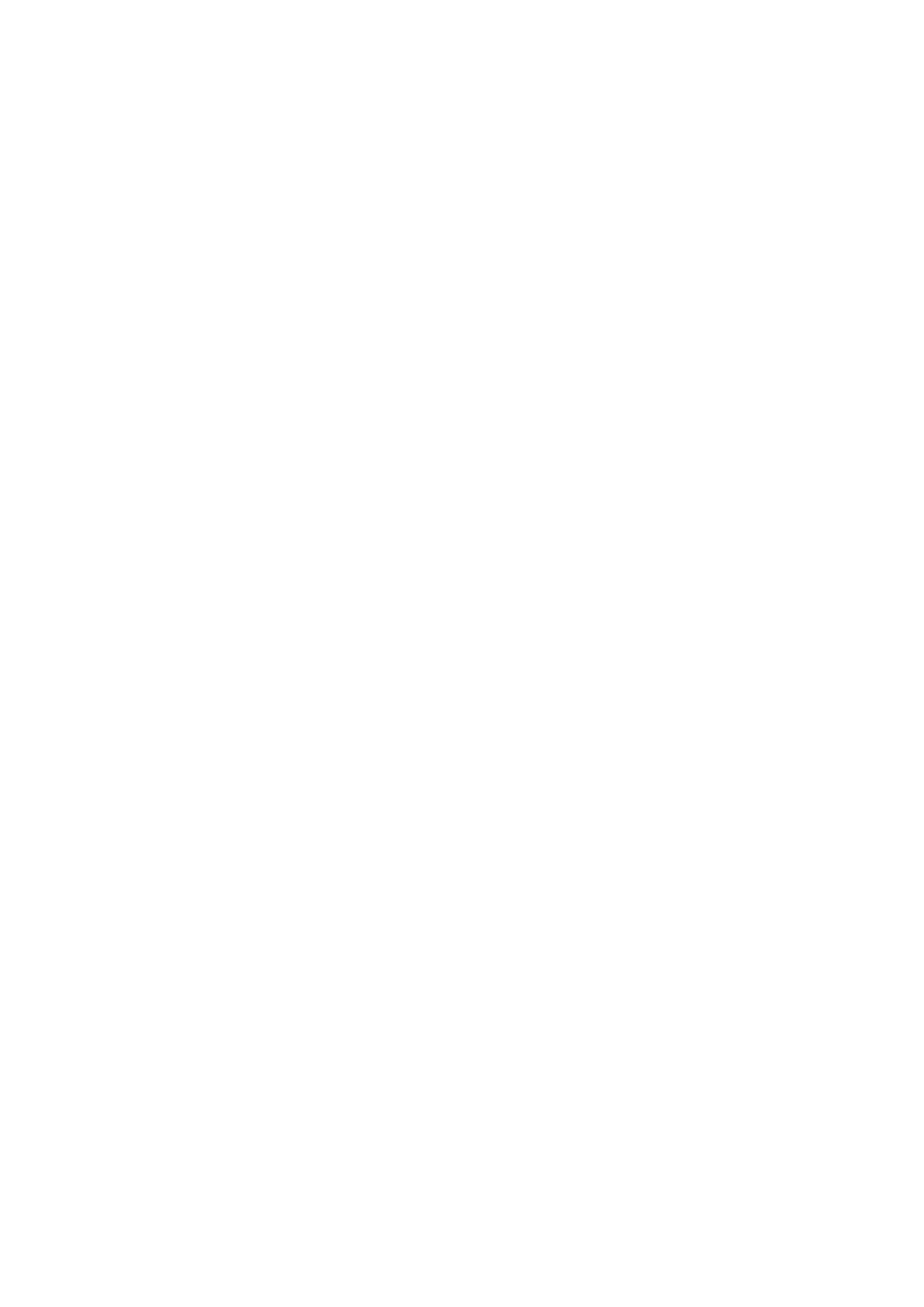# **Part 10—Safety**

# **Division 1—Safety generally**

## <span id="page-46-0"></span>**65—General requirements**

- (1) A vessel must not be operated in the jurisdiction if—
	- (a) the vessel is unsafe;
	- (b) the vessel does not have the equipment or markings required by the regulations or the equipment is not in good working order;
	- (c) the vessel is overloaded or is not properly loaded in accordance with the regulations.
- (2) If a vessel is operated in the jurisdiction contrary to [subsection](#page-46-0) (1), the owner and operator are each guilty of an offence.

Maximum penalty: \$10 000.

Expiation fee:

- (a) if 1 or 2 items of equipment are involved—\$105;
- (b) if 3 or 4 items of equipment are involved—\$210;
- (c) if more than 4 items of equipment are involved—\$315.

#### <span id="page-46-1"></span>**65A—Requirement to have emergency position indicating radio beacon**

- (1) A vessel of a class specified by the regulations must not be operated in the jurisdiction unless it is carrying an emergency position indicating radio beacon that complies with the requirements specified by the regulations.
- (2) If a vessel is operated in the jurisdiction contrary to [subsection](#page-46-1) (1), the owner and operator are each guilty of an offence.

Maximum penalty: \$10 000.

Expiation fee: \$400.

## <span id="page-46-2"></span>**66—Power to prohibit use etc of unsafe vessel**

- (1) If the CE suspects, on reasonable grounds—
	- (a) that a vessel is unsafe; or
	- (b) that a vessel does not have the equipment or markings required by this Act or the regulations or the equipment is not in good working order; or
	- (c) that a vessel is overloaded or is not properly loaded in accordance with the regulations,

the CE may, by order, do 1 or more of the following:

- (a) prohibit the use of the vessel;
- (b) require the vessel to be taken out of the water as soon as is reasonably practicable;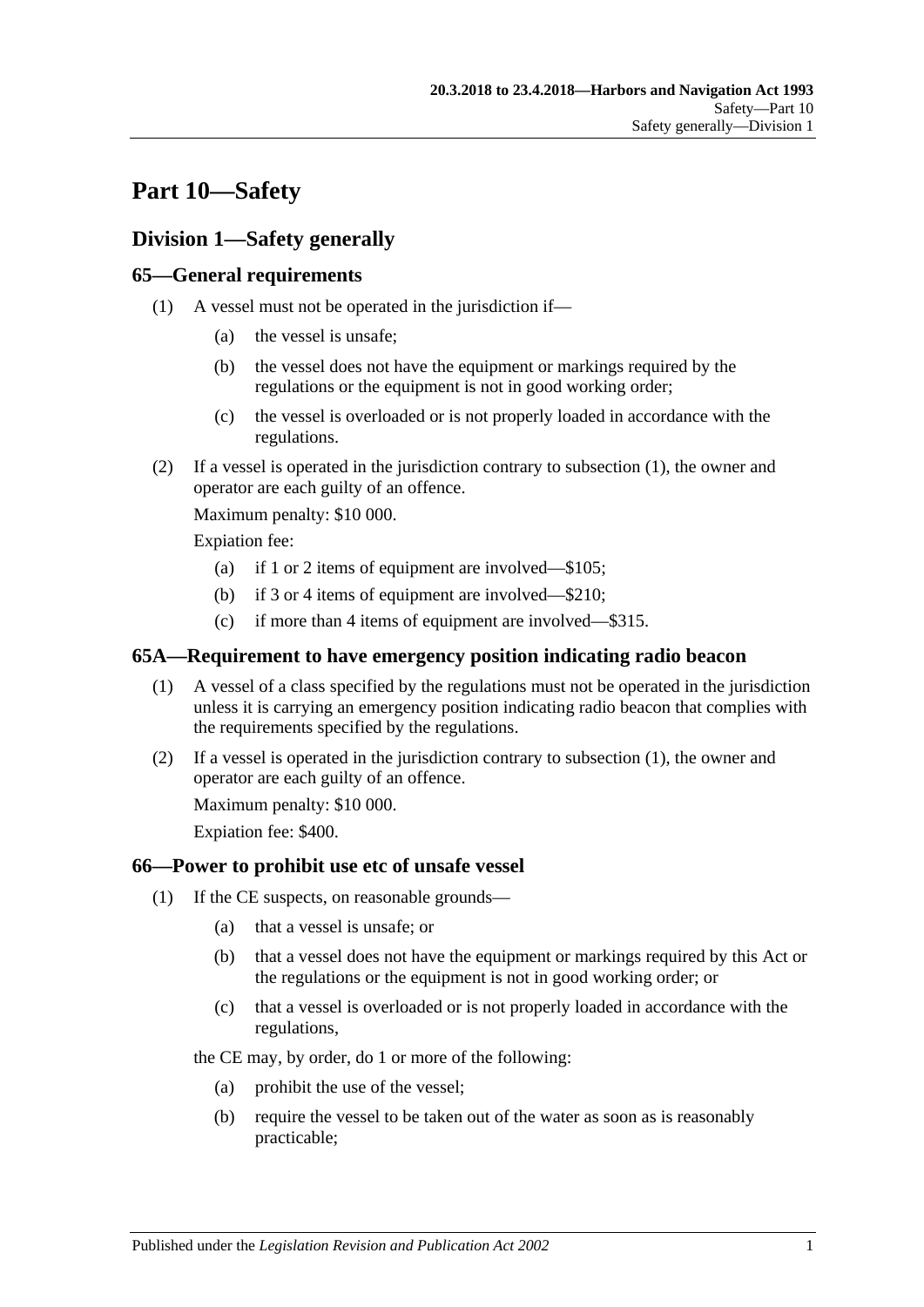- (c) require that the vessel not be returned to the water until any conditions specified in the order have been satisfied.
- <span id="page-47-0"></span>(2) If an order is made under this section while the vessel is under way, the vessel must be brought as soon as possible to safe anchorage or be taken as soon as possible out of the water.
- (3) Except as provided in [subsection](#page-47-0) (2), if a vessel is operated contrary to an order under [subsection](#page-46-2) (1), the owner and operator of the vessel are each guilty of an offence. Maximum penalty: \$5 000.

#### **67—Minister's power to act in an emergency**

- (1) In an emergency, the Minister may take action for the purpose of avoiding or minimising danger to human life or damage to property.
- (2) The Minister may (for example) exercise one or more of the following powers:
	- (a) take control of a harbor or harbor facility;
	- (b) issue directions to the owner or operator of a vessel (including a direction to sink or destroy the vessel);
	- (c) issue any other directions the Minister considers appropriate in the circumstances.
- (3) A person who—
	- (a) obstructs the Minister in the exercise of powers under this section; or
	- (b) fails to comply with a direction under this section,

is guilty of an offence.

Maximum penalty: \$10 000.

- (4) A port operating agreement may contain provisions governing the exercise of the Minister's powers under this section in relation to the port.
- (5) This section applies to, or in relation to, an excluded vessel.

# **Division 2—CE may require survey**

#### **68—CE may require survey**

- (1) If the CE is of the opinion that there are reasonable grounds to suspect that a vessel may be unsafe, that a vessel does not have the equipment or markings required by the regulations or that its equipment may not be in good working order, the CE may, by notice in writing to the owner of the vessel, require the owner to obtain a certificate from a surveyor accredited or otherwise recognised under the *[Marine Safety](http://www.legislation.sa.gov.au/index.aspx?action=legref&type=act&legtitle=Marine%20Safety%20(Domestic%20Commercial%20Vessel)%20National%20Law)  [\(Domestic Commercial Vessel\) National Law](http://www.legislation.sa.gov.au/index.aspx?action=legref&type=act&legtitle=Marine%20Safety%20(Domestic%20Commercial%20Vessel)%20National%20Law)* certifying that—
	- (a) the vessel is safe; and
	- (b) the vessel has the equipment and markings required by this Act and the regulations and the equipment is in good working order.
- (2) A notice under this section may prohibit the use of the vessel until the certificate is obtained.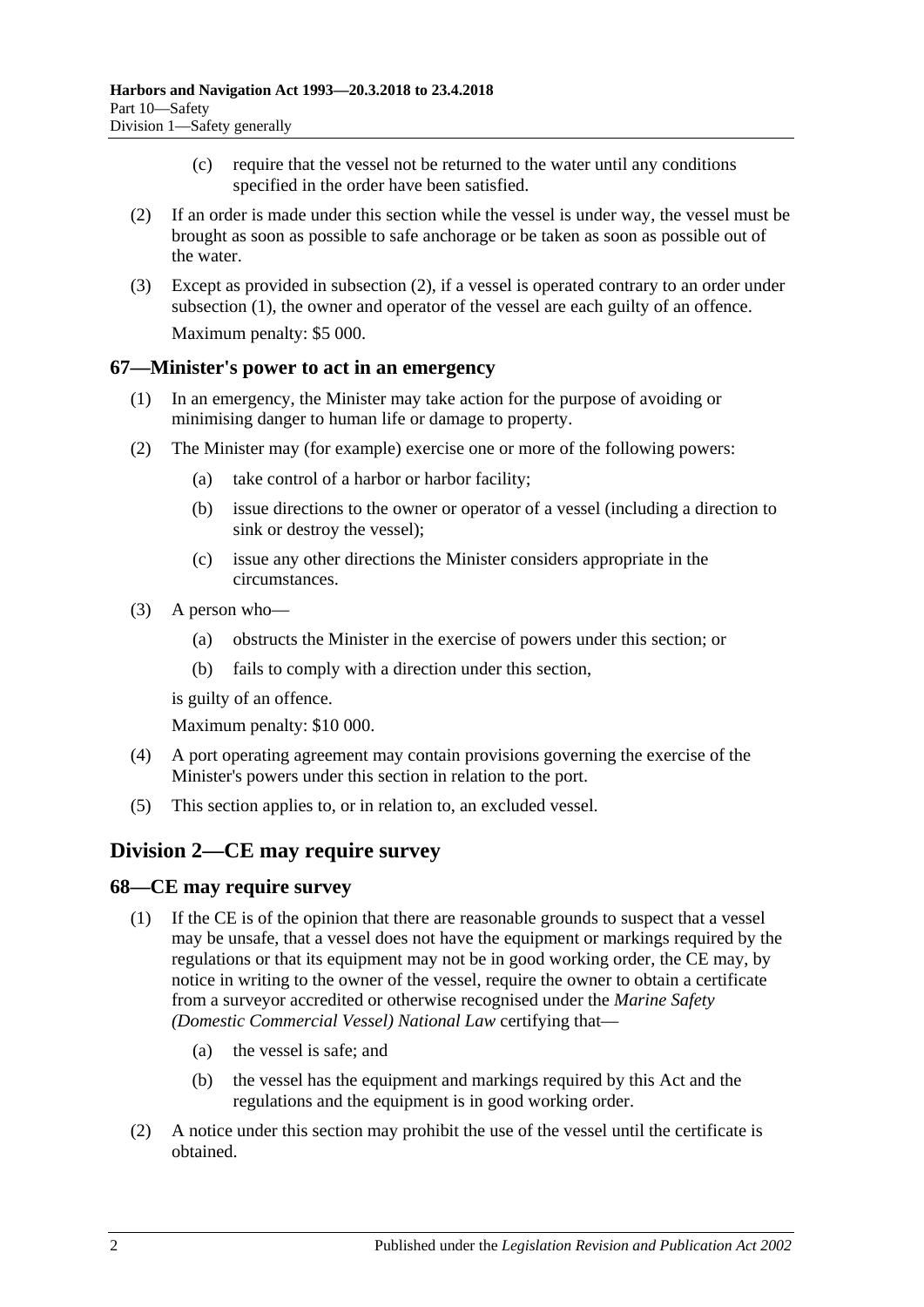- (3) A person who—
	- (a) fails without reasonable excuse to obtain a certificate of survey within the time allowed by a notice under this section; or
	- (b) uses a vessel contrary to a notice under this section,

is guilty of an offence.

Maximum penalty: \$5 000.

# **Division 3—Operation of vessels**

## **69—Careless operation of a vessel**

(1) A person who operates a vessel without due care for the safety of any person or property is guilty of an offence.

Maximum penalty:

- (a) for an aggravated offence—12 months imprisonment; or
- (b) for any other offence—\$5 000.
- (2) For the purposes of this section, an aggravated offence is—
	- (a) an offence that caused the death of, or serious harm to, a person; or
	- (b) an offence committed in any of the following circumstances:
		- (i) the offender committed the offence while there was present in the offender's blood a concentration of .08 grams or more of alcohol in 100 millilitres of blood;
		- (ii) the offender was, at the time of the offence, operating the vessel in contravention of [section](#page-49-0) 70(1).
- (3) If a person is charged with an aggravated offence against this section, the circumstances alleged to aggravate the offence must be stated in the instrument of charge.
- (4) In this section—

#### *serious harm* means—

- (a) harm that endangers, or is likely to endanger, a person's life; or
- (b) harm that consists of, or is likely to result in, loss of, or serious and protracted impairment of, a part of the body or a physical or mental function; or
- (c) harm that consists of, or is likely to result in, serious disfigurement.

## **69A—Dangerous operation of a vessel**

A person who operates a vessel at a dangerous speed or in a dangerous manner is guilty of an offence.

Maximum penalty: Imprisonment for 2 years.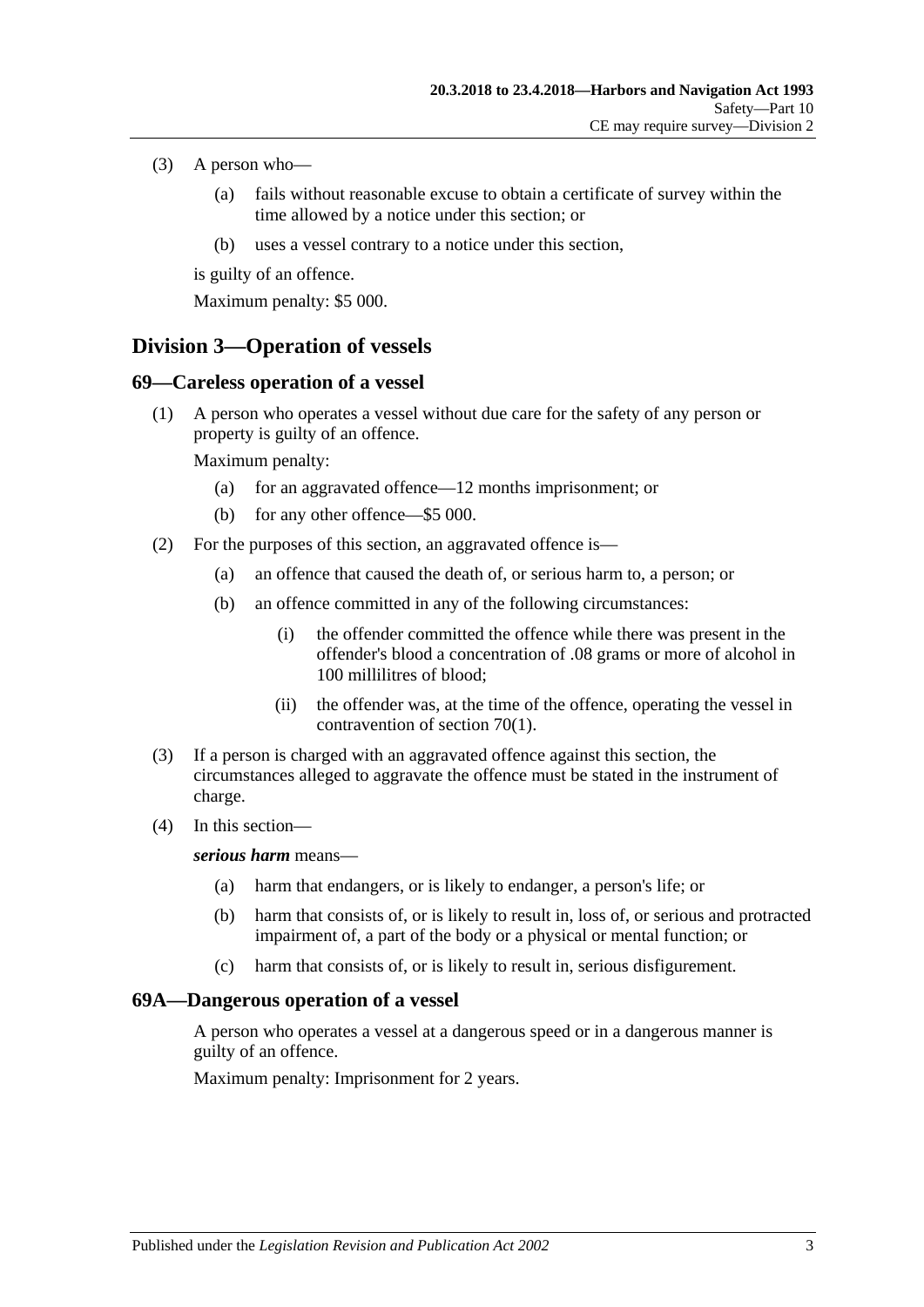# **Division 4—Alcohol and other drugs**

# <span id="page-49-0"></span>**70—Alcohol and other drugs**

- $(1)$  If—
	- (a) a person operates a vessel or is a member of the crew of a vessel who is, or ought to be, engaged in duties affecting the safe navigation, operation or use of the vessel; and
	- (b) that person is so much under the influence of intoxicating liquor or a drug as to be incapable of exercising effective control of the vessel or of effectively discharging the duties that the person is or ought to be performing (as the case requires),

that person is guilty of an offence.

Penalty:

- (a) for a first offence—
	- (i) a fine of not less than \$1 100 and not more than \$1 600; or
	- (ii) imprisonment for not more than 3 months;
- (b) for a subsequent offence—
	- (i) a fine of not less than \$1 900 and not more than \$2 900; or
	- (ii) imprisonment for not more than 6 months.
- <span id="page-49-1"></span> $(2)$  If—
	- (a) a person operates a vessel or is a member of the crew of a vessel who is, or ought to be, engaged in duties affecting the safe navigation, operation or use of the vessel; and
	- (b) the prescribed concentration of alcohol is present in the blood of that person,

that person is guilty of an offence.

Penalty:

- (a) for a first offence—
	- (i) if the offence is a category 1 offence—\$1 100;
	- (ii) if the offence is a category 2 offence—a fine of not less than \$900 and not more than \$1 300;
	- (iii) if the offence is a category 3 offence—a fine of not less than \$1 100 and not more than \$1 600;
- (b) for a second offence—
	- (i) if the offence is a category 1 offence—\$1 100;
	- (ii) if the offence is a category 2 offence—a fine of not less than \$1 100 and not more than \$1 600;
	- (iii) if the offence is a category 3 offence—a fine of not less than \$1 600 and not more than \$2 400;
- (c) for a subsequent offence—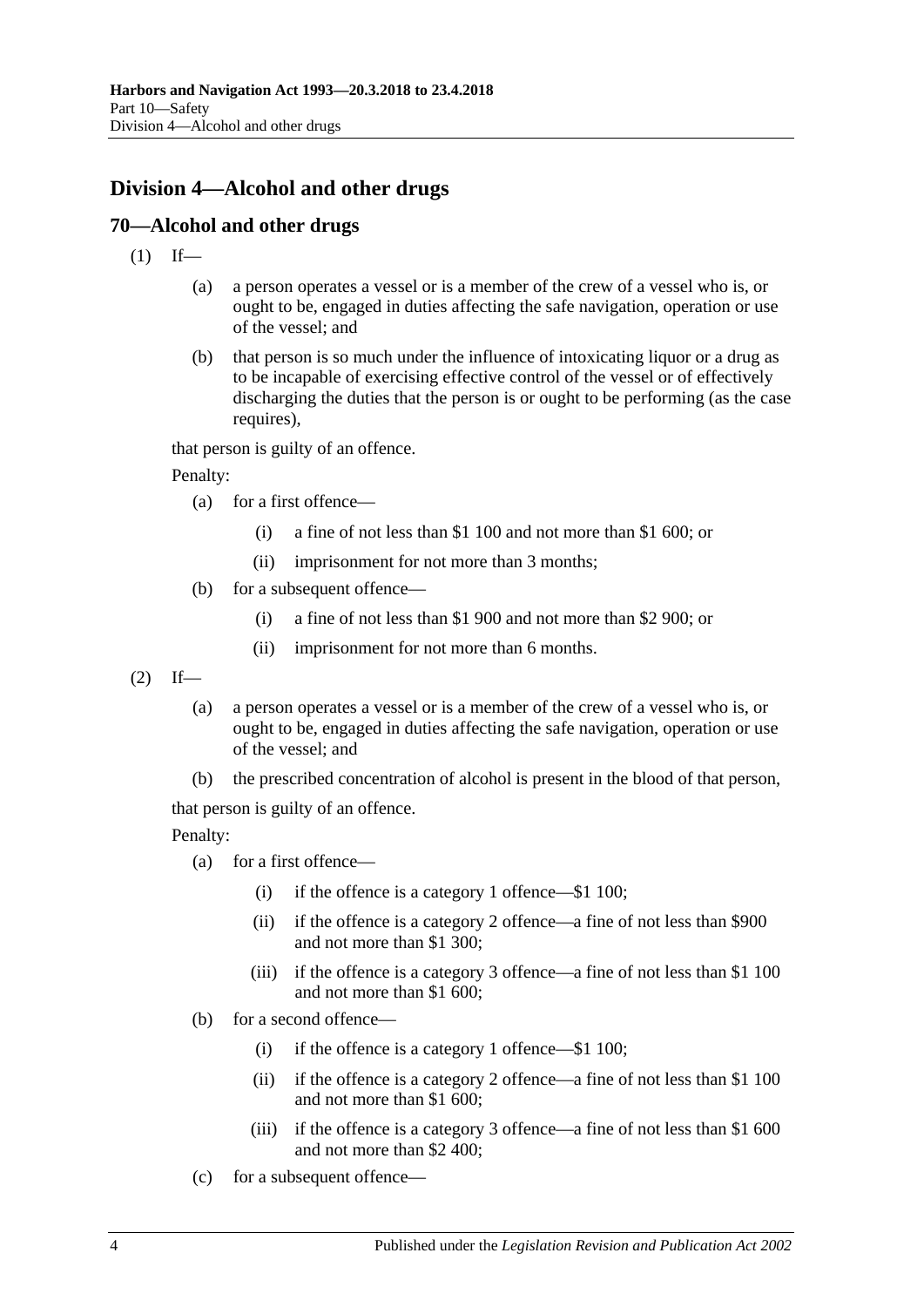- (i) if the offence is a category 1 offence—\$1 100;
- (ii) if the offence is a category 2 offence—a fine of not less than \$1 500 and not more than \$2 200;
- (iii) if the offence is a category 3 offence—a fine of not less than \$1 900 and not more than \$2 900.
- <span id="page-50-1"></span> $(3)$  If—
	- (a) a person operates a vessel or is a member of the crew of a vessel who is, or ought to be, engaged in duties affecting the safe navigation, operation or use of the vessel; and
	- (b) a prescribed drug is present in the oral fluid or blood of that person,

that person is guilty of an offence.

Penalty:

- (a) for a first offence—a fine of not less than \$900 and not more than \$1 300;
- (b) for a second offence—a fine of not less than \$1 100 and not more than \$1 600;
- (c) for a third or subsequent offence—a fine of not less than \$1 500 and not more than \$2 200.
- <span id="page-50-2"></span>(3a) Subject to [subsection](#page-50-0) (3b), it is a defence to a charge of an offence against [subsection](#page-50-1) (3) if the defendant proves that the defendant did not knowingly consume the prescribed drug present in the defendant's oral fluid or blood.
- <span id="page-50-0"></span>(3b) [Subsection \(3a\)](#page-50-2) does not apply if the defendant consumed the prescribed drug believing that the defendant was consuming a substance unlawfully but was mistaken as to, unaware of or indifferent to the identity of the prescribed drug.
- (4) In determining whether an offence is a first, second or subsequent offence for the purposes of this section, any previous prescribed alcohol or drug offence for which the defendant has been convicted will be taken into account, but only if the previous offence was committed within the period of 5 years immediately preceding the date on which the offence under consideration was committed.

#### <span id="page-50-5"></span><span id="page-50-4"></span>**71—Authorised person may require alcotest or breath analysis**

- (1) An authorised person may require—
	- (a) a person who is operating a vessel or who has operated a vessel; or
	- (b) a person who is or was a member of the crew of a vessel that is being operated or has been operated, and who is or was, or ought to be or to have been engaged in duties affecting the safe navigation, operation or use of the vessel,

to submit to an alcotest or a breath analysis, or both.

- <span id="page-50-3"></span>(2) An authorised person may direct a person who is apparently in charge of a vessel to stop the vessel and may give other reasonable directions for the purpose of making a requirement under this section that a person submit to an alcotest or a breath analysis.
- (3) A person must forthwith comply with a direction under [subsection](#page-50-3) (2). Maximum penalty: \$2 900.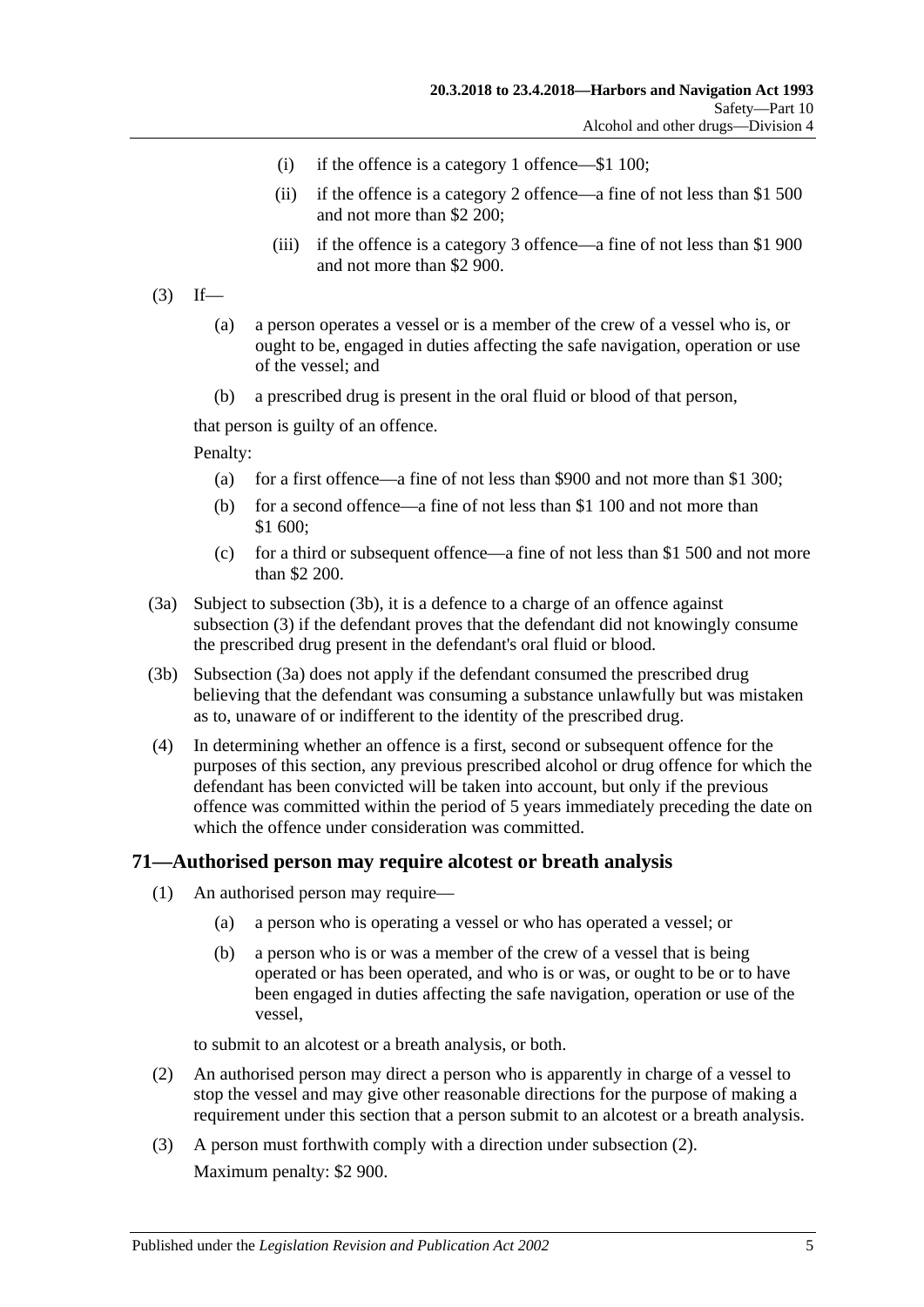- (4) An alcotest or a breath analysis to which a person has been required to submit under this section may not be commenced more than 8 hours after—
	- (a) the person ceased to operate a vessel; or
	- (b) the person was a member of the crew of a vessel who was, or ought to have been, engaged in duties affecting the safe navigation, operation or use of the vessel.
- (5) The performance of an alcotest or a breath analysis that has been required under this section commences when a direction is first given by an authorised person that the person concerned exhale into the alcotest apparatus or breath analysing instrument to be used for the alcotest or breath analysis.
- (6) A breath analysis may only be conducted by a person authorised by the Commissioner of Police to operate a breath analysing instrument.
- (7) The regulations may prescribe the manner in which an alcotest or breath analysis is to be conducted and may, for example, require that more than 1 sample of breath is to be provided for testing or analysis and, in such a case, specify which reading of the apparatus or instrument will be taken to be the result of the alcotest or breath analysis for the purposes of this Division and any other Act.
- <span id="page-51-0"></span>(8) A person required under this section to submit to an alcotest or a breath analysis must not refuse or fail to comply with all reasonable directions of an authorised person in relation to the requirement and, in particular, must not refuse or fail to exhale into the apparatus by which the alcotest or breath analysis is conducted in accordance with the directions of the authorised person.

Penalty:

- (a) for a first offence—a fine of not less than \$1 100 and not more than \$1 600;
- (b) for a subsequent offence—a fine of not less than \$1 900 and not more than \$2 900.
- (9) It is a defence to a prosecution under [subsection](#page-51-0) (8) that—
	- (a) the requirement or direction to which the prosecution relates was not lawfully made; or
	- (b) the person was not allowed the opportunity to comply with the requirement or direction after having been given the prescribed oral advice in relation to—
		- (i) the consequences of refusing or failing to comply with the requirement or direction; and
		- (ii) the person's right to request the taking of a blood sample under [subsection](#page-51-1) (10); or
	- (c) there was, in the circumstances of the case, good reason for the defendant to refuse or fail to comply with the requirement or direction.
- <span id="page-51-1"></span>(10) If a person fails to comply with the requirement or direction under this section by reason of some physical or medical condition of the person and forthwith makes a request of an authorised person that a sample of the person's blood be taken by a medical practitioner, an authorised person must do all things reasonably necessary to facilitate the taking of a sample of the person's blood—
	- (a) by a medical practitioner nominated by the person; or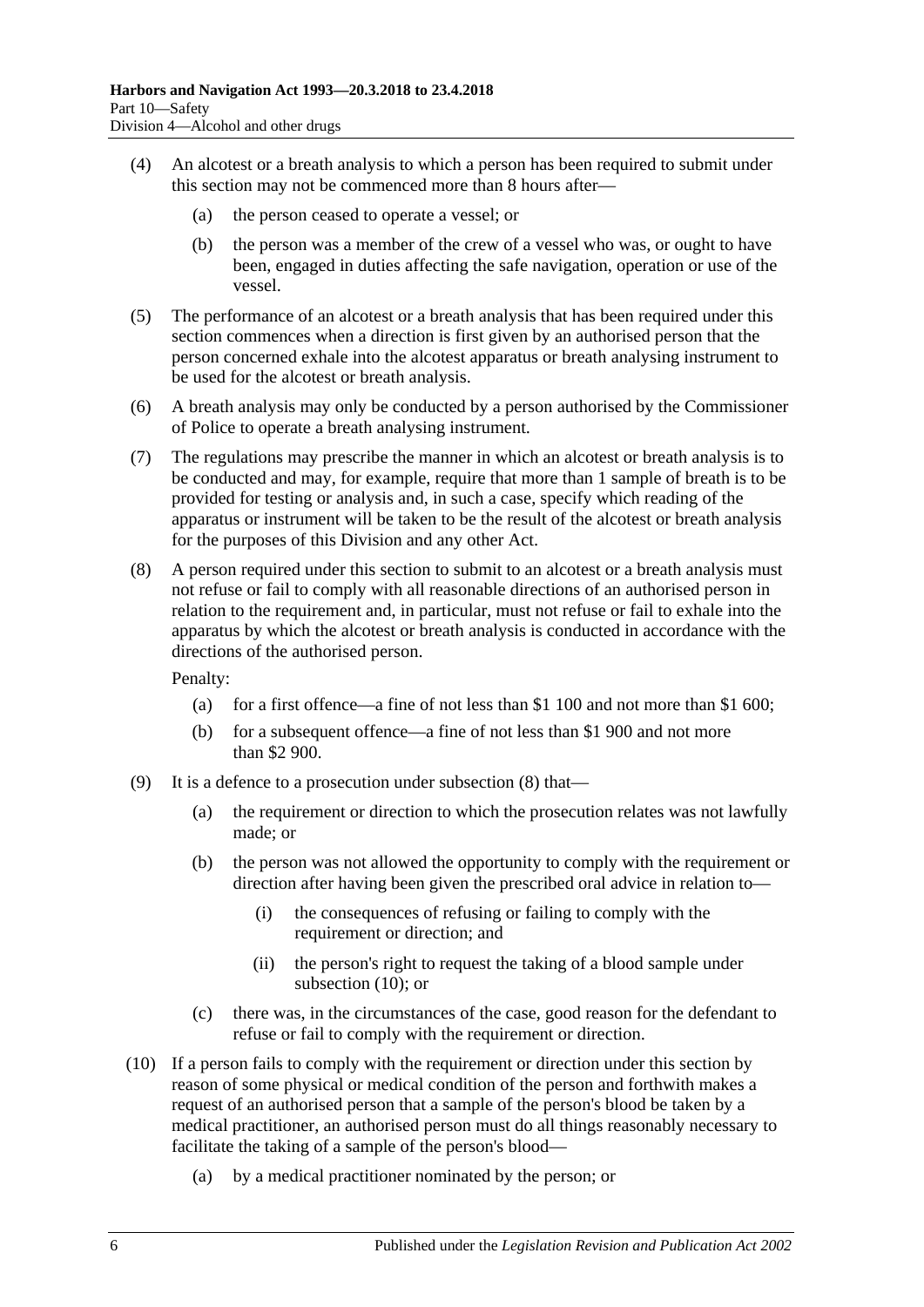- (b) if—
	- (i) it becomes apparent to the authorised person that there is no reasonable likelihood that a medical practitioner nominated by the person will be available to take the sample within 1 hour of the time of the request at some place not more than 10 kilometres distant from the place of the request; or
	- (ii) the person does not nominate a particular medical practitioner,

by any medical practitioner who is available to take the sample.

- (11) A person is not entitled to refuse or fail to comply with a requirement or direction under this section on the ground that—
	- (a) the person would, or might, by complying with that requirement or direction, furnish evidence that could be used against the person; or
	- (b) the person consumed alcohol after the person last operated a vessel or attempted to put a vessel in motion and before the requirement was made or the direction was given.
- (12) A person may not raise a defence that the person had good cause for a refusal or failure to comply with a requirement or direction under this section by reason of some physical or medical condition of the person unless—
	- (a) a sample of the person's blood was taken in accordance with [subsection](#page-51-1) (10); or
	- (b) the person made a request as referred to in that subsection, but—
		- (i) an authorised person failed to facilitate the taking of a sample of the person's blood as required by that subsection; or
		- (ii) a medical practitioner was not reasonably available for the purpose of taking such a sample; or
	- (c) the taking of a sample of a person's blood in accordance with [subsection](#page-51-1) (10) was not possible or reasonably advisable or practicable in the circumstances by reason of some physical or medical condition of the person.
- (13) In determining whether an offence is a first or subsequent offence for the purposes of this section, any previous prescribed alcohol or drug offence for which the defendant has been convicted will be taken into account, but only if the previous offence was committed within the period of 5 years immediately preceding the date on which the offence under consideration was committed.
- <span id="page-52-0"></span>(14) If a person—
	- (a) refuses or fails to comply with a direction under this section; or
	- (b) submits to an alcotest and the alcotest indicates that the prescribed concentration of alcohol may be present in the blood of the person,

there will be reasonable ground to suspect that the prescribed concentration of alcohol is present in the person's blood for the purposes of the exercise of any power conferred on a police officer (including a power of arrest) to prevent the person committing an offence by operating a vessel in contravention of this Division.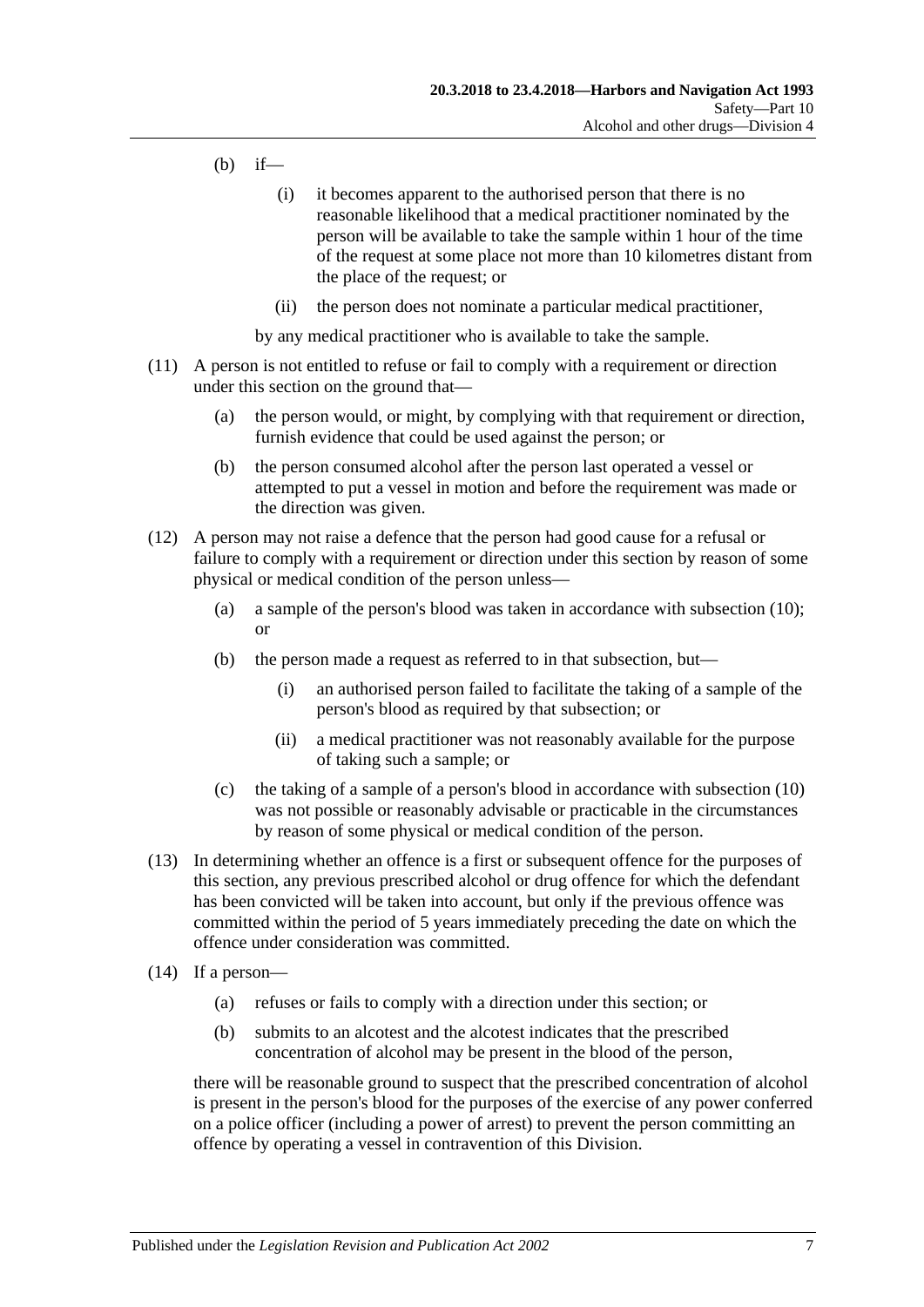(15) [Subsection \(14\)](#page-52-0) does not limit the circumstances in which such a power may otherwise be exercised by a police officer under this or any other Act.

## <span id="page-53-3"></span>**72—Authorised person may require drug screening test, oral fluid analysis and blood test**

- <span id="page-53-0"></span>(1) If a person has submitted to an alcotest or a breath analysis as a result of a requirement under [section](#page-50-4) 71, an authorised person may require the person to submit to a drug screening test.
- <span id="page-53-1"></span> $(2)$  If—
	- (a) a person has submitted to a drug screening test as a result of a requirement under [subsection](#page-53-0) (1) and the drug screening test indicates the presence of a prescribed drug in the person's oral fluid; or
	- (b) a person has submitted to an alcotest or breath analysis as a result of a requirement under [section](#page-50-5) 71(1) that was made in prescribed circumstances,

an authorised person may require the person to submit to an oral fluid analysis or a blood test.

- (3) If a person submits to an oral fluid analysis in compliance with a requirement made under [subsection](#page-53-1) (2) but the person is unable to produce sufficient oral fluid for a sample to be taken, an authorised person may require that the person submit to a blood test.
- <span id="page-53-2"></span>(4) An authorised person may give reasonable directions for the purpose of making a requirement under this section that a person submit to a drug screening test, oral fluid analysis or blood test.
- (5) A person must forthwith comply with a direction under [subsection](#page-53-2) (4). Maximum penalty: \$2 900.
- (6) A drug screening test, oral fluid analysis or blood test to which a person has been required to submit under this section may not be commenced more than 8 hours after—
	- (a) the person ceased to operate a vessel; or
	- (b) the person was a member of the crew of a vessel who was, or ought to have been, engaged in duties affecting the safe navigation, operation or use of the vessel.
- (7) The performance of a drug screening test, oral fluid analysis or blood test that has been required under this section commences when a direction is first given by an authorised person that the person concerned provide a sample of oral fluid or blood (as the case may be) to be used for the drug screening test, oral fluid analysis or blood test.
- (8) A drug screening test may only be conducted by—
	- (a) a police officer; or
	- (b) a person authorised by the Commissioner of Police to conduct such tests.
- (9) The regulations may prescribe the manner in which a drug screening test, oral fluid analysis or blood test is to be conducted.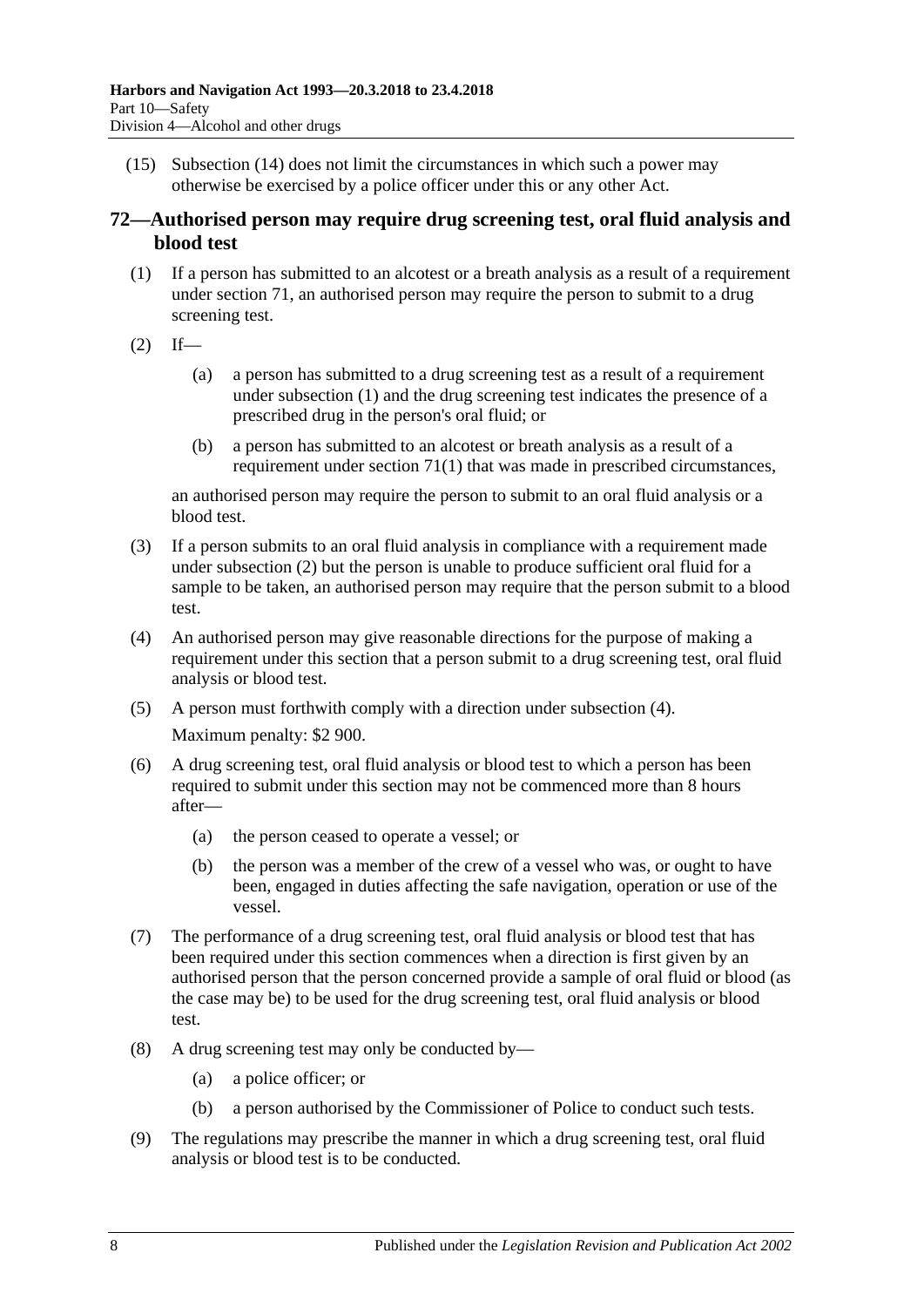<span id="page-54-0"></span>(10) A person required under this section to submit to a drug screening test, oral fluid analysis or blood test must not refuse or fail to comply with all reasonable directions of an authorised person in relation to the requirement and, in particular, must not refuse or fail to allow a sample of oral fluid or blood to be taken in accordance with the directions of an authorised person.

Penalty:

- (a) for a first offence—a fine of not less than \$900 and not more than \$1 300;
- (b) for a subsequent offence—a fine of not less than \$1 500 and not more than \$2 200.
- (11) It is a defence to a prosecution under [subsection](#page-54-0) (10) that—
	- (a) the requirement or direction to which the prosecution relates was not lawfully made; or
	- (b) the person was not allowed the opportunity to comply with the requirement or direction after having been given the prescribed oral advice in relation to—
		- (i) the consequences of refusing or failing to comply with the requirement or direction; and
		- (ii) in the case of—
			- (A) a drug screening test or an oral fluid analysis—the person's right to request the taking of a blood sample under [subsection](#page-54-1) (12); or
			- (B) a blood test—the person's right to request an oral fluid analysis under [subsection](#page-55-0) (13); or
	- (c) there was, in the circumstances of the case, good cause for the refusal or failure of the defendant to comply with the requirement or direction.
- <span id="page-54-1"></span>(12) If a person of whom a requirement is made or to whom a direction is given under this section relating to a drug screening test or oral fluid analysis refuses or fails to comply with the requirement or direction by reason of some physical or medical condition of the person and forthwith makes a request of an authorised person that a sample of the person's blood be taken by a medical practitioner, an authorised person must do all things reasonably necessary to facilitate the taking of a sample of the person's blood—
	- (a) by a medical practitioner nominated by the person; or
	- (b) if—
		- (i) it becomes apparent to the authorised person that there is no reasonable likelihood that a medical practitioner nominated by the person will be available to take the sample within 1 hour of the time of the request at some place not more than 10 kilometres distant from the place of the request; or
		- (ii) the person does not nominate a particular medical practitioner,

by any medical practitioner who is available to take the sample.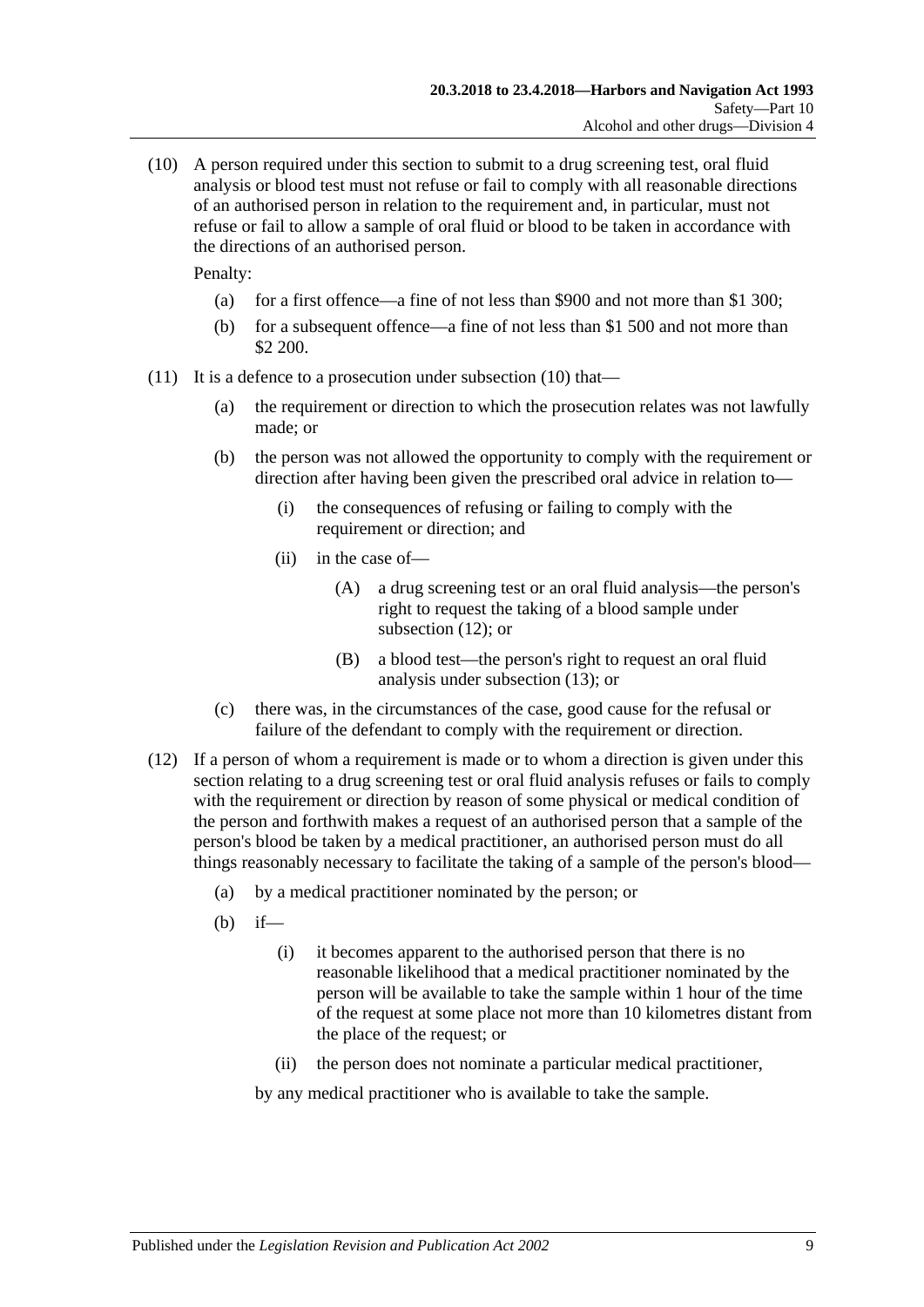- <span id="page-55-0"></span>(13) If a person of whom a requirement is made or to whom a direction is given under this section relating to a blood test refuses or fails to comply with the requirement or direction by reason of some physical or medical condition of the person and forthwith makes a request of an authorised person that an oral fluid analysis be conducted, an authorised person must do all things reasonably necessary to facilitate the conduct of an oral fluid analysis unless—
	- (a) a requirement or direction under this section relating to a drug screening test or oral fluid analysis has been made of, or been given to, the person; and
	- $(b)$
- (i) the person refused or failed to comply with that requirement or direction on the ground of some physical or medical condition of the person and made a request under [subsection](#page-54-1) (12) for a sample of the person's blood to be taken in accordance with that subsection; or
- (ii) the person was unable to produce sufficient oral fluid for a sample to be taken.
- (14) A person is not entitled to refuse or fail to comply with a requirement or direction under this section on the ground that—
	- (a) the person would, or might, by complying with that requirement or direction, furnish evidence that could be used against the person; or
	- (b) the person consumed a prescribed drug after the person last operated a vessel or was on duty as a member of the crew of a vessel and before the requirement was made or the direction was given.
- (15) A person may not raise a defence that the person had good cause for a refusal or failure to comply with a requirement or direction under this section relating to a drug screening test or oral fluid analysis by reason of some physical or medical condition of the person unless—
	- (a) a sample of the person's blood was taken in accordance with [subsection](#page-54-1) (12); or
	- (b) the person made a request as referred to in [subsection](#page-54-1) (12), but—
		- (i) an authorised person failed to facilitate the taking of a sample of the person's blood as required by that subsection; or
		- (ii) a medical practitioner was not reasonably available for the purpose of taking such a sample; or
	- (c) the taking of a sample of the person's blood in accordance with [subsection](#page-54-1) (12) was not possible or reasonably advisable or practicable in the circumstances by reason of some physical or medical condition of the person.
- (16) A person may not raise a defence that the person had good cause for a refusal or failure to comply with a requirement or direction under this section relating to a blood test by reason of some physical or medical condition of the person unless—
	- (a) an oral fluid analysis was conducted in accordance with [subsection](#page-55-0) (13); or
	- (b) the person made a request as referred to in [subsection](#page-55-0) (13), but an authorised person failed to facilitate the conduct of an oral fluid analysis as required by that subsection; or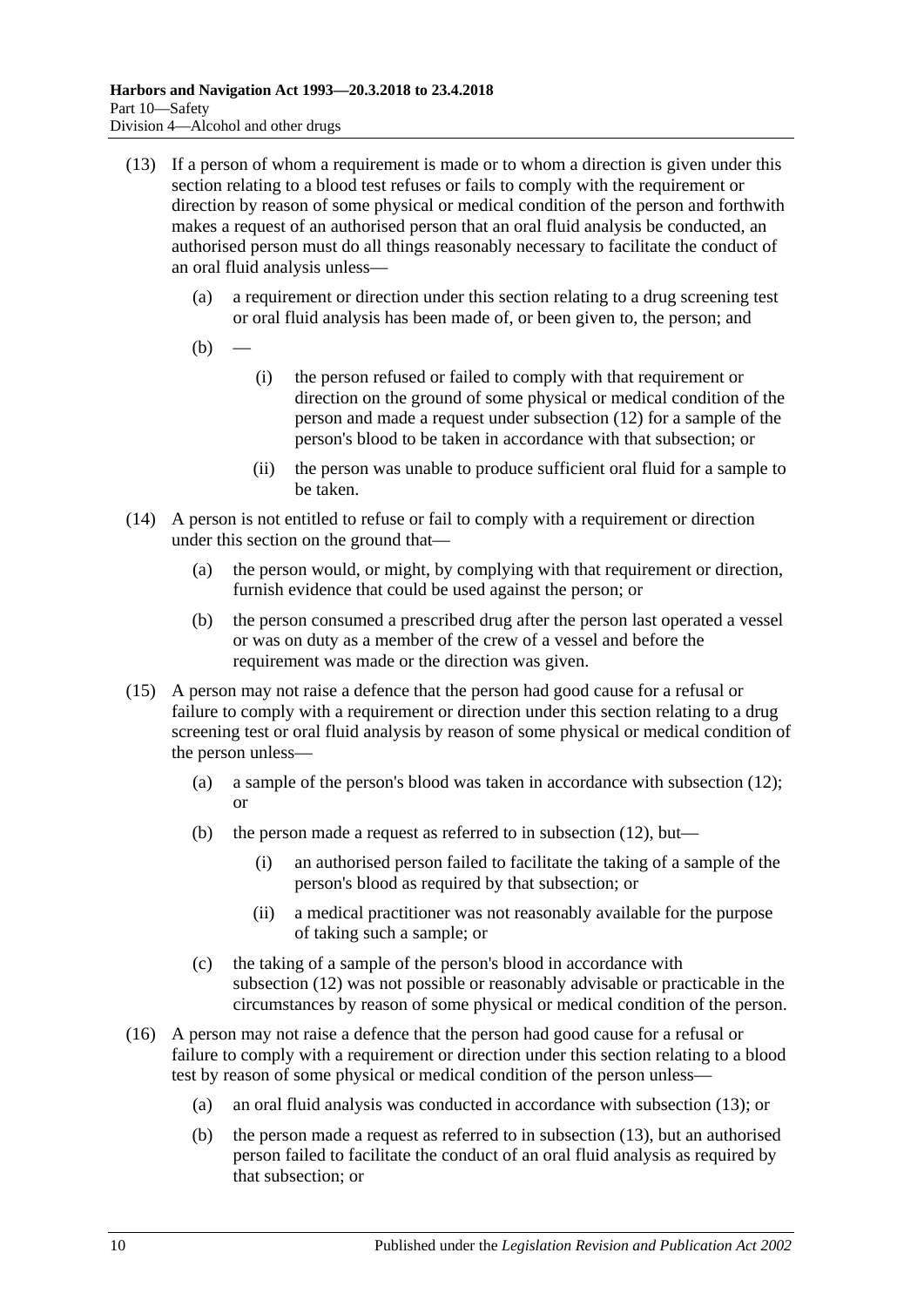- (c) the taking of a sample of the person's oral fluid in accordance with [subsection](#page-55-0) (13) was not possible or reasonably advisable or practicable in the circumstances by reason of some physical or medical condition of the person.
- (17) In determining whether an offence is a first or subsequent offence for the purposes of this section, any previous prescribed alcohol or drug offence for which the defendant has been convicted will be taken into account, but only if the previous offence was committed within the period of 5 years immediately preceding the date on which the offence under consideration was committed.
- <span id="page-56-0"></span>(18) If a person—
	- (a) refuses or fails to comply with a requirement or direction under this section; or
	- (b) submits to a drug screening test and the drug screening test indicates the presence of a prescribed drug in the person's oral fluid,

there will be reasonable ground to suspect that a prescribed drug is present in the person's oral fluid for the purposes of the exercise of any power conferred on a police officer (including a power of arrest) to prevent the person committing an offence by operating a vessel in contravention of this Division.

(19) [Subsection](#page-56-0) (18) does not limit the circumstances in which such a power may otherwise be exercised by a police officer under this or any other Act.

# **72A[—Schedule 1A](#page-77-0) further regulates blood and oral fluid sample processes**

[Schedule 1A](#page-77-0) makes further provision regulating blood and oral fluid sample processes for the purposes of this Division.

# **72C—Concentration of alcohol in breath taken to indicate concentration of alcohol in blood**

Where a person submits to an alcotest or a breath analysis and the alcotest apparatus or the breath analysing instrument produces a reading in terms of a number of grams of alcohol in 210 litres of the person's breath, the reading will, for the purposes of this Act, be taken to be that number of grams of alcohol in 100 millilitres of the person's blood.

# <span id="page-56-1"></span>**73—Evidence**

(1) Without affecting the admissibility of evidence that might be given otherwise than in pursuance of this section, evidence may be given, in any proceedings for an offence, of the concentration of alcohol indicated as being present in the blood of the defendant by a breath analysing instrument operated by a person authorised to operate the instrument by the Commissioner of Police and, if the requirements of this Act in relation to breath analysing instruments and breath analysis, including [subsections \(5\)](#page-57-0) and [\(6\),](#page-57-1) have been complied with, it must be presumed, in the absence of proof to the contrary, that the concentration of alcohol so indicated was present in the blood of the defendant at the time of the analysis.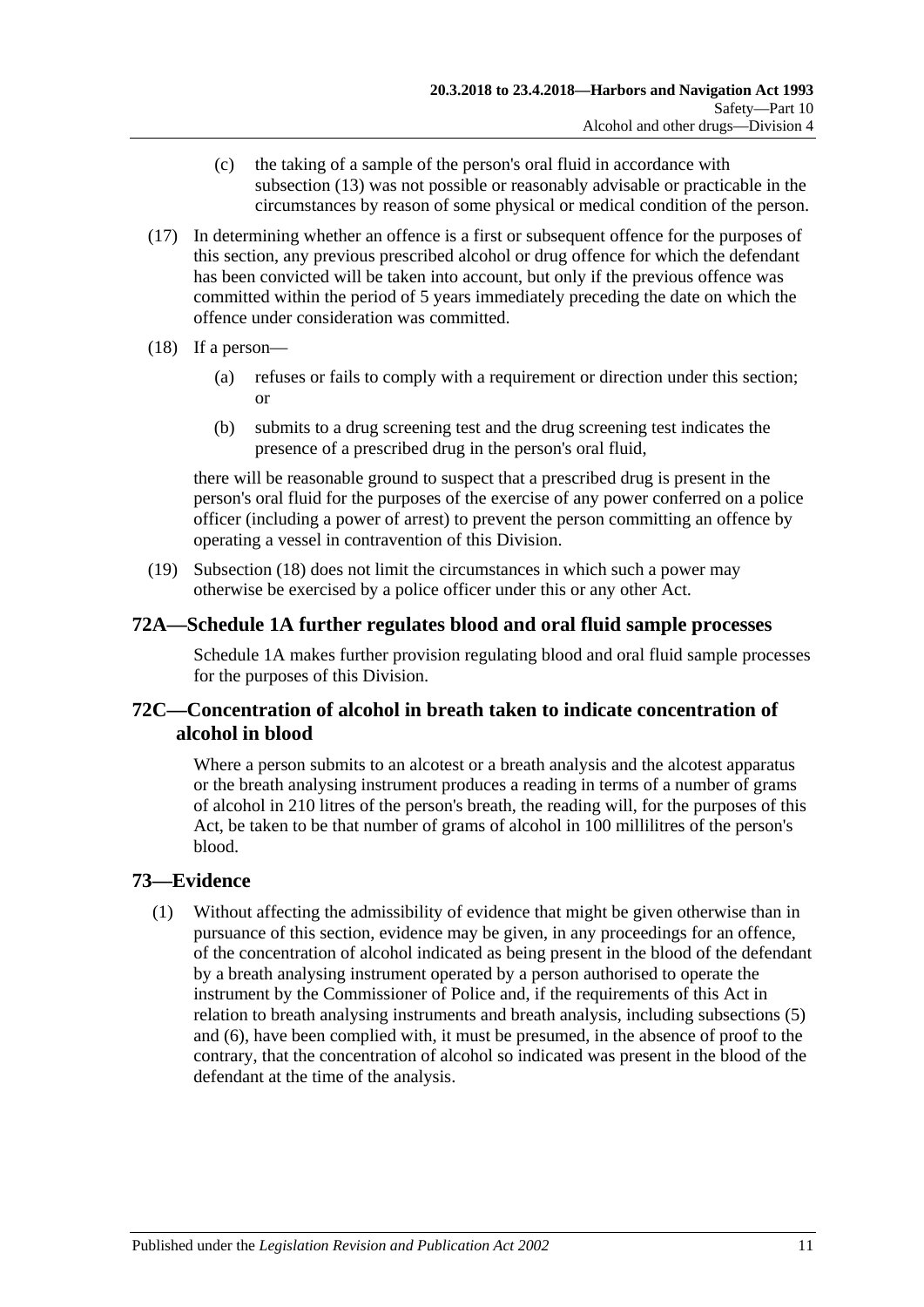- <span id="page-57-5"></span>(2) No evidence can be adduced in rebuttal of the presumption created by [subsection](#page-56-1) (1) except—
	- (a) evidence of the concentration of alcohol in the blood of the defendant as indicated by analysis of a sample of blood taken and dealt with in accordance with [Schedule 1A](#page-77-0) or in accordance with the regulations; and
	- (b) evidence as to whether the results of analysis of the sample of blood demonstrate that the breath analysing instrument gave an exaggerated reading of the concentration of alcohol present in the blood of the defendant.
- <span id="page-57-2"></span>(3) If, in any proceedings for an offence, it is proved—
	- (a) that the defendant—
		- (i) operated a vessel; or
		- (ii) was a member of a crew of a vessel that was being operated and was or ought to have been engaged in duties affecting the safe navigation, operation or use of the vessel; and
	- (b) that a concentration of alcohol was present in the defendant's blood at the time of a breath analysis performed within the period of 2 hours immediately following the conduct referred to in [paragraph](#page-57-2) (a),

it must be conclusively presumed that that concentration of alcohol was present in the defendant's blood at the time of the conduct referred to in [paragraph](#page-57-2) (a).

- (4) No evidence can be adduced as to a breath or blood alcohol reading obtained from a coin-operated breath testing or breath analysing machine installed in a hotel or other licensed premises.
- <span id="page-57-0"></span>(5) As soon as practicable after a person has submitted to an analysis of breath by means of a breath analysing instrument, the person operating the instrument must deliver to the person whose breath has been analysed a statement in writing specifying—
	- (a) the reading produced by the breath analysing instrument; and
	- (b) the date and time of the analysis.
- <span id="page-57-3"></span><span id="page-57-1"></span>(6) If a person has submitted to an analysis of breath by means of a breath analysing instrument and the concentration of alcohol indicated as being present in the blood of that person by the instrument is the prescribed concentration of alcohol, the person operating the breath analysing instrument must immediately—
	- (a) give the person the prescribed oral advice and deliver to the person the prescribed written notice as to the operation of this Act in relation to the results of the breath analysis and as to the procedures prescribed for the taking and analysis of a sample of the person's blood; and
	- (b) at the request of the person made in accordance with the regulations, deliver an approved blood test kit to the person.
- <span id="page-57-4"></span>(7) In proceedings for an offence a certificate—
	- (a) purporting to be signed by the Minister and to certify that a person named in the certificate is an authorised person; or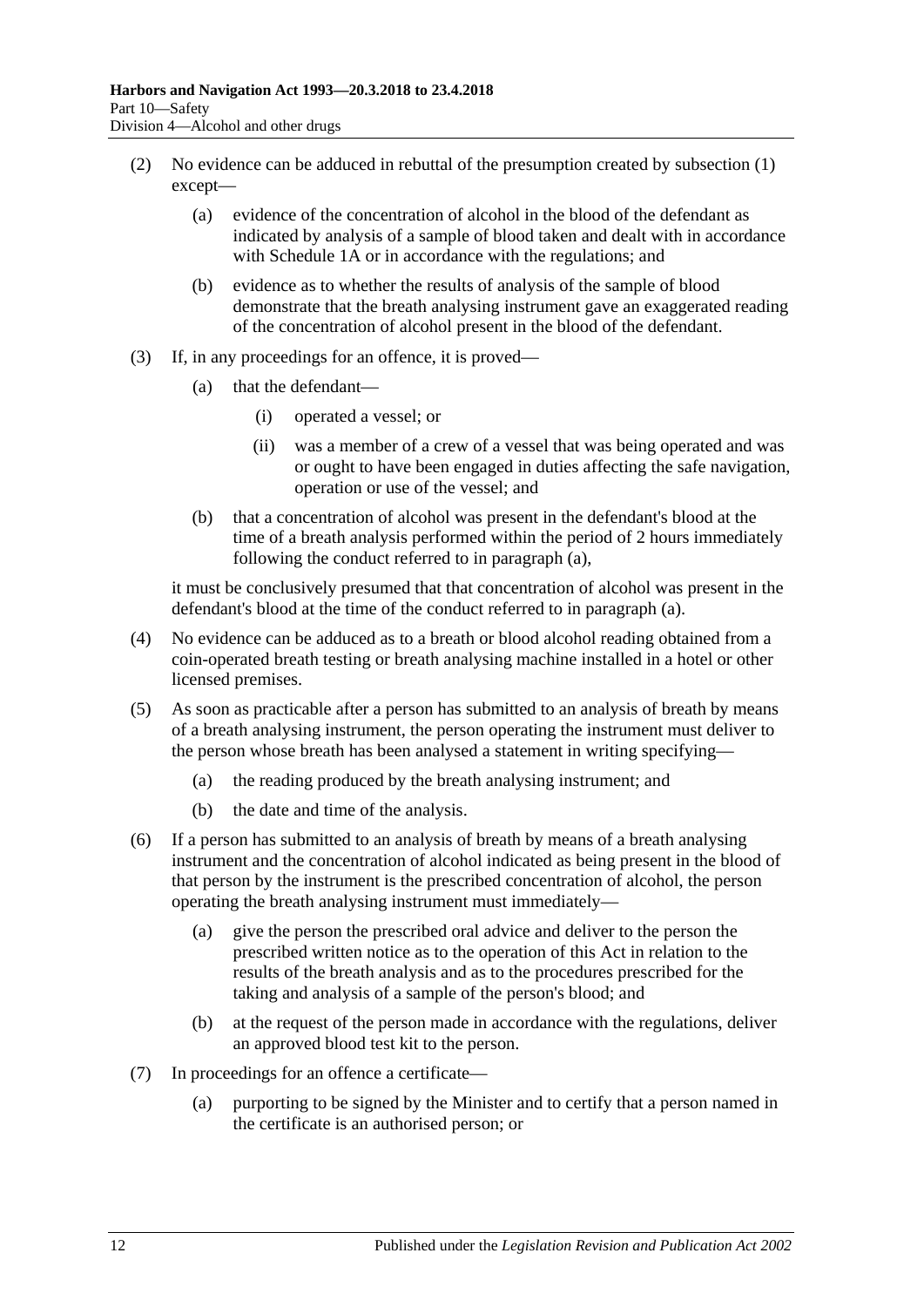- (b) purporting to be signed by the Commissioner of Police and to certify that a person named in the certificate is authorised by the Commissioner of Police to operate breath analysing instruments; or
- (c) purporting to be signed by a person authorised under [subsection](#page-56-1) (1) and to certify that—
	- (i) the apparatus used by the person was a breath analysing instrument within the meaning of this Act; and
	- (ii) the breath analysing instrument was in proper order and was properly operated; and
	- (iii) the provisions of this Act with respect to breath analysing instruments and the manner in which an analysis of breath by means of a breath analysing instrument is to be conducted were complied with,

will be accepted, in the absence of proof to the contrary, as proof of the matters so certified.

- (8) A certificate purporting to be signed by an authorised person and to certify that—
	- (a) a sample of oral fluid for the purposes of an oral fluid analysis was taken on a specified day and at a specified time from a person named in the certificate; and
	- (b) the provisions of this Act with respect to the taking of samples of oral fluid for such purposes were complied with,

is, in the absence of proof to the contrary, proof of the matters so certified.

- (9) A certificate purporting to be signed by an authorised person and to certify that a person named in the certificate submitted to an alcotest on a specified day and at a specified time and that the alcotest indicated that the prescribed concentration of alcohol may then have been present in the blood of that person is, in the absence of proof to the contrary, proof of the matter so certified.
- <span id="page-58-0"></span>(10) Subject to [subsection](#page-60-0) (22), a certificate purporting to be signed by an analyst, certifying as to the concentration of alcohol, or any drug, found in a specimen of blood identified in the certificate expressed in grams in 100 millilitres of blood is, in the absence of proof to the contrary, proof of the matters so certified.
- <span id="page-58-1"></span>(11) Subject to [subsection](#page-60-0) (22), in legal proceedings a certificate purporting to be signed by a person authorised under [subsection](#page-56-1) (1) and to certify that—
	- (a) a person named in the certificate submitted to an analysis of breath by means of a breath analysing instrument on a day and at a time specified in the certificate; and
	- (b) the breath analysing instrument produced a reading specified in the certificate; and
	- (c) a statement in writing required by [subsection](#page-57-0) (5) was delivered in accordance with that subsection,

will be accepted, in the absence of proof to the contrary, as proof of the matters so certified.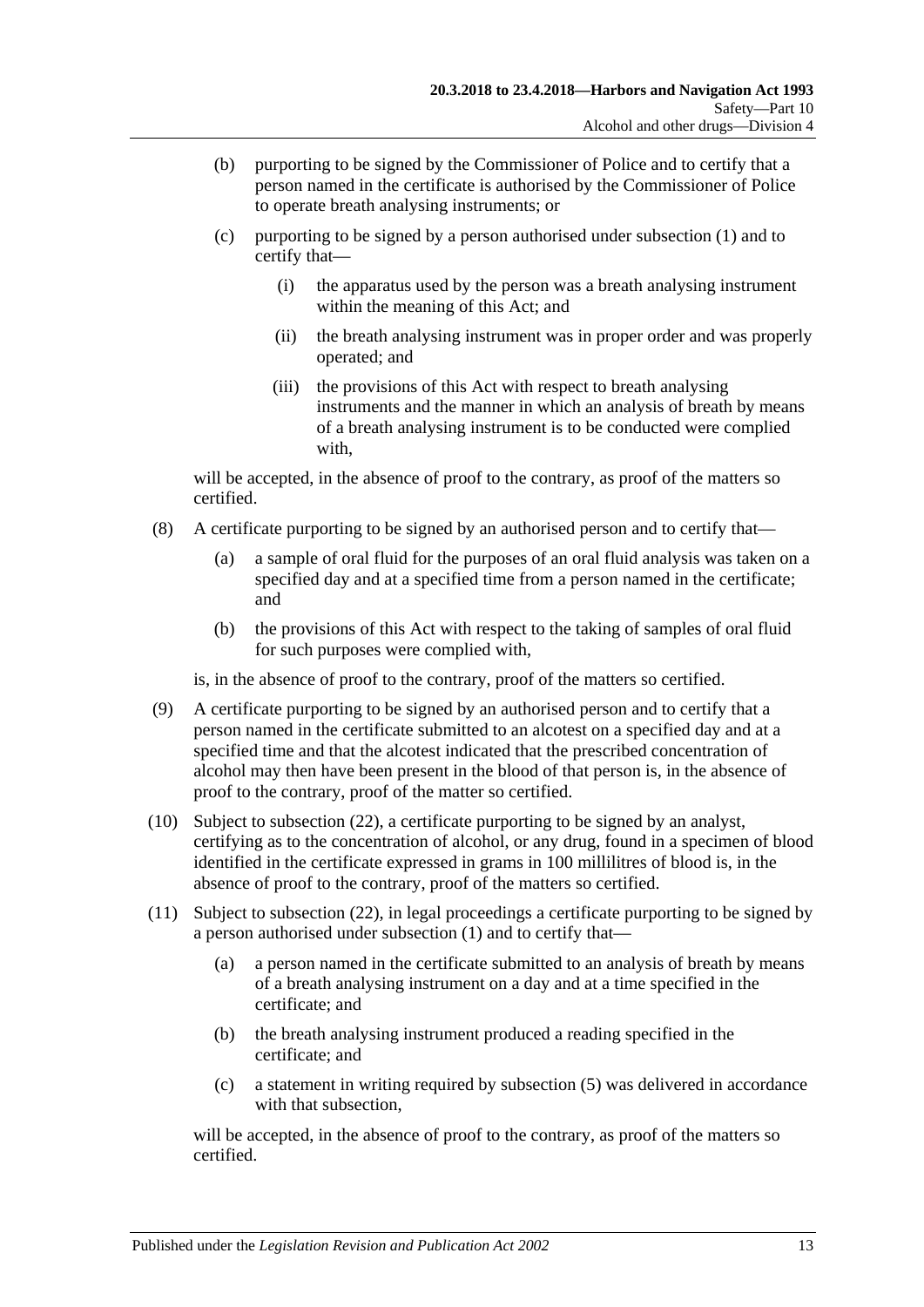- (12) A certificate purporting to be signed by a person authorised under [subsection](#page-56-1) (1) and to certify—
	- (a) that on a date and at a time stated in the certificate, a person named in the certificate submitted to a breath analysis; and
	- (b) that the prescribed oral advice and the prescribed written notice were given and delivered to the person in accordance with [subsection](#page-57-3)  $(6)(a)$ ; and
	- $(c)$  that—
		- (i) the person did not make a request for an approved blood test kit in accordance with the regulations; or
		- (ii) at the request of the person, a kit that, from an examination of its markings, appeared to the person signing the certificate to be an approved blood test kit was delivered to the person in accordance with [subsection](#page-57-4)  $(6)(b)$ ,

is, in the absence of proof to the contrary, proof that the requirements of [subsection](#page-57-1) (6) were complied with in relation to the person.

- (13) A prosecution for an offence will not fail because of a deficiency of a kit delivered to the defendant in purported compliance with [subsection](#page-57-4) (6)(b) and the presumption under [subsection](#page-56-1) (1) will apply despite such a deficiency unless it is proved—
	- (a) that the defendant delivered the kit unopened to a medical practitioner for use in taking a sample of the defendant's blood; and
	- (b) by evidence of the medical practitioner, that the medical practitioner was, because of a deficiency of the kit, unable to comply with the prescribed procedures governing the manner in which a sample of a person's blood must be taken and dealt with for the purposes of [subsection](#page-57-5) (2).
- <span id="page-59-0"></span>(14) Subject to [subsection](#page-60-0) (22), an apparently genuine document purporting to be a certificate under [Schedule 1A,](#page-77-0) or a copy of such a certificate, and purporting to be signed by an authorised person, medical practitioner or analyst under [Schedule 1A](#page-77-0) is admissible in proceedings before a court and is, in the absence of proof to the contrary, proof of the matters stated in the certificate.
- (15) If a certificate of an analyst relating to a sample of blood taken under [Schedule 1A](#page-77-0) is received in evidence in proceedings before a court and states that the prescribed concentration of alcohol has been found to be present in the sample of blood to which the certificate relates, it will be presumed, in the absence of proof to the contrary, that the concentration of alcohol stated in the certificate was present in the sample when the sample was taken.
- (16) If it is proved by the prosecution in the proceedings for an offence that a concentration of alcohol was present in the defendant's blood at the time at which a sample of blood was taken under [Schedule 1A,](#page-77-0) it will be conclusively presumed that concentration of alcohol was present in the defendant's blood throughout the period of 2 hours immediately preceding the taking of the sample.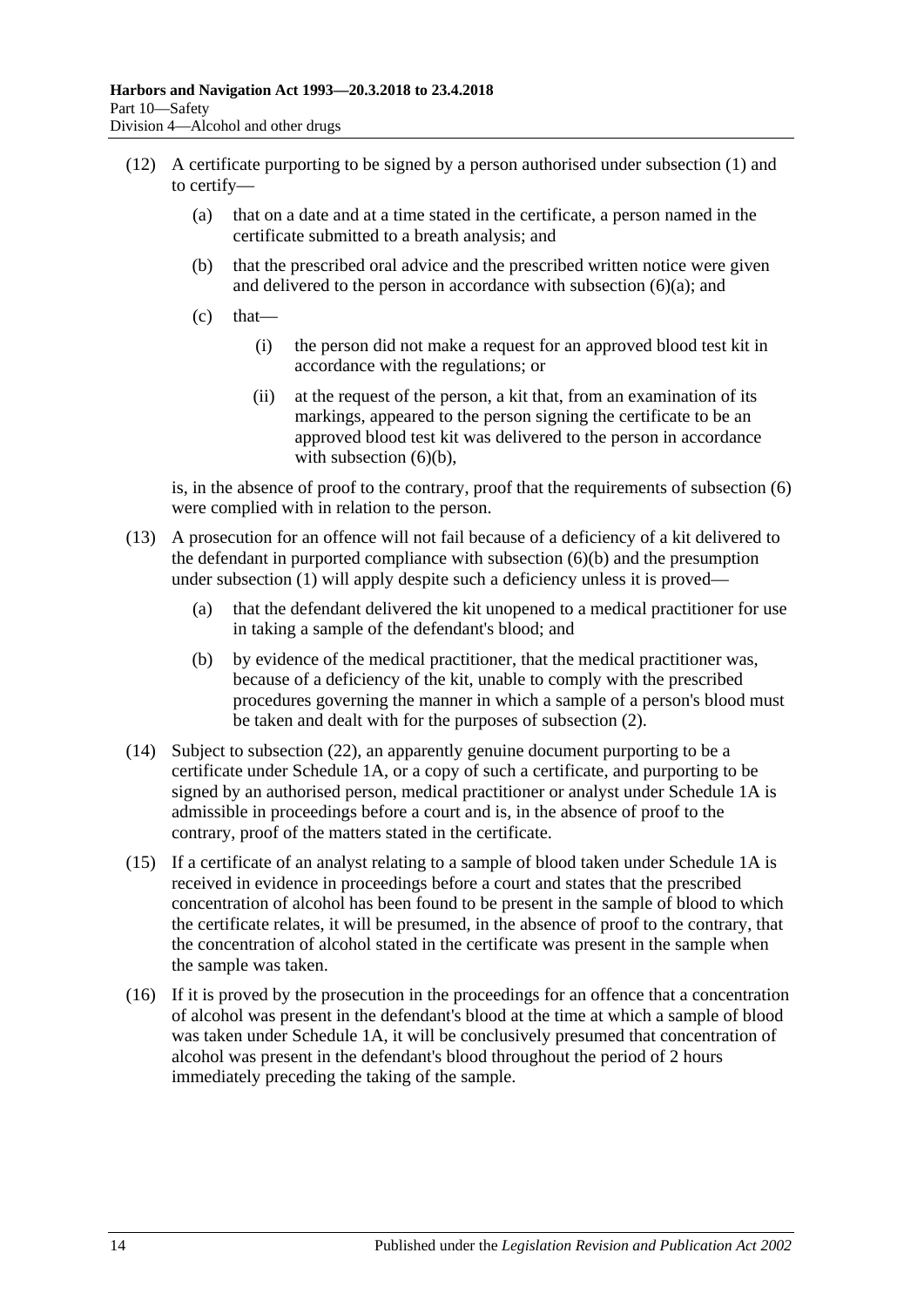- (17) If certificates of an authorised person and analyst, or a medical practitioner and analyst under [Schedule 1A](#page-77-0) are received as evidence in proceedings before a court and contain the same identification number for the samples of oral fluid or blood to which they relate, the certificates will be presumed, in the absence of proof to the contrary, to relate to the same sample of oral fluid or blood.
- (18) If a certificate of an analyst relating to a sample of oral fluid or blood taken under [Schedule 1A](#page-77-0) is received as evidence in proceedings before a court and states that a drug has been found to be present in the sample of oral fluid or blood to which the certificate relates, it will be presumed, in the absence of proof to the contrary, that the drug stated in the certificate was present in the sample when the sample was taken.
- (19) If it is proved by the prosecution in proceedings for an offence that a drug was present in the defendant's oral fluid or blood at the time at which a sample of oral fluid or blood was taken under [Schedule 1A,](#page-77-0) it will be conclusively presumed that the drug was present in the defendant's oral fluid or blood (as the case may require) throughout the period of 3 hours immediately preceding the taking of the sample.
- (20) A certificate purporting to be signed by an authorised person and to certify that a person named in the certificate submitted to a drug screening test on a specified day and at a specified time and that the drug screening test indicated that a prescribed drug may then have been present in the oral fluid of the person is admissible in proceedings before a court and is, in the absence of proof to the contrary, proof of the matters so certified.
- (21) A certificate purporting to be signed by an analyst and to certify that an oral fluid analysis was properly conducted is admissible in proceedings before a court and is, in the absence of proof to the contrary, proof of the matter so certified.
- (21a) A certificate—
	- (a) purporting to be signed by the Commissioner of Police and to certify that a person appointed under [Part 2](#page-12-0) and named in the certificate is authorised by the Commissioner of Police to conduct drug screening tests; or
	- (b) purporting to be signed by a police officer or a person authorised by the Commissioner of Police to conduct drug screening tests and to certify that the apparatus used to conduct a drug screening test was in proper order and the drug screening test was properly conducted,

is admissible in proceedings before a court and is, in the absence of proof to the contrary, proof of the matters so certified.

- <span id="page-60-0"></span>(22) A certificate referred to in [subsection](#page-58-0) (10), [\(11\)](#page-58-1) or [\(14\)](#page-59-0) cannot be received as evidence in proceedings for an offence—
	- (a) unless a copy of the certificate proposed to be put in evidence at the trial of a person for the offence has, not less than 7 days before the commencement of the trial, been served on that person; or
	- (b) if the person on whom a copy of the certificate has been served has, not less than 2 days before the commencement of the trial, served written notice on the complainant or informant requiring the attendance at the trial of the person by whom the certificate was signed; or
	- (c) if the court, in its discretion, requires the person by whom the certificate was signed to attend at the trial.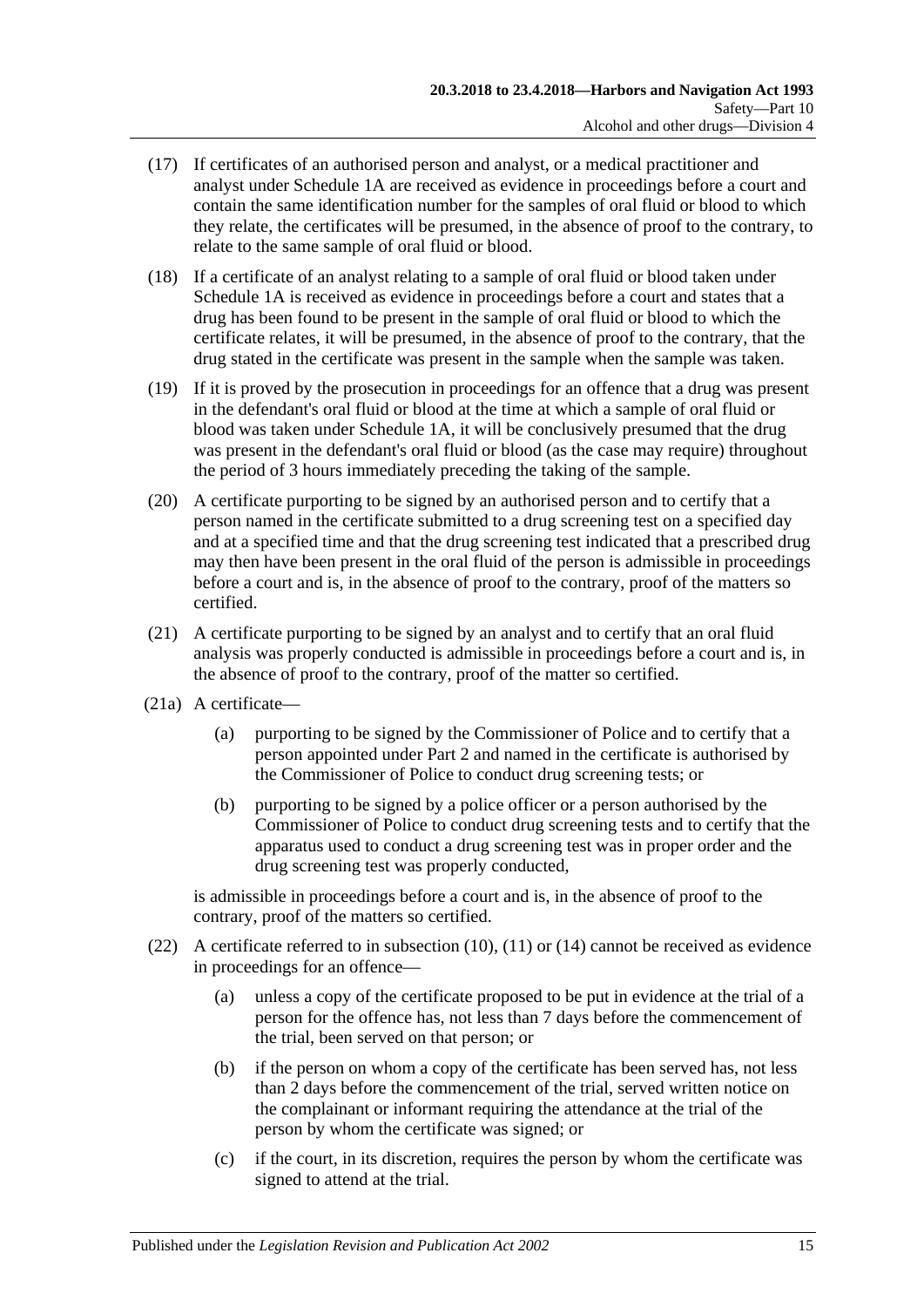## **73A—Breath analysis where drinking occurs after operation of vessel**

- (1) This section applies to proceedings for an offence against this Division in which the results of a breath analysis under this Division are relied on to establish the commission of the offence.
- (2) If in proceedings to which this section applies the defendant satisfies the court—
	- (a) that the defendant consumed alcohol during the period (*the relevant period*) after the defendant last operated a vessel or was on duty as a member of the crew of a vessel and before the performance of the breath analysis; and
	- (b) in a case where the defendant was required to submit to the breath analysis after involvement of the vessel in an accident—
		- (i) that the requirements of [section](#page-64-0) 76 were complied with in relation to the accident; and
		- (ii) that alcohol was not consumed by the defendant during the relevant period while at the scene of the accident; and
	- (c) that, after taking into account the quantity of alcohol consumed by the defendant during the relevant period and its likely effect on the concentration of alcohol indicated as being present in the defendant's blood by the breath analysis, the defendant should not be found guilty of the offence charged or, in the case of an offence against [section](#page-49-1) 70(2), should be found guilty of an offence of a less serious category,

the court may, despite the other provisions of this Division, find the defendant not guilty of the offence charged or guilty of an offence of a less serious category.

## **73B—Oral fluid analysis or blood test where consumption of prescribed drug occurs after operation of vessel**

- (1) This [section](#page-49-0) applies to proceedings for an offence against section 70(1) or [\(3\)](#page-50-1) in which the results of an oral fluid analysis or a blood test under [section](#page-53-3) 72 are relied on to establish the commission of the offence.
- <span id="page-61-0"></span>(2) If in proceedings to which this section applies the defendant satisfies the court—
	- (a) that the defendant consumed the prescribed drug during the relevant period; and
	- (b) that the prescribed drug was not consumed after an authorised person first exercised powers under [section](#page-50-4) 71 preliminary to the performance of the alcotest or breath analysis referred to in [section](#page-53-3) 72,

the court may, despite the other provisions of this Act, find the defendant not guilty of the offence charged.

(3) In [subsection](#page-61-0)  $(2)$ —

*relevant period* means the period between—

- (a) the conduct of the defendant giving rise to the making of the requirement that the defendant submit to the alcotest or breath analysis referred to in [section](#page-53-3) 72; and
- (b) the performance of the oral fluid analysis or blood test (as the case may be) under [section](#page-53-3) 72.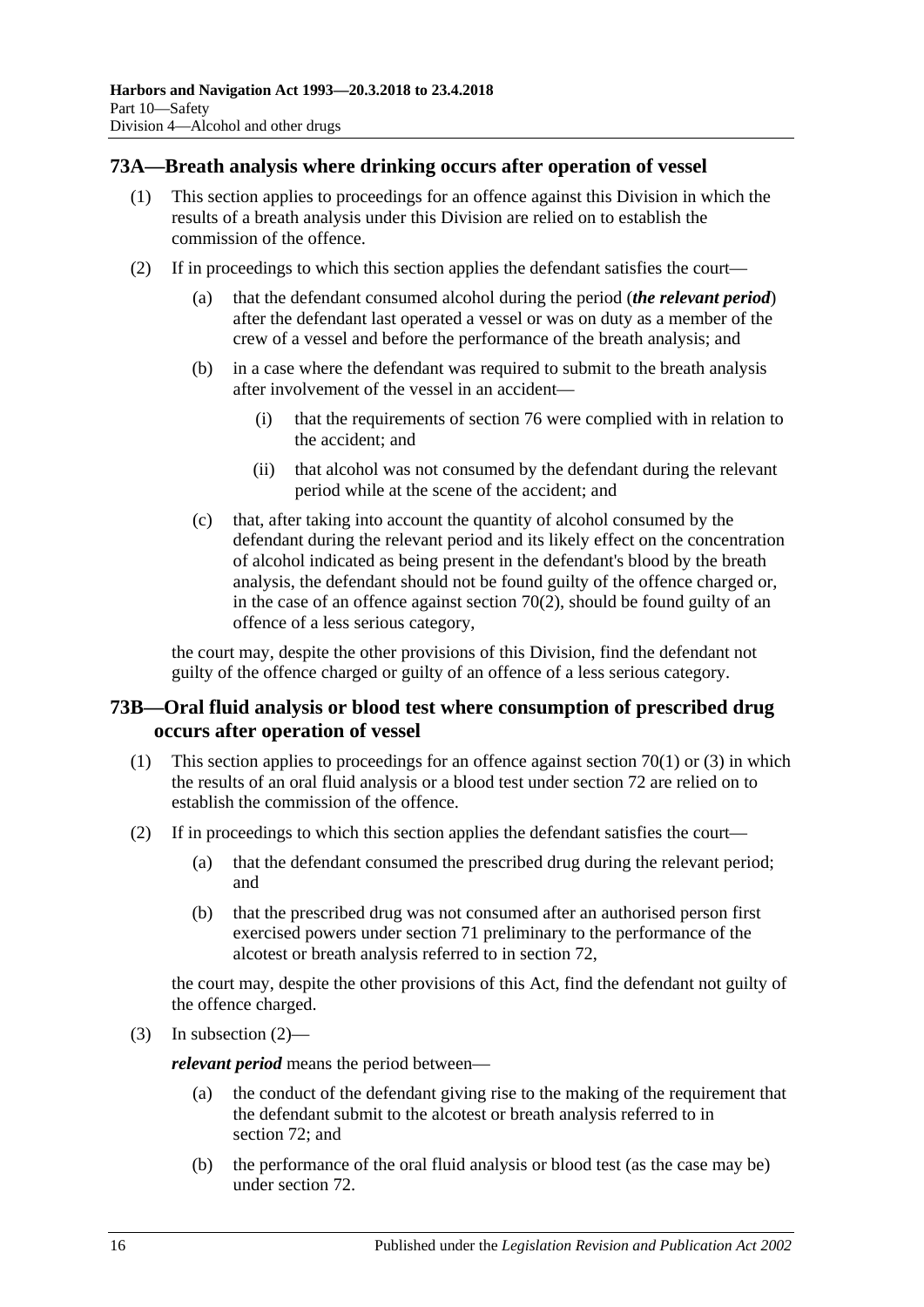# **74—Compulsory blood tests of injured persons including water skiers**

- (1) If a vessel is involved in an accident and, within eight hours after the accident, a person apparently over the age of 10 years who was injured in the accident attends at, or is admitted into, a hospital for the purpose of receiving treatment for that injury, it is, subject to this section, the duty of the medical practitioner by whom that patient is attended to take, as soon as practicable, a sample of that patient's blood (even though the patient may be unconscious) in accordance with this section.
- <span id="page-62-0"></span>(4) If a vessel is involved in an accident and a person apparently over the age of 10 years who was injured in the accident is dead on arrival at the hospital, or dies before a sample of blood has been taken in accordance with this section and within eight hours after admission to the hospital, it is the duty of the medical practitioner who, pursuant to Part 5 of the *[Coroners Act](http://www.legislation.sa.gov.au/index.aspx?action=legref&type=act&legtitle=Coroners%20Act%202003) 2003*, notifies the State Coroner or a police officer of the death—
	- (a) to take a sample of blood from the body of the deceased in accordance with this section; or
	- (b) to notify the State Coroner as soon as practicable that, in view of the circumstances in which the death of the deceased occurred, a sample of blood should be taken from the body under this section.
- (5) The State Coroner, on receiving a notification under [subsection](#page-62-0) (4), may authorise and direct a pathologist to take a sample of blood from the body of the deceased in accordance with this section.
- (6) A medical practitioner is not obliged to take a sample of blood under this section if a sample has already been taken by another medical practitioner.
- (18) A person who, on being requested to submit to the taking of a sample of blood under this section, refuses or fails to comply with that request and who—
	- (a) fails to assign a reason based on genuine medical grounds for that refusal or failure; or
	- (b) assigns a reason for that refusal or failure that is false or misleading; or
	- (c) makes any other false or misleading statement in response to the request,

is guilty of an offence.

Penalty:

- (a) for a first offence—a fine of not less than \$1 100 and not more than \$1 600;
- (b) for a subsequent offence—a fine of not less than \$1 900 and not more than \$2 900.
- (19) In determining whether an offence is a first or subsequent offence for the purposes of this section, any previous prescribed alcohol or drug offence for which the defendant has been convicted will be taken into account, but only if the previous offence was committed within the period of 5 years immediately preceding the date on which the offence under consideration was committed.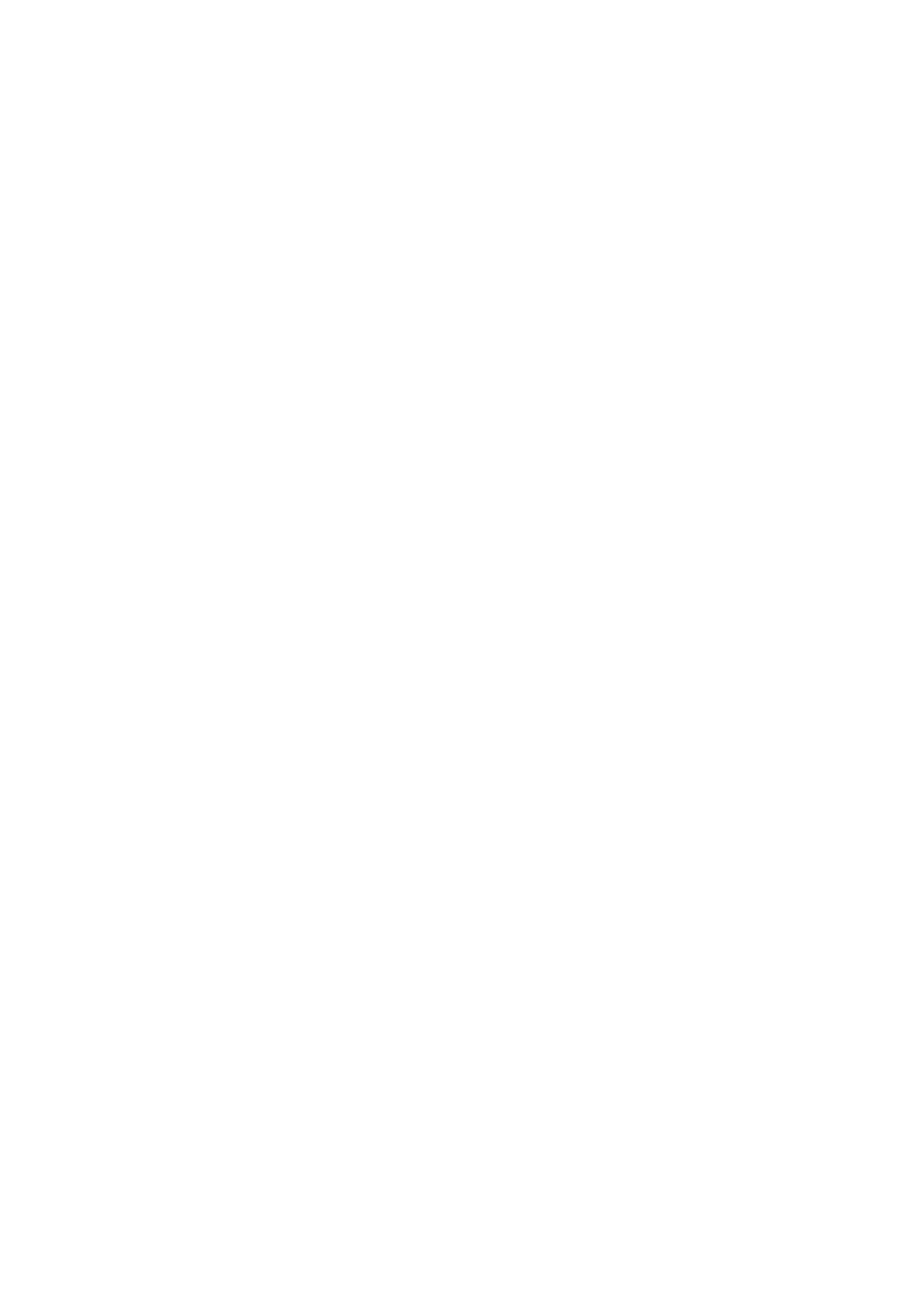# **Part 11—Accidents**

## <span id="page-64-1"></span>**75—Casualties to be reported**

- (1) If an accident involving a vessel occurs in the jurisdiction and the accident results in loss of life or personal injury or in damage to property (except minor injury or damage excluded by regulation from the ambit of this section), the accident must be reported to the CE or an authorised person as soon as reasonably practicable but in any event within 48 hours.
- (2) A report under [subsection](#page-64-1) (1) must include such particulars as may be required by the regulations, the CE or the authorised person.
- (3) If a report is not made as required by this section, the owner and operator of the vessel are each guilty of an offence.

Maximum penalty: \$2 500.

Expiation fee: \$210.

#### <span id="page-64-0"></span>**76—Duty to give assistance and provide particulars**

- (1) If an accident involving a vessel occurs in the jurisdiction resulting in—
	- (a) loss of life or personal injury or possible loss of life or personal injury; or
	- (b) damage to a vessel or possible damage to a vessel,

a person who is in a position to do so must take any action that is reasonably practicable in the circumstances to prevent or minimise the loss, injury or damage.

Maximum penalty:

- (a) in the case of a person who was the operator of a vessel involved in the accident—imprisonment for 5 years;
- (b) in any other case—\$5 000.
- (2) If an accident occurs involving a vessel, the person who was in charge of the vessel at the time of the accident must inform any person injured in the accident and the owner of any property damaged in the accident of the person's name and address and of the registration number of the vessel.

Maximum penalty: \$1 250.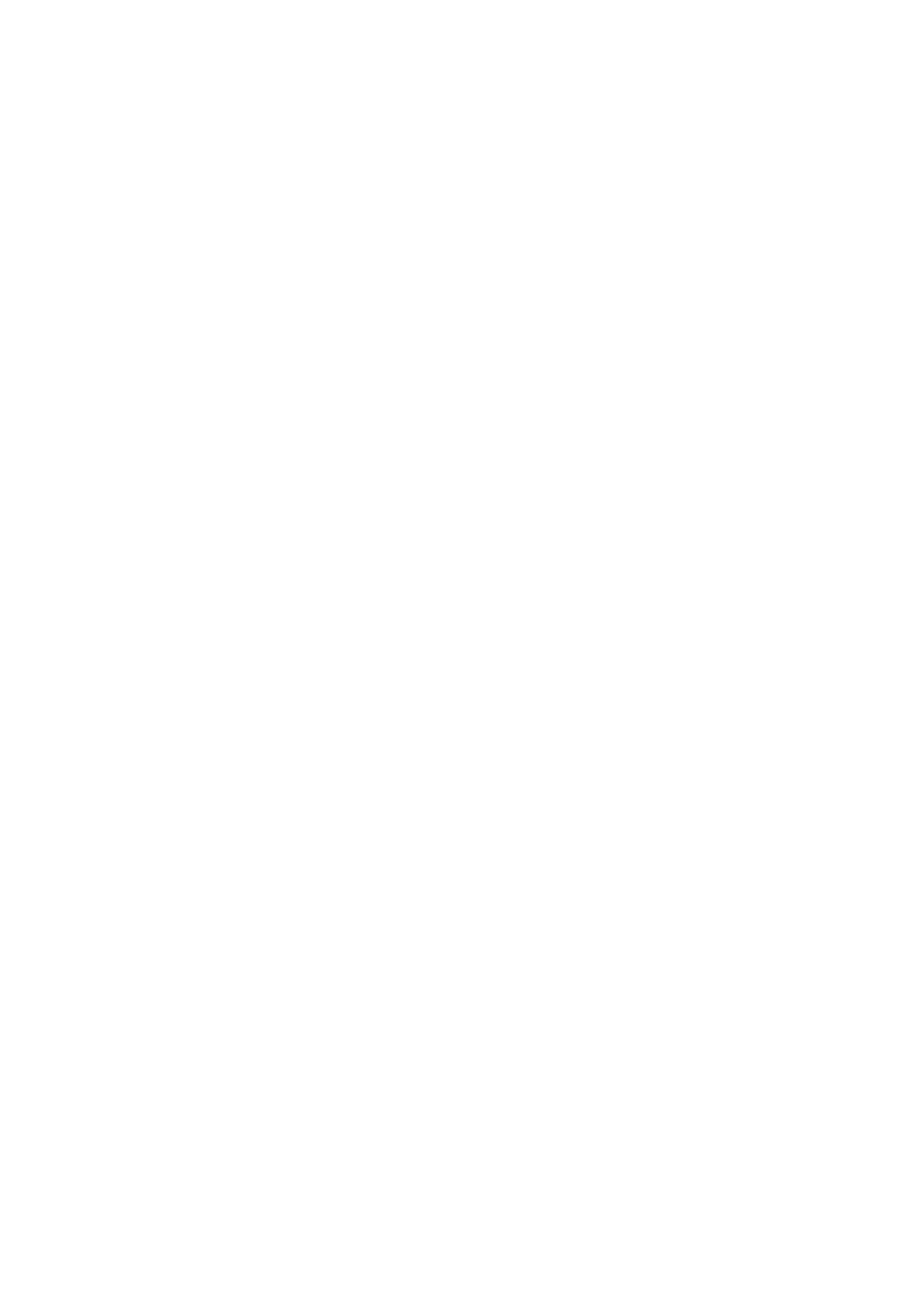# **Part 12—Court of Marine Enquiry**

# **Division 1—Constitution of Court**

## **77—Constitution of Court**

- (1) The Magistrates Court is constituted the Court of Marine Enquiry for the purposes of this Act.
- (2) The Magistrates Court, when sitting as the Court of Marine Enquiry, will sit with assessors.
- (3) The Minister will establish a panel of expert assessors for the purposes of constituting the Court as a Court of Marine Enquiry.
- (4) Whenever the Magistrates Court is to sit as the Court of Marine Enquiry, two assessors will be chosen in accordance with the regulations to sit with the Court.
- (5) The function of the assessors is to assist the Court, but they do not take part in the decision of the Court.

# **Division 2—Enquiries into casualties**

## **78—Enquiries into casualties**

- (1) If an accident involving a vessel occurs in the jurisdiction and the accident results in loss of life or injury or in damage to property, the Minister may refer the matter to the Court of Marine Enquiry for investigation and report.
- (2) If such a reference is made to the Court of Marine Enquiry, the Court must enquire into the matter and report to the Minister on the cause of the accident.
- (3) If, on such an enquiry, the Court finds that a person who holds a boat operator's licence under this Act is guilty of misconduct or incompetence, the Court may cancel the boat operator's licence.

# **Division 3—Enquiries into misconduct or incompetence**

#### **79—Enquiries into misconduct or incompetence**

- (1) If there is reasonable cause to believe that a particular incident involving a vessel in the jurisdiction shows the operator, or a member of the crew, of the vessel to have been guilty of misconduct or incompetence, the Minister may refer the matter to the Court of Marine Enquiry for investigation and report.
- (2) If such a reference is made to the Court of Marine Enquiry, the Court must enquire into the matter and report to the Minister on the matter.
- (3) If, on such an enquiry, the Court finds that a person who holds a boat operator's licence under this Act is guilty of misconduct or incompetence, the Court may cancel the boat operator's licence.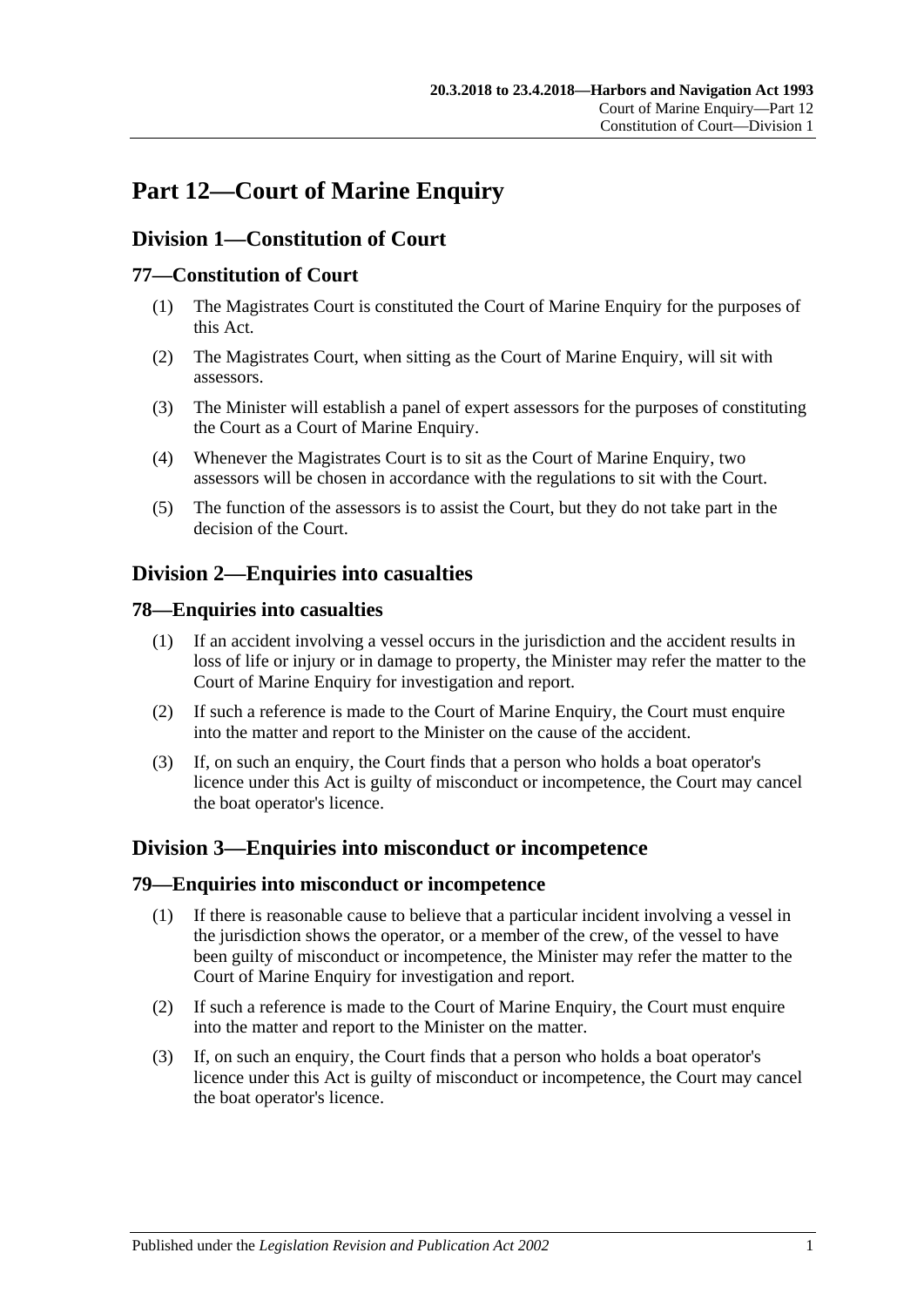# **Division 4—Administrative review**

#### **80—Review of administrative decisions**

- (1) A person who is dissatisfied with a reviewable decision or determination under this Act may, within 30 days after receiving notice of the decision or determination, apply to the person by whom the decision was made for a review of the decision.
- (2) The following decisions and determinations are reviewable:
	- (a) a decision by the Minister—
		- (i) to insist on the inclusion of a particular provision or particular provisions in a port operating agreement; or
		- (ii) not to renew a port operating agreement;
	- (b) a decision by the CE to refuse or cancel a pilot's licence or a pilotage exemption certificate, or to impose conditions on such a licence or certificate;
	- (c) a decision by the CE to refuse a boat operator's licence;
	- (d) a decision by the Minister to cancel a boat operator's licence or to disqualify a person from holding a boat operator's licence;
	- (e) a decision by the Minister to declare a qualification that is under the regulations equivalent to a boat operator's licence to be inoperative in the jurisdiction;
	- (i) a decision by the CE to prohibit use of a vessel.
- (3) If the applicant is dissatisfied with the decision made on the review, the applicant may apply to the Court of Marine Enquiry for a further review of the decision and, on such a review, the Court may—
	- (a) confirm, vary or reverse that decision or determination; and
	- (b) make such consequential or ancillary orders as the Court thinks fit.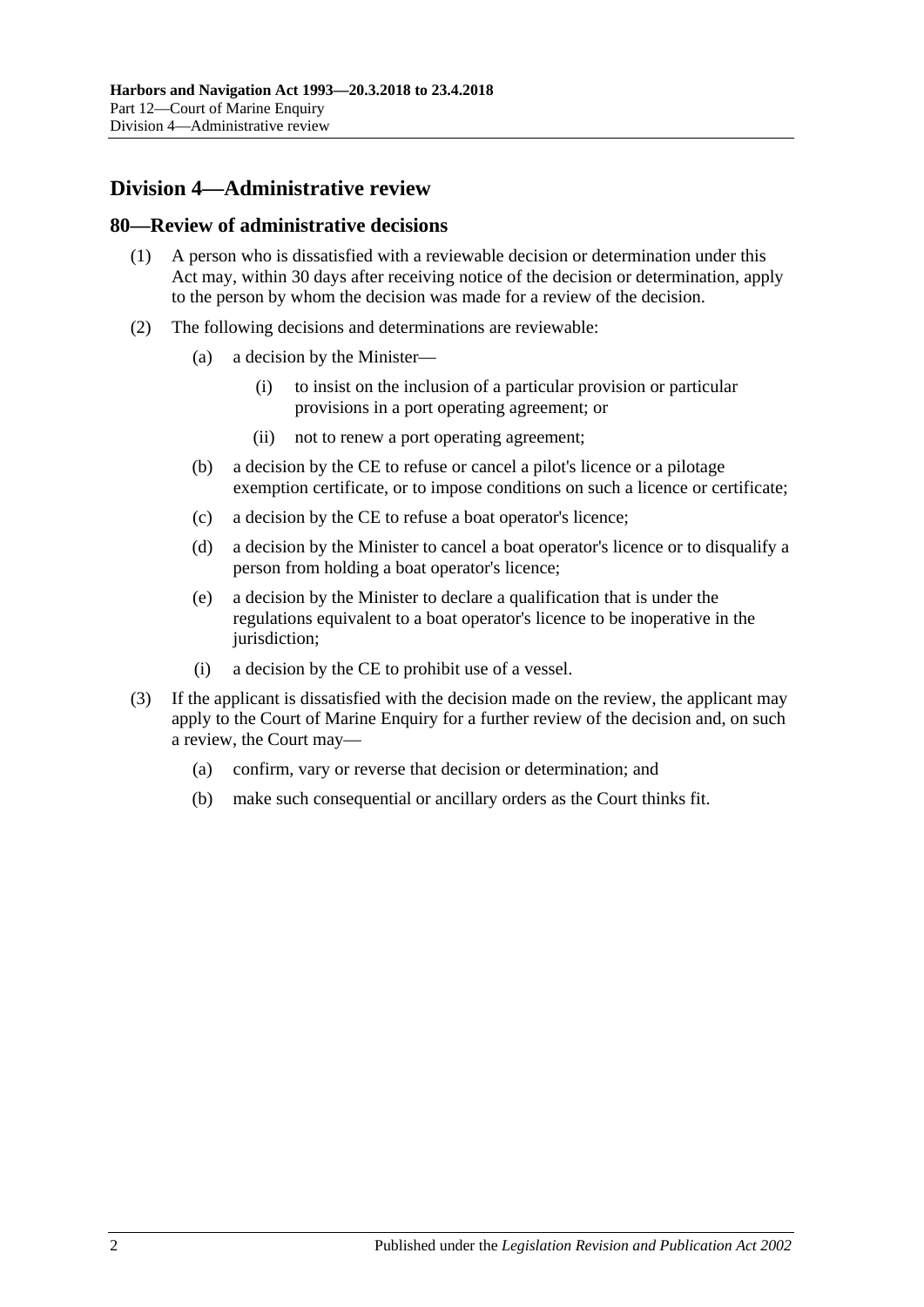# **Part 13—Application of** *Navigation Act 2012* **and International Conventions**

## **81—Application of** *Navigation Act 2012*

The regulations may apply the *Navigation Act 2012* of the Commonwealth or specified provisions of that Act (subject to exclusions, adaptations and modifications set out in the regulations) to vessels in the jurisdiction or to the owners and crews of such vessels.

## **82—Agreement between the Commonwealth and the State**

The Governor may arrange with the Governor-General of the Commonwealth—

- (a) for the carrying out on behalf of the State of functions under this Act by officers of the Commonwealth; or
- (b) for the carrying out on behalf of the Commonwealth of functions under the *Navigation Act 2012* of the Commonwealth by officers of the State.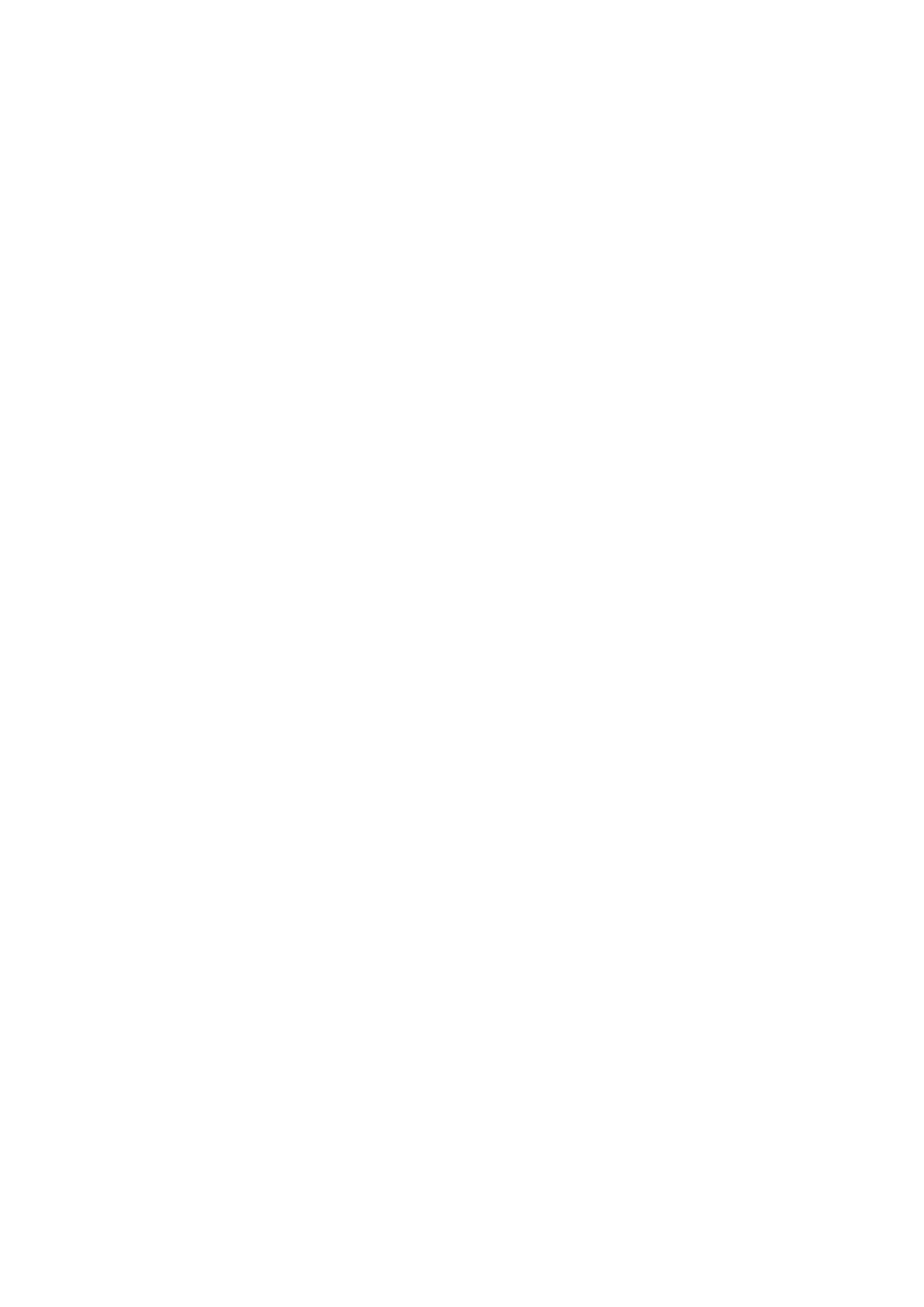# **Part 14—Miscellaneous**

## **83—Exemptions**

- (1) The CE may, by instrument in writing, exempt a person from specified provisions of this Act.
- (2) An exemption under this section—
	- (a) may be granted or refused at the discretion of the CE (but an exemption cannot be granted in respect of an activity that is to take place within a port unless the port operator has first been consulted); and
	- (b) operates for a period specified in the instrument of exemption; and
	- (c) is subject to conditions specified in the instrument of exemption.
- (3) The CE has an absolute discretion to cancel an exemption granted under this section.

## **84—Conduct on board vessels**

(1) A person who behaves in an offensive or disorderly manner while on board a vessel is guilty of an offence.

Maximum penalty: \$1 250.

(2) A person who molests a passenger or a member of the crew of a vessel is guilty of an offence.

Maximum penalty: \$1 250.

(3) If the conduct of a person on board a vessel threatens the safety of the vessel or disrupts good order on the vessel, the person in charge of the vessel, or a person acting on the authority of the person in charge of the vessel, may exercise reasonable force to restrain that person.

## **85—Unlawful use of vessels**

A person who operates or interferes with a vessel without the owner's consent and without any other lawful authority or excuse is guilty of an offence.

Maximum penalty: \$1 250.

## **87—Evidentiary provision**

- (1) In any legal proceedings—
	- (a) a certificate apparently signed by the Minister or the CE as to a delegation of powers under this Act is, in the absence of proof to the contrary, proof of the matter certified;
	- (b) a certificate apparently signed by an authorised person that a place referred to in the certificate is within the jurisdiction is, in the absence of proof to the contrary, proof of the fact so certified;
	- (c) a certificate apparently signed by the CE or a delegate of the CE certifying that, as at a date specified in the certificate, a person named in the certificate held or did not hold a licence, certificate, or exemption under this Act of a kind referred to in the certificate is, in the absence of proof to the contrary, proof of the matter so certified;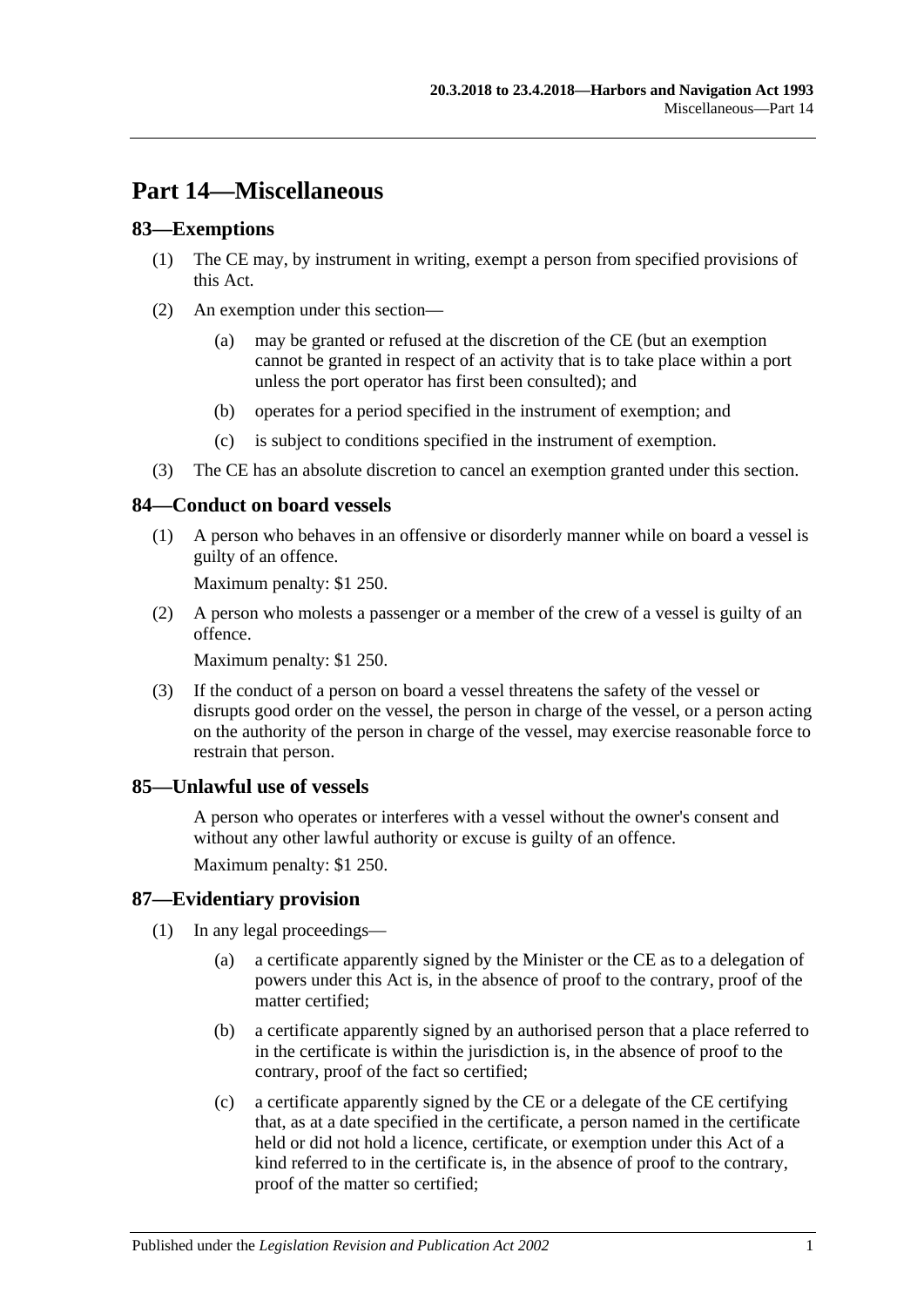- (d) a certificate apparently signed by the CE or a delegate of the CE certifying that, as at a date specified in the certificate, a vessel referred to in the certificate was or was not registered under this Act is, in the absence of proof to the contrary, proof of the matter so certified;
- (e) a certificate apparently signed by the CE or a delegate of the CE certifying that, as at a date specified in the certificate, a certificate of survey or loadline certificate issued under the Act before the commencement of the *[Marine](http://www.legislation.sa.gov.au/index.aspx?action=legref&type=act&legtitle=Marine%20Safety%20(Domestic%20Commercial%20Vessel)%20National%20Law%20(Application)%20Act%202013)  [Safety \(Domestic Commercial Vessel\) National Law \(Application\) Act](http://www.legislation.sa.gov.au/index.aspx?action=legref&type=act&legtitle=Marine%20Safety%20(Domestic%20Commercial%20Vessel)%20National%20Law%20(Application)%20Act%202013) 2013* was or was not in force in respect of a vessel is, in the absence of proof to the contrary, proof of the matter so certified;
- (f) a certificate apparently signed by the CE or a delegate of the CE, as to the engine capacity or power of a specified vessel is, in the absence of proof to the contrary, proof of the matter so specified;
- (g) a certificate apparently signed by the CE or a delegate of the CE to the effect that a specified document had not been received by the CE or the department on or before a specified date is, in the absence of proof to the contrary, proof that the document had not been lodged or given on or before that day;
- (h) a certificate apparently signed by the CE or a delegate of the CE certifying an approval or lack of approval under this Act is, in the absence of proof to the contrary, proof of the matter certified.
- (2) In proceedings for an offence against this Act, an allegation in a complaint that a specified person is or was the owner, the master or the operator of a vessel will be accepted, in the absence of proof to the contrary, as proof of the matter so alleged.

# **89—Officers' liability**

- (1) The Crown, the Minister or the CE incurs no civil liability in consequence of—
	- (a) the issue of any licence, certificate, exemption or consent under this Act; or
	- (b) any act or omission with regard to the establishment, positioning or operation of navigational aids.
- <span id="page-71-0"></span>(2) An authorised person incurs no civil liability under this Act for an honest act or omission in the exercise or purported exercise of powers under this Act.
- (3) A liability that would, but for [subsection](#page-71-0) (2), attach to an authorised person attaches instead—
	- (a) if the authorised person is an officer or employee of a port operator—to the port operator; or
	- (b) in any other case—to the Minister.
- <span id="page-71-1"></span>(4) A port management officer (other than an authorised person) incurs no civil liability for an honest act or omission in the exercise or purported exercise of powers under this Act.
- (5) Any liability that would, but for [subsection](#page-71-1) (4), attach to a port management officer attaches instead to the port operator that appointed the officer.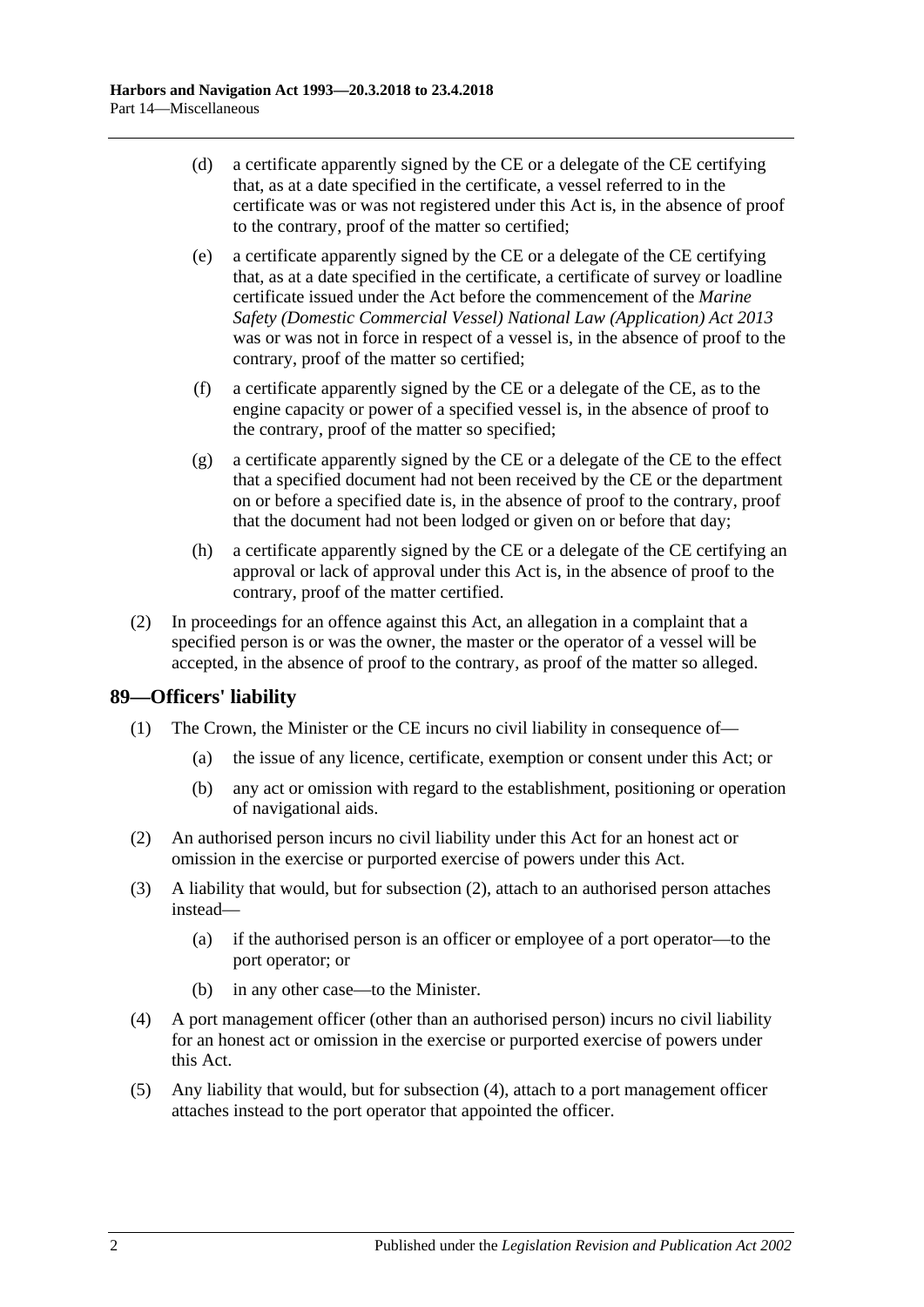## **90—Fees and charges to be paid into separate fund**

- (1) All fees and charges recovered under this Act in relation to vessels (other than fees and charges recovered under [Part 5\)](#page-24-0) must be paid into a separate fund.
- (2) That fund is to be applied to defray the costs of administering and enforcing this Act.

## <span id="page-72-0"></span>**90AA—Facilities levy**

- (1) This section applies to all vessels (other than a vessel, or vessels of a class, declared by the regulations to be exempt from operation of this section).
- (2) A levy (the *facilities levy*) is imposed for the purpose of providing a source of revenue to establish, maintain and improve facilities used by vessels in this State.
- (3) The facilities levy is payable by the owner of a vessel to which this section applies—
	- (a) in the case of a vessel that is required to be registered under this Act—on registration of the vessel; or
	- (b) in any other case—on or before the date fixed by the CE for the purposes of this subsection.
- (4) If 2 or more persons own a vessel, the owners are jointly and severally liable for the facilities levy in respect of the vessel.
- (5) The amount of the facilities levy is to be fixed by the regulations, and may vary according to—
	- (a) the length of the vessel; or
	- (b) the use of the vessel; or
	- (c) any other prescribed factor.
- (6) The CE may recover the amount of an unpaid facilities levy as a debt from a person liable to pay the amount under this section.
- (7) If 2 or more persons are jointly or severally liable to pay a facilities levy, the CE may recover the whole of the levy from them, or any of them, or any 1 of them.
- (8) A certificate of registration will not be issued for a vessel until any levy payable under this section is paid.

### **90A—Facilities Fund**

- (1) The *Facilities Fund* is established.
- (2) The Fund must be kept as directed by the Treasurer.
- (3) The Fund is to consist of—
	- (a) facilities levies payable under [section](#page-72-0) 90AA; and
	- (b) income from investment of money belonging to the Fund.
- (5) The Minister may, with the approval of the Treasurer, invest any of the money belonging to the Fund that is not immediately required for the purposes of the Fund in such manner as is approved by the Treasurer.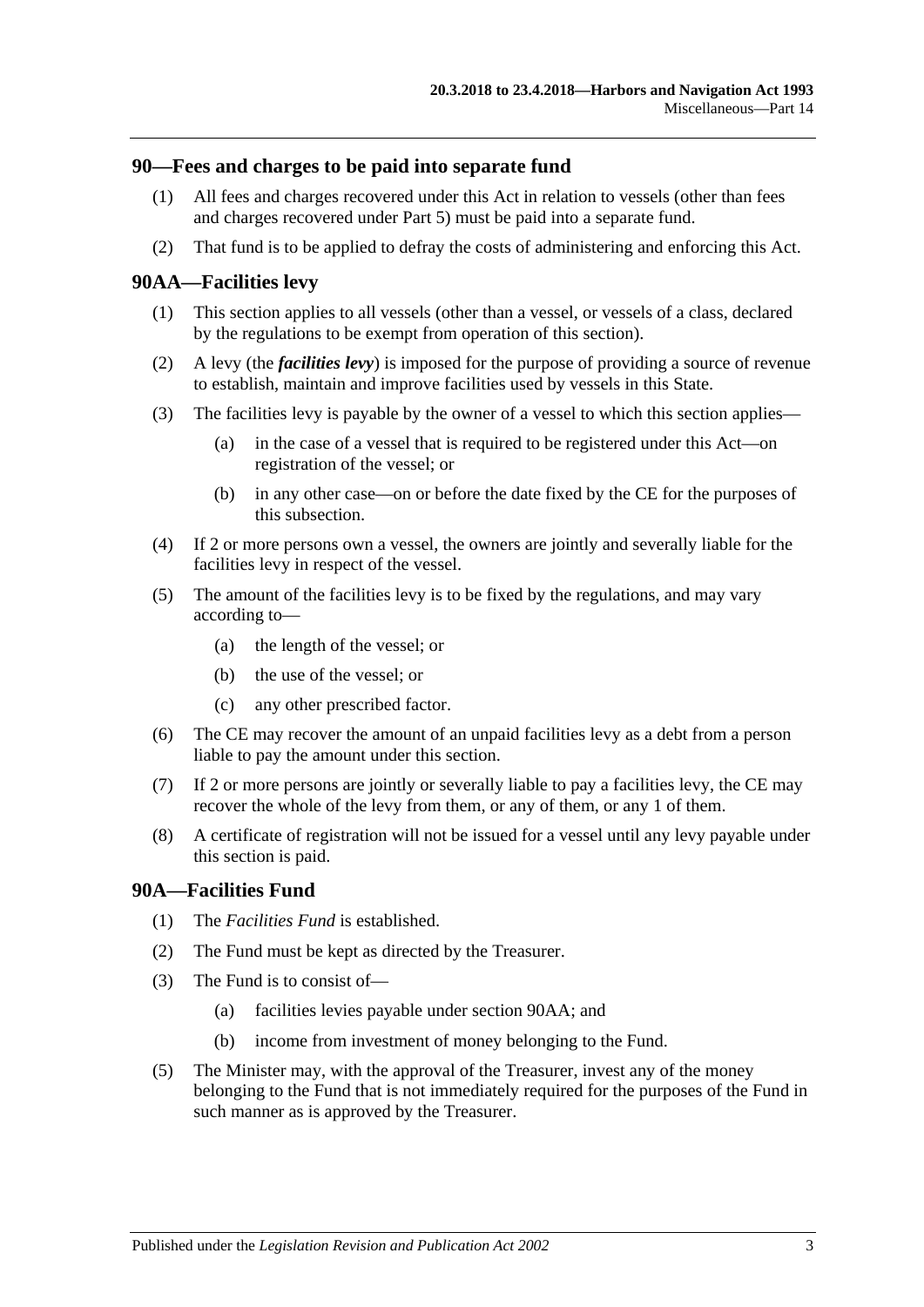- (6) The Fund may be applied by the Minister towards—
	- (a) establishing, maintaining and improving facilities for use in connection with vessels; and
	- (b) the payment of expenses of administering the Fund.

#### <span id="page-73-0"></span>**91—Regulations**

- (1) The Governor may make such regulations as are contemplated by, or necessary or expedient for the purposes of, this Act.
- (2) Without limiting the generality of [subsection](#page-73-0) (1), those regulations may make provision for or relating to—
	- (a) exemptions (conditional or unconditional) from specified provisions of this Act; and
	- (b) fees and charges in respect of any matter under this Act and their payment, recovery or waiver; and
	- (c) fines, not exceeding \$5 000, for offences against the regulations; and
	- (d) expiation fees for alleged offences against the regulations; and
	- (e) facilitation of proof of the commission of offences against the regulations.
- (3) The regulations may—
	- (a) be of general application or vary in their application according to prescribed factors;
	- (b) provide that a matter or thing in respect of which regulations may be made is to be determined according to the discretion of the Minister, the CE or other specified person or body;
	- (c) make provisions of a saving or transitional nature consequent upon—
		- (i) the enactment of, or amendments to, the *Marine Safety (Domestic Commercial Vessel) National Law Act 2012* of the Commonwealth or the *[Marine Safety \(Domestic Commercial Vessel\) National Law](http://www.legislation.sa.gov.au/index.aspx?action=legref&type=act&legtitle=Marine%20Safety%20(Domestic%20Commercial%20Vessel)%20National%20Law)*;
		- (ii) the making of, or variations to, the regulations made under the *Marine Safety (Domestic Commercial Vessel) National Law Act 2012* of the Commonwealth or the *[Marine Safety \(Domestic](http://www.legislation.sa.gov.au/index.aspx?action=legref&type=act&legtitle=Marine%20Safety%20(Domestic%20Commercial%20Vessel)%20National%20Law)  [Commercial Vessel\) National Law](http://www.legislation.sa.gov.au/index.aspx?action=legref&type=act&legtitle=Marine%20Safety%20(Domestic%20Commercial%20Vessel)%20National%20Law)*.
- (4) The regulations may refer to or incorporate, wholly or partially and with or without modification, a code, standard or other document prepared or published by a prescribed body, either as in force at the time the regulations are made or as in force from time to time.
- (5) If a code, standard or other document is referred to or incorporated in the regulations—
	- (a) a copy of the code, standard or other document must be kept available for public inspection, without charge and during ordinary office hours, at an office or offices specified in the regulations; and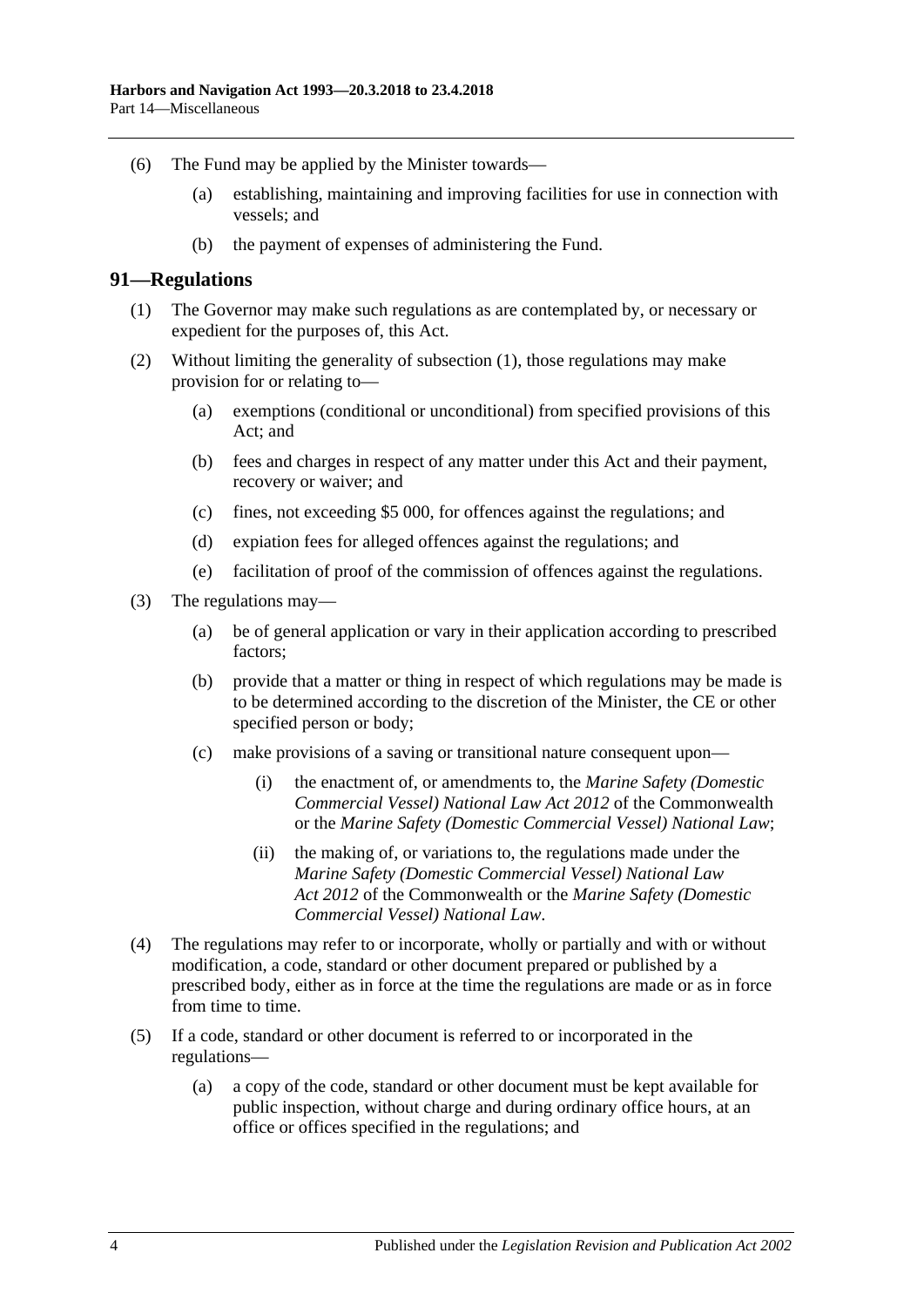(b) evidence of the contents of the code, standard or other document may be given in any legal proceedings by production of a document apparently certified by the Minister to be a true copy of the code, standard or other document.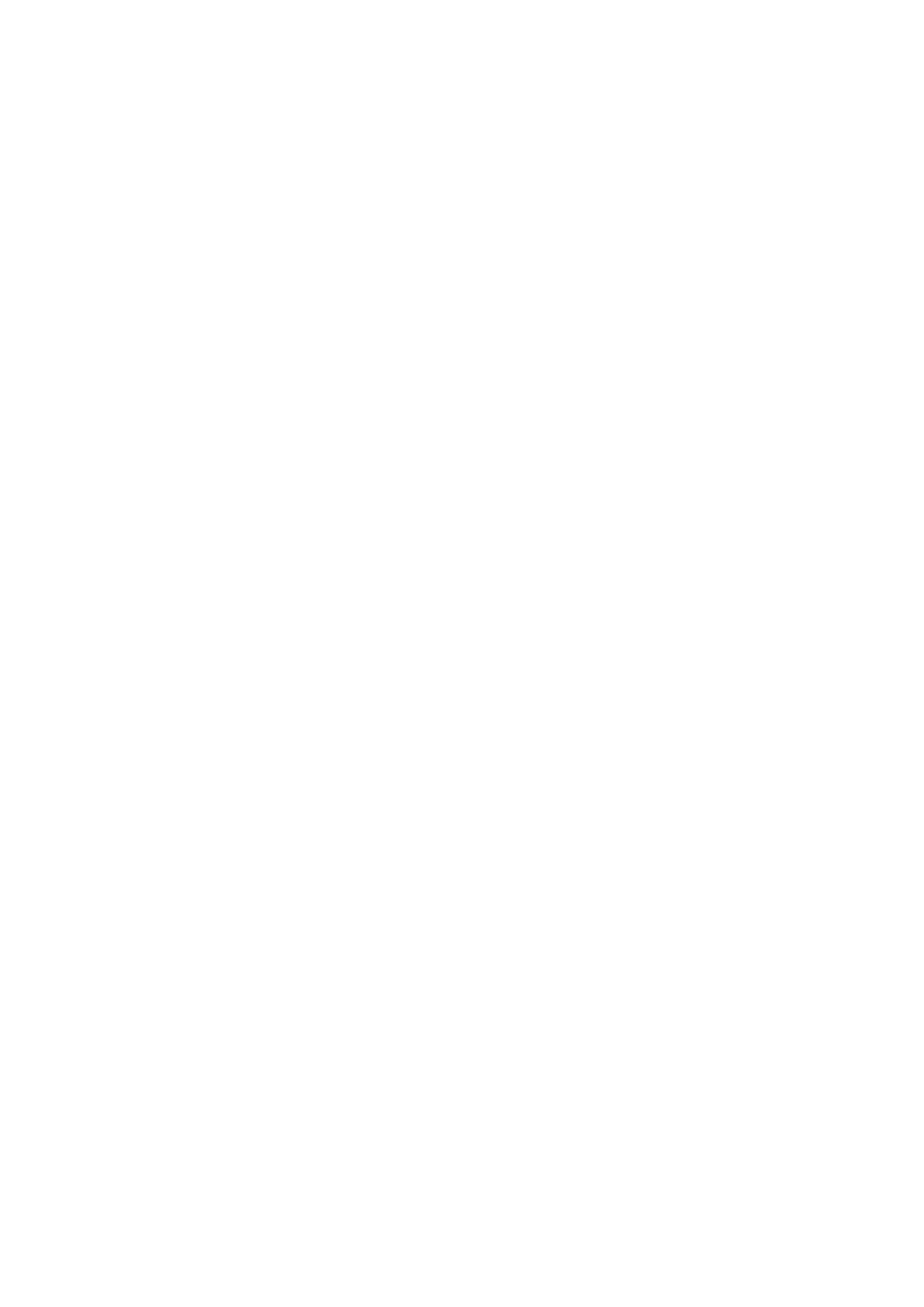## **Schedule 1—Harbors**

## **1—Harbors to which this Act applies**

(1) This Act applies to the following harbors:

American River Ardrossan Beachport and Southend Cape Jaffa Cape Jervis Coffin Bay Cowell (Franklin Harbor) Kingscote Kingston SE Klein Point Penneshaw Point Turton Port Adelaide Port Augusta Port Bonython Port Broughton Port Giles Port MacDonnell Port Pirie Port Lincoln Port Stanvac Port Wakefield Rapid Bay Robe Streaky Bay Thevenard Venus Bay Victor Harbor Vivonne Bay Wallaroo Whyalla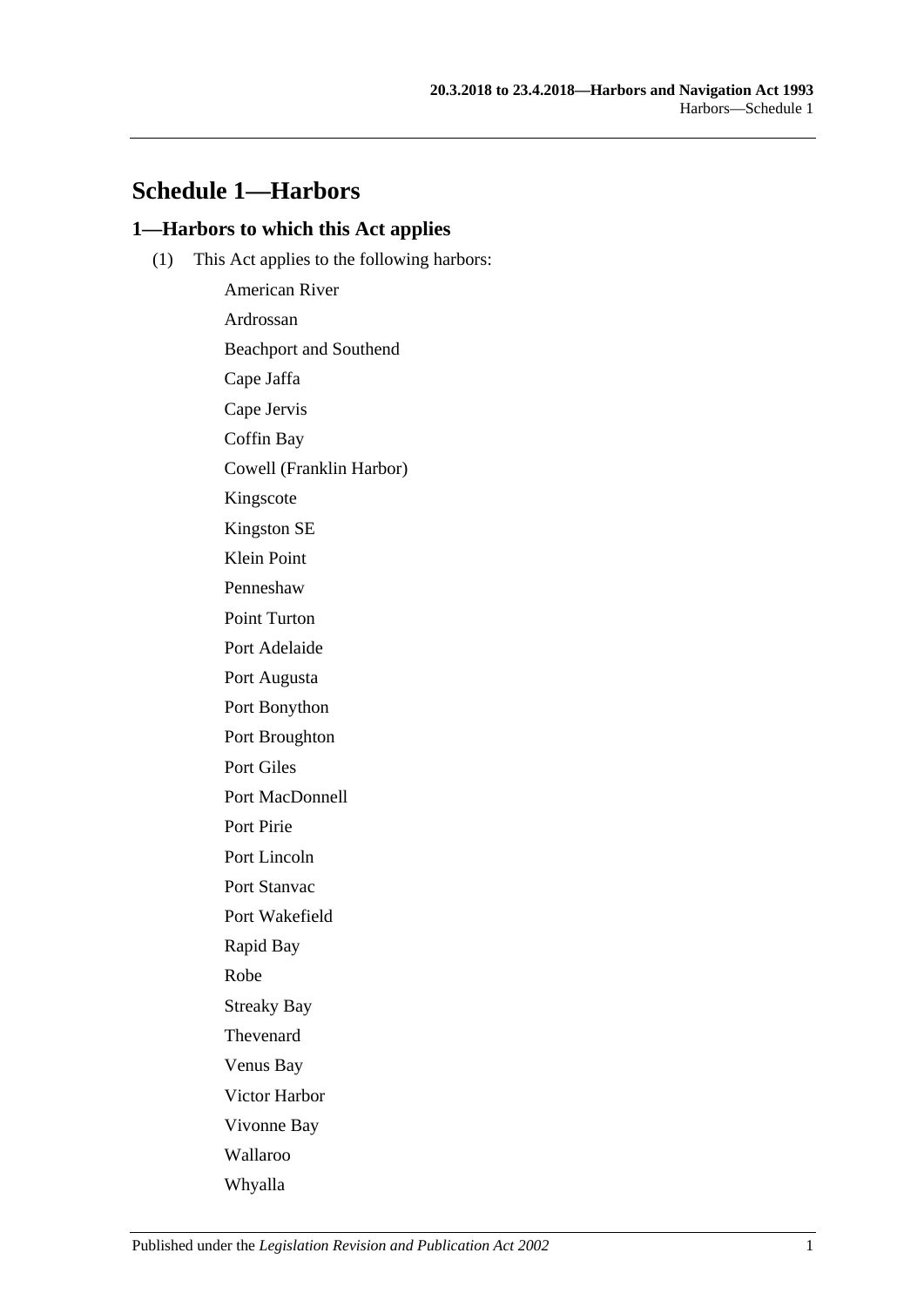(2) Regulations may be made under this Act defining the boundaries to any of the harbors referred to above.

# **Schedule 1A—Blood and oral fluid sample processes Part 1—Preliminary**

## **1—Interpretation**

In this Schedule—

*approved courier* means a person approved by the Commissioner of Police under the *[Road Traffic Act](http://www.legislation.sa.gov.au/index.aspx?action=legref&type=act&legtitle=Road%20Traffic%20Act%201961) 1961* as a courier for the purposes of Schedule 1 of that Act;

*registered nurse* means a person who is registered as a nurse under the law of this State.

## **Part 2—Processes relating to blood samples under [Part 10](#page-49-0)  [Division 4](#page-49-0)**

## <span id="page-77-0"></span>**2—Blood sample processes generally**

The following provisions apply where a sample of blood is taken under [section](#page-50-0) 71, [72](#page-53-0) or [74:](#page-62-0)

- (a) a medical practitioner by whom a sample of blood is taken must—
	- (i) place the sample of blood, in approximately equal proportions, in 2 separate containers marked with an identification number distinguishing the sample from other samples of blood and seal the containers; and
	- (ii) give to the person from whom the sample was taken, or (in the case of a sample taken under [section](#page-62-0) 74) leave with the person's personal effects at the hospital, a notice in writing—
		- (A) advising that the sample has been taken under the relevant section; and
		- (B) advising that a container containing part of the sample and marked with the identification number specified in the notice will be available for collection by or on behalf of the person at a specified place; and
		- (C) containing any other information prescribed by the regulations; and
	- (iii) complete and sign a certificate containing the information required under [paragraph](#page-78-0) (d); and
	- (iv) make the containers and the certificate available to a police officer;
- (b) each container must contain a sufficient quantity of blood to enable an analysis to be made of the concentration of alcohol present in the blood or of the presence of a prescribed drug in the blood;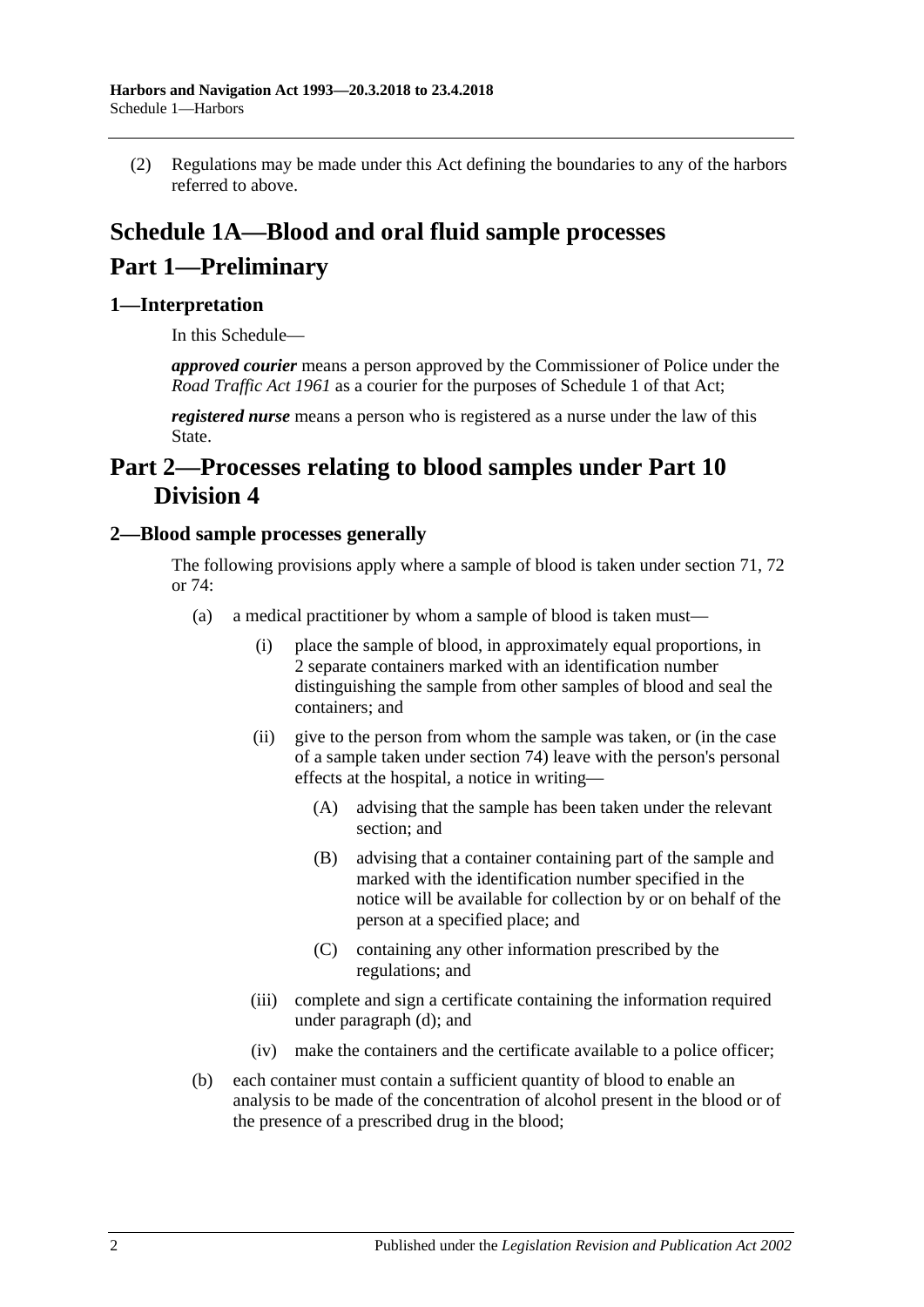- (c) it is the duty of the medical practitioner by whom the sample is taken to take such measures as are reasonably practicable in the circumstances to ensure that the blood is not adulterated and does not deteriorate so as to prevent a proper analysis of the concentration of alcohol present in the blood, or the presence of a prescribed drug in the blood;
- <span id="page-78-0"></span>(d) the certificate referred to in [paragraph](#page-77-0) (a) must state—
	- (i) the identification number of the sample marked on the containers referred to in that paragraph; and
	- (ii) the name and address of the person from whom the sample was taken; and
	- (iii) the name of the medical practitioner by whom the sample was taken; and
	- (iv) the date, time and place at which the sample was taken; and
	- (v) that the medical practitioner gave the notice referred to in that paragraph to the person from whom the sample was taken, or, as the case may be, left the notice with the person's personal effects;
- (e) one of the containers containing the sample must—
	- (i) as soon as reasonably practicable be taken by a police officer or an approved courier to the place specified in the notice given to the person or left with the person's personal effects under [paragraph](#page-77-0) (a); and
	- (ii) be kept available at that place for collection by or on behalf of the person for the period prescribed by the regulations;
- (f) after analysis of the sample in a container made available to a police officer in accordance with [paragraph](#page-77-0) (a), the analyst who performed or supervised the analysis must sign a certificate containing the following information:
	- (i) the identification number of the sample marked on the container;
	- (ii) the name and professional qualifications of the analyst;
	- (iii) the date on which the sample was received in the laboratory in which the analysis was performed;
	- (iv) the concentration of alcohol or other drug found to be present in the blood;
	- (v) any factors relating to the sample or the analysis that might, in the opinion of the analyst, adversely affect the accuracy or validity of the analysis;
	- (vi) any other information relating to the sample or analysis or both that the analyst thinks fit to include;
- (g) on completion of an analysis of a sample, the certificate of the medical practitioner by whom the sample was taken and the certificate of the analyst who performed or supervised the analysis must be sent to the Minister or retained on behalf of the Minister and, in either event, copies of the certificates must be sent—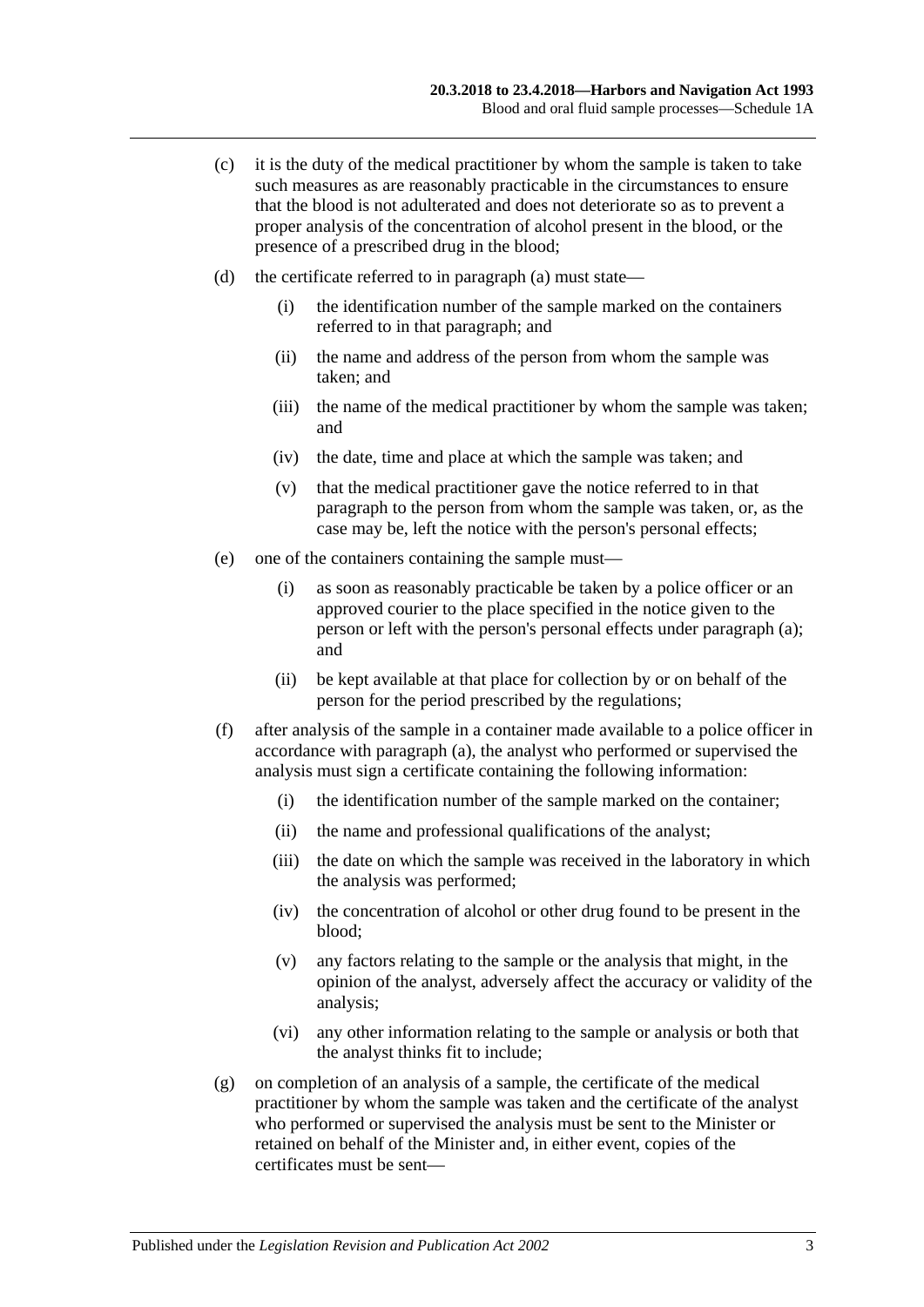- (i) to the Commissioner of Police; and
- (ii) to the medical practitioner by whom the sample was taken; and
- (iii) to the person from whom the sample was taken or, if the person is dead, a relative or personal representative of the deceased;
- <span id="page-79-0"></span>(h) if the whereabouts of the person from whom the sample is taken, or (that person being dead) the identity or whereabouts of a relative or personal representative of the deceased, is unknown, there is no obligation to comply with [paragraph](#page-79-0) (g)(iii) but copies of the certificates must, on application made within 3 years after completion of the analysis, be furnished to any person to whom they should, but for this paragraph, have been sent.

## **3—Blood tests by registered nurses**

If a person has made a request under [section](#page-51-0)  $71(10)$  or  $72(12)$ , or is required to submit to a blood test under [section](#page-53-1) 72(2) or [\(3\),](#page-53-2) at a place outside Metropolitan Adelaide—

- (a) a sample of the person's blood may be taken by a registered nurse instead of a medical practitioner for the purposes of [section](#page-51-0) 71(10) or [72\(12\)](#page-54-0) or this Schedule; and
- (b) the provisions of this Act and the regulations under this Act apply in relation to the taking of the sample of the person's blood and the subsequent dealing with the sample as if a reference in those provisions to a medical practitioner included a reference to a registered nurse.

## **4—Police officer to be present when blood sample taken**

The taking of a sample of blood under [section](#page-51-0)  $71(10)$  or  $72(2)$ , [\(3\)](#page-53-2) or [\(12\)](#page-54-0) must be in the presence of a police officer.

## **5—Cost of blood tests under certain sections**

The taking of a sample of blood under [section](#page-51-0) 71(10), [72\(12\)](#page-54-0) or [74](#page-62-0) must be at the expense of the Crown.

### **6—Provisions relating to medical practitioners etc**

- (1) No proceedings lie against a medical practitioner or registered nurse in respect of anything done in good faith and in compliance, or purported compliance, with the provisions of this Act.
- (2) A medical practitioner must not take a sample of a person's blood under this Act if, in the medical practitioner's opinion, it would be injurious to the medical condition of the person to do so.
- (3) A medical practitioner is not obliged to take a sample of a person's blood under this Act if the person objects to the taking of the sample of blood and persists in that objection after the medical practitioner has informed the person that, unless the objection is made on genuine medical grounds, it may constitute an offence against this Act.
- <span id="page-79-1"></span>(4) A medical practitioner who fails, without reasonable excuse, to comply with a provision of, or to perform any duty arising under, [section](#page-62-0) 74 is guilty of an offence. Maximum penalty: \$5 000.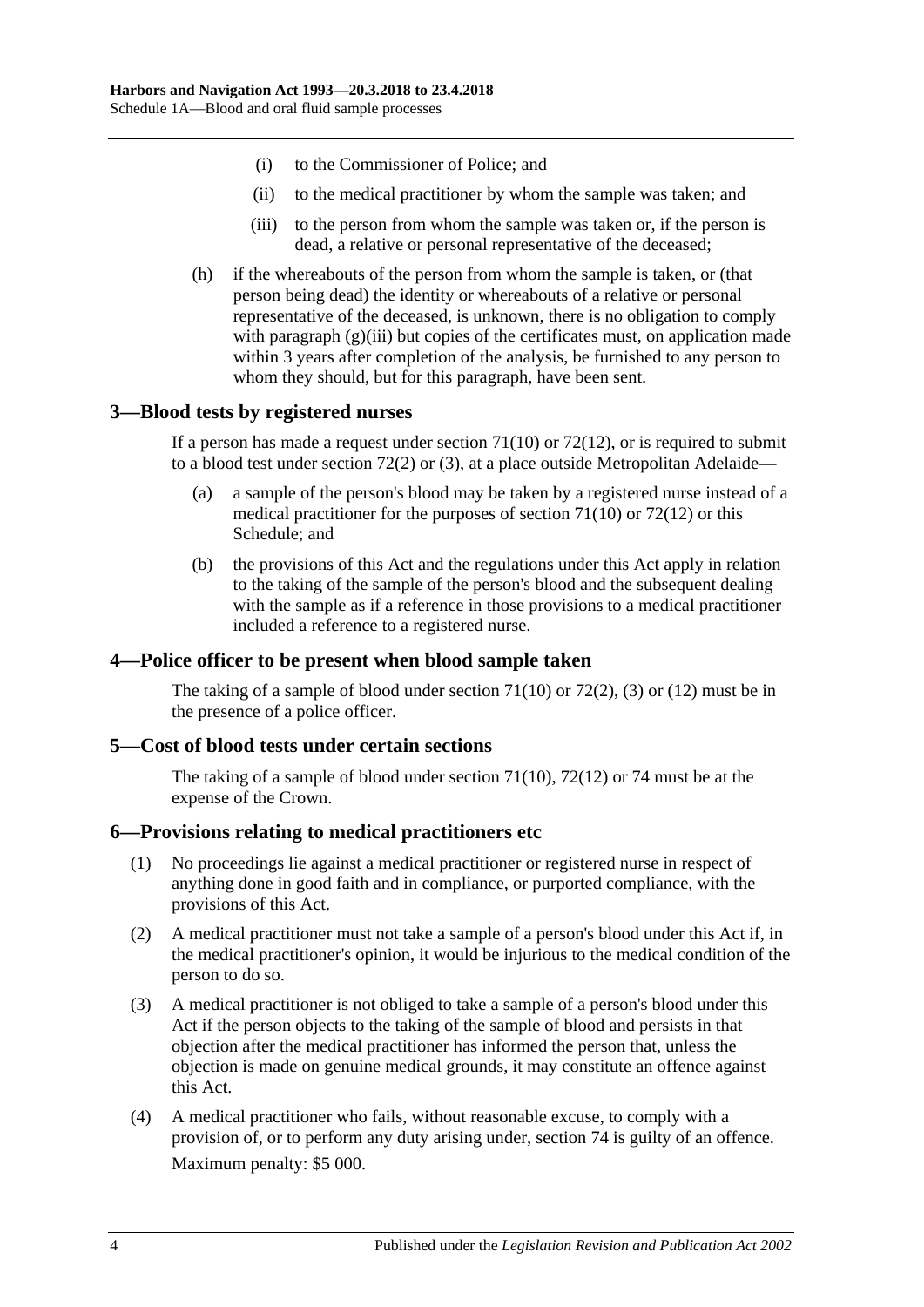- (5) No proceedings can be commenced against a medical practitioner for an offence against [subclause](#page-79-1) (4) unless those proceedings have been authorised by the Attorney-General.
- (6) An apparently genuine document purporting to be signed by the Attorney-General and to authorise proceedings against a medical practitioner for an offence under [subclause](#page-79-1) (4) must, in the absence of proof to the contrary, be accepted by any court as proof that those proceedings have been authorised by the Attorney-General.

## **Part 3—Processes relating to oral fluid samples under [section](#page-53-0) 72**

## <span id="page-80-0"></span>**7—Oral fluid sample processes**

The following provisions apply where a sample of oral fluid is taken under [section](#page-53-1) 72(2):

- (a) the police officer who takes a sample of oral fluid for the purposes of an oral fluid analysis must—
	- (i) place the sample of oral fluid (and any reagent or other substance required by the regulations to be added to the sample) in approximately equal proportions, in 2 separate containers marked with an identification number distinguishing the sample from other samples of oral fluid and seal the containers; and
	- (ii) give to the person from whom the sample was taken a notice in writing—
		- (A) advising that the sample has been taken under [section](#page-53-1) 72(2); and
		- (B) advising that a container containing part of the sample and marked with the identification number specified in the notice will be available for collection by or on behalf of the person at a specified place; and
		- (C) containing any other information prescribed by the regulations; and
	- (iii) complete and sign a certificate containing the information required under [paragraph](#page-78-0) (d);
- (b) each container must contain a sufficient quantity of oral fluid to enable an analysis to be made of the presence of a prescribed drug in the oral fluid;
- (c) it is the duty of the police officer who takes the sample of oral fluid for the purposes of the oral fluid analysis to take such measures as are reasonably practicable in the circumstances to ensure that the sample is not adulterated (other than as required under [paragraph](#page-80-0) (a)) and does not deteriorate so as to prevent a proper analysis of the presence of a prescribed drug in the oral fluid;
- (d) the certificate referred to in [paragraph](#page-77-0) (a) must state—
	- (i) the identification number of the sample marked on the containers referred to in that paragraph; and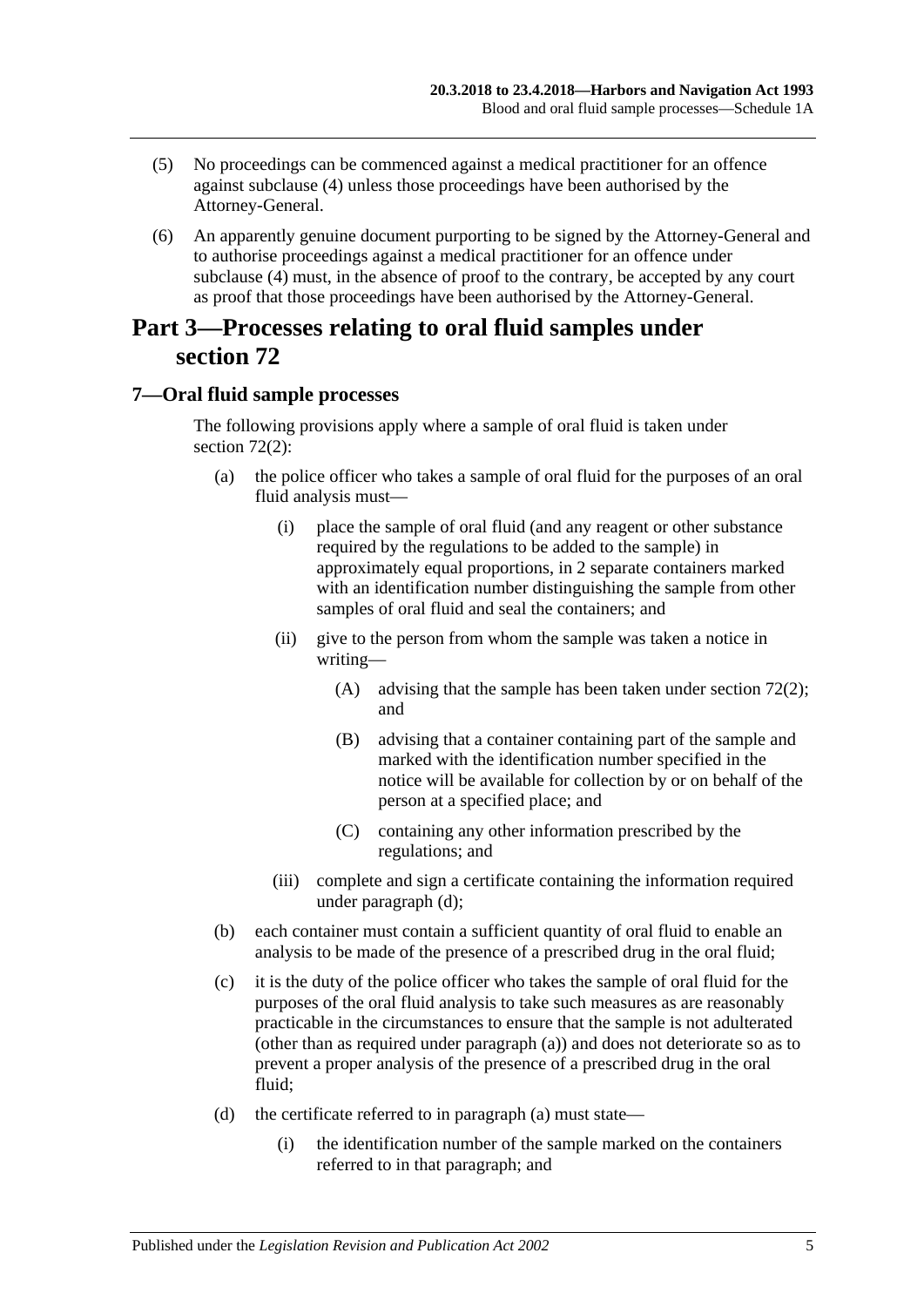- (ii) the name and address of the person from whom the sample was taken; and
- (iii) the identification number of the police officer by whom the sample was taken; and
- (iv) the date, time and place at which the sample was taken; and
- (v) that the police officer gave the notice referred to in that paragraph to the person from whom the sample was taken;
- (e) one of the containers containing the sample must—
	- (i) as soon as reasonably practicable be taken by a police officer or an approved courier to the place specified in the notice given to the person under [paragraph](#page-80-0) (a); and
	- (ii) be kept available at that place for collection by or on behalf of the person for the period prescribed by the regulations;
- (f) after analysis of the sample in a container referred to in [paragraph](#page-80-0) (a), the analyst who performed or supervised the analysis must sign a certificate containing the following information:
	- (i) the identification number of the sample marked on the container;
	- (ii) the name and professional qualifications of the analyst;
	- (iii) the date on which the sample was received in the laboratory in which the analysis was performed;
	- (iv) the information required by the regulations in relation to any prescribed drug or drugs found to be present in the sample;
	- (v) any factors relating to the sample or the analysis that might, in the opinion of the analyst, adversely affect the accuracy or validity of the analysis;
	- (vi) any other information relating to the sample or analysis or both that the analyst thinks fit to include;
- (g) on completion of an analysis of a sample, the certificate of the analyst who performed or supervised the analysis must be sent to the Minister or retained on behalf of the Minister and, in either event, copies of the certificates must be sent—
	- (i) to the Commissioner of Police; and
	- (ii) to the person from whom the sample was taken or, if the person is dead, a relative or personal representative of the deceased;
- <span id="page-81-0"></span>(h) if the whereabouts of the person from whom the sample is taken, or (that person being dead) the identity or whereabouts of a relative or personal representative of the deceased is unknown, there is no obligation to comply with [paragraph](#page-81-0)  $(g)(ii)$  but copies of the certificates must, on application made within 3 years after completion of the analysis, be furnished to any person to whom they should, but for this paragraph, have been sent.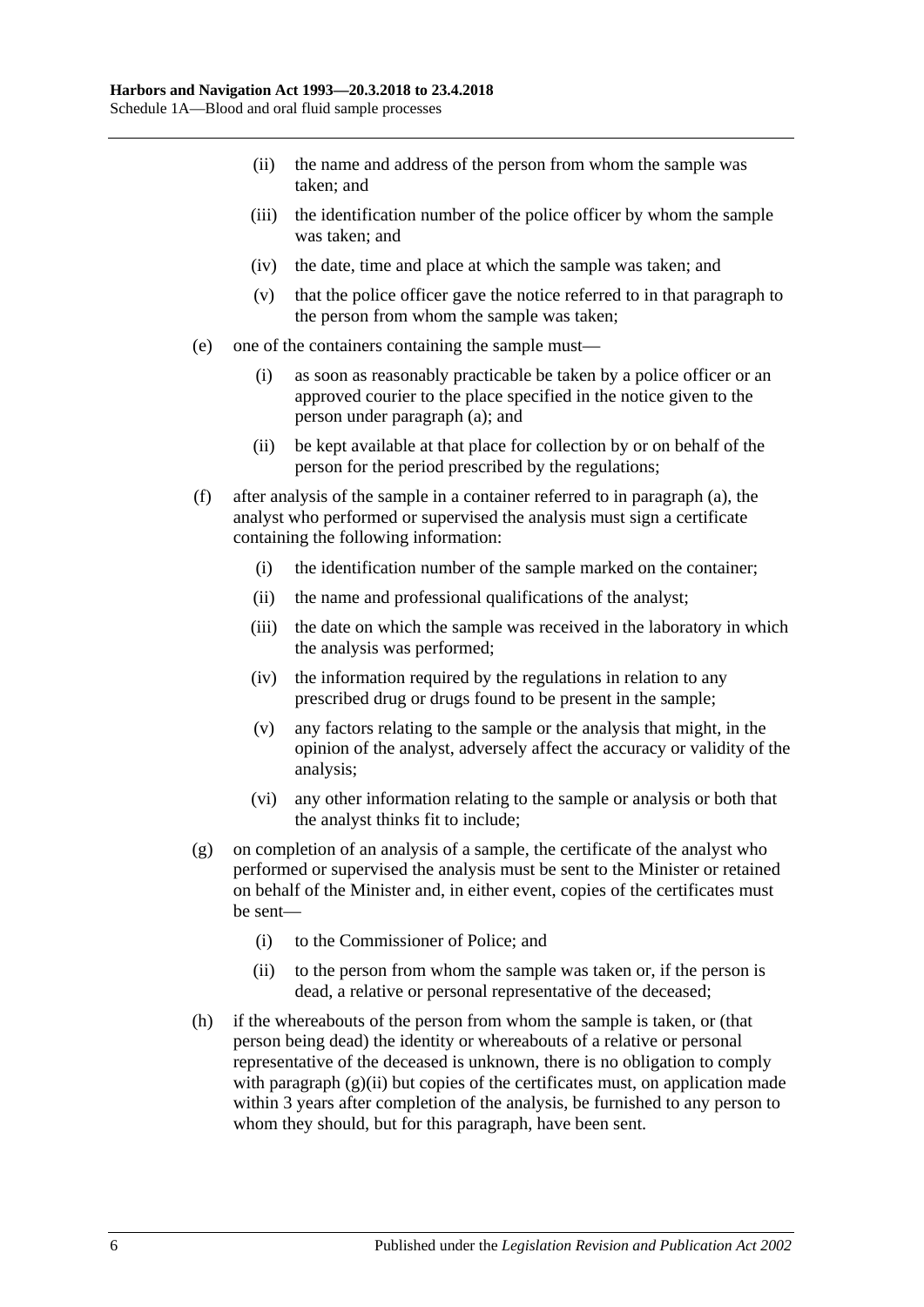## **Part 4—Other provisions relating to blood or oral fluid samples under [Part 10 Division 4](#page-49-0)**

## **8—Blood or oral fluid sample or results of analysis etc not to be used for other purposes**

- (1) A sample of blood or oral fluid taken under [Part 10 Division 4](#page-49-0) (and any other forensic material taken incidentally during a drug screening test, oral fluid analysis or blood test) must not be used for a purpose other than that contemplated by this Act.
- <span id="page-82-0"></span>(2) The results of a drug screening test, oral fluid analysis or blood test under [Part 10](#page-49-0)  [Division 4,](#page-49-0) an admission or statement made by a person relating to such a drug screening test, oral fluid analysis or blood test, or any evidence taken in proceedings relating to such a drug screening test, oral fluid analysis or blood test (or transcript of such evidence)—
	- (a) will not be admissible in evidence against the person in any proceedings, other than proceedings for an offence against this Act or an offence involving the operation or crewing of a vessel; and
	- (b) may not be relied on as grounds for the exercise of any search power or the obtaining of any search warrant.

## **9—Destruction of blood or oral fluid sample taken under [Part 10 Division 4](#page-49-0)**

The Commissioner of Police must ensure that a sample of blood or oral fluid taken under [Part 10 Division 4](#page-49-0) (and any other forensic material taken incidentally during a drug screening test, oral fluid analysis or blood test) is destroyed—

- (a) if proceedings for an offence of a kind referred to in clause  $8(2)(a)$  based on evidence of the results of analysis of the sample are not commenced within the period allowed; or
- (b) if such proceedings are commenced within the period allowed—when the proceedings (including any proceedings on appeal) are finally determined or discontinued.

## **Schedule 2—Transitional provisions**

## **2—Transitional provisions**

- (1) A certificate of survey in force under the *[Marine Act](http://www.legislation.sa.gov.au/index.aspx?action=legref&type=act&legtitle=Marine%20Act%201936) 1936* immediately before the commencement of this Act continues in force subject to this Act as if it were a certificate of survey issued under this Act.
- (2) A certificate of competency in force under the *[Marine Act](http://www.legislation.sa.gov.au/index.aspx?action=legref&type=act&legtitle=Marine%20Act%201936) 1936*, or a boat operator's licence in force under the *[Boating Act](http://www.legislation.sa.gov.au/index.aspx?action=legref&type=act&legtitle=Boating%20Act%201974) 1974*, immediately before the commencement of this Act, continues in force subject to this Act as if it were a certificate of competency issued under this Act.
- (3) If the Governor had withdrawn land from the Minister under section 64(4) of the *[Harbors Act](http://www.legislation.sa.gov.au/index.aspx?action=legref&type=act&legtitle=Harbors%20Act%201936) 1936*, the withdrawal remains in effect for the purposes of this Act unless revoked by the Governor.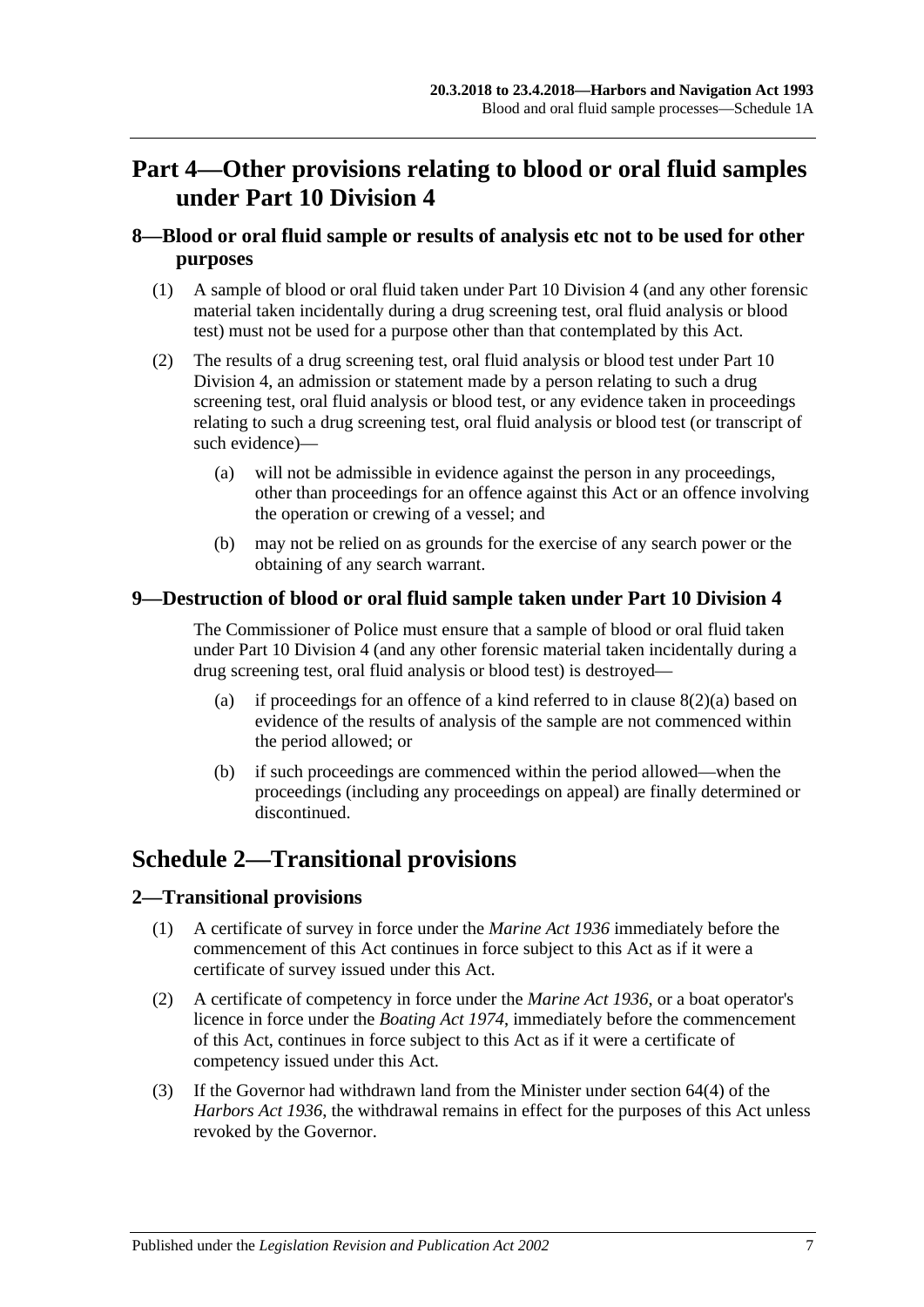- (4) A loadline certificate in force under the *[Marine Act](http://www.legislation.sa.gov.au/index.aspx?action=legref&type=act&legtitle=Marine%20Act%201936) 1936* immediately before the commencement of this Act continues in force subject to this Act as if it were a loadline certificate issued under this Act.
- (5) A special permit to operate a vessel in force under the *[Boating Act](http://www.legislation.sa.gov.au/index.aspx?action=legref&type=act&legtitle=Boating%20Act%201974) 1974* immediately before the commencement of this Act continues in force subject to this Act as if it were a special permit issued under this Act.
- (6) A licence in force under Part 3A of the *[Boating Act](http://www.legislation.sa.gov.au/index.aspx?action=legref&type=act&legtitle=Boating%20Act%201974) 1974* immediately before the commencement of this Act continues in force subject to this Act as if it were a licence issued under [Part 8](#page-40-0) and as if the conditions of the licence had been imposed under [Part](#page-40-0) 8.
- (7) The registration of a vessel in force under the *[Boating Act](http://www.legislation.sa.gov.au/index.aspx?action=legref&type=act&legtitle=Boating%20Act%201974) 1974* immediately before the commencement of this Act continues in force subject to this Act as if it were registration of the vessel under this Act.
- (8) By-laws in force under the *[Harbors Act](http://www.legislation.sa.gov.au/index.aspx?action=legref&type=act&legtitle=Harbors%20Act%201936) 1936* immediately before the commencement of this Act continue in force subject to this Act as if they were made under this Act.

## **3—Vesting of land etc held in name of Minister of Marine**

- (1) All land vested in fee simple in the Minister of Marine<sup>1</sup> immediately before the commencement of this Act will be taken to have vested in fee simple, on the commencement of this Act, in the Minister responsible for the administration of this Act.
- (2) All other interests, rights and liabilities of the Minister of Marine in relation to land immediately before the commencement of this Act, will be taken to have become, on the commencement of this Act, interests, rights and liabilities of the Minister responsible for the administration of this Act.
- (3) A proclamation in force immediately before the commencement of this Act under which dedicated land was placed under the care, control and management of the Minister of Marine will, on the commencement of this Act, be taken to have been varied by replacing references to the Minister of Marine with references to the Minister responsible for the administration of this Act.
- (4) The Registrar-General will take such action for or in connection with—
	- (a) the issue, alteration, correction or cancellation of certificates or other documents of title; or
	- (b) the making, recording, alteration, correction or cancellation of entries or endorsements in the Register Books,

as may be necessary or expedient for the purposes of giving effect to this clause.

**Note—**

1 The Minister of Marine was a body corporate established under the provisions of the repealed *[Harbors Act](http://www.legislation.sa.gov.au/index.aspx?action=legref&type=act&legtitle=Harbors%20Act%201936) 1936*.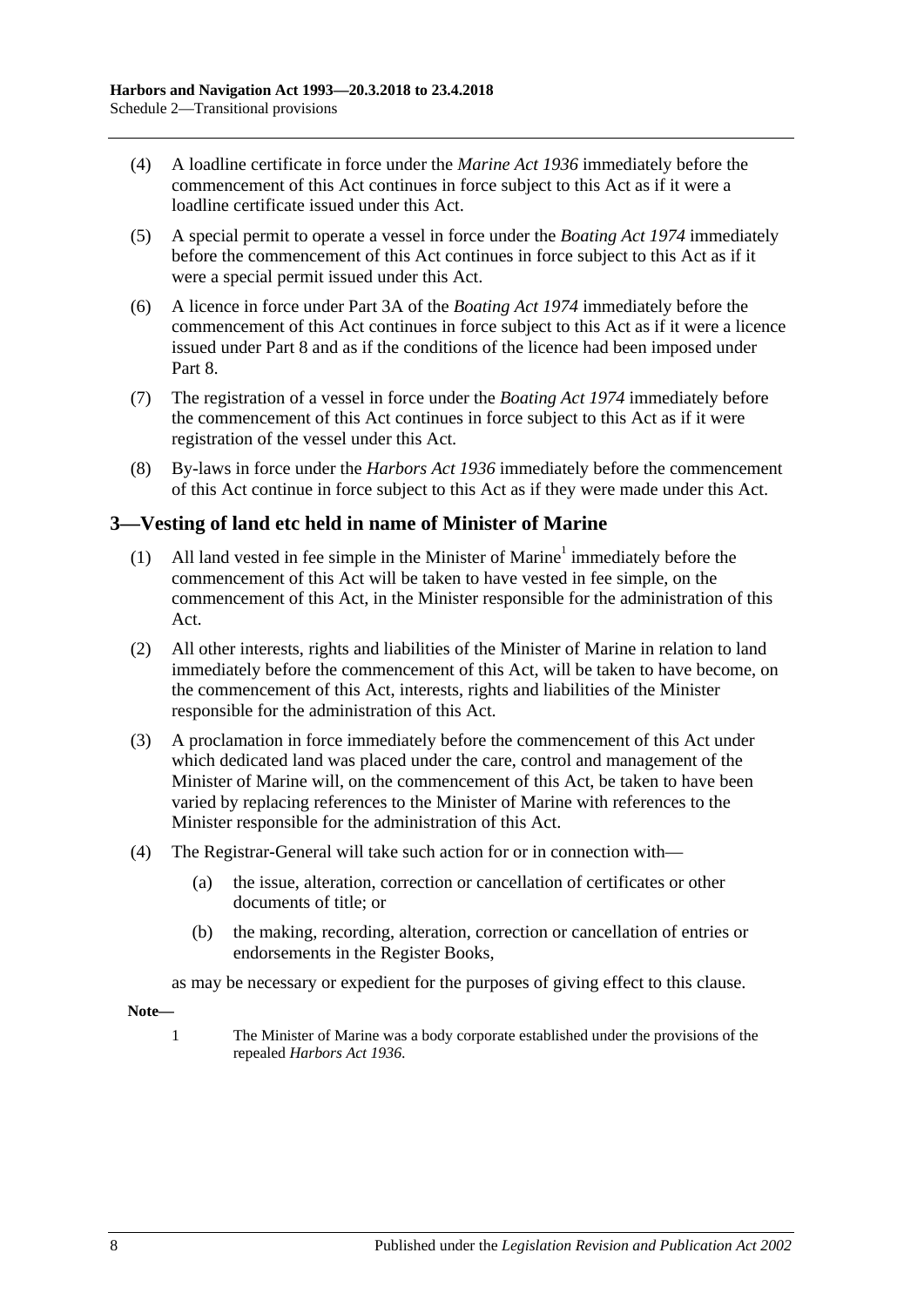## **Legislative history**

## **Notes**

• This version is comprised of the following:

| Part 1    | 20.3.2018 |
|-----------|-----------|
| Part 2    | 20.3.2018 |
| Part 3    | 1.7.2013  |
| Part 4    | 1.7.2013  |
| Part 5    | 20.3.2018 |
| Part 5A   | 1.7.2013  |
| Part 7    | 20.3.2018 |
| Part 8    | 1.7.2013  |
| Part 9    | 1.7.2013  |
| Part 10   | 20.3.2018 |
| Part 11   | 20.3.2018 |
| Part 12   | 1.7.2013  |
| Part 13   | 1.7.2013  |
| Part 14   | 20.3.2018 |
| Schedules | 20.3.2018 |

- Amendments of this version that are uncommenced are not incorporated into the text.
- Please note—References in the legislation to other legislation or instruments or to titles of bodies or offices are not automatically updated as part of the program for the revision and publication of legislation and therefore may be obsolete.
- Earlier versions of this Act (historical versions) are listed at the end of the legislative history.
- For further information relating to the Act and subordinate legislation made under the Act see the Index of South Australian Statutes or www.legislation.sa.gov.au.

## **Legislation repealed by principal Act**

The *Harbors and Navigation Act 1993* repealed the following:

*Boating Act 1974 Harbors Act 1936 Marine Act 1936*

## **Principal Act and amendments**

| New entries appear in bold. |  |  |  |  |  |
|-----------------------------|--|--|--|--|--|
|-----------------------------|--|--|--|--|--|

|         | Year No Title | Assent | Commencement                                                                    |
|---------|---------------|--------|---------------------------------------------------------------------------------|
| 1993 41 |               |        | Harbors and Navigation Act 1993 20.5.1993 24.10.1994 (Gazette 20.10.1994 p1220) |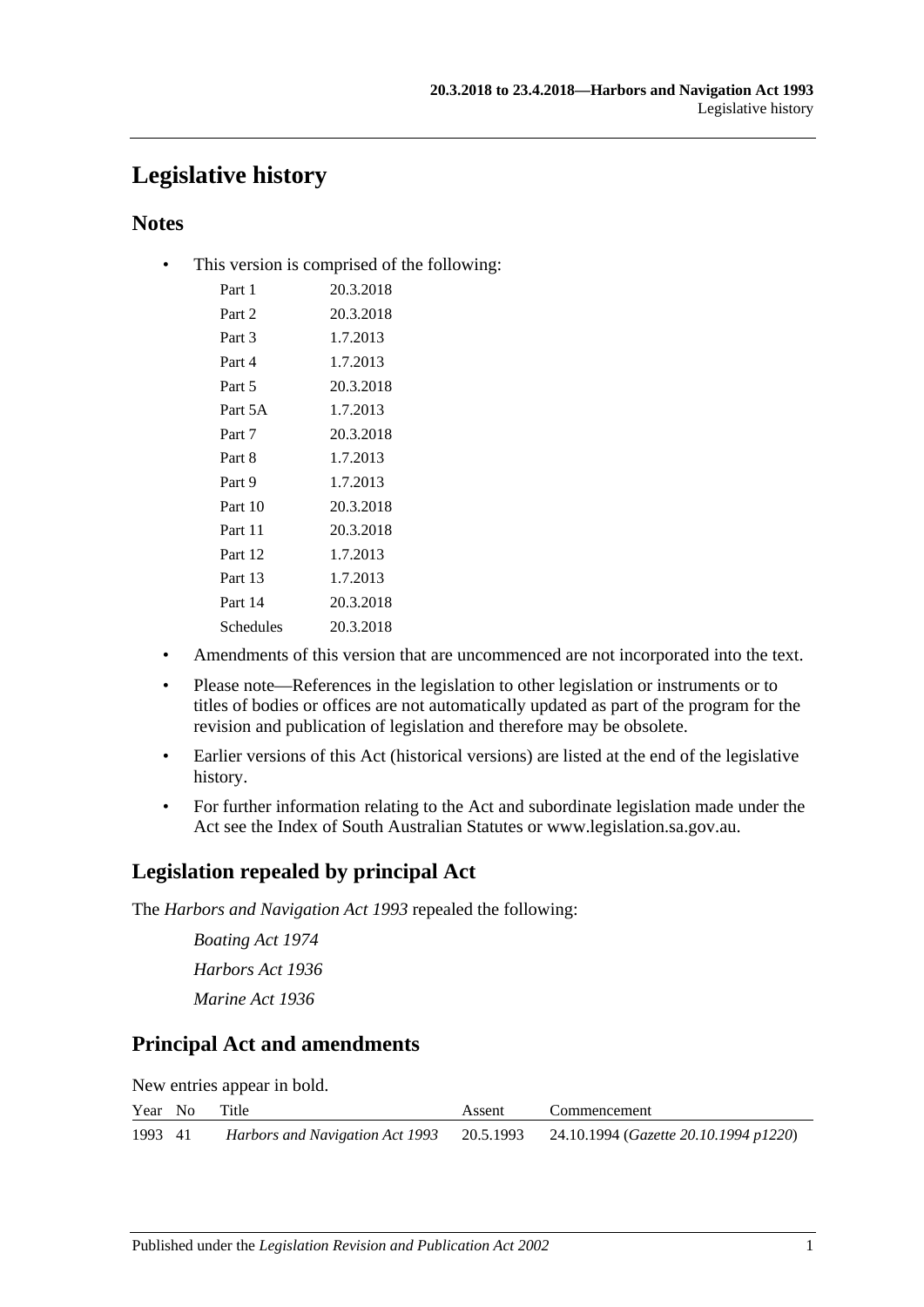| 1994 45 |     | Harbors and Navigation (Ports<br>Corporation and Miscellaneous)<br>Amendment Act 1994     | 2.6.1994   | 2.6.1994                                                                                                                                                  |
|---------|-----|-------------------------------------------------------------------------------------------|------------|-----------------------------------------------------------------------------------------------------------------------------------------------------------|
| 1995    | 95  | Statutes Amendment (Drink Driving) 7.12.1995<br>Act 1995                                  |            | Pt 2 (ss 4-10)-7.12.1997 (s 7(5) Acts<br>Interpretation Act 1915)                                                                                         |
| 1996    | 34  | <b>Statutes Amendment and Repeal</b><br>(Common Expiation Scheme) Act 1996                | 2.5.1996   | Sch (cl 18)-3.2.1997 (Gazette<br>19.12.1996 p1923)                                                                                                        |
| 2000    | 79  | Harbors and Navigation<br>(Miscellaneous) Amendment Act 2000                              | 14.12.2000 | 2.1.2001 (Gazette 21.12.2000 p3688)<br>except ss 6, 7 & 13-12.4.2001 (Gazette<br>12.4.2001 p1582)                                                         |
| 2000    | 81  | Harbors and Navigation (Control of 14.12.2000<br>Harbors) Amendment Act 2000              |            | 25.1.2001 (Gazette 25.1.2001 p300)<br>except ss $3(a)$ , $4(a)$ , $5(b)$ , $8$ , $9(a)$ , $11$ , $12(a)$<br>& 20-31.10.2001 (Gazette 25.10.2001<br>p4686) |
| 2001    | 17  | <b>Statutes Amendment (Transport</b><br>Portfolio) Act 2001                               | 17.5.2001  | Pt 2 s 4-30.10.2001 (Gazette 25.10.2001<br>p4687); ss 5-9-27.5.2002 (Gazette<br>23.5.2002 p1928)                                                          |
| 2002    | 37  | <b>Statutes Amendment (Transport</b><br>Portfolio) Act 2002                               | 28.11.2002 | Pt 3 (ss 6-9)-3.7.2003 (Gazette<br>3.7.2003 p2877)                                                                                                        |
| 2003    | - 8 | <b>Statutes Amendment (Road Safety</b><br>Reforms) Act 2003                               | 12.6.2003  | Pt 2 (ss 5-7)-15.12.2003 (Gazette<br>11.12.2003 p4431)                                                                                                    |
| 2003    | 33  | Coroners Act 2003                                                                         | 31.7.2003  | Sch (cl 14)-1.7.2005 (Gazette 23.6.2005<br>p1899)                                                                                                         |
| 2003    | 35  | River Murray Act 2003                                                                     | 31.7.2003  | Sch (cl 8)-24.11.2003 (Gazette<br>20.11.2003 p4203)                                                                                                       |
| 2005    | 5   | Adelaide Dolphin Sanctuary Act<br>2005                                                    | 14.4.2005  | Sch 2 (cll 25-28)-1.7.2005 (Gazette<br>2.6.2005 p1684)                                                                                                    |
| 2005    | 53  | <b>Statutes Amendment (Transport</b><br>Portfolio) Act 2005                               | 27.10.2005 | Pt 2 (s 4)-17.11.2005 (Gazette<br>17.11.2005 p3973)                                                                                                       |
| 2005    | 81  | Statutes Amendment (Vehicle and<br>Vessel Offences) Act 2005                              | 8.12.2005  | Pt 4 (ss 14-17)-30.7.2006 (Gazette<br>27.7.2006 p2400)                                                                                                    |
| 2007    | 4   | Fisheries Management Act 2007                                                             | 8.3.2007   | Sch 2 (cl 5)-1.12.2007 (Gazette<br>15.11.2007 p4241)                                                                                                      |
| 2007    | 23  | Harbors and Navigation (Australian 28.6.2007<br><b>Builders Plate) Amendment Act 2007</b> |            | 4.2.2008 (Gazette 25.10.2007 p4044)                                                                                                                       |
| 2007    | 60  | Marine Parks Act 2007                                                                     | 29.11.2007 | Sch 1 (cll 24-27)-6.11.2008 (Gazette<br>6.11.2008 p5055)                                                                                                  |
| 2008    | 26  | <b>Statutes Amendment (Transport</b><br>Portfolio) Act 2008                               | 26.6.2008  | Pt 2 (s 4)-25.9.2008 (Gazette 18.9.2008<br>p4504)                                                                                                         |
| 2009    | 8   | <b>Statutes Amendment (Transport</b><br>Portfolio-Alcohol and Drugs) Act<br>2009          | 12.3.2009  | Pt 2 (ss 4-11)-1.2.2010 (Gazette<br>10.12.2009 p6169)                                                                                                     |
| 2009    | 42  | Harbors and Navigation<br>(Miscellaneous) Amendment Act 2009                              | 1.10.2009  | 12.4.2010 (Gazette 3.12.2009 p5981)                                                                                                                       |
| 2011    | 13  | <b>Statutes Amendment (Transport</b><br>Portfolio-Penalties) Act 2011                     | 12.5.2011  | Pt 2 (ss 4-7)-30.6.2011 (Gazette<br>19.5.2011 p1508)                                                                                                      |
| 2013    | 16  | <b>Statutes Amendment (Directors'</b><br>Liability) Act 2013                              | 23.5.2013  | Pt 24 (s 48)-17.6.2013 (Gazette<br>6.6.2013 p2498)                                                                                                        |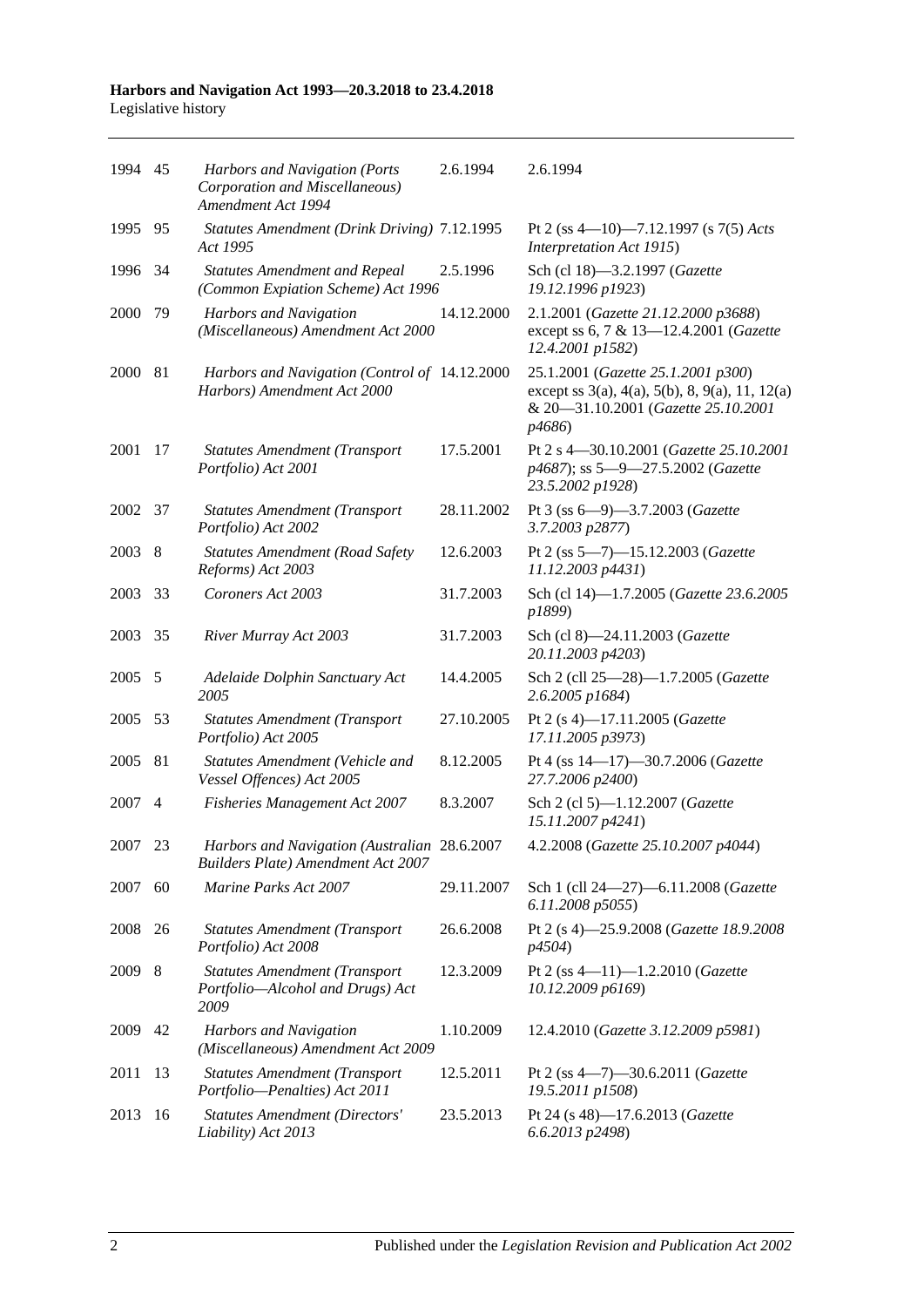| 2013 21 |    | Marine Safety (Domestic Commercial 14.6.2013<br>Vessel) National Law (Application)<br>Act 2013      |            | Sch 2 (cll 3–43)–1.7.2013 ( <i>Gazette</i><br>27.6.2013 p2780)                                   |
|---------|----|-----------------------------------------------------------------------------------------------------|------------|--------------------------------------------------------------------------------------------------|
| 2017    | 38 | <b>Statutes Amendment (Transport</b> )<br><b>Online Transactions and Other</b><br>Matters) Act 2017 | 10.10.2017 | Sch 1 (Pt 2)-20.3.2018 (Gazette<br>19.12.2017 p5122)                                             |
| 2017 51 |    | Statutes Amendment (SACAT No 2)<br>Act 2017                                                         | 28.11.2017 | Pt 21 (ss $114$ to $117$ )—uncommenced                                                           |
| 2017    | 63 | Statutes Amendment (Drink and Drug 12.12.2017<br>Driving) Act 2017                                  |            | Pt 2 (ss 4, 5, 6(2), (3) & 7)—22.2.2018;<br>s 6(1)-24.4.2018 (Gazette 13.2.2018<br><i>p</i> 732) |

## **Provisions amended**

New entries appear in bold.

Entries that relate to provisions that have been deleted appear in italics.

| Provision                     | How varied                                                            | Commencement |
|-------------------------------|-----------------------------------------------------------------------|--------------|
| Long title                    | amended under Legislation Revision and<br><b>Publication Act 2002</b> | 3.7.2003     |
| Pt1                           |                                                                       |              |
| s <sub>2</sub>                | omitted under Legislation Revision and<br><b>Publication Act 2002</b> | 3.7.2003     |
| s <sub>3</sub>                | amended by 5/2005 Sch 2 (cl 25)                                       | 1.7.2005     |
|                               | amended by 60/2007 Sch 1 cl 24                                        | 6.11.2008    |
| s <sub>4</sub>                |                                                                       |              |
| s(4(1))                       |                                                                       |              |
| Adelaide Dolphin<br>Sanctuary | inserted by $5/2005$ Sch 2 (cl 26)                                    | 1.7.2005     |
| analyst                       | inserted by $8/2009$ s $4(1)$                                         | 1.2.2010     |
| kit                           | approved blood test inserted by $8/2009$ s $4(1)$                     | 1.2.2010     |
| authorised person             | amended by $8/2009$ s $4(2)$                                          | 1.2.2010     |
| boat operator's<br>licence    | inserted by 21/2013 Sch 2 cl 4(1)                                     | 1.7.2013     |
| breath analysis               | inserted by $8/2009$ s $4(3)$                                         | 1.2.2010     |
|                               | category 1 offence inserted by 8/2009 s 4(3)                          | 1.2.2010     |
|                               | category 2 offence inserted by $8/2009$ s $4(3)$                      | 1.2.2010     |
|                               | category 3 offence inserted by 8/2009 s 4(3)                          | 1.2.2010     |
| <b>CE</b>                     | inserted by 21/2013 Sch 2 cl 4(2)                                     | 1.7.2013     |
| <b>CEO</b>                    | deleted by 21/2013 Sch 2 cl 4(2)                                      | 1.7.2013     |
|                               | commercial vessel substituted by 21/2013 Sch 2 cl 4(3)                | 1.7.2013     |
|                               | Commonwealth Act deleted by 21/2013 Sch 2 cl 4(4)                     | 1.7.2013     |
| the Corporation               | inserted by $45/1994 s 2$                                             | 2.6.1994     |
|                               | deleted by $81/2000 s 3(a)$                                           | 31.10.2001   |
|                               | a Corporation port inserted by 45/1994 s 2                            | 2.6.1994     |
|                               | deleted by $81/2000 s 3(a)$                                           | 31.10.2001   |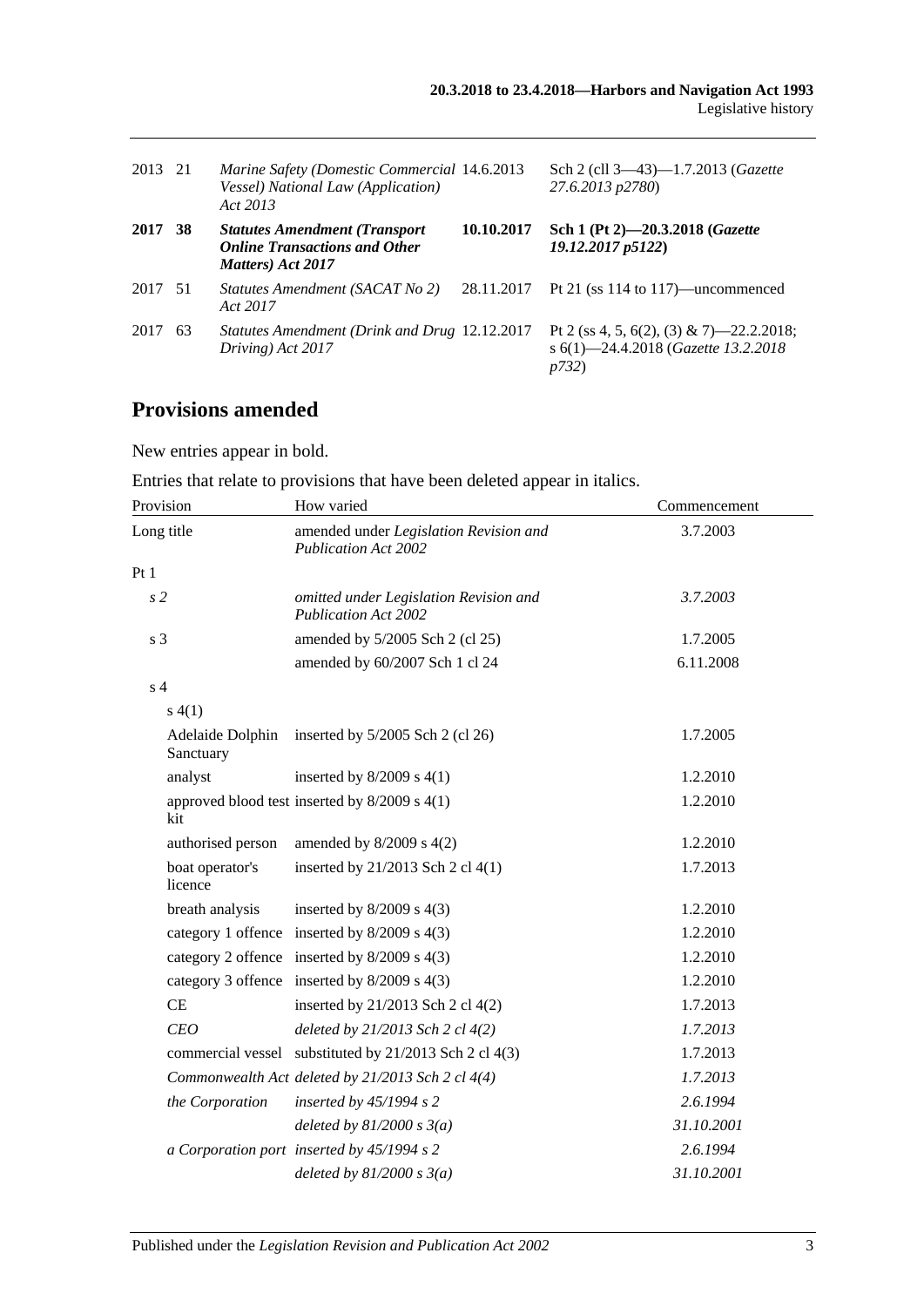|                | crew                                      | substituted by $21/2013$ Sch 2 cl 4(5)                 | 1.7.2013                     |
|----------------|-------------------------------------------|--------------------------------------------------------|------------------------------|
|                | department                                | amended by 21/2013 Sch 2 cl 4(6)                       | 1.7.2013                     |
|                | domestic<br>commercial vessel             | inserted by 21/2013 Sch 2 cl 4(7)                      | 1.7.2013                     |
|                |                                           | drug screening test inserted by $8/2009$ s $4(4)$      | 1.2.2010                     |
|                | excluded vessel                           | inserted by 21/2013 Sch 2 cl 4(8)                      | 1.7.2013                     |
|                | fishing vessel                            | substituted by 45/1994 s 11                            | 2.6.1994                     |
|                |                                           | amended by 4/2007 Sch 2 cl 5                           | 1.12.2007                    |
|                |                                           | deleted by 21/2013 Sch 2 cl 4(9)                       | 1.7.2013                     |
|                | hospital                                  | inserted by $8/2009$ s $4(5)$                          | 1.2.2010                     |
|                | key position                              | deleted by 21/2013 Sch 2 cl 4(10)                      | 1.7.2013                     |
|                | marine park                               | inserted by 60/2007 Sch 1 cl 25                        | 6.11.2008                    |
|                | Metropolitan<br>Adelaide                  | inserted by $8/2009$ s $4(6)$                          | 1.2.2010                     |
|                | operator                                  | substituted by $21/2013$ Sch 2 cl $4(11)$              | 1.7.2013                     |
|                | oral fluid                                | inserted by $8/2009$ s $4(7)$                          | 1.2.2010                     |
|                | oral fluid analysis                       | inserted by $8/2009$ s $4(7)$                          | 1.2.2010                     |
|                |                                           | substituted by 63/2017 s 4                             | 22.2.2018                    |
|                | owner                                     | substituted by $21/2013$ Sch 2 cl $4(12)$              | 1.7.2013                     |
|                |                                           | personal watercraft inserted by 21/2013 Sch 2 cl 4(12) | 1.7.2013                     |
|                | port                                      | inserted by $81/2000$ s $3(b)$                         | 25.1.2001                    |
|                | port management<br>officer                | inserted by $81/2000$ s $3(b)$                         | 25.1.2001                    |
|                | port operator                             | inserted by $81/2000$ s $3(b)$                         | 25.1.2001                    |
|                | prescribed alcohol<br>or drug offence     | inserted by $8/2009$ s $4(8)$                          | 1.2.2010                     |
|                | prescribed<br>circumstances               | inserted by $8/2009$ s $4(8)$                          | 1.2.2010                     |
|                |                                           | amended by 38/2017 Sch 1 Pt 2                          | 20.3.2018                    |
|                | prescribed<br>concentration of<br>alcohol | inserted by $8/2009$ s $4(8)$                          | 1.2.2010                     |
|                | prescribed drug                           | inserted by $8/2009$ s $4(8)$                          | 1.2.2010                     |
|                |                                           | recreational vessel deleted by 21/2013 Sch 2 cl 4(13)  | 1.7.2013                     |
|                | Tribunal                                  | inserted by 51/2017 s 114                              | uncommenced-not incorporated |
|                | vessel                                    | substituted by $21/2013$ Sch 2 cl 4(14)                | 1.7.2013                     |
| s <sub>6</sub> |                                           | substituted by 79/2000 s 3                             | 2.1.2001                     |
|                | s <sub>6A</sub>                           | inserted by 21/2013 Sch 2 cl 5                         | 1.7.2013                     |
| Pt 2           |                                           |                                                        |                              |
|                | Pt 2 Div 1                                |                                                        |                              |
| s <sub>7</sub> |                                           | deleted by 21/2013 Sch 2 cl 6                          | 1.7.2013                     |
| s <sub>8</sub> |                                           |                                                        |                              |
|                | s(2)                                      | amended by 38/2017 Sch 1 Pt 2                          | 20.3.2018                    |
|                | Pt 2 Div 2                                |                                                        |                              |
|                | heading                                   | amended by 21/2013 Sch 2 cl 7                          | 1.7.2013                     |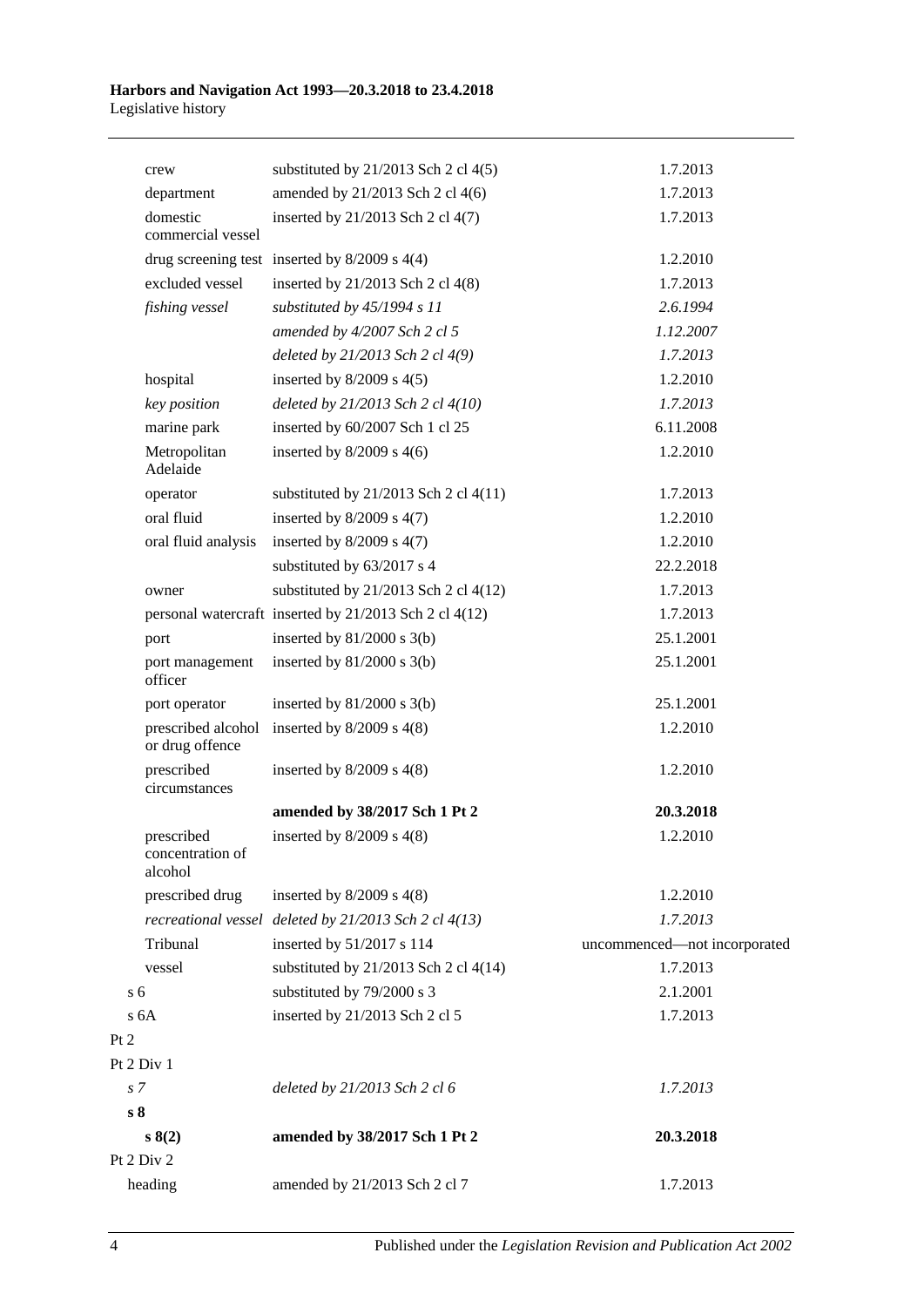#### **20.3.2018 to 23.4.2018—Harbors and Navigation Act 1993** Legislative history

| s <sub>9</sub>  | amended by 21/2013 Sch 2 cl 3(1)             | 1.7.2013   |
|-----------------|----------------------------------------------|------------|
| s 10            |                                              |            |
| 10(1)           | amended by 21/2013 Sch 2 cl 3(1)             | 1.7.2013   |
| Pt $2$ Div $3$  |                                              |            |
| s 11            |                                              |            |
| s 11(1), (2)    | amended by 21/2013 Sch 2 cl 3(1)             | 1.7.2013   |
| Pt 2 Div 4      |                                              |            |
| s 12            |                                              |            |
| s 12(1)         | amended by 21/2013 Sch 2 cl 3(1)             | 1.7.2013   |
| s 12(1a)        | inserted by 45/1994 s 3                      | 2.6.1994   |
|                 | substituted by $81/2000$ s $4(a)$            | 31.10.2001 |
|                 | amended by 21/2013 Sch 2 cl 3(1)             | 1.7.2013   |
| s 12(1b)        | inserted by $79/2000$ s $4(a)$               | 2.1.2001   |
|                 | amended by 21/2013 Sch 2 cl 3(1)             | 1.7.2013   |
| 12(2)           | amended by 79/2000 s 4(b)                    | 2.1.2001   |
| s 12(3)         | substituted by $81/2000$ s $4(b)$            | 25.1.2001  |
| s 13            | amended by 8/2009 s 5                        | 1.2.2010   |
|                 | amended by 38/2017 Sch 1 Pt 2                | 20.3.2018  |
| s <sub>14</sub> |                                              |            |
| s 14(1)         | amended by 79/2000 s 5                       | 2.1.2001   |
|                 | amended by 21/2013 Sch 2 cl 8(1), (3)–(5)    | 1.7.2013   |
|                 | $(b)(i)(D)$ deleted by 21/2013 Sch 2 cl 8(2) | 1.7.2013   |
|                 | amended by 38/2017 Sch 1 Pt 2                | 20.3.2018  |
| s 14(1a)        | inserted by 37/2002 s 6                      | 3.7.2003   |
| s 14(2)         | amended by 79/2000 Sch cl (b)                | 2.1.2001   |
| Pt $2$ Div $5$  | inserted by 5/2005 Sch 2 (cl 27)             | 1.7.2005   |
| $s$ 14 $A$      | substituted by 60/2007 Sch 1 cl 26           | 6.11.2008  |
|                 | amended by 21/2013 Sch 2 cl 3(1)             | 1.7.2013   |
| Pt 3            |                                              |            |
| s 15            |                                              |            |
| s 15(3)         | amended by 45/1994 s 4                       | 2.6.1994   |
|                 | amended by $81/2000$ s $5(a)$                | 25.1.2001  |
|                 | (ba) deleted by $81/2000$ s $5(b)$           | 31.10.2001 |
| s 18A           | inserted by 45/1994 s 12                     | 2.6.1994   |
| s 18A(1)        | substituted by 81/2000 s 6                   | 25.1.2001  |
| s 18A(1a)       | inserted by 81/2000 s 6                      | 25.1.2001  |
| $\frac{1}{20}$  |                                              |            |
| $s\,20(2)$      | amended by 81/2000 s 7                       | 25.1.2001  |
| s 21            |                                              |            |
| $s \, 21(1)$    | amended by 45/1994 s 5                       | 2.6.1994   |
|                 | amended by 81/2000 s 8                       | 31.10.2001 |
| Pt 4            |                                              |            |
|                 |                                              |            |

s 22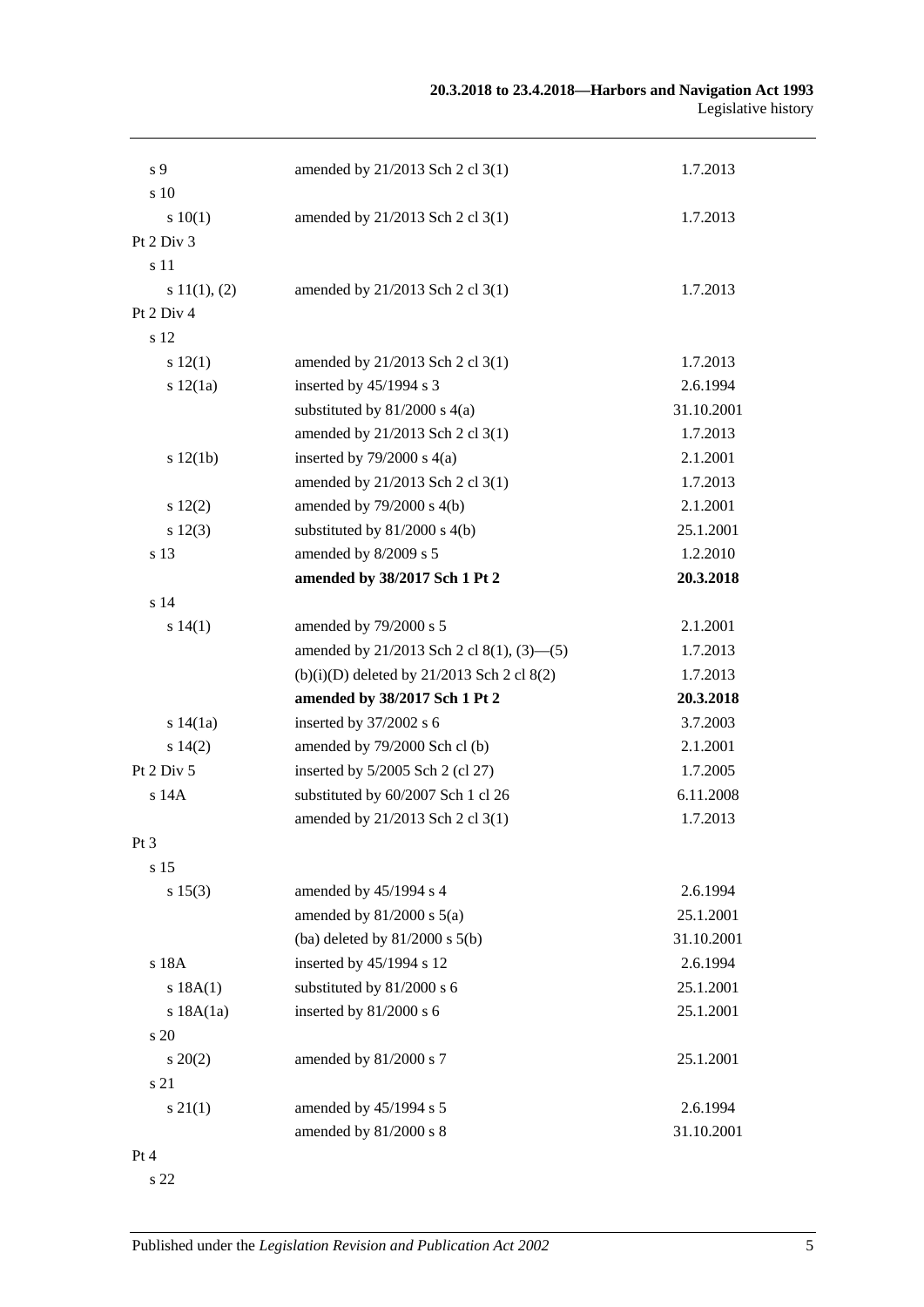| $s\,22(1)$           | s 22 amended by 45/1994 s 6                          | 2.6.1994                     |
|----------------------|------------------------------------------------------|------------------------------|
|                      | s 22 redesignated as s $22(1)$ by $81/2000$ s $9(b)$ | 25.1.2001                    |
|                      | amended by $81/2000$ s $9(a)$                        | 31.10.2001                   |
| $s\,22(2)$ - (4)     | inserted by $81/2000$ s $9(b)$                       | 25.1.2001                    |
| s 23                 |                                                      |                              |
| $s\,23(3)$           | amended by 79/2000 Sch cl (b)                        | 2.1.2001                     |
| s 24                 |                                                      |                              |
| s $24(1)$ and $(5)$  | amended by 79/2000 Sch cl (b)                        | 2.1.2001                     |
| s 25                 |                                                      |                              |
| $s$ 25(1a)           | inserted by $81/2000$ s $10(a)$                      | 25.1.2001                    |
| s 25(2)              | amended by 45/1994 s 13                              | 2.6.1994                     |
| $s \; 25(2a)$        | inserted by $81/2000$ s $10(b)$                      | 25.1.2001                    |
| $s\,25(3)$           | substituted by $81/2000$ s $10(c)$                   | 25.1.2001                    |
| $s \; 25(4)$         | amended by 79/2000 Sch cl (b)                        | 2.1.2001                     |
| s 25(5)              | inserted by $81/2000$ s $10(d)$                      | 25.1.2001                    |
| s <sub>26</sub>      | amended by 45/1994 s 7                               | 2.6.1994                     |
|                      | amended by 17/2001 s 4                               | 30.10.2001                   |
|                      | substituted by 81/2000 s 11                          | 31.10.2001                   |
| s $26(1)$ and $(2)$  | amended by 21/2013 Sch 2 cl 3(1)                     | 1.7.2013                     |
| $s \; 26(2a)$        | inserted by 35/2003 Sch cl 8(a)                      | 24.11.2003                   |
|                      | amended by 21/2013 Sch 2 cl 3(1)                     | 1.7.2013                     |
| $s \; 26(2b)$        | inserted by 35/2003 Sch cl 8(a)                      | 24.11.2003                   |
|                      | substituted by 5/2005 Sch 2 (cl 28)                  | 1.7.2005                     |
|                      | substituted by 60/2007 Sch 1 cl 27                   | 6.11.2008                    |
|                      | amended by 21/2013 Sch 2 cl 3(1)                     | 1.7.2013                     |
| $s \; 26(2c)$        | inserted by 5/2005 Sch 2 (cl 28)                     | 1.7.2005                     |
| $s \, 26(5)$         | amended by 21/2013 Sch 2 cl 3(1)                     | 1.7.2013                     |
| $s \; 26(6)$         | inserted by 35/2003 Sch cl 8(b)                      | 24.11.2003                   |
| s 27                 |                                                      |                              |
| $s \, 27(1a)$        | inserted by $45/1994$ s 8                            | 2.6.1994                     |
|                      | substituted by $81/2000$ s $12(a)$                   | 31.10.2001                   |
| $s\,27(3)$           | substituted by 81/2000 s 12(b)                       | 25.1.2001                    |
| $Pt\,5$              | heading substituted by 81/2000 s 13                  | 25.1.2001                    |
| Pt 5 Div 1           | amended by 45/1994 s 9                               | 2.6.1994                     |
|                      | substituted by 81/2000 s 13                          | 25.1.2001                    |
| s 28C                |                                                      |                              |
| $s\,28C(2)$          | deleted by 21/2013 Sch 2 cl 9                        | 1.7.2013                     |
| Pt 5 Div 1           |                                                      |                              |
| s 28F                |                                                      |                              |
| $s \, 28F(5)$        | substituted by 51/2017 s 115                         | uncommenced—not incorporated |
| s $28F(5a)$ — $(5c)$ | inserted by 51/2017 s 115                            | uncommenced-not incorporated |
| s 28F(6)             | deleted by 51/2017 s 115                             | uncommenced-not incorporated |
| Pt 5 Div 2           | substituted by 81/2000 s 13                          | 25.1.2001                    |
|                      |                                                      |                              |

6 Published under the *Legislation Revision and Publication Act 2002*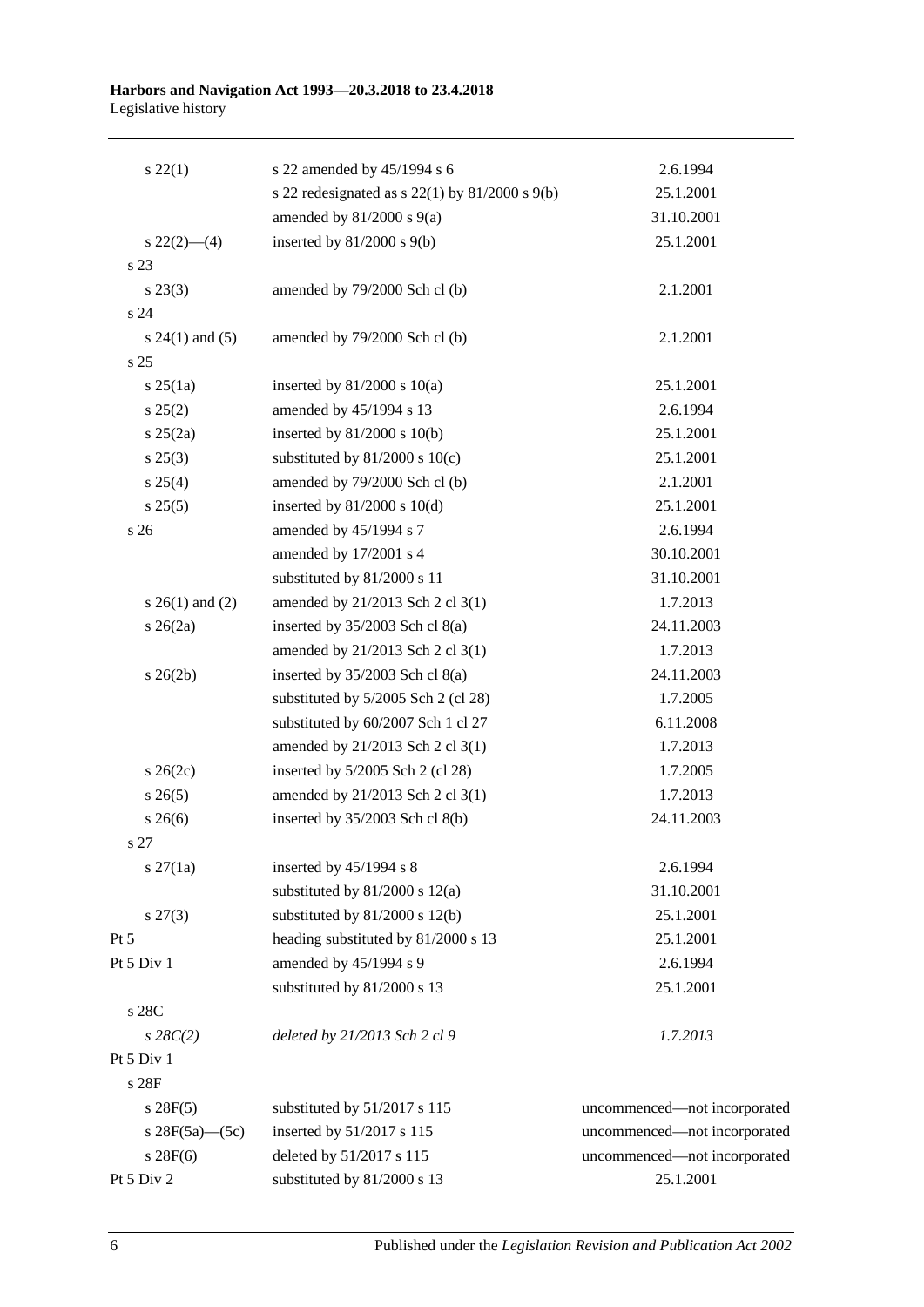| s <sub>29</sub>     |                                    |           |
|---------------------|------------------------------------|-----------|
| $s\,29(3)$          | amended by 38/2017 Sch 1 Pt 2      | 20.3.2018 |
| Pt 5 Div 2A         | inserted by 81/2000 s 13           | 25.1.2001 |
| s 29C               |                                    |           |
| $s \, 29C(4)$       | amended by 21/2013 Sch 2 cl 3(2)   | 1.7.2013  |
| Pt 5 Div 3          | substituted by 81/2000 s 13        | 25.1.2001 |
| Pt 5 Div 4          | substituted by 81/2000 s 13        | 25.1.2001 |
| s 31D               |                                    |           |
| $s \, 31D(2)$       | amended by 21/2013 Sch 2 cl 3(2)   | 1.7.2013  |
| Pt 5 Div 5          | heading deleted by 81/2000 s 14    | 25.1.2001 |
| Pt 5A               | heading inserted by 81/2000 s 14   | 25.1.2001 |
| s 33                |                                    |           |
| $s \, 33(1)$        | amended by 21/2013 Sch 2 cl 3(1)   | 1.7.2013  |
| $s \frac{33}{1a}$   | inserted by $45/1994$ s $14(a)$    | 2.6.1994  |
| $s \, 33(2)$        | amended by 21/2013 Sch 2 cl 3(1)   | 1.7.2013  |
| $s \, 33(3)$        | amended by 81/2000 s 15            | 25.1.2001 |
|                     | amended by 21/2013 Sch 2 cl 3(1)   | 1.7.2013  |
| $s \, 33(4)$        | amended by 79/2000 Sch cl (b)      | 2.1.2001  |
|                     | amended by 81/2000 s 15            | 25.1.2001 |
| $s \, 33(5)$        | substituted by $45/1994$ s $14(b)$ | 2.6.1994  |
|                     | amended by 21/2013 Sch 2 cl 3(1)   | 1.7.2013  |
| $s \, 33(6)$        | amended by 79/2000 Sch cl (b)      | 2.1.2001  |
|                     | amended by 21/2013 Sch 2 cl 3(1)   | 1.7.2013  |
| s 34                |                                    |           |
| $s \, 34(1)$        | amended by 21/2013 Sch 2 cl 3(1)   | 1.7.2013  |
| $s \frac{34}{1a}$   | inserted by $45/1994$ s $15(a)$    | 2.6.1994  |
| $s \, 34(2)$        | amended by 21/2013 Sch 2 cl 3(1)   | 1.7.2013  |
| $s \; 34(3)$        | amended by 81/2000 s 16            | 25.1.2001 |
|                     | amended by 21/2013 Sch 2 cl 3(1)   | 1.7.2013  |
| $s \; 34(4)$        | amended by 79/2000 Sch cl (b)      | 2.1.2001  |
|                     | amended by 81/2000 s 16            | 25.1.2001 |
| s $34(4a)$          | inserted by 45/1994 s 15(b)        | 2.6.1994  |
| $s \; 34(5)$        | amended by 21/2013 Sch 2 cl 3(1)   | 1.7.2013  |
| $s \frac{34(6)}{2}$ | amended by 79/2000 Sch cl (b)      | 2.1.2001  |
|                     | amended by 21/2013 Sch 2 cl 3(1)   | 1.7.2013  |
| s 35                |                                    |           |
| $s \, 35(1)$        | amended by 81/2000 s 17            | 25.1.2001 |
|                     | amended by 21/2013 Sch 2 cl 10(1)  | 1.7.2013  |
| $s \, 35(2)$        | amended by 79/2000 Sch cl (b)      | 2.1.2001  |
| $s \, 35(3)$        | deleted by 21/2013 Sch 2 cl 10(2)  | 1.7.2013  |
| $s \; 35(4)$        | inserted by 45/1994 s 16           | 2.6.1994  |
|                     | amended by 21/2013 Sch 2 cl 3(1)   | 1.7.2013  |
| $s \, 35(5)$        | inserted by 21/2013 Sch 2 cl 10(3) | 1.7.2013  |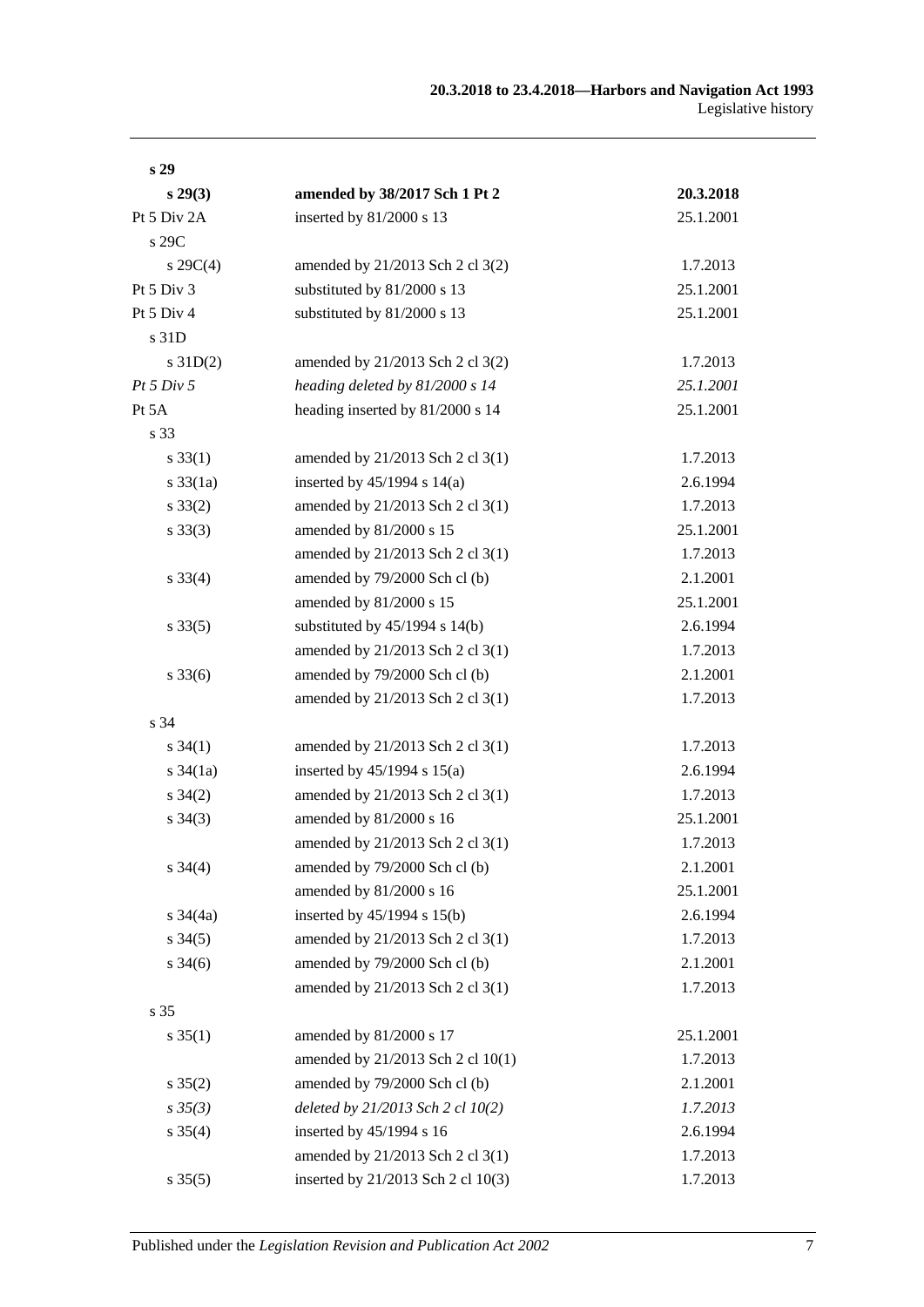*Pt 6 before deletion by 21/2013*

| s 38                 |                                               |           |
|----------------------|-----------------------------------------------|-----------|
| $s \, 38(1)$ and (2) | amended by $79/2000$ Sch cl(b)                | 2.1.2001  |
| s 39A                | inserted by $79/2000 s 6$                     | 12.4.2001 |
| $s\,40$              |                                               |           |
| $s\,40(2)$           | amended by $79/2000 s 7(a)$                   | 12.4.2001 |
| $s\,40(2a)$          | inserted by $79/2000 s 7(b)$                  | 12.4.2001 |
| s41                  |                                               |           |
| $s\,4I(3)$           | amended by 79/2000 s 8                        | 2.1.2001  |
| $s$ 42 $A$           | inserted by $79/2000 s$ 9                     | 2.1.2001  |
| s44                  |                                               |           |
| $s\,44(2)$           | amended by $79/2000$ Sch cl(b)                | 2.1.2001  |
| $Pt\,6$              | deleted by 21/2013 Sch 2 cl 11                | 1.7.2013  |
| Pt 7                 |                                               |           |
| heading              | substituted by 21/2013 Sch 2 cl 12            | 1.7.2013  |
| s 46                 | amended by 45/1994 s 17                       | 2.6.1994  |
|                      | amended by 21/2013 Sch 2 cl 13(1), (2)        | 1.7.2013  |
| s 47                 |                                               |           |
| $s\,47(1)$           | amended by $45/1994 s 18(a)$                  | 2.6.1994  |
|                      | amended by $79/2000$ Sch cl(b)                | 2.1.2001  |
|                      | deleted by $21/2013$ Sch 2 cl $14(1)$         | 1.7.2013  |
| $s\,47(2)$           | amended by $45/1994 s 18(b)$                  | 2.6.1994  |
|                      | amended by $79/2000$ Sch cl(b)                | 2.1.2001  |
|                      | deleted by $21/2013$ Sch 2 cl $14(1)$         | 1.7.2013  |
| $s\,47(3)$           | amended by 34/1996 s 4 (Sch cl 18)            | 3.2.1997  |
|                      | amended by 79/2000 Sch cl (b)                 | 2.1.2001  |
|                      | amended by 21/2013 Sch 2 cll 3(2), 14(2)–(6)  | 1.7.2013  |
| $s\ 47(3a)$          | inserted by 37/2002 s 7                       | 3.7.2003  |
|                      | amended by 21/2013 Sch 2 cll 3(2), 14(7)–(11) | 1.7.2013  |
| $s\,47(4)$           | amended by 34/1996 s 4 (Sch cl 18)            | 3.2.1997  |
|                      | amended by 79/2000 Sch cl (b)                 | 2.1.2001  |
|                      | substituted by 21/2013 Sch 2 cl 14(12)        | 1.7.2013  |
| $s\,47(5)$           | amended by 21/2013 Sch 2 cl 14(13)            | 1.7.2013  |
| $s\,47(6)$           | inserted by 21/2013 Sch 2 cl 14(14)           | 1.7.2013  |
| s 47A                | inserted by 21/2013 Sch 2 cl 15               | 1.7.2013  |
| $s\ 47A(2)$          | amended by 38/2017 Sch 1 Pt 2                 | 20.3.2018 |
| s 48                 |                                               |           |
| $s\,48(1)$           | amended by 21/2013 Sch 2 cll 3(1), 16(1)      | 1.7.2013  |
| $s\ 48(2)$           | amended by 21/2013 Sch 2 cll 3(1), 16(2)–(5)  | 1.7.2013  |
|                      | amended by 38/2017 Sch 1 Pt 2                 | 20.3.2018 |
| $s\,48(3)$           | amended by 21/2013 Sch 2 cl 16(6)             | 1.7.2013  |
| $s\,48(4)$           | amended by 21/2013 Sch 2 cl 16(7)             | 1.7.2013  |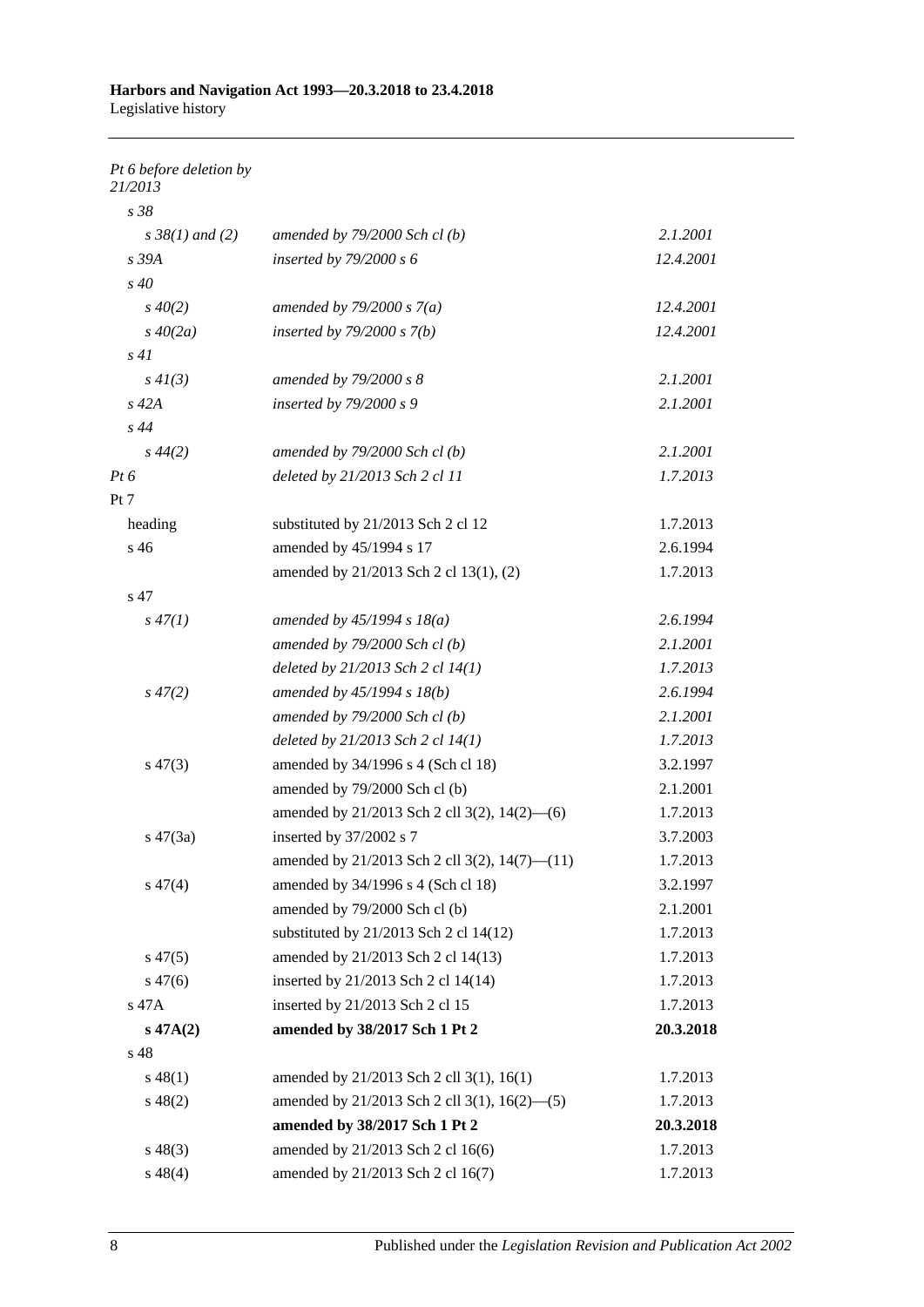| $s\,48(5)$                               | amended by 21/2013 Sch 2 cll 3(1), 16(8)      | 1.7.2013  |
|------------------------------------------|-----------------------------------------------|-----------|
| s 49                                     | amended by 21/2013 Sch 2 cl 17(1), (2)        | 1.7.2013  |
|                                          | amended by 38/2017 Sch 1 Pt 2                 | 20.3.2018 |
| s 50                                     |                                               |           |
| s 50(1)                                  | amended by $45/1994$ s 19(a)                  | 2.6.1994  |
|                                          | amended by 21/2013 Sch 2 cl 18(1)–(5)         | 1.7.2013  |
|                                          | amended by 38/2017 Sch 1 Pt 2                 | 20.3.2018 |
| $s\,50(2)$                               | amended by 45/1994 s 19(b)                    | 2.6.1994  |
|                                          | amended by 21/2013 Sch 2 cl 18(2), (6)        | 1.7.2013  |
|                                          | amended by 38/2017 Sch 1 Pt 2                 | 20.3.2018 |
| $s\ 50(3)$                               | amended by 79/2000 Sch cl (b)                 | 2.1.2001  |
|                                          | amended by 21/2013 Sch 2 cl 18(2), (7), (8)   | 1.7.2013  |
| Pt 8                                     |                                               |           |
| s <sub>52</sub>                          | amended by 79/2000 Sch cl (b)                 | 2.1.2001  |
|                                          | amended by 21/2013 Sch 2 cl 3(2)              | 1.7.2013  |
| $s$ 52A                                  | inserted by 45/1994 s 20                      | 2.6.1994  |
| s 52A(2)                                 | amended by 21/2013 Sch 2 cl 3(1)              | 1.7.2013  |
| s 53                                     |                                               |           |
| s $53(1)$ and (2)                        | amended by 21/2013 Sch 2 cl 3(1)              | 1.7.2013  |
| s 53(3)                                  | amended by 79/2000 Sch cl (b)                 | 2.1.2001  |
|                                          | amended by 21/2013 Sch 2 cl 3(2)              | 1.7.2013  |
| s 53(4)                                  | amended by 21/2013 Sch 2 cl 3(1)              | 1.7.2013  |
| s 53(5)                                  | amended by 79/2000 Sch cl (b)                 | 2.1.2001  |
|                                          | amended by 21/2013 Sch 2 cl 3(1)              | 1.7.2013  |
| Pt 9                                     |                                               |           |
| heading                                  | substituted by 23/2007 s 4                    | 4.2.2008  |
|                                          | amended by 21/2013 Sch 2 cl 19                | 1.7.2013  |
| Pt 9 Div 1                               |                                               |           |
| s <sub>54</sub>                          | amended by 45/1994 s 21                       | 2.6.1994  |
|                                          | amended by 21/2013 Sch 2 cl 20(1), (2)        | 1.7.2013  |
| s <sub>55</sub>                          |                                               |           |
| s 55(2)                                  | amended by 34/1996 s 4 (Sch cl 18)            | 3.2.1997  |
|                                          | amended by 79/2000 Sch cl (b)                 | 2.1.2001  |
|                                          | amended by 42/2009 s 4                        | 12.4.2010 |
|                                          | amended by 21/2013 Sch 2 cll 3(2), 21(1), (2) | 1.7.2013  |
| s 55(3)                                  | amended by 21/2013 Sch 2 cl 3(1)              | 1.7.2013  |
| Pt 9 Div 2 before deletion<br>by 21/2013 |                                               |           |
| s <sub>57</sub>                          |                                               |           |
| s 57(3)                                  | amended by $79/2000$ Sch cl(b)                | 2.1.2001  |
| s 57(4)                                  | inserted by 45/1994 s 22                      | 2.6.1994  |
| s 57(5)                                  | inserted by 45/1994 s 22                      | 2.6.1994  |
|                                          | amended by $79/2000$ Sch cl(b)                | 2.1.2001  |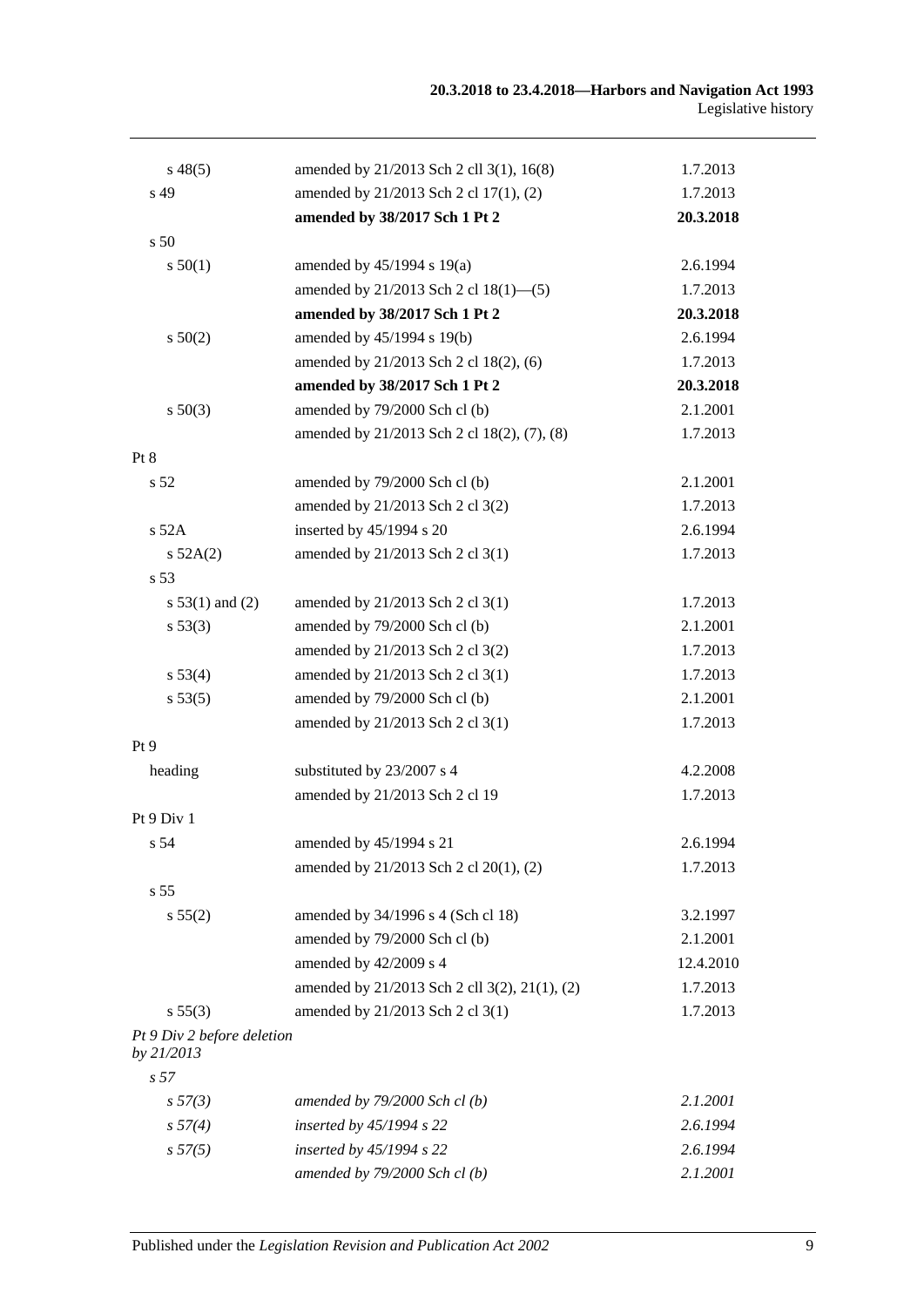| s 59                                     |                                               |           |
|------------------------------------------|-----------------------------------------------|-----------|
| s 59(5)                                  | amended by $79/2000$ Sch cl(b)                | 2.1.2001  |
| $s\,60$                                  |                                               |           |
| $s\ 60(1)$ and (2)                       | amended by $79/2000$ Sch cl(b)                | 2.1.2001  |
| Pt9 Div2                                 | deleted by 21/2013 Sch 2 cl 22                | 1.7.2013  |
| Pt 9 Div 3 before deletion<br>by 21/2013 |                                               |           |
| $s\,63$                                  |                                               |           |
| $s\,63(5)$                               | amended by $79/2000$ Sch cl(b)                | 2.1.2001  |
| $s\,64$                                  |                                               |           |
| $s\,64(1)$ and (2)                       | amended by $79/2000$ Sch cl(b)                | 2.1.2001  |
| Pt9 Div3                                 | deleted by 21/2013 Sch 2 cl 22                | 1.7.2013  |
| Pt 9 Div 4                               | inserted by 23/2007 s 5                       | 4.2.2008  |
| s64A                                     |                                               |           |
| s 64A(2)                                 | amended by 21/2013 Sch 2 cl 23                | 1.7.2013  |
| s 64B                                    |                                               |           |
| s $64B(1)$ and $(5)$                     | amended by 21/2013 Sch 2 cl 3(1)              | 1.7.2013  |
| Pt 10                                    |                                               |           |
| Pt $10$ Div $1$                          |                                               |           |
| s 65                                     |                                               |           |
| s 65(1)                                  | amended by 21/2013 Sch 2 cl 24(1)             | 1.7.2013  |
| s 65(2)                                  | amended by 34/1996 s 4 (Sch cl 18)            | 3.2.1997  |
|                                          | amended by 79/2000 s 10                       | 2.1.2001  |
|                                          | amended by 21/2013 Sch 2 cl 24(2), (3)        | 1.7.2013  |
| $s$ 65A                                  | inserted by 79/2000 s 11                      | 2.1.2001  |
| s 65A(1)                                 | amended by 26/2008 s 4                        | 25.9.2008 |
| s 65A(2)                                 | amended by 21/2013 Sch 2 cl 25                | 1.7.2013  |
| s 66                                     |                                               |           |
| s 66(1)                                  | amended by 79/2000 s 12                       | 2.1.2001  |
|                                          | amended by 21/2013 Sch 2 cll 3(1), 26(1), (2) | 1.7.2013  |
| $s\,66(3)$                               | amended by 79/2000 Sch cl (b)                 | 2.1.2001  |
|                                          | amended by 21/2013 Sch 2 cl 26(3)             | 1.7.2013  |
| s 67                                     | amended by 79/2000 Sch cl (b)                 | 2.1.2001  |
|                                          | substituted by 81/2000 s 18                   | 25.1.2001 |
| s 67(2)                                  | amended by 21/2013 Sch 2 cl 27(1)             | 1.7.2013  |
| s 67(5)                                  | inserted by 21/2013 Sch 2 cl 27(2)            | 1.7.2013  |
| Pt 10 Div 2                              |                                               |           |
| heading                                  | substituted by 21/2013 s 28                   | 1.7.2013  |
| s 68                                     |                                               |           |
| s 68(1)                                  | amended by 79/2000 s 13                       | 12.4.2001 |
|                                          | amended by 21/2013 Sch 2 cll 3(1), 29         | 1.7.2013  |
| s 68(3)                                  | amended by 79/2000 Sch cl (b)                 | 2.1.2001  |
| Pt 10 Div 3                              |                                               |           |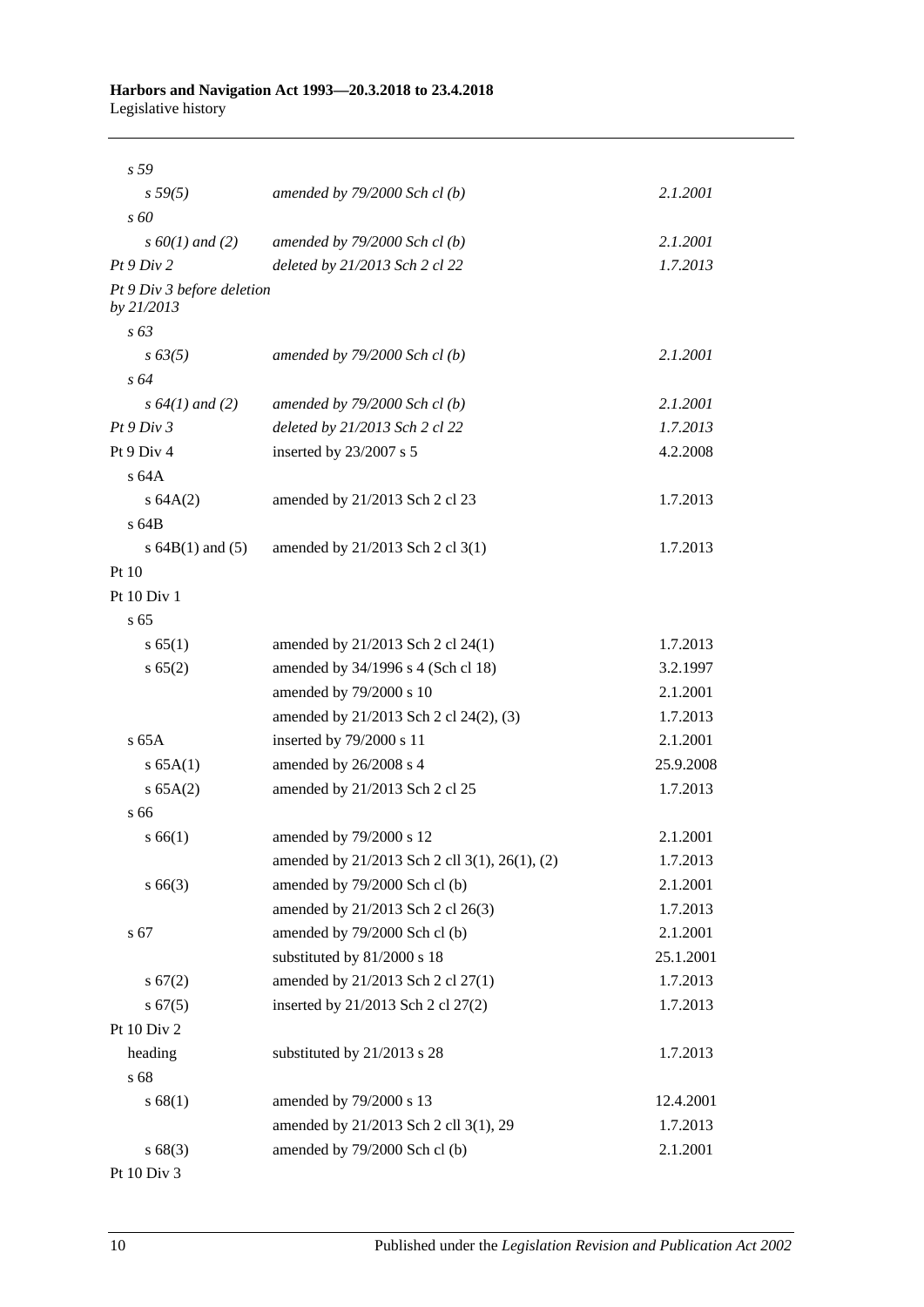| s 69 before<br>substitution by<br>81/2005 |                                   |            |
|-------------------------------------------|-----------------------------------|------------|
| $s\,69(1)$ and (2)                        | amended by $79/2000$ Sch cl(b)    | 2.1.2001   |
| s 69                                      | substituted by 81/2005 s 14       | 30.7.2006  |
| s 69(1)                                   | amended by 21/2013 Sch 2 cl 3(2)  | 1.7.2013   |
| s69(2)                                    | amended by 38/2017 Sch 1 Pt 2     | 20.3.2018  |
| s 69A                                     | inserted by 81/2005 s 14          | 30.7.2006  |
| Pt 10 Div 4                               |                                   |            |
| s 70                                      |                                   |            |
| 570(1)                                    | amended by $8/2009$ s $6(1)$      | 1.2.2010   |
|                                           | amended by $13/2011$ s $4(1)$     | 30.6.2011  |
|                                           | amended by 38/2017 Sch 1 Pt 2     | 20.3.2018  |
| 570(2)                                    | amended by 13/2011 s 4(2)         | 30.6.2011  |
| $s \, 70(3)$                              | substituted by $8/2009$ s $6(2)$  | 1.2.2010   |
|                                           | amended by 13/2011 s 4(3)         | 30.6.2011  |
| $s \, 70(3a)$                             | inserted by $8/2009$ s $6(2)$     | 1.2.2010   |
|                                           | amended by 38/2017 Sch 1 Pt 2     | 20.3.2018  |
| $s \, 70(3b)$                             | inserted by $8/2009$ s $6(2)$     | 1.2.2010   |
|                                           | amended by 38/2017 Sch 1 Pt 2     | 20.3.2018  |
| $s \, 70(4)$                              | substituted by 8/2003 s 5         | 15.12.2003 |
|                                           | amended by $8/2009$ s $6(3)$      | 1.2.2010   |
| s 71 before<br>substitution by 8/2009     |                                   |            |
| s 7l(1)                                   | amended by 81/2005 s 15           | 30.7.2006  |
| $s \, 7l(2)$                              | amended by $79/2000$ Sch cl(b)    | 2.1.2001   |
| $s \, 7l(3a)$                             | inserted by $17/2001 s 5(a)$      | 27.5.2002  |
| $s \, 7I(4)$                              | substituted by $17/2001$ s $5(b)$ | 27.5.2002  |
| $s \, 71(5)$                              | substituted by 95/1995 s 4        | 7.12.1997  |
| $s \, 7l(6)$                              | inserted by 95/1995 s 4           | 7.12.1997  |
| s 71                                      | substituted by 8/2009 s 7         | 1.2.2010   |
| $s \, 71(3)$                              | amended by 13/2011 s 5(1)         | 30.6.2011  |
| $s \, 71(8)$                              | amended by 13/2011 s 5(2)         | 30.6.2011  |
| s $71(10)$ and $(11)$                     | amended by 38/2017 Sch 1 Pt 2     | 20.3.2018  |
| s 72 before<br>substitution by 8/2009     |                                   |            |
| $s\,72(1)$                                | deleted by $95/1995 s 5(a)$       | 7.12.1997  |
| $s\,72(2)$                                | amended by $95/1995 s 5(b)$       | 7.12.1997  |
|                                           | amended by 37/2002 s 8            | 3.7.2003   |
| $s\,72(3)$                                | amended by $95/1995 s 5(c)$       | 7.12.1997  |
| $s\,72(4)$                                | substituted by $95/1995$ s $5(d)$ | 7.12.1997  |
| $s\,72(5)$                                | deleted by $95/1995 s 5(d)$       | 7.12.1997  |
| s 72                                      | substituted by 8/2009 s 7         | 1.2.2010   |
| $s\,72(5)$                                | amended by 13/2011 s 6(1)         | 30.6.2011  |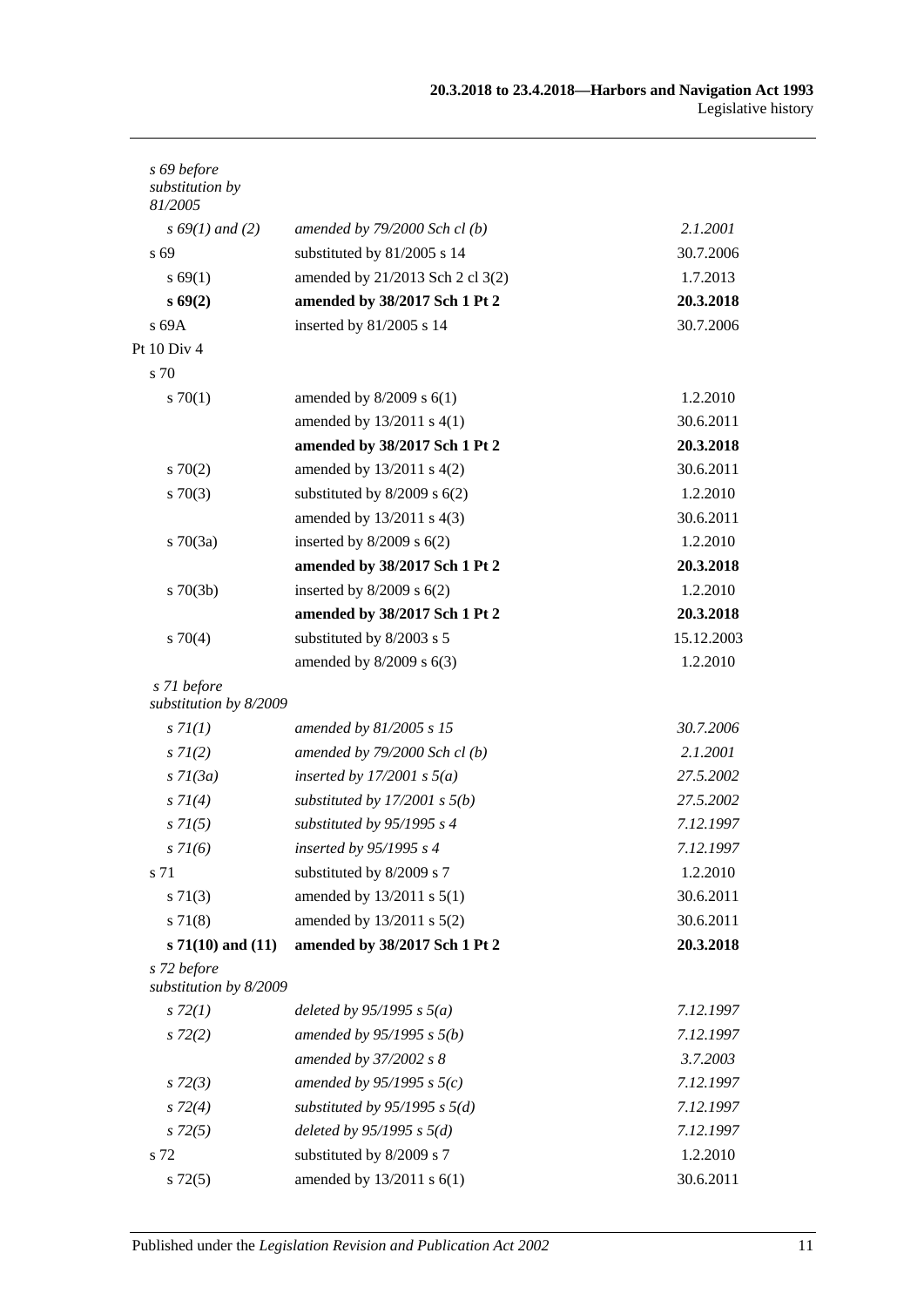| $s\,72(8)$                            | substituted by $63/2017$ s $5(1)$             | 22.2.2018                  |
|---------------------------------------|-----------------------------------------------|----------------------------|
| $s\ 72(10)$                           | amended by 13/2011 s 6(2)                     | 30.6.2011                  |
| $s\,72(12)$ — $(14)$                  | amended by 38/2017 Sch 1 Pt 2                 | 20.3.2018                  |
| $s$ 72(18)                            | amended by 63/2017 s 5(2)                     | 22.2.2018                  |
| s 72A                                 | inserted by $95/1995$ s 6                     | 7.12.1997                  |
|                                       | substituted by 8/2009 s 7                     | 1.2.2010                   |
| by 8/2009                             | s 72B before deletion inserted by 95/1995 s 6 | 7.12.1997                  |
| $s$ 72 $B(2)$                         |                                               |                            |
| registered nurse                      | substituted by $8/2003$ s 6                   | 15.12.2003                 |
| $s$ 72 $B$                            | deleted by $8/2009 s 7$                       | 1.2.2010                   |
| s 72C                                 | inserted by $17/2001$ s 6                     | 27.5.2002                  |
| s 73 before<br>substitution by 8/2009 |                                               |                            |
| s 73(1)                               | amended by 95/1995 s $7(a)$ , (b)             | 7.12.1997                  |
| $s \, 73(2)$                          | substituted by $95/1995$ s $7(c)$             | 7.12.1997                  |
| $s \, 73(2a)$                         | inserted by $95/1995$ s $7(c)$                | 7.12.1997                  |
|                                       | substituted by $81/2005$ s 16                 | 30.7.2006                  |
| $s \, 73(3)$                          | amended by $17/2001 s 7(a)$                   | 27.5.2002                  |
| $s \, 73(4)$                          | amended by $95/1995 s 7(d)$                   | 7.12.1997                  |
| $s \, 73(5)$                          | amended by 95/1995 s 7(e), (f)                | 7.12.1997                  |
|                                       | amended by $17/2001 s 7(b)$ , (c)             | 27.5.2002                  |
| $s \, 73(5a)$                         | inserted by 95/1995 s $7(g)$                  | 7.12.1997                  |
|                                       | amended by $17/2001 s 7(d)$                   | 27.5.2002                  |
| $s \, 73(6)$                          | amended by $95/1995 s 7(h)$                   | 7.12.1997                  |
| $s$ 73(7) and (8)                     | inserted by $95/1995 s 7(i)$                  | 7.12.1997                  |
| s 73                                  | substituted by 8/2009 s 8                     | 1.2.2010                   |
| $s\,73(7)$                            | amended by 63/2017 s 6(1)                     | 24.4.2018-not incorporated |
| s 73(8)                               | substituted by $63/2017$ s $6(2)$             | 22.2.2018                  |
| s73(21)                               | substituted by $63/2017$ s $6(3)$             | 22.2.2018                  |
| $s \, 73(21a)$                        | inserted by $63/2017$ s $6(3)$                | 22.2.2018                  |
| s 73A                                 | inserted by 95/1995 s 8                       | 7.12.1997                  |
| s 73B                                 | inserted by 8/2009 s 9                        | 1.2.2010                   |
| s 74                                  |                                               |                            |
| s74(1)                                | amended by 8/2009 s 10(1), (2)                | 1.2.2010                   |
| $s \, 74(2)$ and (3)                  | deleted by $8/2009 s 10(3)$                   | 1.2.2010                   |
| $s \, 74(4)$                          | amended by 33/2003 Sch (cl 14(1), (2))        | 1.7.2005                   |
|                                       | amended by 8/2009 s 10(4)                     | 1.2.2010                   |
| s74(5)                                | amended by 33/2003 Sch (cl 14(3))             | 1.7.2005                   |
| s74(7)                                | substituted by $95/1995 s 9(a)$               | 7.12.1997                  |
|                                       | deleted by $8/2009 s 10(5)$                   | 1.2.2010                   |
| $s$ 74(8) and (9)                     | deleted by $8/2009 s 10(5)$                   | 1.2.2010                   |
| $s\,74(10)$                           | substituted by $95/1995 s 9(b)$               | 7.12.1997                  |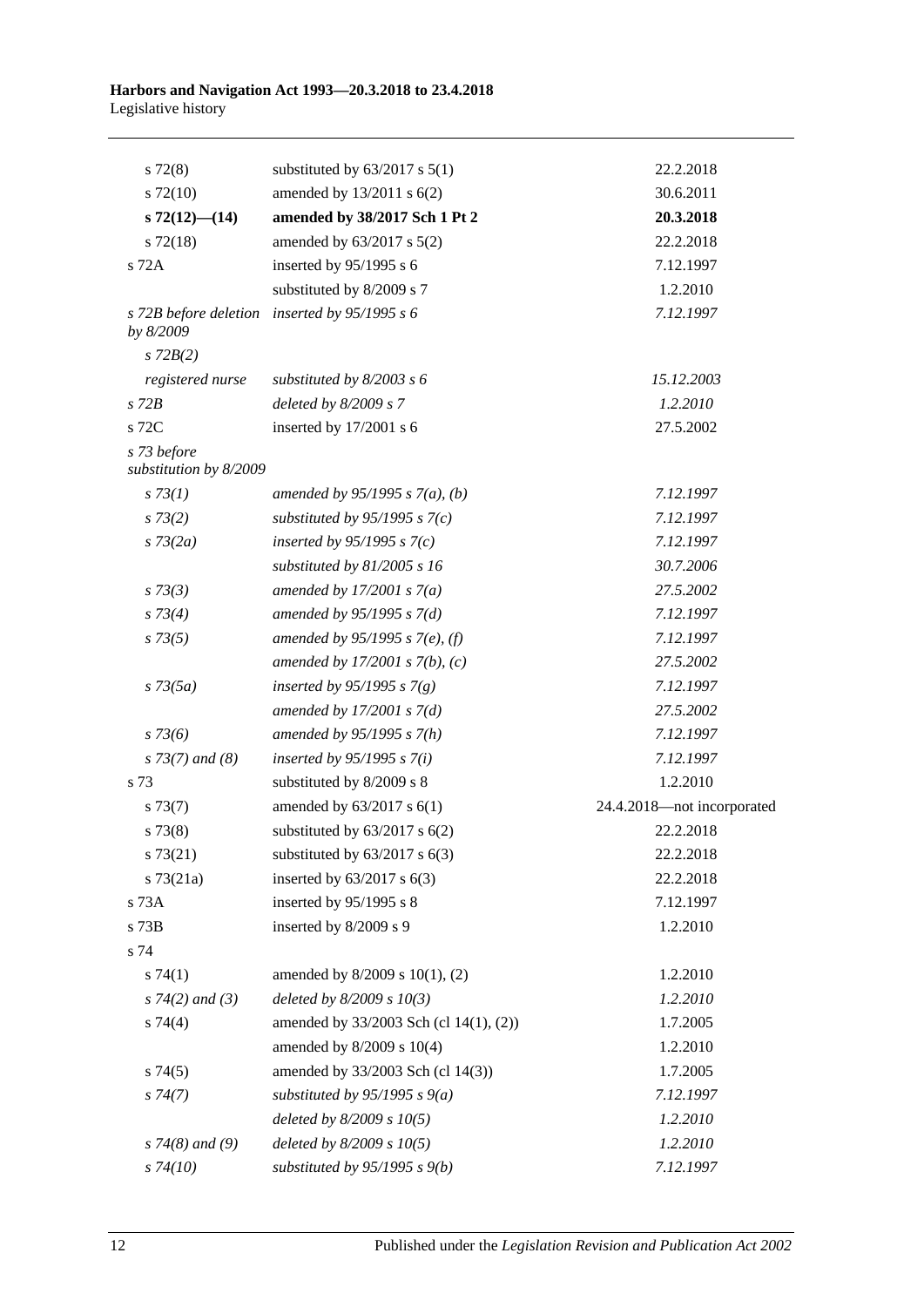|                     | deleted by $8/2009 s 10(5)$                  | 1.2.2010                     |
|---------------------|----------------------------------------------|------------------------------|
| $s\,74(10a)$        | inserted by $95/1995 s 9(b)$                 | 7.12.1997                    |
|                     | deleted by $8/2009 s 10(5)$                  | 1.2.2010                     |
| s $74(11)$ - $(16)$ | deleted by $8/2009 s 10(5)$                  | 1.2.2010                     |
| $s\,74(16a)$        | inserted by $17/2001$ s 8                    | 27.5.2002                    |
|                     | deleted by $8/2009 s 10(5)$                  | 1.2.2010                     |
| $s\,74(17)$         | amended by 95/1995 s 9(c), (d)               | 7.12.1997                    |
|                     | deleted by $8/2009 s 10(5)$                  | 1.2.2010                     |
| $s\,74(18)$         | amended by 13/2011 s 7                       | 30.6.2011                    |
| s74(19)             | substituted by 8/2003 s 7                    | 15.12.2003                   |
|                     | amended by 8/2009 s 10(6)                    | 1.2.2010                     |
| Pt 11               |                                              |                              |
| s 75                |                                              |                              |
| s $75(1)$ and $(2)$ | amended by 21/2013 Sch 2 cl 3(1)             | 1.7.2013                     |
| s 75(3)             | amended by 34/1996 s 4 (Sch cl 18)           | 3.2.1997                     |
|                     | amended by 79/2000 Sch cl (b)                | 2.1.2001                     |
|                     | substituted by 21/2013 Sch 2 cl 30           | 1.7.2013                     |
| s 76                |                                              |                              |
| $s \, 76(1)$        | amended by $95/1995$ s $10(a)$               | 7.12.1997                    |
|                     | amended by 81/2005 s 17(1), (2)              | 30.7.2006                    |
|                     | amended by 21/2013 Sch 2 cl 3(2)             | 1.7.2013                     |
| s76(2)              | amended by 81/2005 s 17(3), (4)              | 30.7.2006                    |
|                     | amended by 38/2017 Sch 1 Pt 2                | 20.3.2018                    |
| $s \, 76(3)$        | amended by 95/1995 s 10(b)                   | 7.12.1997                    |
|                     | amended by $79/2000$ Sch cl (b)              | 2.1.2001                     |
|                     | deleted by $81/2005$ s $17(5)$               | 30.7.2006                    |
| s 78                |                                              |                              |
| s 78(3)             | amended by 21/2013 Sch 2 cl 31(1), (2)       | 1.7.2013                     |
| s 79                |                                              |                              |
| s79(1)              | amended by 21/2013 Sch 2 cl 32(1)            | 1.7.2013                     |
| $s\,79(3)$          | amended by 21/2013 Sch 2 cl 32(2), (3)       | 1.7.2013                     |
| Pt 12               |                                              |                              |
| s 80                |                                              |                              |
| $s\ 80(2)$          | substituted by 81/2000 s 19                  | 25.1.2001                    |
|                     | amended by 21/2013 Sch 2 cll 3(1), 33(1)–(3) | 1.7.2013                     |
|                     | (f) deleted by 21/2013 Sch 2 cl 33(4)        | 1.7.2013                     |
|                     | (g) deleted by 21/2013 Sch 2 cl 33(5)        | 1.7.2013                     |
|                     | (h) deleted by 21/2013 Sch 2 cl 33(6)        | 1.7.2013                     |
|                     | (j) deleted by 21/2013 Sch 2 cl 33(7)        | 1.7.2013                     |
| $s\ 80(3)$          | substituted by 51/2017 s 116                 | uncommenced-not incorporated |
| Pt 13               |                                              |                              |
| heading             | amended by 21/2013 Sch 2 cl 34               | 1.7.2013                     |
| $\sqrt{s}$ 81       | substituted by 45/1994 s 23                  | 2.6.1994                     |
|                     |                                              |                              |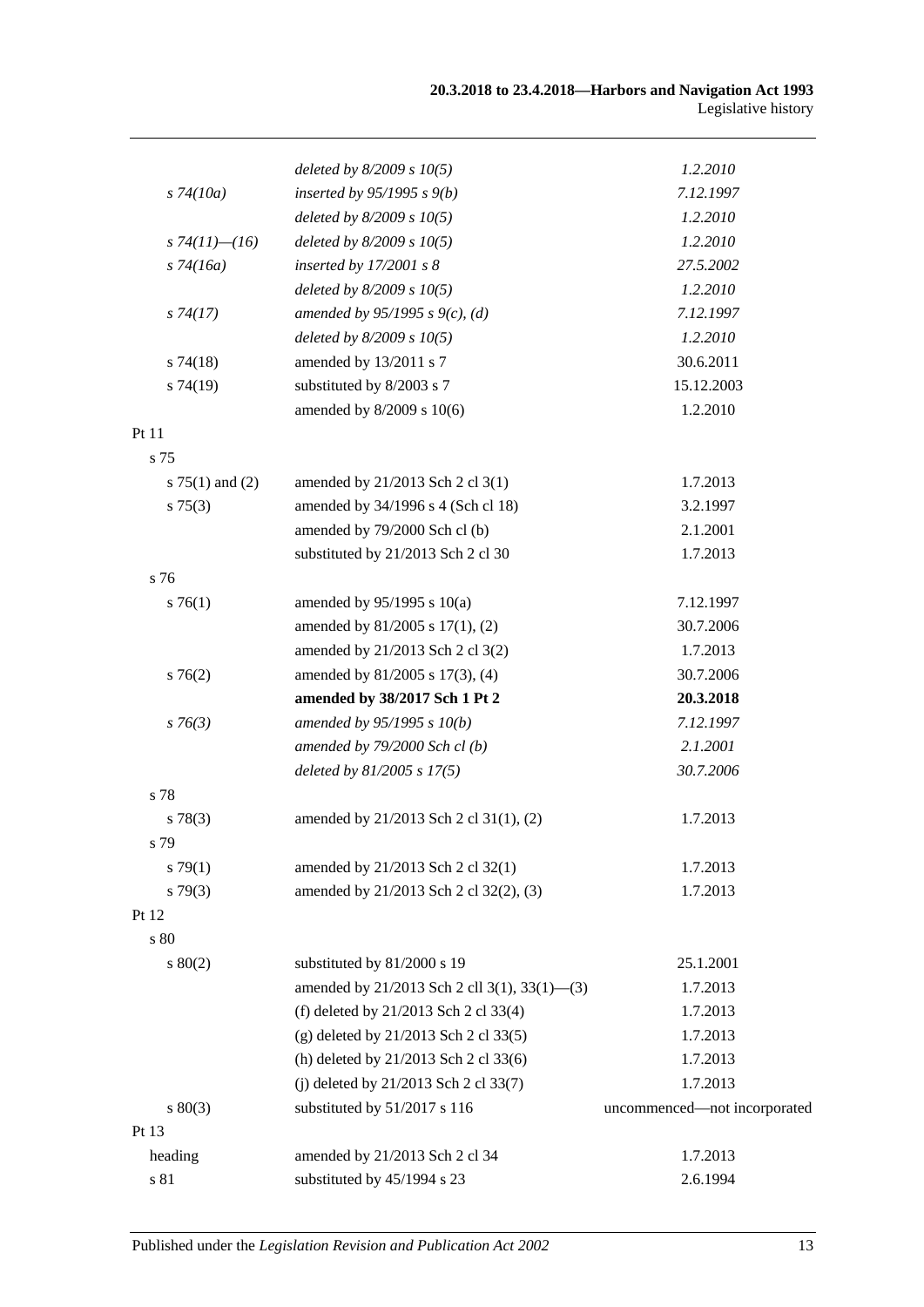|                                           | amended by 21/2013 Sch 2 cl 35            | 1.7.2013   |
|-------------------------------------------|-------------------------------------------|------------|
| s82                                       | amended by 21/2013 Sch 2 cl 36            | 1.7.2013   |
| Pt 14                                     |                                           |            |
| s 83                                      |                                           |            |
| s 83(1)                                   | amended by 21/2013 Sch 2 cll 3(1), 37     | 1.7.2013   |
| s 83(2)                                   | amended by 45/1994 s 10                   | 2.6.1994   |
|                                           | amended by 81/2000 s 20                   | 31.10.2001 |
|                                           | amended by 21/2013 Sch 2 cl 3(1)          | 1.7.2013   |
| s 83(3)                                   | amended by 21/2013 Sch 2 cl 3(1)          | 1.7.2013   |
| 84                                        |                                           |            |
| s $84(1)$ and (2)                         | amended by 79/2000 Sch cl (b)             | 2.1.2001   |
| s 84(3)                                   | amended by 38/2017 Sch 1 Pt 2             | 20.3.2018  |
| s 85                                      | amended by 79/2000 Sch cl (b)             | 2.1.2001   |
| s 86                                      | deleted by 34/1996 s 4 (Sch cl 18)        | 3.2.1997   |
|                                           | inserted by $23/2007 s 6$                 | 4.2.2008   |
|                                           | deleted by 16/2013 s 48                   | 17.6.2013  |
| s 87                                      |                                           |            |
| s 87(1)                                   | amended by 23/2007 s 7                    | 4.2.2008   |
|                                           | amended by 21/2013 Sch 2 cll 3(1), 38     | 1.7.2013   |
| s 88                                      | deleted by 37/2002 s 9                    | 3.7.2003   |
| s 89                                      |                                           |            |
| s 89(1)                                   | amended by 21/2013 Sch 2 cl 3(1)          | 1.7.2013   |
| s 89(3)                                   | substituted by 81/2000 s 21               | 25.1.2001  |
| $s 89(4)$ and (5)                         | inserted by 81/2000 s 21                  | 25.1.2001  |
| s 90                                      |                                           |            |
| $s\,90(1)$                                | amended by 21/2013 Sch 2 cl 39            | 1.7.2013   |
| $s \ 90(2)$                               | amended by 42/2009 s 5                    | 12.4.2010  |
| s 90AA                                    | inserted by 21/2013 Sch 2 cl 40           | 1.7.2013   |
| s 90A                                     | inserted by $42/2009$ s 6                 | 12.4.2010  |
| $s\ 90A(3)$                               | amended by 21/2013 Sch 2 cl 41(1)         | 1.7.2013   |
| $s\,90A(4)$                               | deleted by 21/2013 Sch 2 cl 41(2)         | 1.7.2013   |
| s 91 before<br>substitution by<br>21/2013 |                                           |            |
| $s \mathcal{Q}_I(I)$                      | amended by $23/2007 s 8(1)$               | 4.2.2008   |
| $s \, 9I(2)$                              | amended by 23/2007 s 8(2)                 | 4.2.2008   |
|                                           | (ad) and (ae) deleted by $42/2009 s 7(1)$ | 12.4.2010  |
|                                           | amended by 42/2009 s 7(2)                 | 12.4.2010  |
| $s \, 9I(7)$                              | substituted by $79/2000$ Sch cl(a)        | 2.1.2001   |
| $s \, 9I(8)$                              | inserted by 34/1996 s 4 (Sch cl 18)       | 3.2.1997   |
| s 91                                      | substituted by 21/2013 Sch 2 cl 42        | 1.7.2013   |
| Sch 1                                     |                                           |            |

cl 1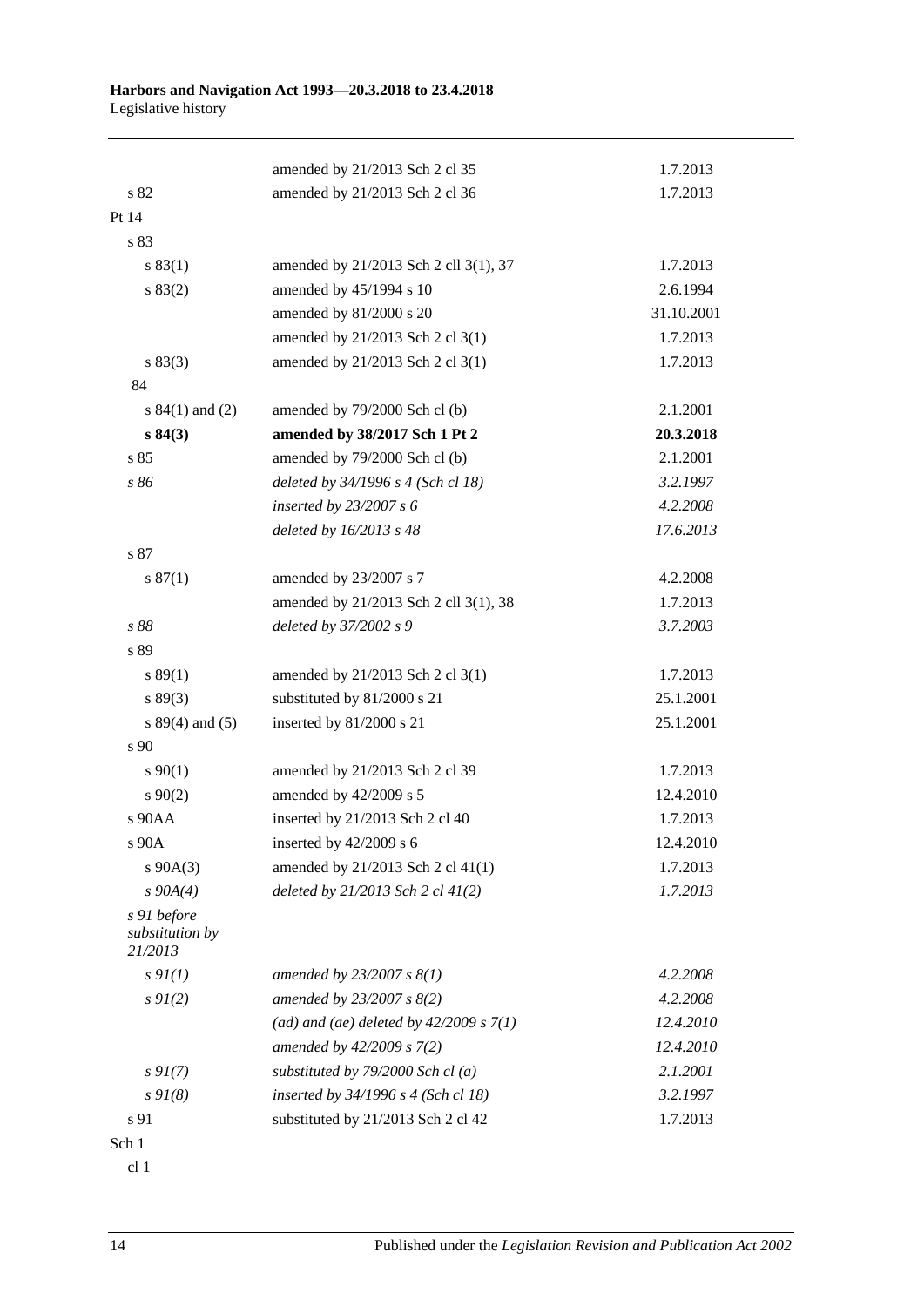| cl $1(1)$       | amended by $45/1994$ s 24                                             | 2.6.1994   |
|-----------------|-----------------------------------------------------------------------|------------|
| Sch 1A          | inserted by 8/2009 s 11                                               | 1.2.2010   |
| Pt 2            |                                                                       |            |
| heading         | substituted by $63/2017$ s $7(1)$                                     | 22.2.2018  |
| cl <sub>6</sub> |                                                                       |            |
| cl 6(2)         | amended by 38/2017 Sch 1 Pt 2                                         | 20.3.2018  |
| cl $6(4)$       | amended by $21/2013$ Sch 2 cl 3(2)                                    | 1.7.2013   |
| Pt <sub>3</sub> |                                                                       |            |
| cl 7            | amended by $63/2017$ s $7(2)$ , $(3)$                                 | 22.2.2018  |
| Sch 2           |                                                                       |            |
| cl1             | omitted under Legislation Revision and<br><b>Publication Act 2002</b> | 3.7.2003   |
| cl <sub>2</sub> |                                                                       |            |
| cl 2(4)–(8)     | inserted by $45/1994$ s 25                                            | 2.6.1994   |
| cl <sub>3</sub> | inserted by $53/2005$ s 4                                             | 17.11.2005 |

## **Transitional etc provisions associated with Act or amendments**

## *Statutes Amendment and Repeal (Common Expiation Scheme) Act 1996*

## **5—Transitional provision**

An Act repealed or amended by this Act will continue to apply (as in force immediately prior to the repeal or amendment coming into operation) to an expiation notice issued under the repealed or amended Act.

## *Harbors and Navigation (Miscellaneous) Amendment Act 2000*

### **14—Transitional provision**

- (1) On the commencement of section 7 of this Act, the appointed members of the State Crewing Committee who held office immediately prior to that commencement vacate their offices so that appointments may be made to the Committee under the principal Act as amended by this Act.
- (2) Subsection (1) does not derogate from section 16 of the *[Acts Interpretation Act](http://www.legislation.sa.gov.au/index.aspx?action=legref&type=act&legtitle=Acts%20Interpretation%20Act%201915) 1915*.

### *Statutes Amendment (Transport Portfolio) Act 2001*

### **9—Transitional provision**

An amendment to the principal Act effected by a provision of this Part does not apply in relation to an offence committed before the commencement of that provision.

## *Harbors and Navigation (Australian Builders Plate) Amendment Act 2007, Sch 1—Validation provision*

Part 9 Division 1A of the *[Harbors and Navigation Regulations](http://www.legislation.sa.gov.au/index.aspx?action=legref&type=subordleg&legtitle=Harbors%20and%20Navigation%20Regulations%201994) 1994* has the same force and effect, and will be taken to always have had the same force and effect, as if made under the *[Harbors and Navigation Act](http://www.legislation.sa.gov.au/index.aspx?action=legref&type=act&legtitle=Harbors%20and%20Navigation%20Act%201993) 1993* as amended by section 8(2) of this Act.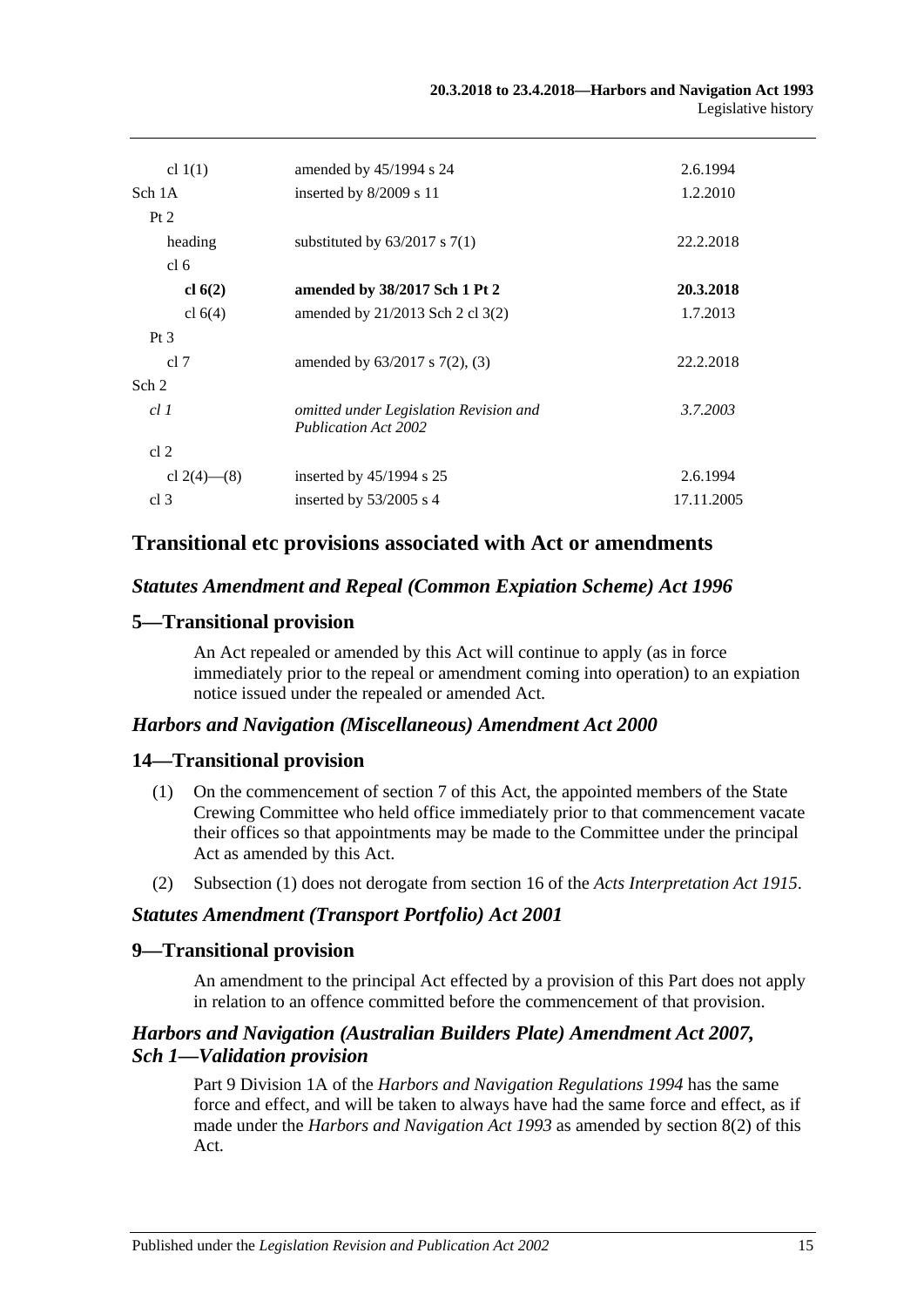## *Harbors and Navigation (Miscellaneous) Amendment Act 2009, Sch 1—Transitional provisions*

## **1—Interpretation**

In this Schedule—

*Facilities Fund* means the Fund established under section 90A of the *[Harbors and](http://www.legislation.sa.gov.au/index.aspx?action=legref&type=act&legtitle=Harbors%20and%20Navigation%20Act%201993)  [Navigation Act](http://www.legislation.sa.gov.au/index.aspx?action=legref&type=act&legtitle=Harbors%20and%20Navigation%20Act%201993) 1993* as inserted by this Act;

*Recreational Boating Facilities Fund* means the Fund established under Part 15 of the *[Harbors and Navigation Regulations](http://www.legislation.sa.gov.au/index.aspx?action=legref&type=subordleg&legtitle=Harbors%20and%20Navigation%20Regulations%202009) 2009* as in force immediately before the commencement of this Act.

## **2—Funds**

On the commencement of this Act, all money in the Recreational Boating Facilities Fund must be transferred into the Facilities Fund.

## *Marine Safety (Domestic Commercial Vessel) National Law (Application) Act 2013, Sch 2*

## **43—Transitional provision**

A certificate of competency of a class appropriate to operate a recreational vessel (a boat operator's licence) in force under the *[Harbors and Navigation Act](http://www.legislation.sa.gov.au/index.aspx?action=legref&type=act&legtitle=Harbors%20and%20Navigation%20Act%201993) 1993* immediately before the commencement of this Act, continues in force subject to that Act (as amended by this Act) as if it were a boat operator's licence issued under that Act (as amended by this Act).

## **Historical versions**

Reprint No 1—2.6.1994 Reprint No 2—3.2.1997 Reprint No 3—7.12.1997 Reprint No 4—2.1.2001 Reprint No 5—25.1.2001 Reprint No 6—12.4.2001 Reprint No 7—31.10.2001 Reprint No 8—27.5.2002 Reprint No 9—3.7.2003 Reprint No 10—24.11.2003 Reprint No 11—15.12.2003 1.7.2005 17.11.2005 30.7.2006 1.12.2007 4.2.2008 25.9.2008 6.11.2008 1.2.2010